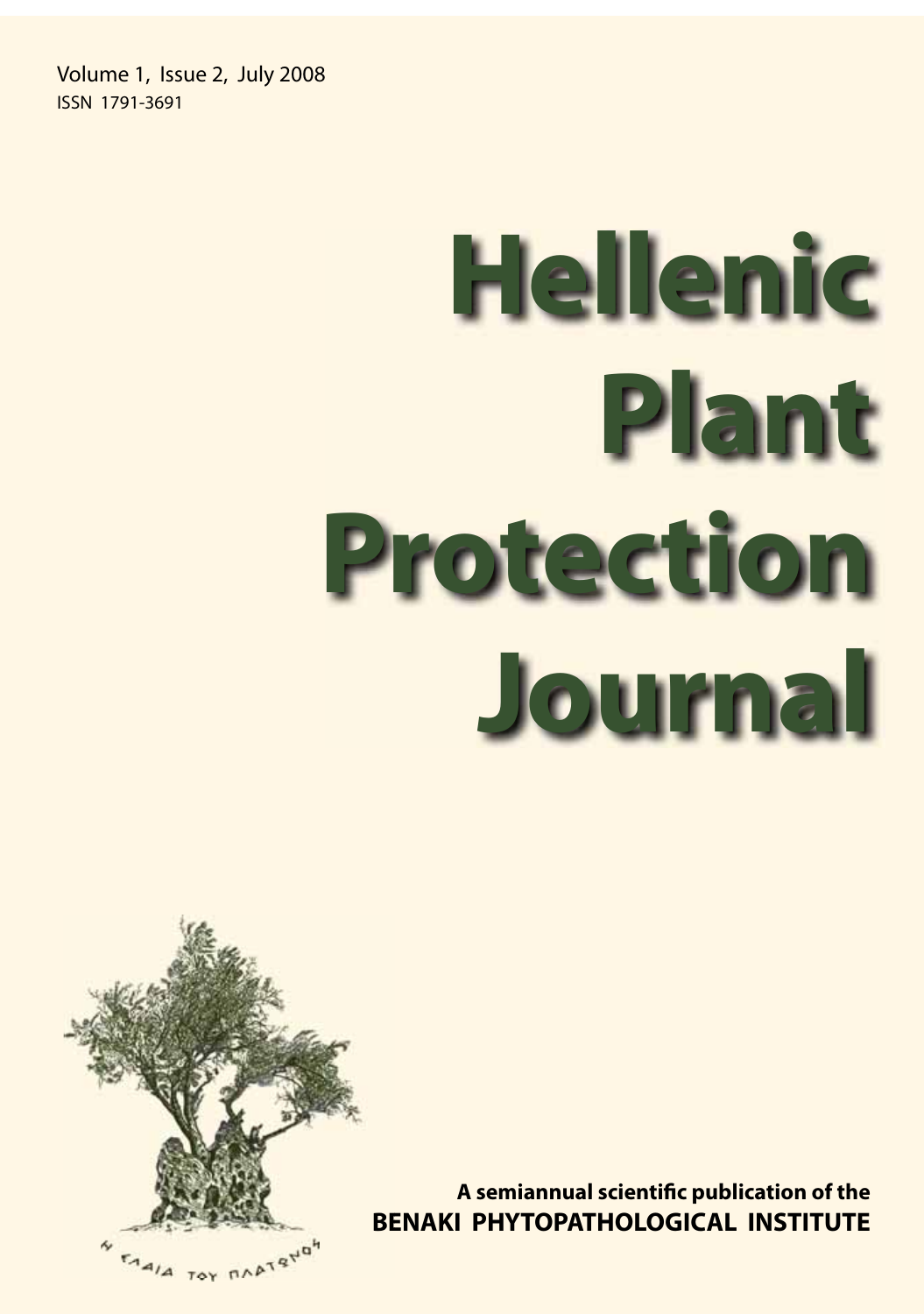The Hellenic Plant Protection Journal (ISSN 1791-3691) is the new scientific publication of the Benaki Phytopathological Institute replacing the Annals of the Benaki Phytopathological Institute (ISSN 1790-1480) which had been published since 1935.

Starting from January 2008, the Benaki Phytopathological Institute is publishing the Hellenic Plant Protection Journal semiannually, in January and July each year, and accepts for publication any work related to plant protection in the Mediterranean region regardless of where it was conducted. All aspects of plant protection referring to plant pathogens, pests, weeds (identification, biology, control), pesticides and relevant environmental issues are topics covered by the journal.

Articles in the form of either a complete research paper or a short communication (including new records) may be submitted. Instructions on how to prepare the manuscript are provided in the first issue of the year. Manuscripts should be submitted in electronic form either by e-mail at editors@bpi.gr or by post on a disk addressed to the Editorial Board, Benaki Phytopathological Institute, 8 St. Delta str., GR-145 61 Kifissia (Athens), Greece. Only original articles are considered and published after successful completion of a review procedure by two competent referees.

# **EDITORIAL BOARD**

**Editor:** Dr C.N. Giannopolitis (Weed Science Department, B.P.I.) **Associate editors:** Dr K. Elena (Phytopathology Department, B.P.I.) Dr K. Machera (Pesticides Control & Phytopharmacy Department, BPI) Dr A.N. Michaelakis (Entomology & Agric. Zoology Department, B.P.I.) V. Papaconstantinou (Library Department, B.P.I.)

**Technical editor:** Asteria Karadima (Information Technology Service, B.P.I.) **Secretary:** Emilia Pantazi (Information Technology Service, B.P.I.)

For subscriptions, exchange agreements, back issues and other publications of the Institute contact the Library, Benaki Phytopathological Institute, 8 St. Delta str., GR-145 61 Kifissia (Athens), Greece, e-mail: V.Papaconstantinou@bpi.gr.



The olive tree of Plato in Athens is the emblem of the Benaki Phytopathological Institute

Hellenic Plant Protection Journal also available at **www.bpi.gr**

© Benaki Phytopathological Institute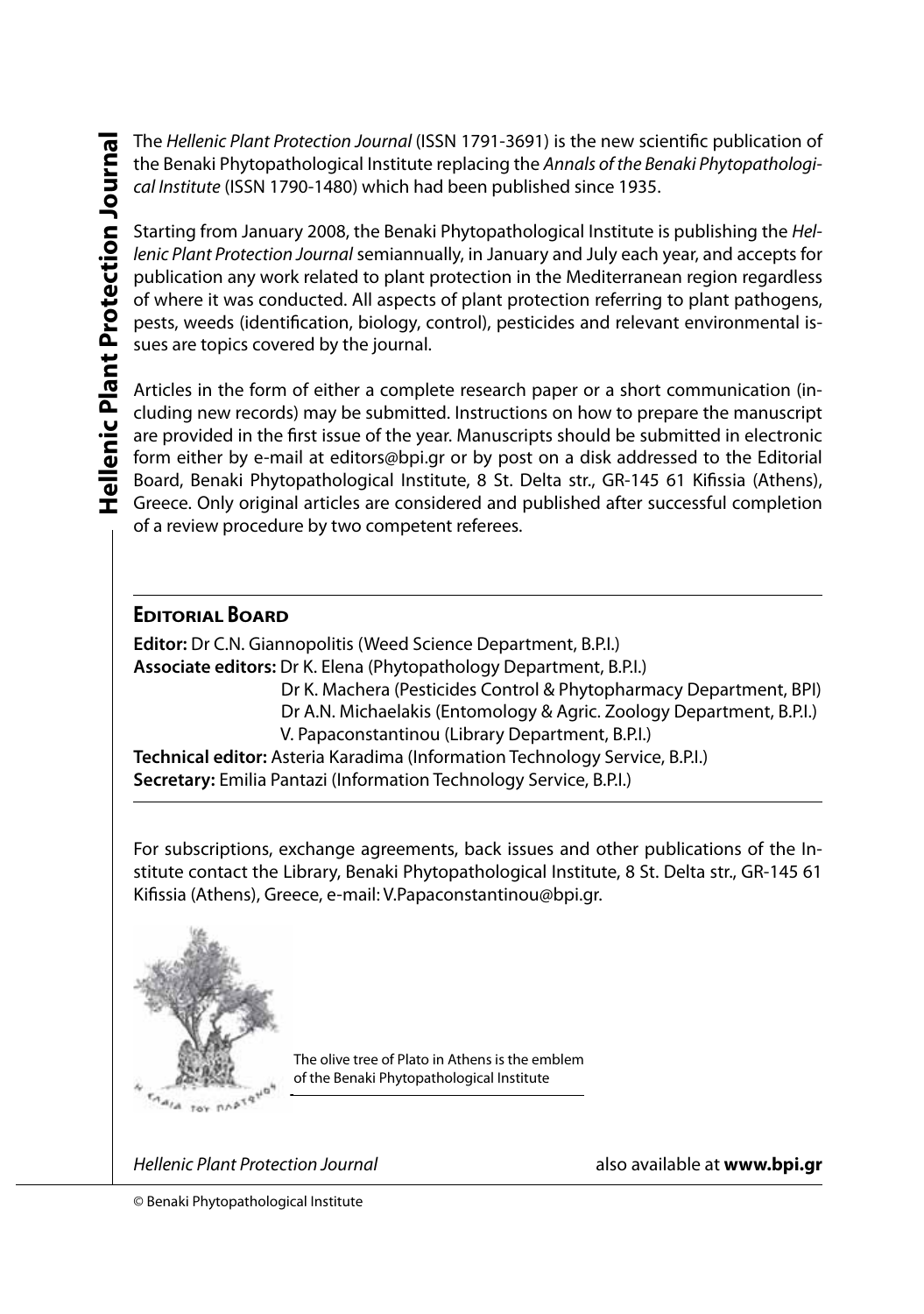# REVIEW ARTICLE

# **New records of plant pests and weeds in Greece, 1990-2007**

M. Anagnou–Veroniki<sup>1</sup>, P. Papaioannou–Souliotis<sup>2</sup>, E. Karanastasi<sup>3</sup> and C.N. Giannopolitis<sup>4</sup>

**Summary** More than 70 new insect records have been reported from Greece during the period 1990-2007. The woolly whitefly Aleurothrixus floccosus Maskell and the citrus leaf-miner Phyllocnistis citrella Stainton, which are among the most important new records, have already spread throughout the country but severe damage has been avoided with the introduction of effective exotic parasitoids. Other species of the newly reported pests that are considered important are: the thrips Pezothrips kellyanus (Bagnall) and Frankliniella occidentalis (Pergande), the red palm weevil Rhynchophorus ferrugineus (Olivier), the gall inducing wasps Ophelimus maskeli (Ashmead) and Leptocybe invasa Fisher & LaSalle and the asparagus pests Parahypopta caestrum (Hübner) and Hexomyza simplex (Loew).

Nine new records of phytophagous mites have been reported from Greece during the period 1990-2007. Of these species, Eutetranychus orientalis (Klein) and Tetranychus evansi Baker & Pritchard are quarantine mites. Especially T. evansi although not yet widespread in the country may have a serious economic impact since it can cause damage by reducing market value of the affected crops.

A total of 30 plant parasitic nematode species have been reported from Greece, during the period 1990-2007, most of which are known to be important pests worldwide. From these, only one species, Globodera pallida Stone on potato, appears to be of special interest.

Three weed species known to be very troublesome and widespread in the United States have recently appeared in Greece and are causing serious problems in irrigated summer crops, particularly in maize. They include Ipomoea hederacea (L.) Jacquin (Convolvulaceae) which has already spread in the western part of the country, Sicyos angulatus L. (Cucurbitaceae) which is spreading in the northern part and Panicum dichotomiflorum Michaux (Gramineae) which is currently restricted in a small area in the central part of the country. The appearance of these weeds in Greece demonstrates the need for measures to prevent invasion and spread of aggressive alien species.

## **Introduction**

An attempt has been initiated by scientists at the Benaki Phytopathological Institute

Corresponding author: E.Karanastasi@bpi.gr

to elaborate on data published in national and international literature and summarize new records reported for Greece during the period 1990-2007. This will provide a reliable update of existing up to 1990 national checklists for plant pathogens, pests and weed species occurring in Greece.

The plant pest records, including insects, mites and nematodes as well as the weed species records for the period 1990-

Laboratories of Microbiology & Insect Pathology (1), Acarology & Agricultural Zoology (2) and Nematology (3), Department of Entomology & Agricultural Zoology. Laboratory of Chemical Weed Management (4), Department of Weed Science. Benaki Phytopathological Institute, 8 St. Delta str., GR-145 61 Kifissia (Athens), Greece.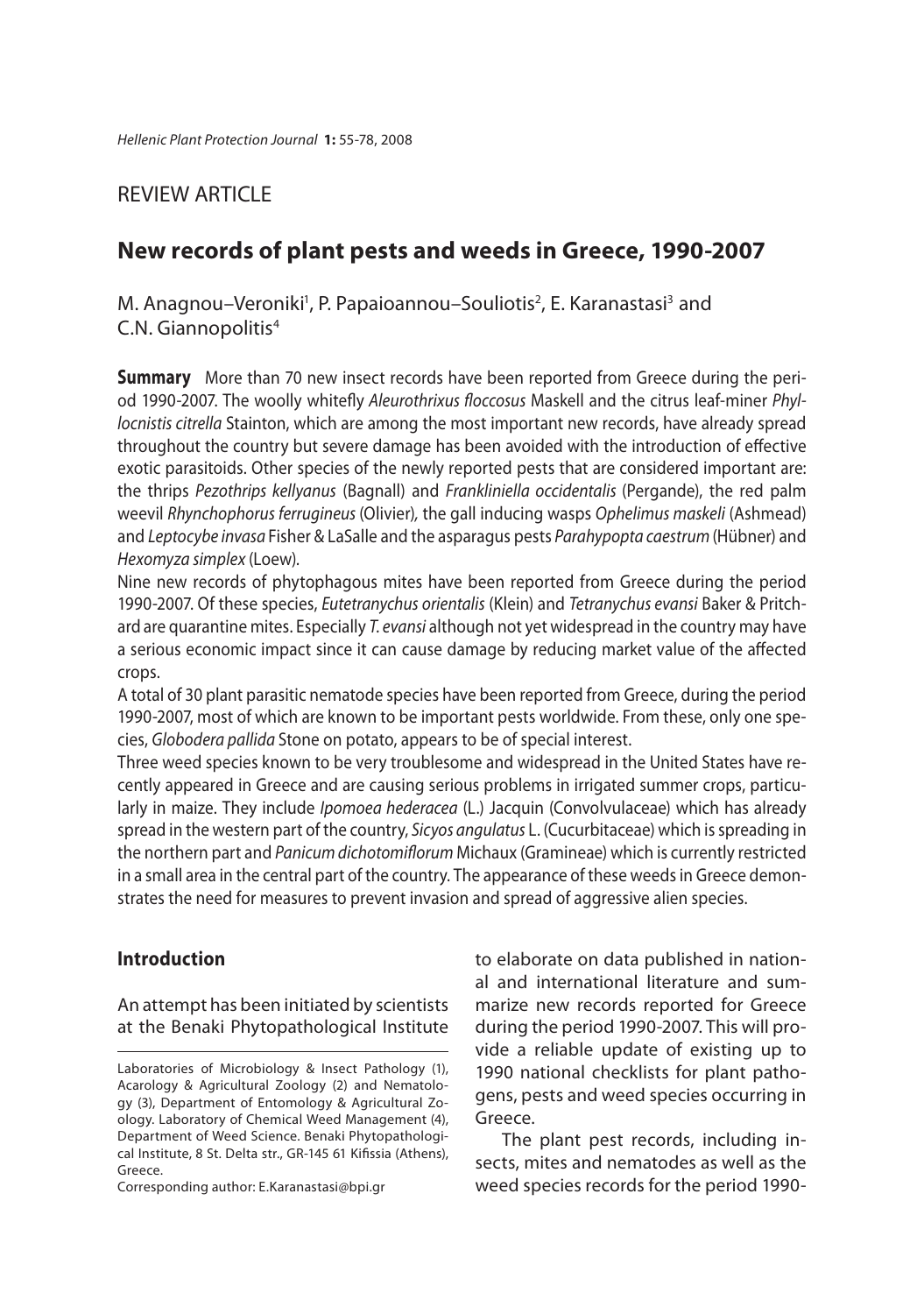2007 are summarized in this article. The plant pathogen records, including fungi, bacteria, viruses and viroids, for the same period, were recently published by Elena et al. (2008).

#### **1. Insect pests**

The data presented here are mostly based on records reported in the literature and only a small number comes from samples examined at this laboratory and registered either in the Annual Reports or the Archive material of the Benaki Phytopathological Institute. New aphid species, coccids and Agromyzidae are not included here as they have been recently recorded and summarized (Katsoyannos, 1994; Kozár et al., 1994, Kavallieratos et al., 2001, 2004b, 2004c, Souliotis & Süss, 2004).

The species are discussed in the text arranged by the order and the family and listed in Table 1 alphabetically.

#### **1.1. Hemiptera - Homoptera**

The woolly whitefly **Aleurothrixus floc***cosus* Maskell (Aleyrodidae), one of the most important pests of citrus, was first recorded in Attica by Κatsoyannos, (1991). Currently it is present in all citrus growing areas of Greece and causes economic damage when at high population densities. The introduced parasitoid Cales noacki Howard has managed to control the whitefly where insecticide spraying against other citrus pests was avoided. The present pest status of the woolly whitefly is considered to be "under control" as it shows periodic increases at certain areas that are however controlled by the parasitoid.

Two aphid species are included here as they have become very important recently, namely *Aphis citricola* van der Goot (Aphididae) on citrus (Lycouressis, 1990a) and *Macrosiphum euphorbiae* (Thomas) (Aphididae) on cotton (Lycouressis, 1990b). We should mention, however, that in Greece there are many species of aphids that can be important pests. All these species have already been presented by other authors (Katsoyannos, 1994, Kavallieratos et al., 2001, 2004b, 2004c).

The grapevine aphid *Aphis illinoisensis* Shimer (Aphididae), a native to America, was reported for the first time from Greece (and generally from Europe) in 2005 to feed on grapevine plants in Crete (Aggelakis et al., 2005). The aphid is already widespread in Crete. It has been found on almost all grapevine varieties grown in the area and seems to prefer the vigorous ones.

The soft scale *Parthenolecanium persicae* (Fabricius) (Coccidae) was found on grapevines in Messinia (Peloponnese) in October 2000 and on Viburnum tinus in Central Greece in June of the same year (Stathas, 2003c). The insect was first recorded in Greece (July 1983) on Morus sp. in Northern Greece (Epanomi) (Kozár, 1985).

*Nemolecanium graniformis* (Wünn) (Coccidae) is a pest of Grecian fir (Abies cephalonica) that was found in 1996 in the mountain of Parnitha. The insect produces honeydew on which sooty mould develops (Stathas, 1997).

The pyriform scale insect, *Protopulvinaria pyriformis* (Cockerell) (Coccidae) was found on bay plants (Laurus nobilis) in Kalamata (Peloponesse) in October 2003. The insect was also found in many other countries on more than 100 plant species (Ben-Dov et al., 2003).

The elm bark scale *Ritsemia pupifera* Lichtenstein (Pseudococcidae) was found on elm trees (Ulmus sp.). It develops on the bark of the tree and is covered with dense white waxy secretions (Savopoulou et al., 1997)

*Lepidosaphes pistaciae* Archangelskaya (Diaspididae) was observed in 1990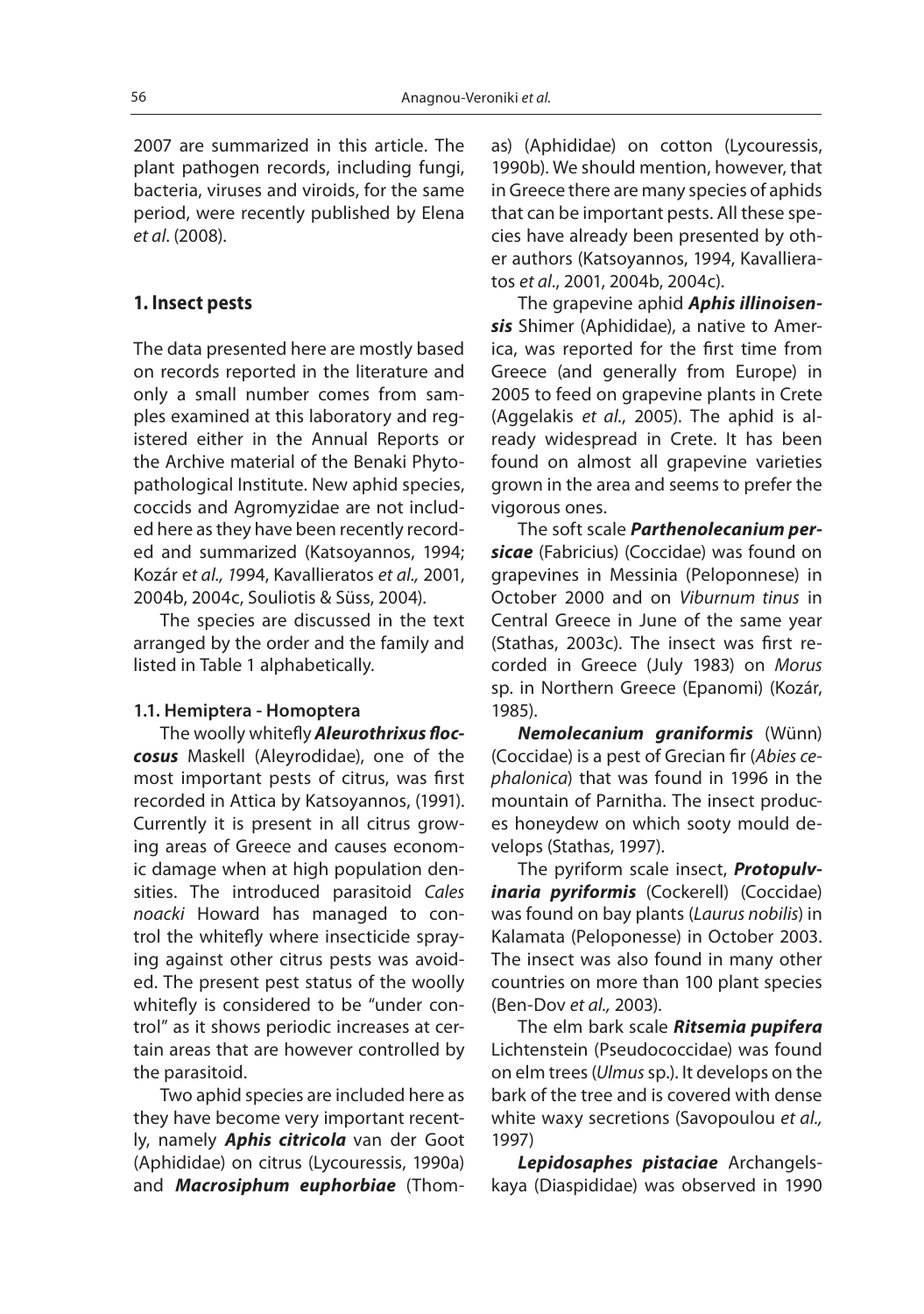on pistachio and terebinth (Pistacia terebinthus). (Katsoyannos & Stathas, 1995). It establishes on young stems, on the fruit and the leaves of the trees and can cause deformities and drying of the plants.

In June 2001 the scale insect *Lepidosaphes gloverii* (Packard) (Diaspididae) was observed on orange trees in the area of Gastouni (Peloponnisos). The insect infests mainly the upper surface of the leaves, the fruit and to a lesser extent the stems (Stathas, 2003a).

The species *Eriococcus coccineus* Cockerell (Eriococcidae) was first recorded to infest Echinocactus grusonii plants in glasshouses in the area of Acharnai (Attica) in October 2000. Young nymphs of this insect are found on the fleshy part of the cactus (Stathas, 2003b).

In addition, a list of the scale insects recorded in Greece until 2006 has been presented by Milonas et al. in 2007. Currently, the number of known scale insects has reached 168. Six new records were included: *Heterococcus nudus* (Green) Pseudococcidae, *Asterodiaspis variolosa* (Ratzeburg) Asterolecanidae, *Lecanopsis turcica* (Bodenheimer) Coccidae, *Phenacoccus hordei* (Lindeman) Pseudococcidae, *Poliaspis cycadis* Comstock Diaspididae and *Orthesia yasushi* Kuwana Ortheziidae.

Insects of the family Psyllidae are considered at present as the most important pests of pistachio. They are new pests of pistachio in Greece causing the characteristic symptoms of Psyllidae: abnormal development of buds and shoots, premature leaf drop, formation of honeydew and very weak appearance of the plants. In Greece, four species of this family are found to infest pistachios: *Agonoscena pistaciae* Burckhardt et Lauterer (Lauterer et al., 1998), *A. targionii* (Lichtenstein) (Ζartaloudis et al., 1996), *A. cisti* Puton (B. Polymerou, Personal communication) and *Megagonoscena gallicola* Burckhardt et Lauterer (Souliotis & Tsourgianni, 1999).

Α. pistaciae was recorded in West Korinthia and is the dominant species in the areas of Fthiotis, Boeotia, Euboea and Attica. A. targionii was found in Halkidiki in locations where pistachio is one of the main cultivations. The remaining species (A. cisti and M. gallicola) are of no economic importance as their population and activity in pistachio orchards are low Souliotis & Tsourgianni, 2000).

*Trioza alacris* Flor (Triozidae) was found on Appolo bay plants (Laurus nobilis) in 2004 in Attica to cause a serious infestation of the leaves (Tsagarakis & Papadoulis, 2004).

*Metcalfa pruinosa* (Say) (Flatidae) was first observed in Greece in 2001 in the area of Preveza (Drosopoulos et al., 2004) on citrus and olive trees (first record on olive). Currently, the insect has spread to other areas infesting fruit trees, grapevines, ornamental plants and wild plants (Souliotis et al., 2008). The insect sucks the plant sap and excretes plenty of honeydew where sooty mold develops. As a result the plants weaken and eventually die. Chemical control of this pest is difficult. Its control currently relies on the use of parasitoid natural enemies.

*Pemphigus fuscicornis* (Koch) (Pemphigidae) is a root living aphid that was found on sugarbeet for the first time in 1985 in Imathia (Ioannidis, 1997) causing severe damage to plants.

#### **1.2. Thysanoptera**

The banded greenhouse thrip, *Hercinothrips femoralis* (Reuter) (Thripidae), was recorded for the first time in 2004 in greenhouse-grown organic banana in the area of Sitia (northeastern Crete). Banana fruits were severely damaged by the thrips and a typical smoky-red discoloration of the fruit was observed. During 2005 H. femoralis was also found causing severe damage in conventional banana plantations in Arvi, the main banana-growing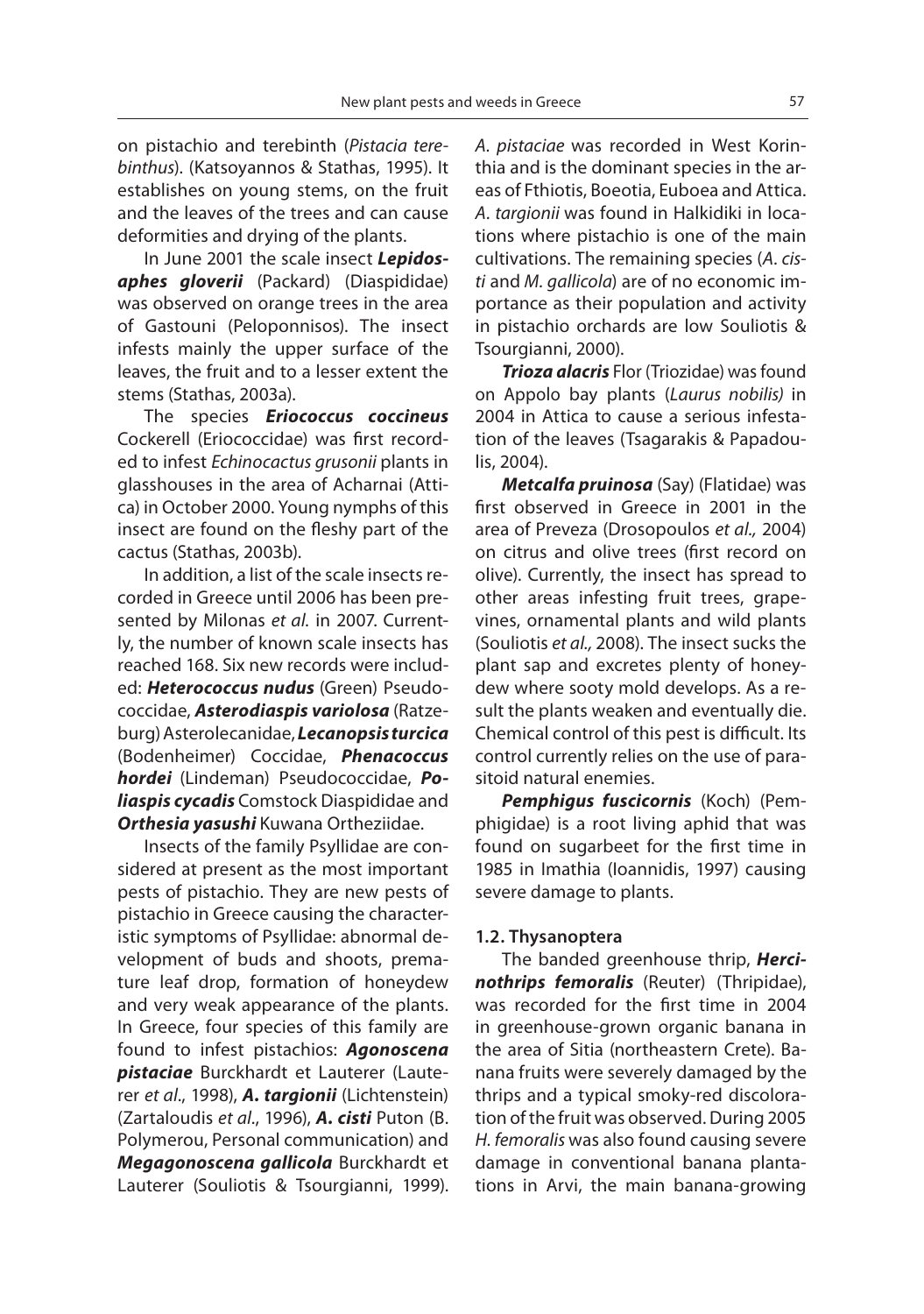area of Crete (Roditakis et al,. 2006).

*Pezoth*r*ips kellyanus* (Bagnall) (Thripidae), a new serious citrus pest, was recently (2003) recorded in Crete. Its presence was noticed during flowering when population densities were high especially on lemon flowers (Varikou et al., 2003).

The species *Taeniothrips inconsequens*  (Uzel) (Thripidae), was found in 1999 to cause a severe infestation on pear trees var. Kontoula (Papadopoulos et al., 2002). The symptoms were obvious on infested buds, which do not develop normally or do not develop at all. Also, there were stems with few or no leaves and fruits with surface scarring.

*Frankliniella occidentalis* (Pergande) (Thripidae) has been recorded in Crete (Roditakis 1994) and in Kavala (Katsoyannos, 1992; Paloukis et al., 1995). It causes primary damage during the flowering period and later it causes fruit scarring. Important damage (20-40% of grapes) was observed in Korinthia in 1996 (Tsitsipis et al. 1997). F. occidentalis is a polyphagous species of glasshouse crops (with more than 200 host species), it causes spots (with small black specks), scarring and the drying of the plant tissues. On cotton F. occidentalis was observed in July 1993 at the perfectures of Imathia and Pella (Kyparissoudas & Alexandrakis, 1993). The infestation was evident at the shoot tips while development of the whole plant was slower. It infests the flowers especially the yellow ones that remain closed without forming any fruits ("bolls") or forming small atrophic "bolls". As a pest it is regarded as one of great economic importance.

The species *Thrips parvispinus* (Karny) (Thripidae), a native to South-East Asia, was recorded for the first time in Europe (2000), including Greece, to infest gardenia plants (Mound & Collins, 2000).

The species *Tenothrips frici* (Uzel) (Thripidae) was recorded in 1992 for the first time in Greece on Lycopersicon esculentum in the area of Thiva (Deligeorgidis, 2002).

Since 2000 a severe infestation of the outter parts of the canopy of Ficus microcarpa has been observed in several areas of Greece (Attica, Messinia, Kyparissia). The damage is due to *Gynaikothrips*  **ficorum** (Marshal) (Phlocothripidae) that infests the young leaves of F. microcarpa. It also attacks F. elastika and F. benjamina (Papadoulis & Emmanouel, 2001).

#### **1.3. Coleoptera**

The red palm weevil, *Rhynchophorus ferrugineus* (Olivier) (Curculionidae), the most important pest of palm trees, causing severe damage, has been found for the first time in Hersonissos (Heraklion, Crete), infesting Phoenix canariensis, during 2005 and for the first time in Cyprus, infesting also P. canariensis, during 2006. During 2007, the weevil was found in the island of Rhodes and in Attica infesting mainly P. canariensis (Kontodimas et al., 2007).

The weevil *Mesagroicus pilifer* (Boheman) (Curculionidae) has been observed to cause a serious infestation of sugarbeet seedlings in Melia (Thessalia, Central Greece) during 2000-2005, particularly in 2003 and 2004. The infestation, manifested around the roots of the seedlings where ball-like soil accumulations were observed, was more evident on the leaves which were peripherally eaten (Papadopoulou, 2005).

High numbers of *Tychius quinquepunctatus* (Linneaus) (Curculionidae) were found on Vicia sativa (garden vetch), in Larissa (Central Greece) during 2003. Extensive infestations by this insect seem to happen occasionally. Larvae, which destroy the seeds within the pods, are the most damaging stage (Koveos et al., 2003).

The species *Otiorrhynchus aurifer* Boheman (Curculionidae), was observed in Attica (1991) to cause damage on leaves of various ornamental plants (Bouchelos,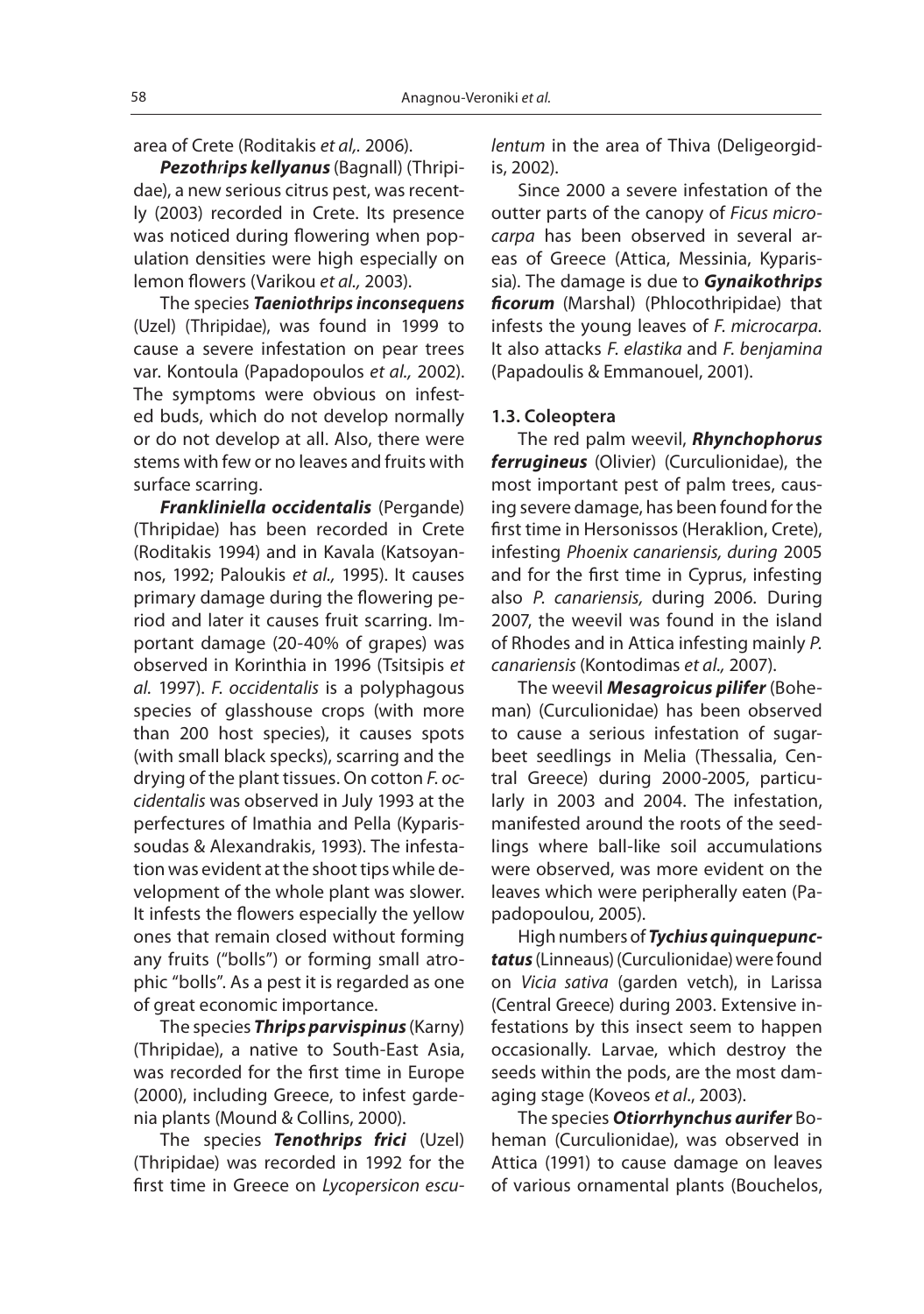1991).

The tansy leaf beetle *Galeruca tanaceti* (Linneaus) (Chrysomelidae**)** was recorded in May 2005 as a pest of Origanum vulgare L. growing in the wild in Crete. At the same time the insect was observed to be a pest of origanum plants in a commercially grown organic crop, in the area of Meronas (Perfecture of Rethymno) (Roditakis & Roditakis, 2006).

The rose curculio *Homalorhynchites hungaricus* (Herbst) (Rhynchitidae**)** has been recorded in Attica (May 2004), infesting blooms of ornamental roses (Rosa sp.) (Kontodimas & Kavallieratos, 2004).

The wood eating beetle *Coroebus rubi* (Linneaus) **(**Buprestidae**)** was observed in 2004 in the area of Korinthia to cause an infestation on blackberries Rubus spp. (Bouchelos & Chalkia, 2004).

*Diaperis boleti* Linneaus (Tenebrionidae**)** was recorded in 1994 in peach orchards. The adults open shallow burrows on branches where they hibernate. The larvae develop in mines on the branches and appear around mid June. Infested branches break and the trees as well as the production are severely affected (Savopoulou-Soultani & Chatzivassiliadis, 1999).

*Sinoxylon sexdentatum* (Olivier) (Bostrychidae) was recorded as a pest of walnuts in the area of Larissa and Magnesia in May 1996. The insect in other countries has a wide range of tree species as hosts. It is a wood-eating insect attacking the stems of young vigorous trees (Gravanis et al., 1998)

*Cassida seraphina* Menetries (Chrysomelidae**)** was found on sugarbeet in the Region of Evros (Northern Greece) in 1992 (Doulias & Ioannidis, 1995). It feeds on the leaves and can cause severe damage by sceletonizing the leaves.

*Attagenus unicolor* (Brahm) (Dermestidae) was recorded in 1999 as a pest of stored wheat products in Farsala and Lakonia (Bouchelos & Athanassiou, 1999).

*Pseudopachymerina lallemantii* (Marseul) (Bruchidae) was recorded on the ornamental tree Acacia farnesiana. It infests the pods causing a significant damage on it (Bouchelos & Chalkia, 2003).

The species *Prionus coriarius* Linnaeus, *Cerambyx velutinus* Brulle, *Cerambyx dux* Faldermann and *Rhopalopus clavipes* (Fabricius) of the family Cerambycidae were recorded in 1994 as pests of the almond tree in the area of Magnesia (Koutroubas, 1994). They are all wood-eating insects.

## **1.4. Diptera**

*Hexomyza (Ophyiomya) simplex* (Loew) (Agromyzidae) is a stem miner that was recorded for the first time in 2002 on asparagus plants in the areas of Aitoloakarnania (Central-Western Greece) and Orestias (North-Eastern Greece) (Anagnou-Veroniki et al. 2004). Damage is caused to the hypodermal cells of the stem. In cases of a large infestation the epidermis dries out and tears apart. The most serious damage is caused to young asparagus plantations. Damaged plant tissue favours fungal infestation. The pest is currently spreading in Greece while its control is difficult.

Two new leaf-miners, originating from the United States, *Liriomyza huidobrensis* (Blanchard) and *L. trifolii* (Burgess) (Agromyzidae), were found in 1993 in Crete (Roditakis 1993) while soon later they were found in cultivations all over Greece. L. huidobrensis Blanchard, that is considered as the tomato leaf-miner is of the greatest economic importance while it has the most hosts of all the other leaf-miners and it is found in great numbers on mainland Greece as well as in the Greek islands. L. trifolii prefers warmer areas and this is why it appears especially in Southern Greece and in Crete.

*Delia (Phorbia) platura* (Meigen) (Anthomyiidae) was reported to cause significant damage to asparagus plantations in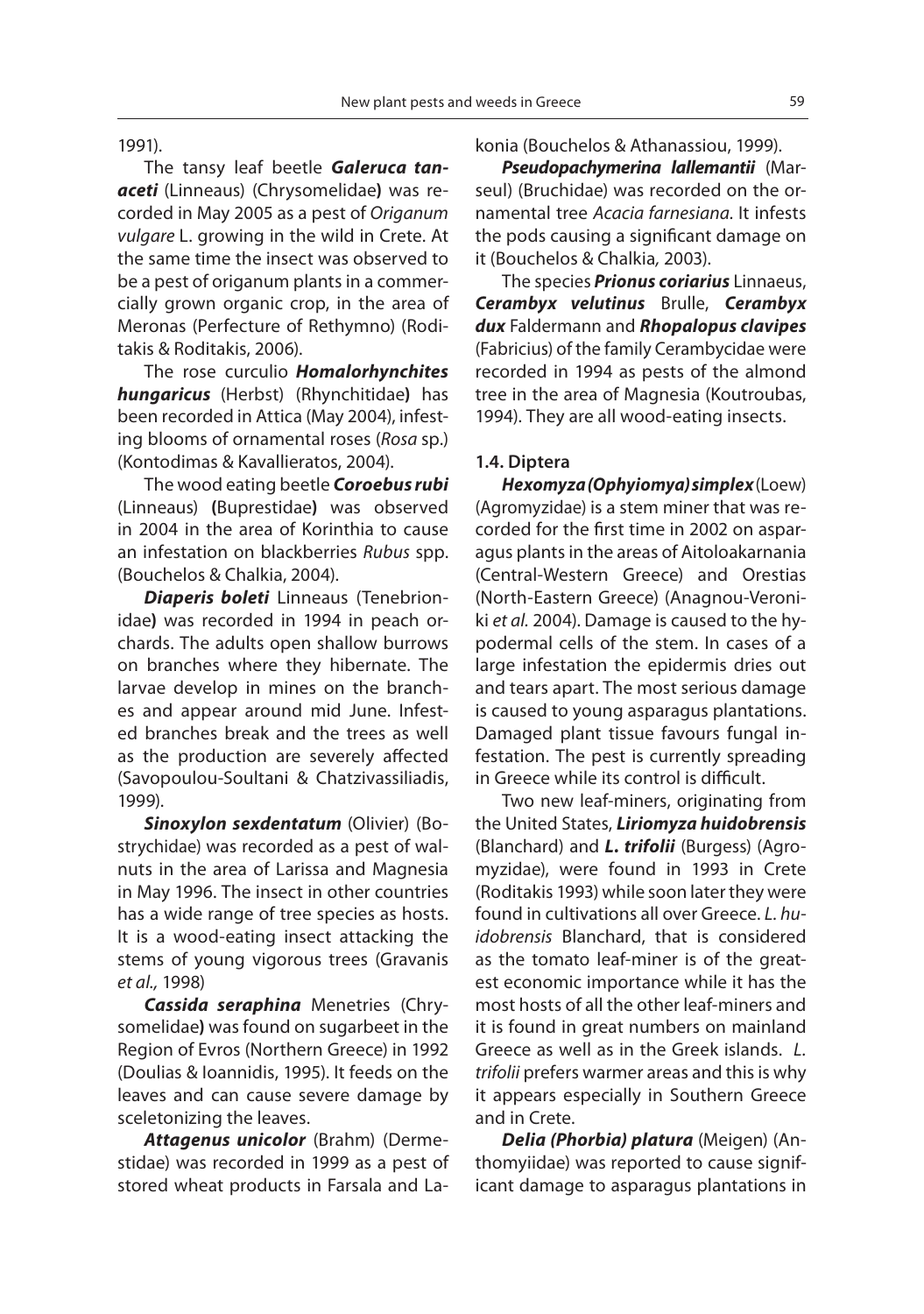asparagus-growing locations of the Imathia and Pella perfectures (Stamopoulos et al. 1994). The pest has probably been present in the area since the end of 1980s. The larvae burrow into the soft stems and around the neck of the plant causing anomalous development and curling of the main stems. The most important damage is on young shoots before they are harvested, thus seriously reducing the marketable yield.

The species *Plioreocepta (Platyparea) poeciloptera* Schrank (Tephritidae**)** was found in 1992 in asparagus plantations at Platy (Imathia) damaging the stems of young plants (Chlapoutakis, 1999).

A population of *Diopsis* **sp**. (Diopsidae**)** was found in 2002 and 2003 in rice pads at the area of Chalastra (Thessaloniki), causing the named "green sickness" (chlorosis) to the rice plants. The characteristic symptom is the development of chlorotic leaves and later the drying of the plants creating gaps in the crop. The insect is regarded as an important pest of rice in Africa (Bouras et al., 2003).

The gall inducing insect *Monarthropalpus buxi* (Laboulbene) (Cecidomyiidae**)** was found in Attica in infested leaves on a species of Buxus (Vamvakas et al., 2007).

The dipterous insect *Lasioptera* **sp.** (Cecidomyidae) was first recorded in 2001 on cucumber plants in the area of Trifilia in Western Peloponnese. Since then infestations are observed in this area mainly from September to December on tomato and from March to June and from September to December on cucumber. In 2004 and 2005 the insect was also recorded from greenhouse tomato and cucumber in the area of Marathon (Attica). The insect infests the peduncles at the point of their attachement to the fruit which turns to black. In tomato, upon infestation, plant growth is retarded and number and size of fruit is reduced., while the presence of larvae on the fruit, at the point of their attachment to peduncles, renders them unmarketable. In cucumber, the effect of insect infestation becomes evident mainly on the apical part of the plant (Perdikis et al., 2006).

#### **1.5. Lepidoptera**

The citrus leaf-miner *Phyllocnistis cit***rella** Stainton (Gracillariidae) was first recorded in Rhodes (Anagnou-Veroniki, 1995), most probably introduced into Greece from eastern countries of the Mediterranean basin. It has already spread throughout the country and is currently found on most citrus species. For the control of this pest, parasitoids were introduced and established so that to supplement its indigenous natural enemies.

The leafminer *Cameraria ohridella* Deschka & Dimic (Gracillariidae) was found in 1999 to cause a serious infestation on leaves of horse chestnut (Aesculus hippocastaneum L.) in areas of the North-Western and Central Greece. The infestation was known to exist since 1984 at the area of Ohrid (Emmanouel & Broumas, 2000; Diamantis et al., 2001).

The spotted tentiform leaf-miner *Phyllonorycter blancardella* (Fabricius) (Gracillariidae), that is known to feed on apple trees, was found in 1997 to attack also cherry trees of the varieties "Tragana Edessis" and "Bourla" in the area of Pella. Damaged cherry leaves had the characteristic whitish elliptical mines on their underside and corresponded to palegreen spots on the upper surface (Kyparissoudas, 1997).

*Loxostege stictialis* (Linnaeus) (Pyralidae), which is considered to be a pest specific to cotton, was recorded in 1989 to feed on sugar beet, alfalfa and maize. This infestation is caused by its larvae that eat the lower epidermis and the leaf parenchyma (Evangelopoulos, 1994).

*Parahypopta* **(***Hypopta***)** *caestrum* (Hübner) (Cossidae) was first recorded in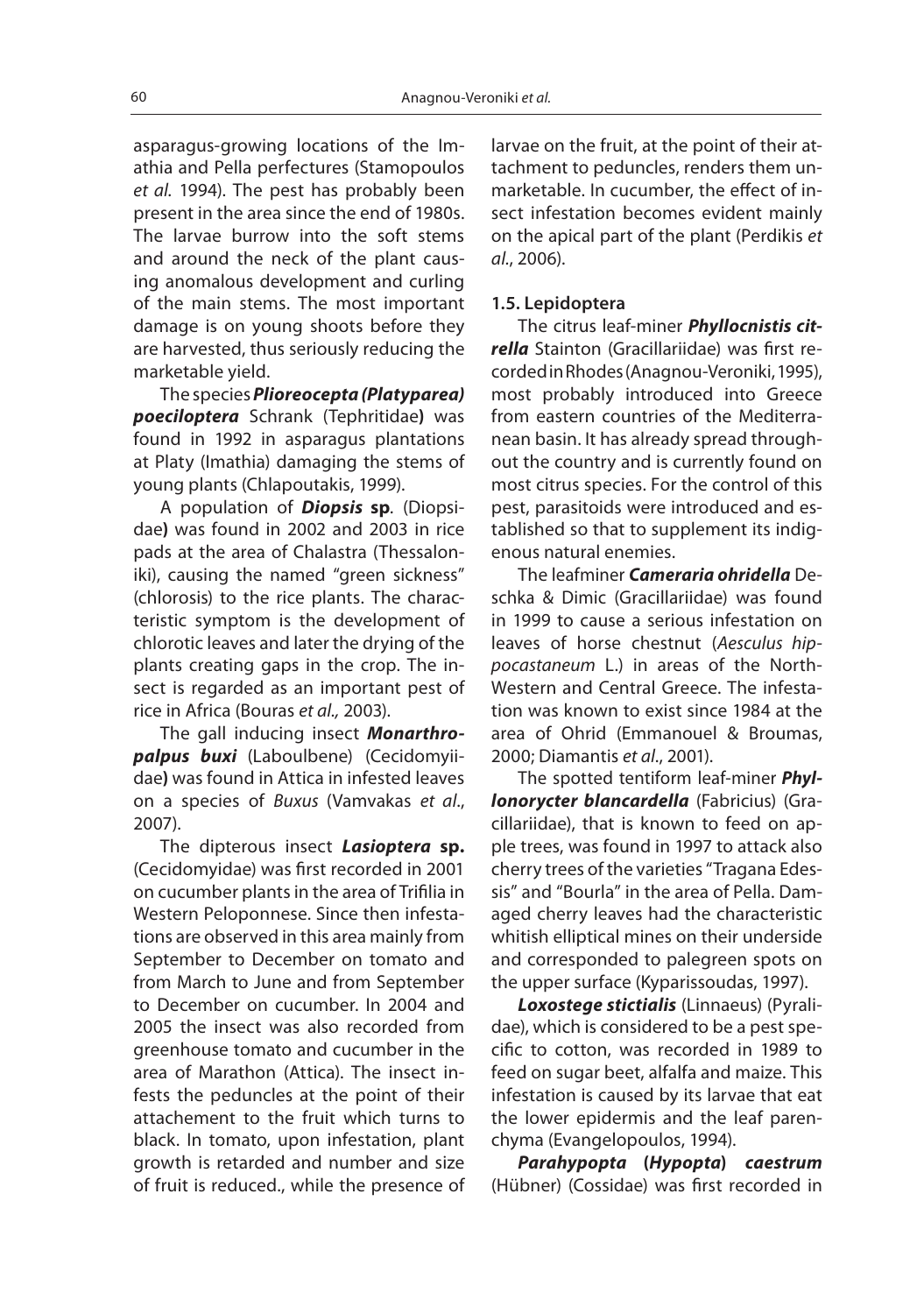| Insect species             | Order/Family                   | Host                                | Reference                                               |  |
|----------------------------|--------------------------------|-------------------------------------|---------------------------------------------------------|--|
| Agonoscena cisti           | Hemiptera:<br>Psyllidae        | pistachio                           | Polymerou (Personal<br>communication)                   |  |
| Agonoscena pistaciae       | Hemiptera:<br>Psyllidae        | pistachio                           | Lauterer et al., 1998                                   |  |
| Agonoscena targionii       | Hemiptera:<br>Psyllidae        | pistachio                           | Zartaloudis et al., 1996                                |  |
| Aleurothrixus floccosus    | Hemiptera:<br>Aleyrodidae      | citrus<br>Katsoyannos, 1991         |                                                         |  |
| Allantus cinctus           | Hymenoptera:<br>Tenthredinidae | ornamental roses                    | Simoglou, 2004                                          |  |
| Aphis citricola            | Hemiptera:<br>Aphididae        | citrus                              | Lycouressis, 1990a                                      |  |
| Aphis illinoisensis        | Hemiptera:<br>Aphididae        | grapevine                           | Aggelakis et al., 2005                                  |  |
| Arge ochropus              | Hymenoptera:<br>Argidae        | ornamental roses                    | Simoglou, 2004                                          |  |
| Asterodiaspis variolosa    | Hemiptera:<br>Asterolecanidae  | Ouercus coccifera                   | Milonas et al., 2007                                    |  |
| Attagenus unicolor         | Coleoptera:<br>Dermestidae     | wheat stored products               | Bouchelos &<br>Athanassiou, 1999                        |  |
| Cameraria ohridella        | Lepidoptera:<br>Gracillariidae | Aesculus<br>hippocastaneum          | Emmanouel &<br>Broumas, 2000;<br>Diamantis et al., 2001 |  |
| Cassida seraphina          | Coleoptera:<br>Chrysomelidae   | sugar beet                          | Doulias &<br>Ioannidis, 1995                            |  |
| Cerambyx dux               | Coleoptera:<br>Cerambycidae    | almond tree wood                    | Koutroubas, 1994                                        |  |
| Cerambyx velutinus         | Coleoptera:<br>Cerambycidae    | almond tree wood                    | Koutroubas, 1994                                        |  |
| Cladius difformis          | Hymenoptera:<br>Tenthredinidae | ornamental roses                    | Simoglou, 2004                                          |  |
| Coroebus rubi              | Coleoptera:<br>Buprestidae     | blackberries<br>(Rubus spp.)        | Bouchelos &<br>Chalkia, 2004                            |  |
| Delia (Phorbia) platura    | Diptera:<br>Anthomyiidae       | asparagus                           | Stamopoulos et al., 1994                                |  |
| Diaperis boleti            | Coleoptera:<br>Tenebrionidae   | peach                               | Savopoulou &<br>Chatzivassiliadis, 1999                 |  |
| Diopsis sp.                | Diptera:<br>Diopsidae          | rice                                | Bouras et al., 2003                                     |  |
| Eriococcus coccineus       | Hemiptera:<br>Eriococcidae     | Echinocactus grusonii               | Stathas, 2003b                                          |  |
| Eurytoma schrenerii        | Hymenoptera:<br>Eurytomidae    | apricots                            | Koveos et al. 2000                                      |  |
| Frankliniella occidentalis | Thysanoptera:<br>Thripidae     | glasshouse crops,<br>grapes, cotton | Roditakis, 1991;<br>Katsoyannos, 1992                   |  |

# **Table 1.** New records of insect plant pests from Greece during 1990-2007.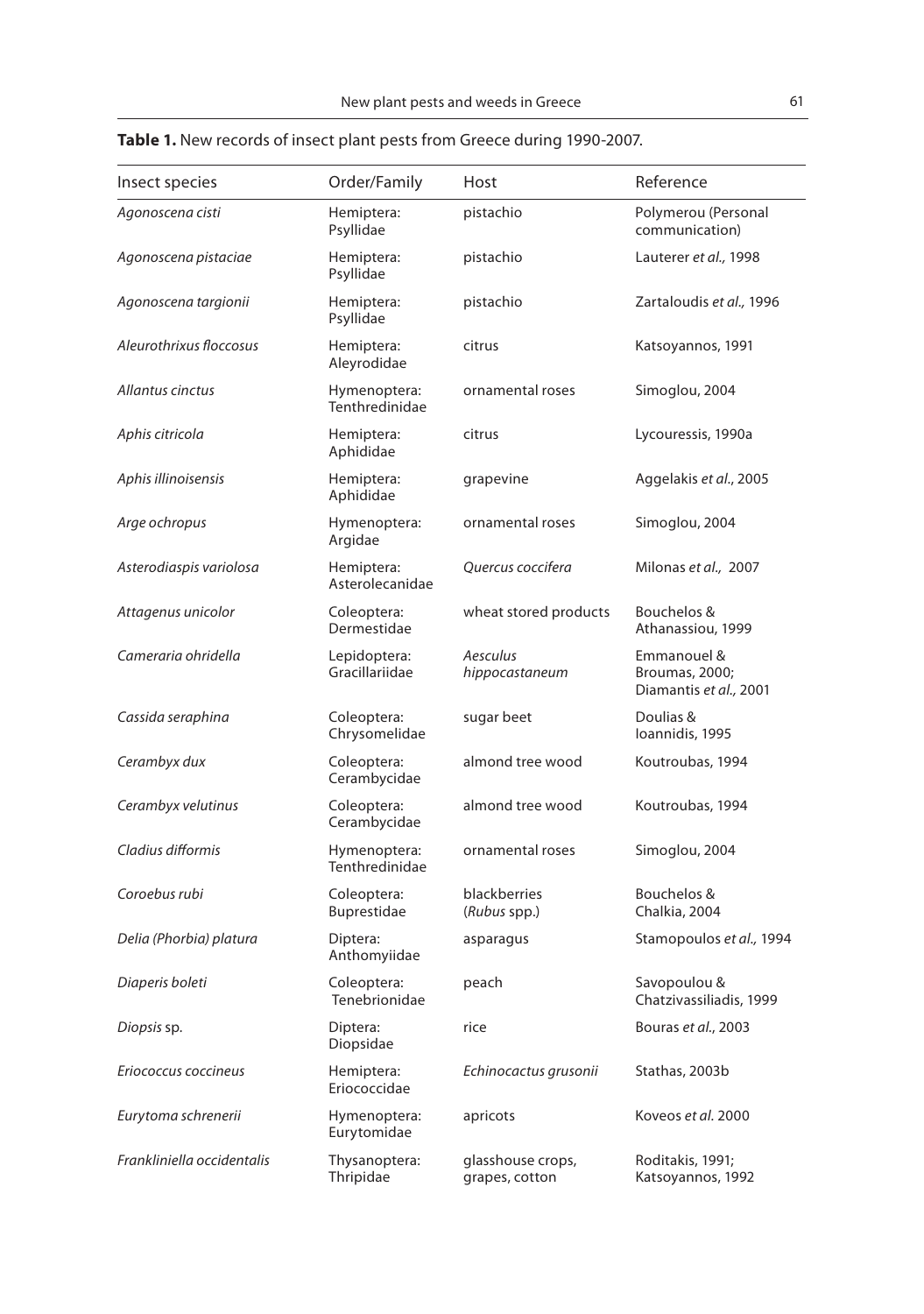| Insect species                                 | Order/Family                 | Host                                              | Reference                           |  |
|------------------------------------------------|------------------------------|---------------------------------------------------|-------------------------------------|--|
| Galeruca tanaceti                              | Coleoptera:<br>Chrysomelidae | Origanum vulgare                                  | Roditakis &<br>Roditakis, 2006      |  |
| Gynaikothrips ficorum                          | Thysanoptera:<br>Thripidae   | Ficus microcarpa<br>Ficus sp.                     | Papadoulis &<br>Emmanouel, 2001     |  |
| Hellula undalis                                | Lepidoptera:<br>Pyralidae    | Cruciferous crops                                 | Simoglou et al., 2007               |  |
| Hercinothrips femoralis                        | Thysanoptera:<br>Thripidae   | banana                                            | Roditakis et al., 2006              |  |
| Heterococcus nudus                             | Hemiptera:<br>Pseudococcidae | Gramineae                                         | Milonas et al., 2007                |  |
| Hexomyza (Ophyiomya)<br>simplex                | Diptera:<br>Agromyzidae      | asparagus                                         | Anagnou-Veroniki et al.,<br>2004    |  |
| Homalorhynchites<br>hungaricus                 | Coleoptera:<br>Rhynchitidae  | ornamental roses                                  | Kontodimas &<br>Kavallieratos, 2004 |  |
| Lasioptera sp.                                 | Diptera:<br>Cecidomyidae     | tomato and cucumber                               | Perdikis et al., 2006               |  |
| Lecanopsis turcica                             | Hemiptera:<br>Coccidae       | Gramineae                                         | Milonas et al., 2007                |  |
| Lepidosaphes gloverii                          | Hemiptera:<br>Diaspididae    | orange trees                                      | Stathas, 2003                       |  |
| Lepidosaphes pistaciae                         | Hemiptera:<br>Diaspididae    | pistachio and terebinth<br>(Pistacia terebinthus) | Katsoyannos & Stathas,<br>1995      |  |
| Leptocybe invasa                               | Hymenoptera:<br>Eulophidae   | eucalyptus trees                                  | Potasov et al., 2007                |  |
| Liriomyza huidobrensis                         | Diptera:<br>Agromyzidae      |                                                   | Roditakis, 1993                     |  |
| Liriomyza trifoliii<br>Diptera:<br>Agromyzidae |                              | vegetable crops,<br>ornamental plants             | Roditakis, 1993                     |  |
| Loxostege stictialis                           | Lepidoptera:<br>Pyralidae    | sugar beet, alfalfa,<br>maize                     | Evangelopoulos, 1994                |  |
| Macrosiphum euphorbiae                         | Hemiptera:<br>Aphididae      | cotton                                            | Lycouressis, 1990b                  |  |
| Megagonoscena gallicola                        | Hemiptera:<br>Psyllidae      | pistachio                                         | Souliotis &<br>Tsourgianni, 1999    |  |
| Mesagroicus pilifer                            | Coleoptera:<br>Curculionidae | sugarbeet seedlings                               | Papadopoulou, 2005                  |  |
| Metcalfa pruinosa                              | Hemiptera:<br>Flatidae       | citrus and olive trees                            | Drosopoulos et al., 2004            |  |
| Monarthropalpus buxi                           | Diptera:<br>Cecidomyiidae    | Buxus sp.                                         | Vamvakas et al., 2007               |  |
| Nemolecanium graniformis                       | Hemiptera:<br>Coccidae       | Grecian fir (Abies<br>cephalonica)                | Stathas, 1997                       |  |
| Ophelimus eucalypti                            | Hymenoptera:<br>Eulophidae   | eucalyptus trees                                  | Potasov et al., 2007                |  |

Table 1 (continued)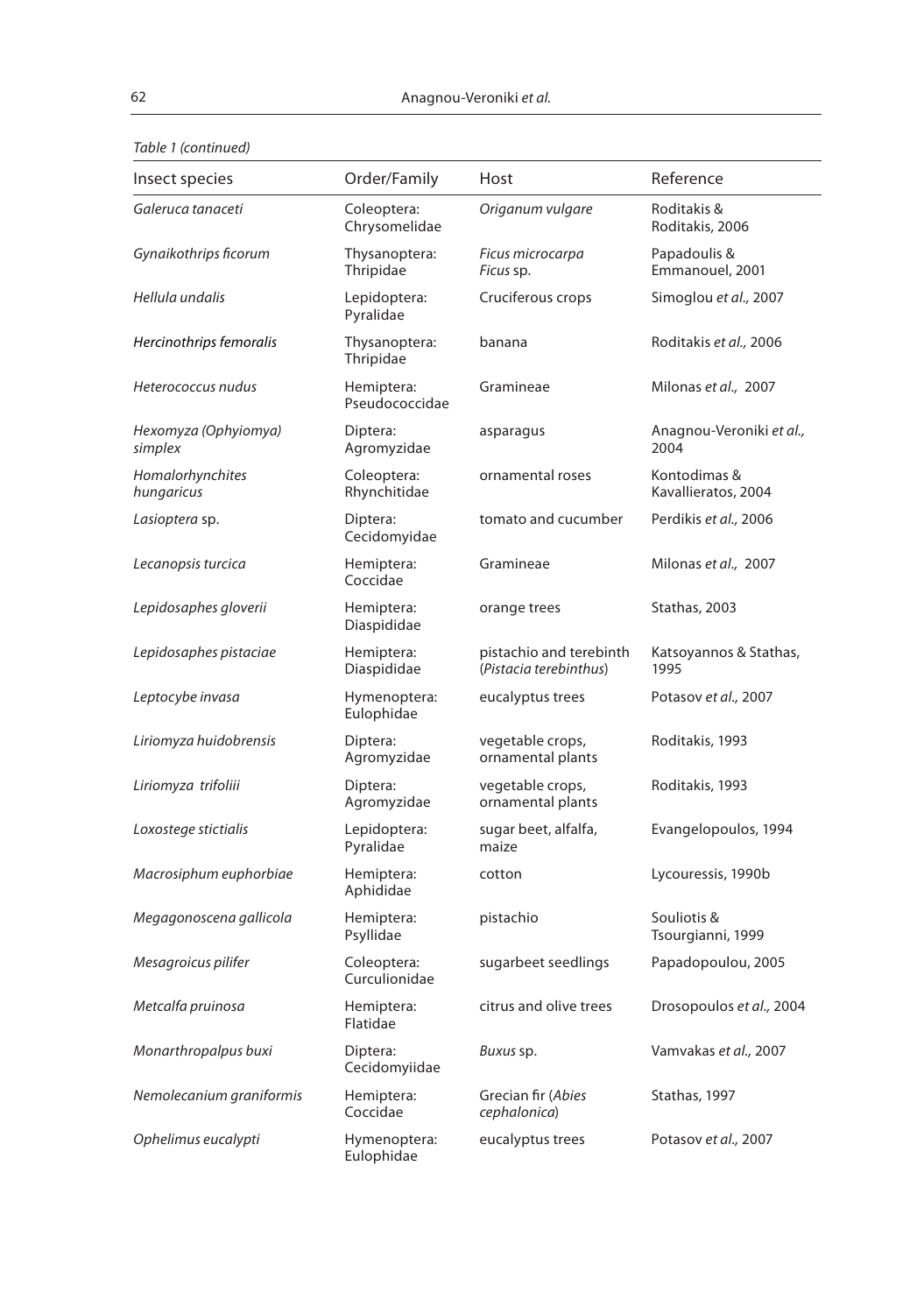| Insect species                            | Order/Family                    | Host                                      | Reference                             |  |
|-------------------------------------------|---------------------------------|-------------------------------------------|---------------------------------------|--|
| Ophelimus maskeli                         | Hymenoptera:<br>Eulophidae      | eucalyptus trees                          | Potasov et al., 2007                  |  |
| Orthesia yasushi                          | Hemiptera:<br>Ortheziidae       | Erica arborea                             | Milonas et al., 2007                  |  |
| Otiorrhynchus aurifer                     | Coleoptera:<br>Curculionidae    | ornamental plants                         | Bouchelos, 1991                       |  |
| Parahypopta (Hypopta)<br>caestrum         | Lepidoptera:<br>Cossidae        | asparagus                                 | Kyparissoudas &<br>Chlapoutakis, 1992 |  |
| Parthenolecanium persicae                 | Hemiptera:<br>Coccidae          | grapevines,<br>Viburnum tinus             | Stathas, 2003c                        |  |
| Paysandisia archon                        | (Lepidoptera:<br>Castniidae)    | Palm trees                                | Vassarmidaki et al., 2006             |  |
| Pemphigus fuscicornis                     | Hemiptera:<br>Pemphigidae       | sugarbeet                                 | Ioannidis, 1997                       |  |
| Pezothrips kellyanus                      | Thysanoptera:<br>Thripidae      | citrus                                    | Varikou et al., 2003                  |  |
| Phenacoccus hordei                        | Hemiptera:<br>Pseudococcidae    | Thymus vulgaris                           | Milonas et al., 2007                  |  |
| Phyllocnistis citrella                    | Lepidoptera:<br>Gracillariidae  | citrus                                    | Anagnou-Veroniki, 1995                |  |
| Phyllonorycter blancardella               | Lepidoptera:<br>Gracillariidae  | cherry<br>(var. Tragana Edessis)          | Kyparissoudas, 1997                   |  |
| Plioreocepta (Platyparea)<br>poeciloptera | Diptera:<br>Tephritidae         | asparagus                                 | Chlapoutakis, 1999                    |  |
| Poecilimon cretensis                      | Orthoptera:<br>Phaneropteridae  | olive                                     | Polyrakis, 1991                       |  |
| Poliaspis cycadis                         | Hemiptera:<br>Diaspididae       | Cycas sp.                                 | Milonas et al., 2007                  |  |
| Prionus coriarius                         | Coleoptera:<br>Cerambycidae     | almond tree wood                          | Koutroubas, 1994                      |  |
| Protopulvinaria pyriformis                | Hemiptera:<br>Coccidae          | Appolo bay plants<br>(Laurus nobilis)     | Ben-Dov et al., 2003                  |  |
| Pseudopachymerina lallemantii             | Coleoptera:<br><b>Bruchidae</b> | sweet acacia trees<br>(Acacia farnesiana) | Bouchelos & Chalkia, 2003             |  |
| Rhopalopus clavipes                       | Coleoptera:<br>Cerambycidae     | almond tree wood                          | Koutroubas, 1994                      |  |
| Rhynchophorus ferrugineus                 | Coleoptera:<br>Curculionidae    | Phoenix canariensis                       | Kontodimas et al., 2007               |  |
| Ritsemia pupifera                         | Hemiptera:<br>Pseudococcidae    | elm trees (Ulmus sp.)                     | Savopoulou et al., 1997               |  |
| Sinoxylon sexdentatum                     | Coleoptera:<br>Bostrychidae     | walnuts                                   | Gravanis et al., 1998                 |  |
| Taeniothrips inconsequens                 | Thysanoptera:<br>Thripidae      | pear trees<br>(var. Kontoula)             | Papadopoulos et al., 2002             |  |

Table 1 (continued)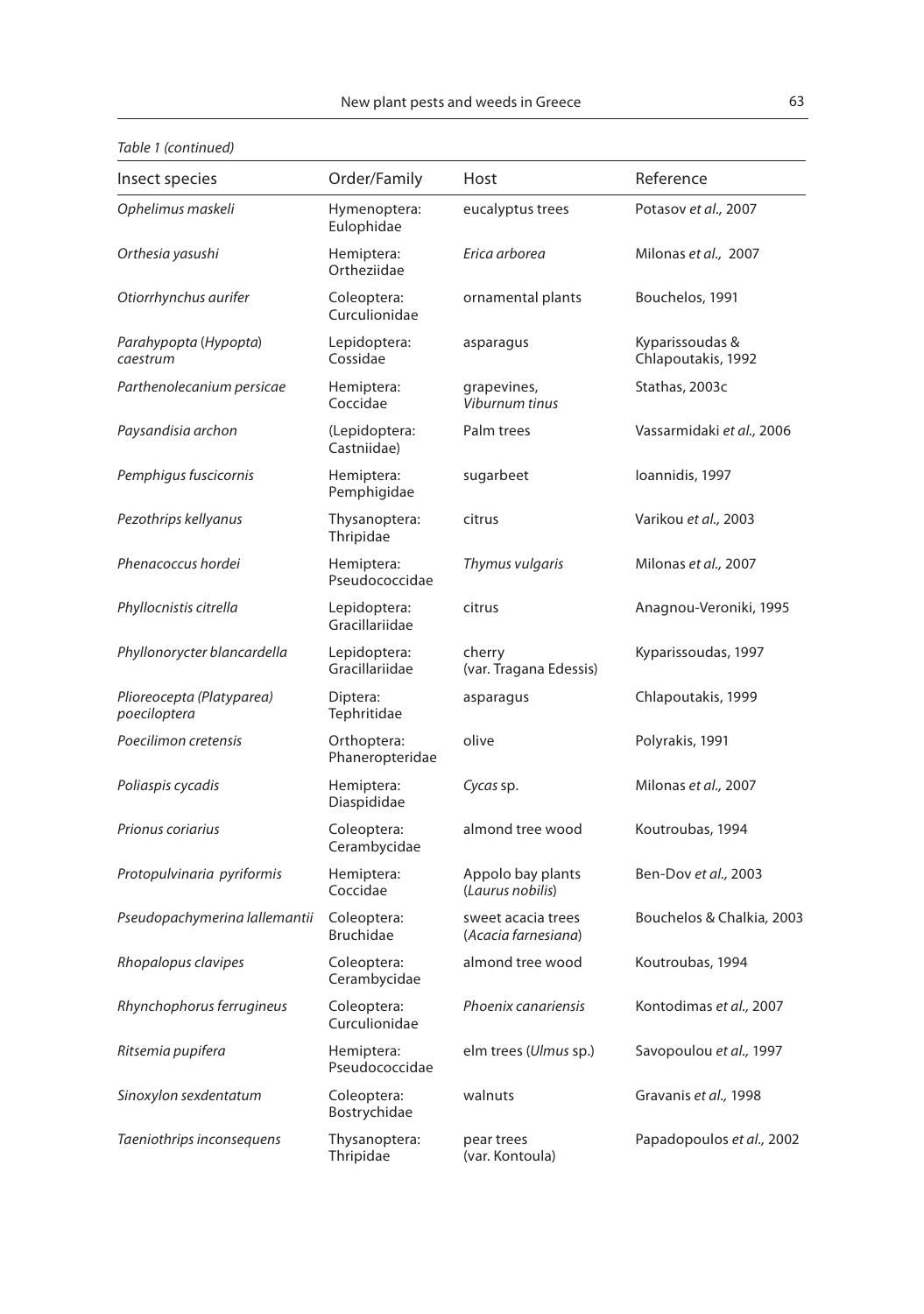| Order/Family                                   | Host                                  | Reference                        |  |  |
|------------------------------------------------|---------------------------------------|----------------------------------|--|--|
| Lepidoptera:<br>Gelechidae                     | pistachio                             | Tsourgianni, 1994                |  |  |
| Tenothrips frici<br>Thysanoptera:<br>Thripidae |                                       | Deligeorgidis, 2002              |  |  |
| Thysanoptera:<br>Thripidae                     | gardenia                              | Mound & Collins, 2000            |  |  |
| Hemiptera:<br>Triozidae                        | Appolo bay plants<br>(Laurus nobilis) | Tsagarakis &<br>Papadoulis, 2004 |  |  |
| Coleoptera:<br>Curculionidae                   | Vicia sativa<br>(garden vetch)        | Koveos et al., 2003              |  |  |
|                                                |                                       | Lycopersicon esculentum          |  |  |

Table 1 (continued)

1992 in Northern Greece and is now considered as one of the most economically important pests of asparagus (Kyparissoudas & Chlapoutakis, 1992). The larvae infest the shoots and the roots of the plant and can completely destroy them when at high densities.

The small moth *Teleiodes decorella* (Haworth) (Gelechidae) was recorded in 1994 on pistachio trees. It commonly coexists with Archips rosanus on young leaves while it can also damage the developing shoots (Tsourgianni et al., 1994).

The species *Paysandisia archon* Burmeister (Castniidae) native to South America, was recovered from infested palm trees in Greece in 2005. This species, along with the red palm weevil, is a major threat to the palm nursery industry and to parks and recreation areas in coastal regions (Vassarmidaki et al., 2006).

The species *Hellula undalis* (Fabricius) (Pyralidae), an important pest of cruciferous crops in tropical and subtropical regions, was for the first time reported in Greece in 2007 (Simoglou et al., 2007). The larvae of this species were found in August to cause severe damage to cabbages, cauliflowers and brocoli grown in several locations in the north of the country.

#### **1.6. Hymenoptera**

*Eurytoma schreinerii* Schreiner (Eurytomidae) has been recorded on apricot fruits in the area of Nafplion (Koveos et al., 2000: 2002). Affected fruits were smaller and had a smaller endocarp. The presence of the white legless larva in the endocarp is of diagnostic value. The species is known as a pest of plums in South Russia.

The species *Ophelimus eucalypti* (Gahan), *O. maskeli* (Ashmead) and *Leptocybe invasa* Fisher & LaSalle (Eulophidae) were recently recorded as pests of Eucalyptus trees in the Mediterranean basin including Greece. In the report O. eucalypti is probably a misidentification of O. maskeli (Κavallieratos et al., 2004a; P. Milonas personal observations; Potasov et al. 2007).

Three hymenopterous species, namely **Cladius difformis** (Panzer) (Tenthredinidae), *Allantus cinctus* (Linnaeus) (Tenthredinidae) and *Arge ochropus* (Gmelin) (Argidae) have been found since 1995 to feed on rose plants growing in parks and gardens in the town of Rodolivos in the prefecture of Serres (Simoglou, 2004). The young stages of these insects first feed on the underside of the leaves and later destroy the leaf blades reducing the ornamental value of the rose plants.

#### **1.7. Orthoptera**

The wingless locust *Poecilimon cretensis* Werner (Phaneropteridae) was observed in 1991 to cause a serious problem on trees of the olive variety "Koroneiki" in Crete (Polyrakis, 1991). The problem had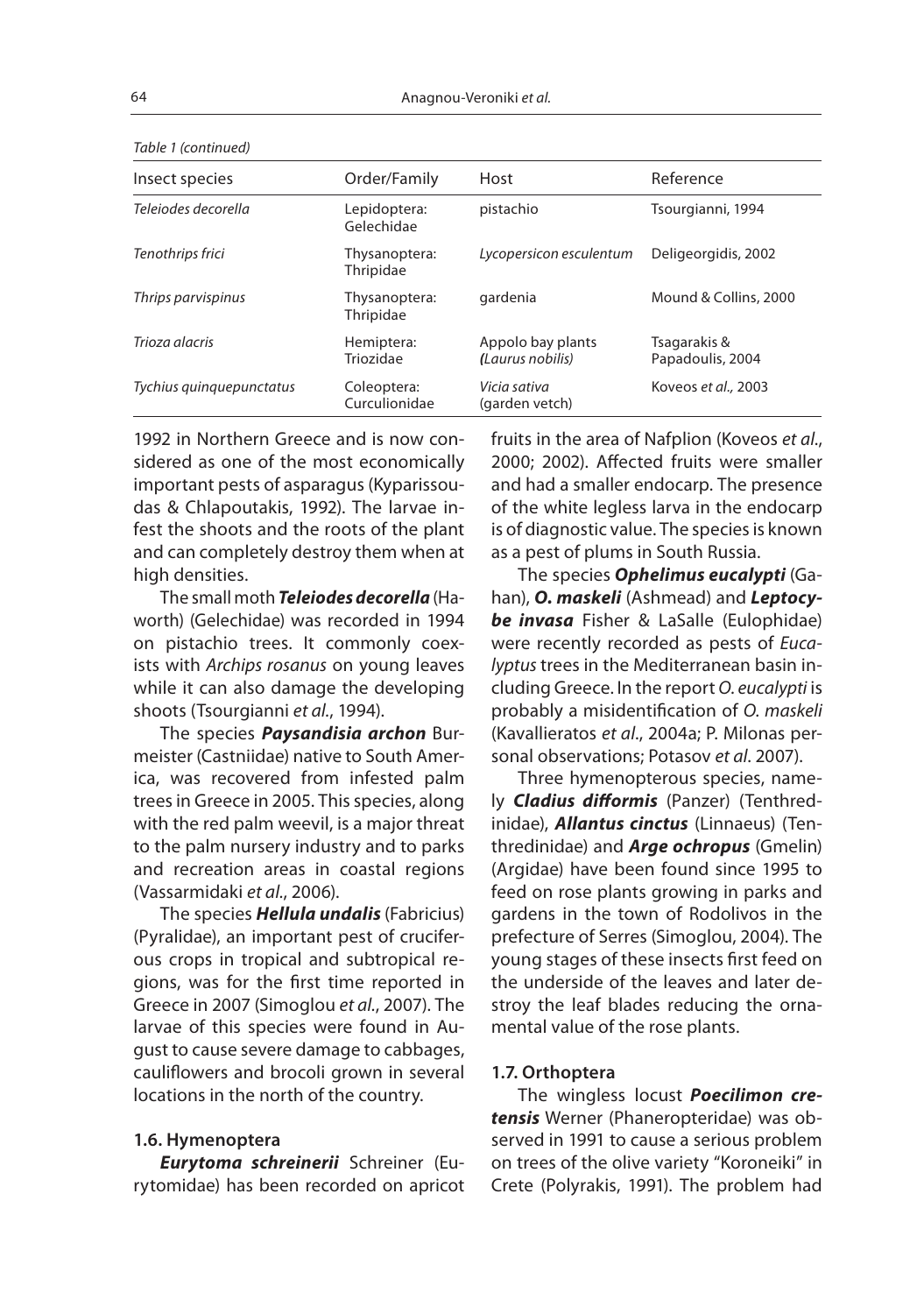first appeared in 1983. The insect develops at high numbers especially on young trees on which it may feed on the leaves causing a complete defoliation.

#### **1.8. Concluding remarks**

More than 70 insect species, mostly Hemiptera-Homoptera, have been recorded for the first time in Greece since 1990. The woolly whitefly Aleurothrixus floccosus and the citrus leaf-miner Phyllocnistis citrella, both serious citrus pests of worldwide importance, are invasive species and their control relied on clasical biological control programmes by introducing exotic parasitoids that were proved to be highly effective. Other species of the newly reported pests that are considered important are: the thrips Pezothrips kellyanus and Frankliniella occidentalis, the red palm weevil Rhynchophorus ferrugineus, the gall inducing wasps Ophelimus maskeli and Leptocybe invasa and the asparagus pests Parahypopta caestrum and Hexomyza simplex. Several of the new recorded species are of palearctic origin but their presence in Greece had not been documented so far. It is important in concluding to note that, because of the serious threats imposed by the invasive species, there is always the need for a thorough survey to early detect potential new invaders and for an organized rapid reaction upon their detection.

### **2. Phytophagous mites**

New records of phytophagous mites belonging to the families of Tetranychidae, Eriophyidae and Tenuipalpidae have been reported from Greece, during the period 1990-2007, and are summarized in this article. Three species, namely Aculus olearius Castagnoli (Papaioannou-Souliotis, 1982), Eriophyes (Aceria) paradianthi (Keifer) (Papaioannou-Souliotis, 1987) and Phytocoptella yuccae (Keifer) (PapaioannouSouliotis, 1993), although recorded before 1990, are also included here because an outbreak of their population has been recently observed and they are now considered to cause high economic damage. The reported species are discussed arranged by family in the text and listed alphabetically with their hosts in Table 2.

#### **2.1. Tetranychidae**

The citrus brown mite *Eutetranychus orientalis* (Klein) was first recorded in Greece, in the area of Helleniko (Prefecture of Attica), on lemon and orange trees, in autumn 2001 (Papaioannou-Souliotis & Markoyiannaki-Printziou, 2002). E. orientalis is a serious pest of citrus, more detrimental than Tetranychus urticae Koch and Panonychus citri (Mc Gregor). It mainly affects lemon and orange trees and to a lesser extent mandarins. Feeding generally starts on the upper side of the leaf along the midrib and then moves to the lateral veins. As a result, leaves become chlorotic and yellow streaks develop along the veins. Heavy infestation may cause leaf fall, die-back of branches and defoliation. Until now there are no data on chemical control or other kind of management measures.

The red spider mite *Tetranychus evansi*  Baker and Pritchard is of South American origin and has been introduced into other parts of the world (Northern and Southern Africa, Spain, Portugal). T. evansi tends to prefer solanaceous crops: tomato, aubergine (eggplant), potato, tobacco, but it can be found on several other crops (e.g. beans, citrus, cotton, castor bean) and ornamental plants (e.g. Rosa sp.), as well as on many weed species. It was first recorded in Greece, in the area of Tympaki (South-Central Crete) on Solanum nigrum in September 2006 (Tsagkarakou et al., 2007). Damage is similar to that caused by other spider mites. Feeding punctures lead to whitening or yellowing of leaves, followed by desiccation and eventual-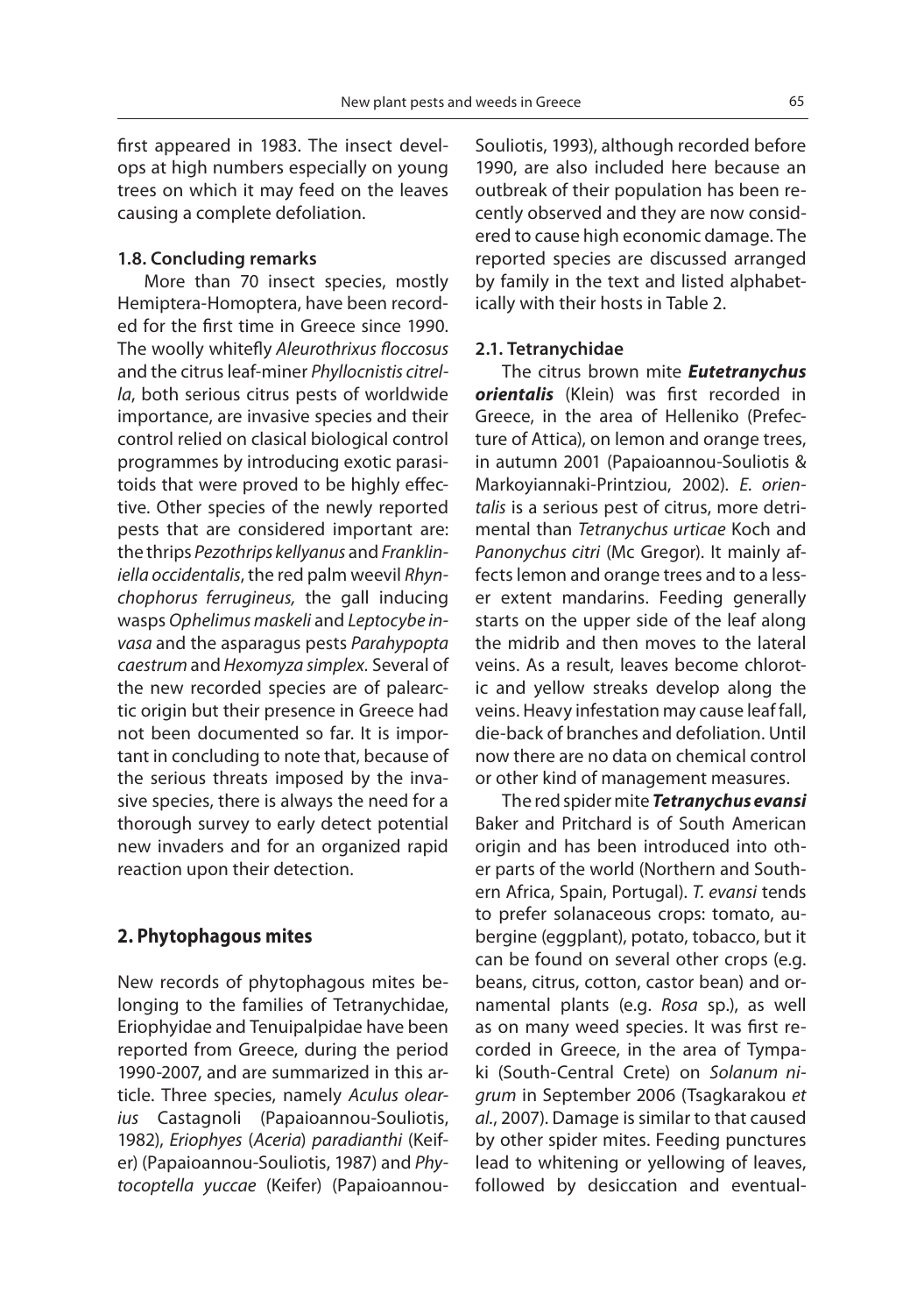| Mite species                                 | Host               | Reference                                                |
|----------------------------------------------|--------------------|----------------------------------------------------------|
| Aculus olearius (Eriophyidae)                | olive trees        | Papaioannou-Souliotis, 1982                              |
| Eutetranychus orientalis (Tetranychidae)     | citrus trees       | Papaioannou-Souliotis &<br>Markoyiannaki-Printziou, 2002 |
| Eriophyes cynodoniensis (Eriophyidae)        | Bermuda grass      | Kapaxidi et al., 2008                                    |
| Eriophyes (Aceria) granati (Eriophyidae)     | pomegranate        | Papaioannou-Souliotis, 1994                              |
| Eriophyes (Aceria) paradianthi (Eriophyidae) | carnation          | Papaioannou-Souliotis, 1987                              |
| Eriophyes peucedani (Eriophyidae)            | carrot             | Papaioannou-Souliotis, 1993                              |
| Phytocoptella yuccae (Eriophyidae)           | yucca              | Papaioannou-Souliotis, 1991                              |
| Raoiella macfarlanei (Tenuipalpidae)         | olive trees        | Papadoulis & Emmanouel, 2002                             |
| Tetranychus evansi (Tetranychidae)           | Solanaceous plants | Tsagkarakou et al., 2007                                 |

| Table 2. New records of phytophagous mites from Greece during 1990-2007. |  |
|--------------------------------------------------------------------------|--|
|--------------------------------------------------------------------------|--|

ly defoliation. In case of severe attacks, plants may die. T. evansi is morphologically similar to the other spider mite species of the genus Tetranychus already present in Europe, it can be easily confused with them and thus escape detection. For the control of this mite, classical chemical methods are recommended.

#### **2.2. Eriophyidae**

In the group of four olive mites, Eriophyes oleae (Nalepa), Oxycenus maxwelli (Keifer), Dytrimacus athiasellus (Κeifer) and Aceria cretica (Hatzinikolis), which cause damage of high economic impact in several olive growing areas in Greece, one more species was added, *Aculus olearius* Castagnoli (Castagnoli, 1977). This species was first recorded in Greece in 1982, in olive groves of Lefkada and Zakynthos (Papaioannou-Souliotis, 1982). These mites can cause brown patches to young shoots and subcircular, irregular greenish patches that turn chlorotic on leaves. Large mite populations on the inflorescences and young fruits turn them brown and make them fall.

*Eriophyes granati* (Canestrini and Massalongo) was initially regarded as a Mediterranean species but today it is considered cosmopolitan. This species was first recorded in Greece on nursery trees of ornamental pomegranate, which is its only reported host (Papaioannou-Souliotis, 1994). The infested leaves become twisted.

The carrot bud mite *Eriophyes peucedani* (Canestrini) is a pest of the umbeliferous crops and is a common species in Europe and North-Western America. It was reported as a new record for Greece, in the area of Kopaida (Central Greece) on carrot plants, in 1993 (Papaioannou-Souliotis, 1993). During 1995 it was also found in the island of Lesvos on the same crop plant. Τhis mite can cause discoloration of leaves, while in heavy infestations it extends its feeding to the leaf margins resulting in deformation. The plants grow abnormally, bearing few or no flowers at all. Infestation possibly starts from wild plants of the family Umbeliferae while large populations may develop due to the intensive cultivation.

*Eriophyes* **(***Aceria***)** *paradianthi* Keifer is a very common species in Argentina and California (U.S.A.) on Dianthus caryophyllus L. It was first recorded in Greece, in glasshouses in the area of Attica and in Crete during 1987 (Papaioannou-Souliotis, 1987). Since then, it has also been recorded in the regions of Galata and Poros. It is supposed to have been introduced in Greece through the large and frequent im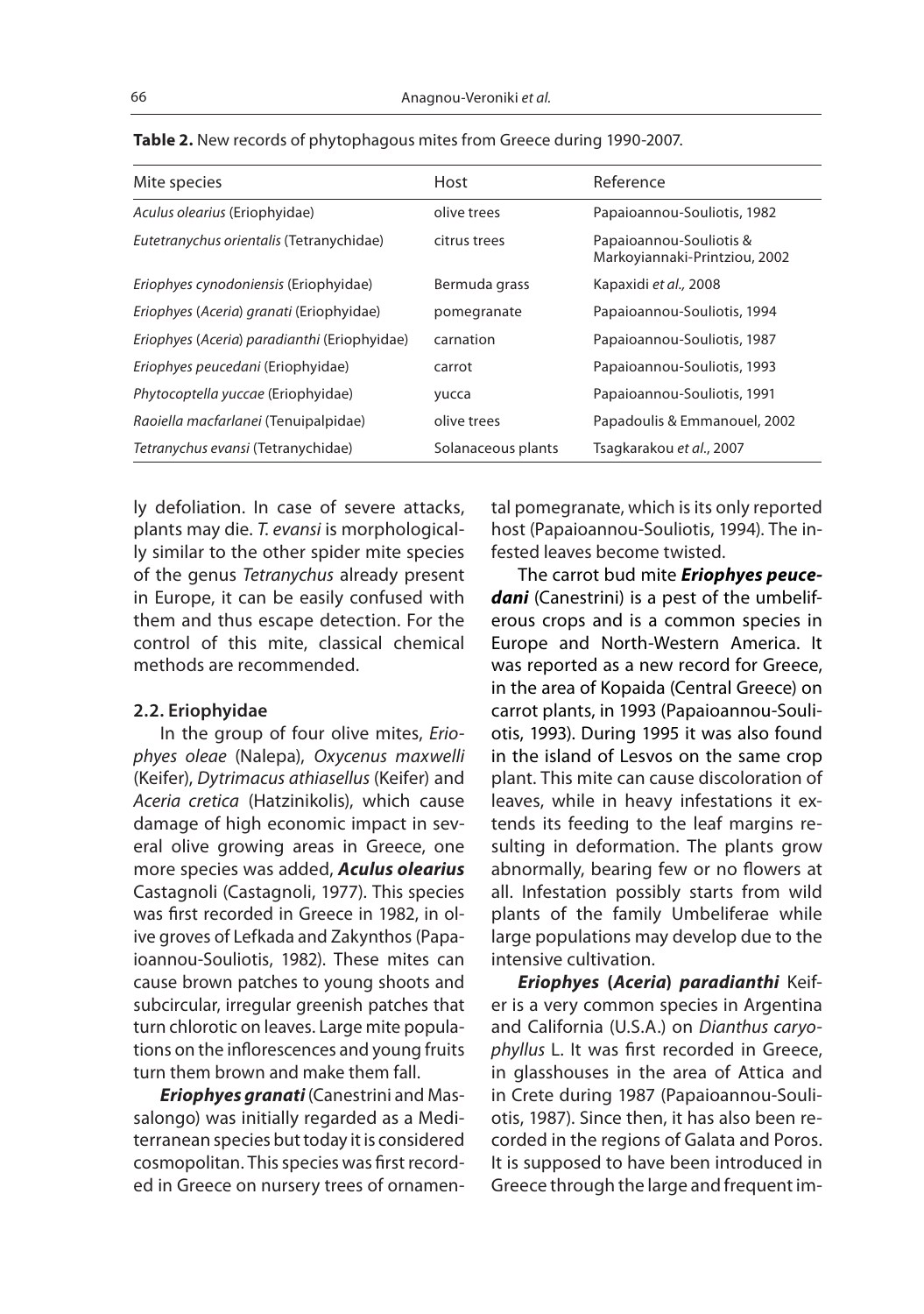ports of ornamental plants. This mite usually reduces growth and causes a pale yellow discoloration of the carnation plants. Appropriate control method is the chemical one.

*Phytocoptella yuccae* (Keifer) is a pest of vucca plants. It was recorded for the first time in Greece in the area of Lehonia (Volos, Magnisia) in 1988 (Κoutroubas & Bakogiannis, 1989). In the region of Attica it was first observed in the early 90's in many glasshouses (Papaioannou-Souliotis, 1991). As a result of mite infestation the upper surface of leaves exhibits pale white fluffy patterns that later turn brown.

The Bermuda grass mite *Eriophyes cynodoniensis* Sayed can be a serious pest wherever Bermuda grass (Cynodon dactylon L.) is grown as a turf grass. It is considered to be of African origin. In the United States, the mite may be found from Florida to Arizona. Its only host plant is Bermuda grass. It was oobserved for the first time in Greece, in Aliartos (Viotia), in September 2007 (Kapaxidi et al., 2008). Initial damage is observed in spring when turf grass fails to begin normal growth and shows yellow or brown patches in the lawn. Shortening of the stem internodes gives the plants a stunted, rosette appearance. Under a heavy infestation the grass turns brown and dies.

#### **2.3. Tenuipalpidae**

*Raoiella macfarlanei* Pritchard and Baker was first recorded in Greece in olive groves of the island of Corfu in 2002 (Papadoulis & Εmmanouel, 2002). This mite can cause discoloration and deformation of leaves.

#### **2.4. Concluding remarks**

Two species of the family Tetranychidae, six of the family Eriophyidae and one of the family Tenuipalpidae have been reported for the first time in Greece since 1990. The tetranychid species E. orientalis

and T. evansi constitute the most alarming cases not only because they affect important crops such as citrus and vegetables, respectively, but also because the climatic conditions in southern Greece are appropriate for their population establishment. E. orientalis and T. evansi can develop rapidly in favorable conditions, while data on their ability to develop pesticide resistance are lacking.

#### **3. Plant parasitic nematodes**

Several species of plant parasitic nematodes can be found in cultivated and noncultivated soils in Greece. Nematode extractions from soil samples deriving from nurseries and other plantations frequently yield moderate to very low populations of Criconemoides, Helicotylenchus, Longidorus, Paratylenchus, Pratylenchus, (Para) Trichodorus, Tylenchorhynchus, Tylenchus and Xiphinema species, however these do not appear to cause serious damage to plants and in most instances are not treated. Thirty species, most of which are worldwide considered important pests, have been reported from Greek soils since 1990. All were found inhabiting cultivated plants and are discussed in the text below, while being summarised alphabetically in Table 3. Amongst the above, reference is made to ten species that have occasionally been found inhabiting plant roots, but are not considered to have a serious economic impact.

*Globodera pallida* Stone 1973 is one of the two potato cyst nematode (PCN) species. A first indication of its presence was reported by Vovlas & Grammatikaki in 1989 from the island of Crete but this was not confirmed until 2007. A second study performed in Crete showed the presence of only G. rostochiensis (Tzortzakakis et al., 2004) and only very recently, Karanastasi & Manduric (unpublished data) confirmed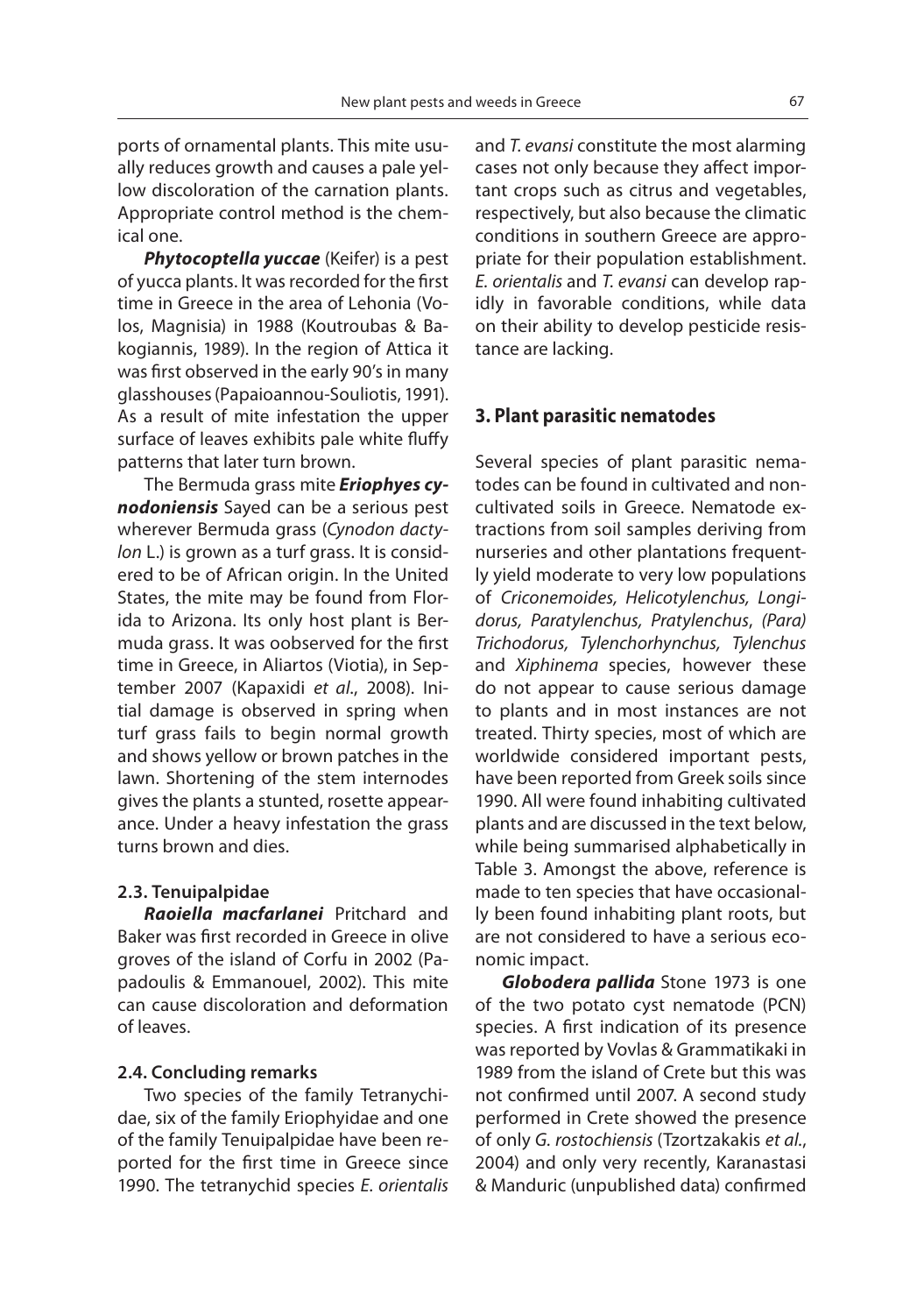the presence of G. pallida in Messinia, while investigating the distribution of the two PCN species in Greece.

*Bursaphelenchus* **spp***.* To date, approximately 50 Bursaphelenchus species have been described, of which about one third inhabit coniferous trees (pine, spruce, fir, larch). These nematodes are known to be vectored by insects of the Cerambycidae and Scolytidae families and are transferred from place to place by timber. The most important species, B. xylophilus, has caused rapid decline and subsequent death in many pine forests in East Asia and is of quarantine significance in Europe. A widespread epidemic of pine trees dying in South Eastern Europe triggered an extended survey for the presence of the species in Greece, however only six other Bursaphelenchus species were reported: B. hellenicus n. sp. from Pinus brutia, B. leoni from P. brutia, P. nigra, P. pinaster and P. radiata, B. eggersi from P. pinaster, B. sexdentati from P. brutia, P. halepensis, P. nigra and P. pinaster (Skarmoutsos et al., 1996; 1998; Skarmoutsos & Skarmoutsou, 1999), B. mucronatus and B. teratospicularis, B. mucronatus from P. brutia and B. teratospicularis from P. brutia, P. pinaster, P. halepensis and P. maritima (Michalopoulos-Skarmoutsos et al., 2003). All these species may cause wilting of different species of pine. Another species of the family, Ektaphelenchoides pini, has also been extracted from wilting P. brutia, P. nigra and P. maritima, but it was not confirmed whether the nematode was the primary cause of wilt (Skarmoutsos et al., 1996).

**Longidoridae**. The genera Longidorus, Paralongidorus and Xiphinema are important plant pests and besides the direct damage they cause to plant roots, several species are natural vectors of nepoviruses (Taylor & Brown, 1997). Until today, a few records on longidorids in Greece have been published. These nematodes do not appear to be serious pests in Greece, except where Xiphinema index is found in

association with vineyards and Grapevine fanleaf virus (GFLV).

Populations of Longidorus fasciatus were recovered from fields of artichoke (Cynara scolymus L.), in the areas of Iria and Kandia, Argolis, Greece (Brown et al., 1997). The artichoke plants exhibited patchy chlorotic stunting, which is caused by the Artichoke Italian latent virus (AILV), a virus naturally transmitted by the nematode. As was recently reported (Karanastasi et al., 2006a) and lately confirmed by subsequent field samples in the area (Karanastasi & Kyriakopoulou, unpublished data), the nematode appears moderately distributed in the above area, which is a traditional artichokegrowing region. No control measures are taken since no yield loss has been reported.

Longidorus cretensis was first described by Tzotzakakis et al. (2001), when found in association with grapevine and one olive tree in Crete, however the two plant species where not confirmed to be hosts of the nematode. The species occurred in an area where the leaves of vines exhibited virus-like symptoms, but these were later attributed to GFLV and X. index.

Longidorus closelongatus Sturhan & Argo 1983 (Stoyanov 1964), an uncommon species, was only once reported being present in the rhizosphere of olive in Chania, Crete, but was not considered important (Lamberti et al., 1996). Also, L. pisi was found on tobacco without mention on locality (Robbins et al., 1995).

**Trichodoridae.** The family Trichodoridae comprises soil-inhabiting ectoparasitic nematodes that belong to five genera: Trichodorus Cobb, 1913, Paratrichodorus Siddiqi, 1974, Allotrichodorus Rodriguez-M et al., 1978, Monotrichodorus Andrássy, 1976 and Ecuadorus Siddiqi, 2002. Of these, 54 putative Trichodorus species and 33 Paratrichodorus species have a worldwide distribution, a very broad host range and can cause severe direct damage to their hosts via root feeding. Moreover, these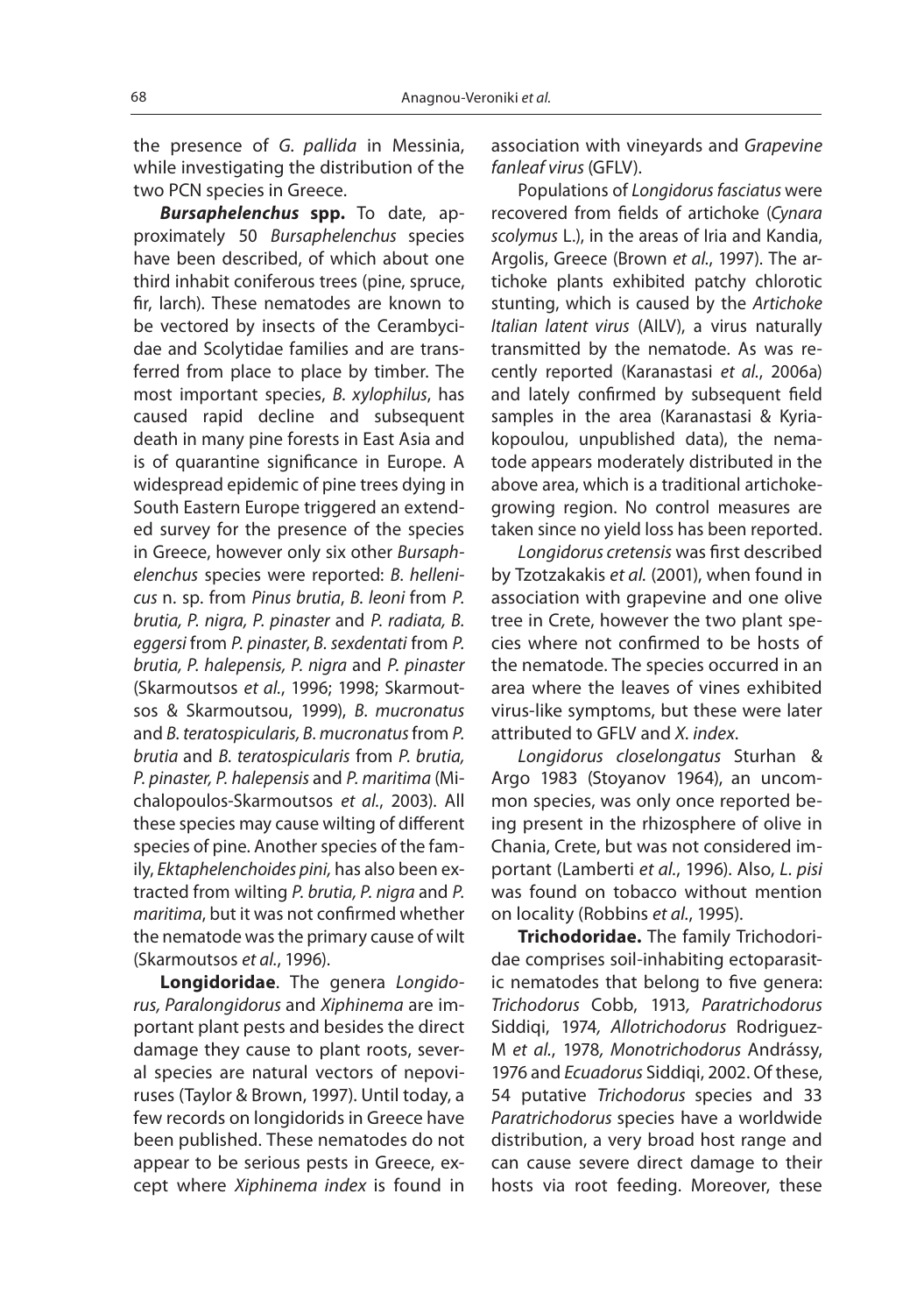| Nematode species                            | Host                                      | Region                                                | Reference                                                             |
|---------------------------------------------|-------------------------------------------|-------------------------------------------------------|-----------------------------------------------------------------------|
|                                             |                                           |                                                       |                                                                       |
| Bursaphelenchus eggersi                     | Pinus pinaster                            |                                                       | Skarmoutsos &                                                         |
|                                             | P. brutia                                 | Thessaloniki                                          | Skarmoutsou, 1999<br>Skarmoutsos et al., 1998                         |
| Bursaphelenchus hellenicus                  |                                           |                                                       |                                                                       |
| Bursaphelenchus leoni                       | P. nigra,<br>P. maritima                  | Chalkidiki<br>Chalkidiki                              | Skarmoutsos et al., 1996                                              |
|                                             | P. pinaster,<br>P. radiata,               | L,                                                    | Skarmoutsos &<br>Skarmoutsou, 1999                                    |
|                                             | P. brutia.                                |                                                       |                                                                       |
|                                             | P. nigra                                  |                                                       |                                                                       |
| Bursaphelenchus mucronatus                  | P. brutia                                 |                                                       | Michalopoulos-Skarmoutsos<br>et al., 2003                             |
| Bursaphelenchus sexdentatii                 | P. brutia,                                |                                                       |                                                                       |
|                                             | P. nigra,<br>P. pinaster,                 |                                                       | Michalopoulos-Skarmoutsos<br>et al., 2003                             |
|                                             | P. halepensis                             |                                                       |                                                                       |
| Bursaphelenchus teratospicularis P. brutia, | P. pinaster,                              |                                                       | Skarmoutsos et al., 1996;                                             |
|                                             | P. halepensis,                            |                                                       | Michalopoulos-Skarmoutsos<br>et al., 2003                             |
|                                             | P. maritima                               |                                                       | Skarmoutsos et al., 1996                                              |
| Criconemoides xenoplax                      | grapevine,<br>Viburnum sp.                | Samos, Crete,<br>Attiki (Kifissia)                    | Karanastasi et al., 2008                                              |
| Ektaphelenchoides pini                      | Pinus brutia,<br>P. nigra,<br>P. maritima | Thessaloniki,<br>Kilkis,<br>Chalkidiki,<br>Chalkidiki | Skarmoutsos et al., 1996                                              |
| Globodera pallida                           | potato                                    | Crete,<br>Messinia                                    | Vovlas & Grammatikaki, 1989<br>Karanastasi & Manduric,<br>unpublished |
| Helicotylenchus multicinctus                | banana                                    | Crete                                                 | Vovlas et al., 1994                                                   |
| Helicotylenchus pseudorobustus              |                                           |                                                       | Vovlas et al., 1993                                                   |
| Hemicycliophora hellenica                   | Arundo donax                              | Filippias, Epirus                                     | Vovlas, 2000                                                          |
| Heterodera avenae                           | cereals                                   |                                                       | Vlachopoulos, 1994                                                    |
| Heterodera schachtii                        | sugarbeet                                 | Imathia (Stavros)                                     | Kyrou, 1993                                                           |
| Longidorus cretensis                        | grapevine, olive                          | Crete                                                 | Tzortzakakis et al., 2001                                             |
| Longidorus closelongatus                    | olive trees                               | Crete (Chania)                                        | Lamberti et al., 1996                                                 |
| Longidorus fasciatus                        | artichoke                                 | Argolis<br>(Iria, Kandia)                             | Brown et al., 1997                                                    |
| Longidorus pisi                             | tobacco                                   |                                                       | Robbins et al., 1995                                                  |
| Paratrichodorus minor                       | potato, melon                             | Amaliada                                              | Karanastasi et al., 2006b                                             |
| Paratrichodorus teres                       | artichoke                                 | Argolis (Iria)                                        | Karanastasi et al., 2006a                                             |
| Pratylenchus goodeyi                        | banana                                    | Crete                                                 | Vovlas et al., 1994                                                   |
| Pratylenchus penetrans                      | artichoke                                 |                                                       | Greco et al., 2005                                                    |
| Rotylenchus campensis                       |                                           |                                                       | Vovlas et al., 1993                                                   |
| Rotylenchus graecus                         | Hedera helix,<br>Arundo donax             | Filippias, Epirus                                     | Vovlas & Troccoli, 1996                                               |

# **Table 3.** New plant parasitic nematode records from Greece during 1990-2007.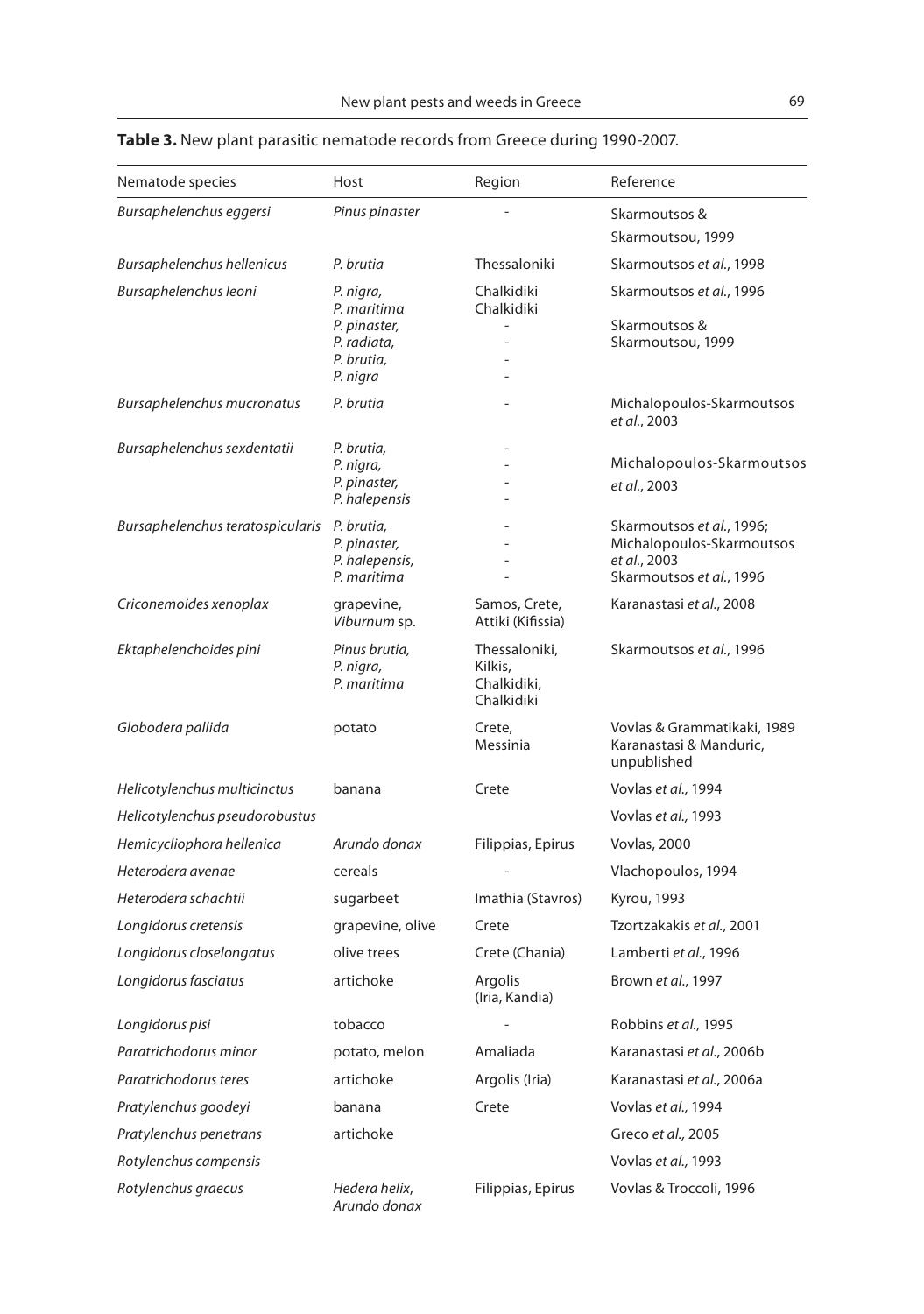| Table 3 (continued)        |                                                                                   |                                      |                             |
|----------------------------|-----------------------------------------------------------------------------------|--------------------------------------|-----------------------------|
| Nematodes species          | Host                                                                              | Region                               | Reference                   |
| Rotylenchulus macrodoratus | grapevine<br>(cv. Sultanina)                                                      | Crete                                | Vovlas & Vlachopoulos, 1991 |
| Trichodorus similis        | tobacco                                                                           | N. Greece                            | Brown et al., 1996          |
| Trichodorus sparsus        |                                                                                   | Patra                                | Karanastasi et al., 2006b   |
| Tylenchus davainei         | citrus, olive<br>olive.<br>English walnut,<br>chestnut, apricot,<br>almond, peach | Korinthos,<br>Messolongi,<br>Larissa | Vlachopoulos, 1991          |

 $T(t)$   $\alpha$   $\beta$   $\beta$ 

nematodes may induce severe indirect damage to economically important plant species such as potato, tobacco, bulbous and ornamental plants, by transmission of tobraviruses (Taylor & Brown, 1997).

The first trichodorid reported from Greece was T. similis, a vector of Tobacco rattle virus (TRV), which was found in 1996 in a tobacco plantation in Northern Greece (Brown, et al., 1996). Later, during a comprehensive study on the distribution of the species in Greece, 14 trichodorid populations were recovered, among which, P. minor, P. teres and T. sparsus were reported for the first time from Greece (Karanastasi et al., 2006a, b).

Besides the above, Roca (1998) isolated a new species in the area of Kato Souli, Marathon, Attica, which he named Trichodorus variabilis but was not considered an important pest.

**Heterodera schachtii** was first recorded from sugar beet in Greece (Kyrou, 1993) and H. avenae from cereals (Vlachopoulos, 1994), but although the species are considered important pests, no more information is available in national level.

*Criconemoides xenoplax* (Raski, 1952) Loof & De Grisse, 1989 of the family Criconematidae was initially extracted from the rhizosphere of grapevines in Samos and Crete but was not reported at that time. A few years later, the same species was also collected from the rhizosphere

of dead Viburnum sp. plants from the back yard of a house in Kifissia, Attica, Greece, but it was not confirmed whether the nematodes or a fungus found associated with the plants was the primary cause of death (Karanastasi et al., 2008).

**Other species**. A few other plant parasitic nematode species have occasionally been reported from Greece, but these do not have a serious economic impact. These are: Helicotylenchus pseudorobustus found by Vovlas et al. in 1993 and one year later H. multicinctus on banana (Musa AAA Cavendish subgroup: Dwarf Cavendish) in Crete (Vovlas et al., 1994). Hemicycliophora hellenica Vovlas, 2000, a new species was found in Filippias, Epirus, Greece, inhabiting the roots of Arundo donax (giant reed) and some unidentified aquatic species, along the line of irrigation canals (Vovlas, 2000); Hoplotylus femina in Tirnavos, Larissa (Vlachopoulos, 1991); Pratylenchus goodeyi on banana (Musa AAA Cavendish subgroup: Dwarf Cavendish) in Crete (Vovlas et al., 1994); P. penetrans on artichoke (Greco et al., 2005); Rotylenchulus macrodoratus found widespread in vineyards (cv. Sultanina) in Crete, causing histological damage to the root cells, but no substantial effects on yield (Vovlas & Vlachopoulos, 1991); Rotylenchus graecus n. sp. (Nematoda: Hoplolaimidae) in Filippias, Epirus, Greece, inhabiting the roots of Hedera helix (ivy) and A. donax along the line of irrigation canals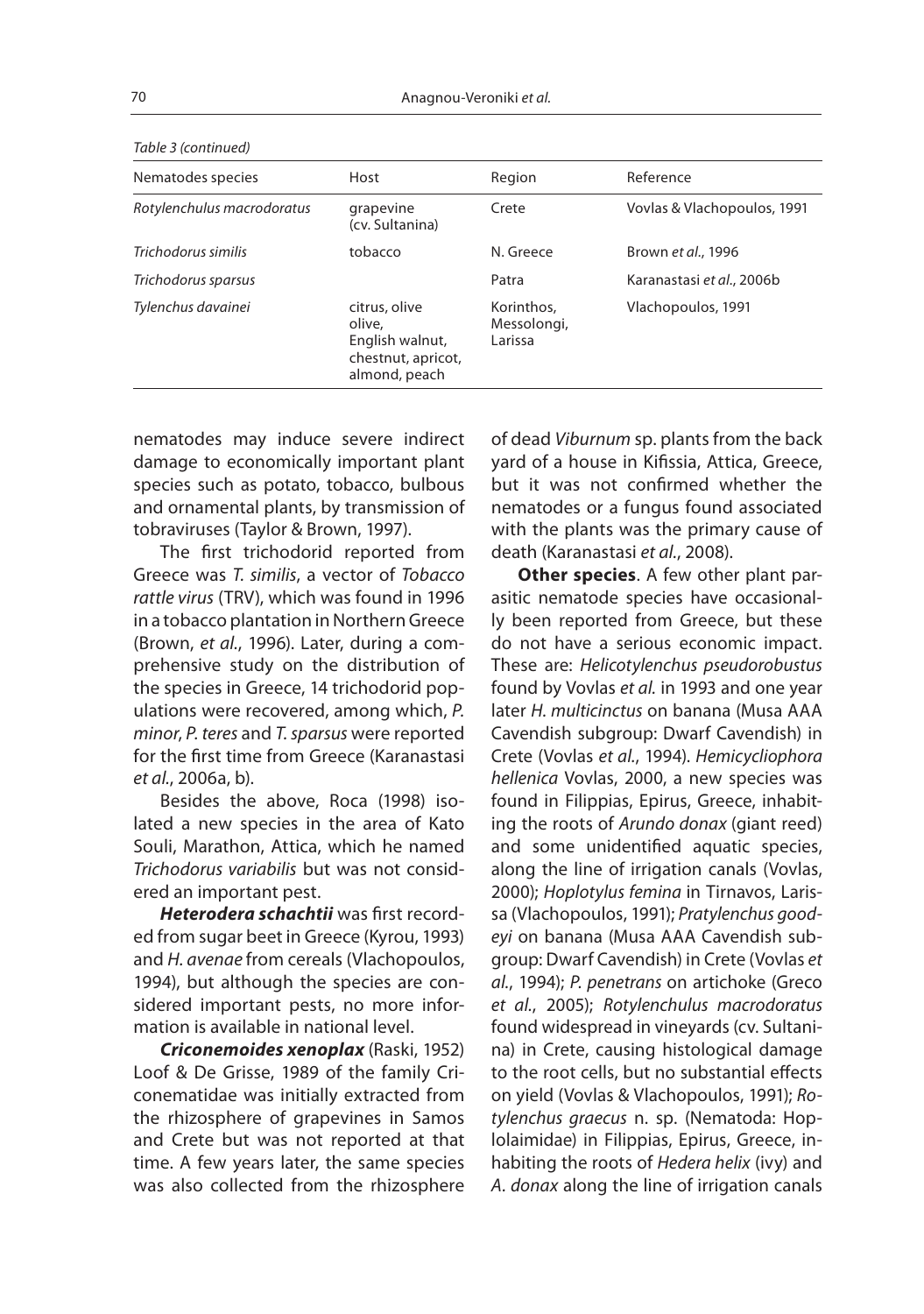(Vovlas & Troccoli, 1996); R. campensis (Vovlas et al., 1993); and Tylenchus davainei on citrus and olive trees in Korinthos, olive trees in Messolongi and English walnut, chestnut, apricot, almond and peach trees in Larissa (Vlachopoulos, 1991).

#### **3.1 Concluding remarks**

A total of 30 plant parasitic nematode species have been reported from Greece since 1990, most of which are known to be important pests worldwide. However, most cases reported herein were sporadic incidents and cannot be considered a threat to their hosts. Based on available information and experience, the most important nematode pest that growers should be concerned about is Globodera pallida. This is an EPPO A2 quarantine organism and legislation regarding the presence of this species, as also G. rostochiensis, is very strict, while they both have a dramatic impact on potato. In seed potato growing areas, when a field is found infested, it is legally forbidden to grow potatoes therein and producers should follow a three-year crop rotation scheme alternating cereals and legumes, while concurrently using chemical nematicides. Prior to replanting potatoes, the field has to be re-examined for the presence of cysts.

#### **4. Weed species**

There is no systematic monitoring in Greece for introduced plant species and particularly for their spread as weeds in cultivated land of major agricultural areas. Thus, although quite often new records of plant species are presented in a number of papers exploring Greek flora, data on their acclimatization and potential weedstatus is seldom provided.

The plant species presented in this article are mostly cases of recently introduced plant species that became noticeable because of some reported problems to growers after their invasion and establishment as weeds in an agricultural area. New plant species for which there is no documentation of having attained a weed status are not included. Since the presentation is not based on a systematic survey, the list of new weed species may not be complete.

The species are discussed in the text according to the chronological order of their observation and listed alphabetically in Table 4.

#### **4.1. Species already acclimatized**

In 1990, Giannitsaros presented some non indigenous grass species which appeared to be in a stage of acclimatization and with the potential of becoming weed species in Greece. They were Bromus catharticus Vahl., Digitaria ciliaris (Retz.) Koeler, Digitaria ischaemum (Schreber) Muhl, Echinochloa colona (L.) Link, Eleusine indica (L.) Gaertner, Paspalum dilatatum Poiret, Paspalum distichum L. and Setaria adhaerens (Forskal) Chiov. (Giannitsaros, 1990). Three of these species, namely Eleusine indica, Paspalum dilatatum and Paspalum distichum have already spread and are now regarded as important weeds in some irrigated crops (particularly lucerne) and in landscape turf throughout the country. Echinochloa colona has developed into a minor weed occurring locally in some areas. Setaria adhaerens probably occurs as a variant of Setaria verticillata (L.) Beauv. (Clayton, 1980) which during recent years has become a very common weed in many crops throughout the country.

#### **4.2. Species in a stage of acclimatization**

In 1994, growers in the Louros village near Preveza (western Greece) observed for the first time a new weed that grew throughout summer in irrigated fields of maize, cotton and other crops, causing severe problems by climbing on the crop plants, tying many of them together and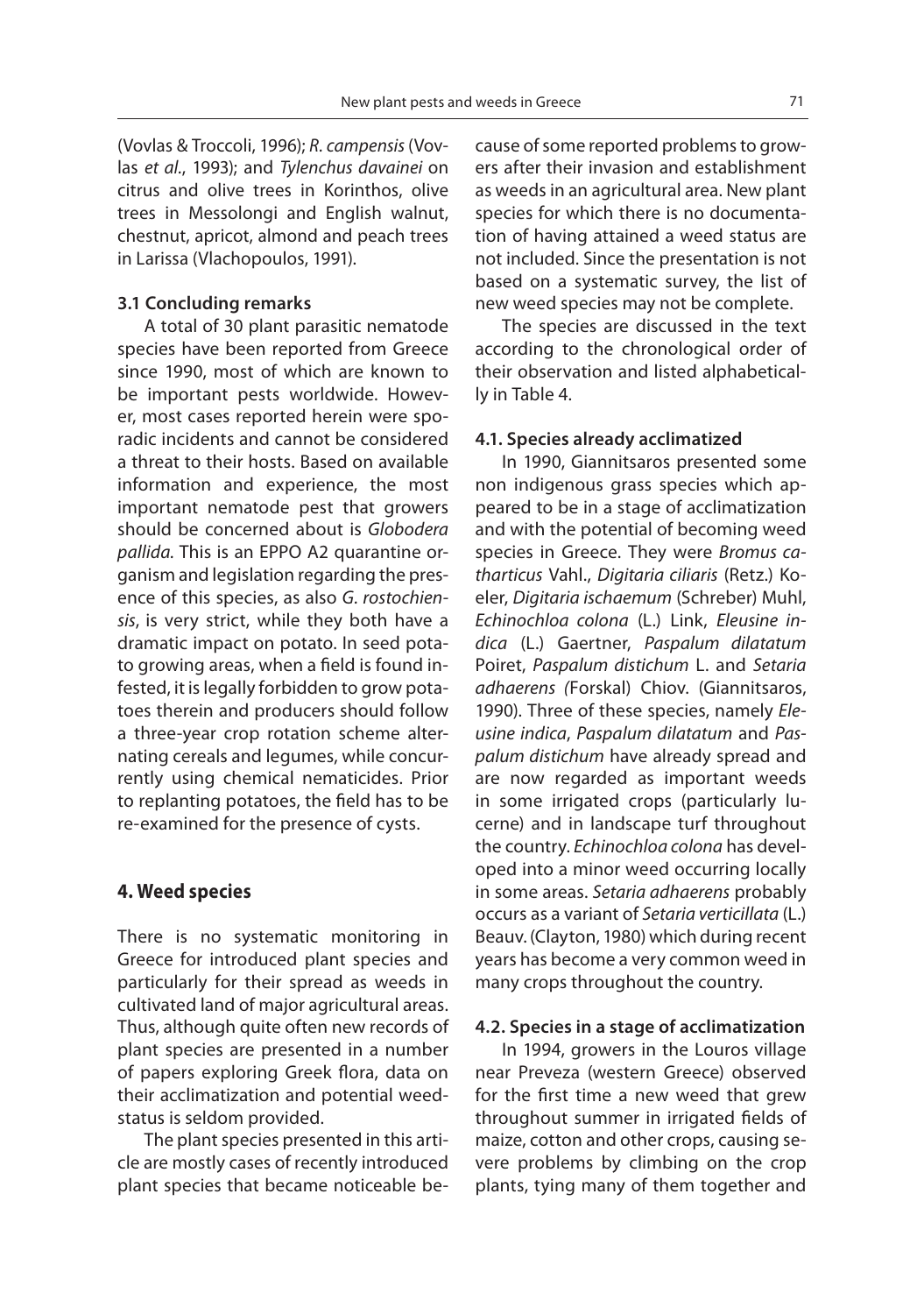| Weed species                        | Family        | Distribution: Areas (crops)                | Reference                               |  |
|-------------------------------------|---------------|--------------------------------------------|-----------------------------------------|--|
| Echinochlog colona                  | Gramineae     | Locally, minor weed                        | Giannitsaros, 1990                      |  |
| Fleusine indica                     | Gramineae     | Throughout (lucerne, turf)                 | Giannitsaros, 1990                      |  |
| Ipomoea hederacea<br>Convolvulaceae |               | Western Greece (maize,<br>cotton, lucerne) | Giannopolitis & Papach-<br>ristos, 1997 |  |
| Panicum dichotomiflorum             | Gramineae     | Kopaida (maize, cotton, turf)              | Giannopolitis, 2003a                    |  |
| Paspalum dilatatum                  | Gramineae     | Throughout (lucerne, turf)                 | Giannitsaros, 1990                      |  |
| Paspalum distichum<br>Gramineae     |               | Throughout (lucerne, turf)                 | Giannitsaros, 1990                      |  |
| Sicyos angulatus                    | Cucurbitaceae | Kavala, Orestiada (maize)                  | Giannopolitis, 2003b                    |  |

| <b>Table 4.</b> New weed species records in Greece, 1990-2007 |  |
|---------------------------------------------------------------|--|
|---------------------------------------------------------------|--|

impeding movement of workers and machinery. The plant was identified as **Ipo***moea hederacea* (L.) Jacquin and was a new species for the Greek flora (Giannopolitis & Papachristos, 1997). A survey conducted in the area during the summer of 2003 revealed that *I. hederacea* had already evolved into a serious weed for all spring crops throughout the valley of the Louros river. It had also spread well beyond the place of its first appearance being present at high densities in maize fields throughout another valley (Acheron river) of the Preveza prefecture as well as to many fields in the area of Philipiada in the neighboring Arta prefecture (Giannopolitis et al., 2004). There was unverified information that the weed had also spread to areas near Agrinion in the neighboring Aitoloakarnania prefecture. I. hederacea is an annual plant species reproducing by seed but it also has the potential to root and regenerate easily from stem cuttings (Kati & Giannopolitis, 2006). It seems to be favoured at the above river valley conditions where it emerges from mid-spring to late summer, grows vigorously, produces many seeds and generally attains all the characteristics of a very competitive, extremely troublesome and difficult to control weed. At present, its distribution seems to be confined to the western part of the country.

In 2002, maize growers from Kavala

(Northern Greece), who complained about having problems with a difficult to control weed, were asked to send a specimen for identification. The plant was identified as *Sicyos angulatus* L. and its presence in Greece was reported for the first time (Giannopolitis, 2003b). Specimens of the same species were also sent from the area of Orestiada (Thrace), later in the same year. It seems that S. angulatus has recently come to Greece and has been present only in the northern part of the country, not yet spread to the south. It is an annual weed reproducing by seed which becomes particularly troublesome in irrigated summer crops by growing vigorously and climbing on the plants. It has a prolonged emergence period, from mid-spring to midsummer, and is difficult to control without the use of residual herbicides. In the area of Kavala, where the weed was first noticed, soils are organic and effectiveness of residual herbicides is drastically reduced.

In summer 2003, during a weed survey in onion crops of the Kopaida area (Central Greece), a new grass species competing with the onion plants was observed in a field near Orchomenos (Viotia prefecture). The plant was identified to be **Panicum di**chotomiflorum Michaux, a species new for the Greek flora (Giannopolitis, 2003a). The next summer, a survey for the detailed assessment of the presence of this species in the wider Viotia area was conducted (Gi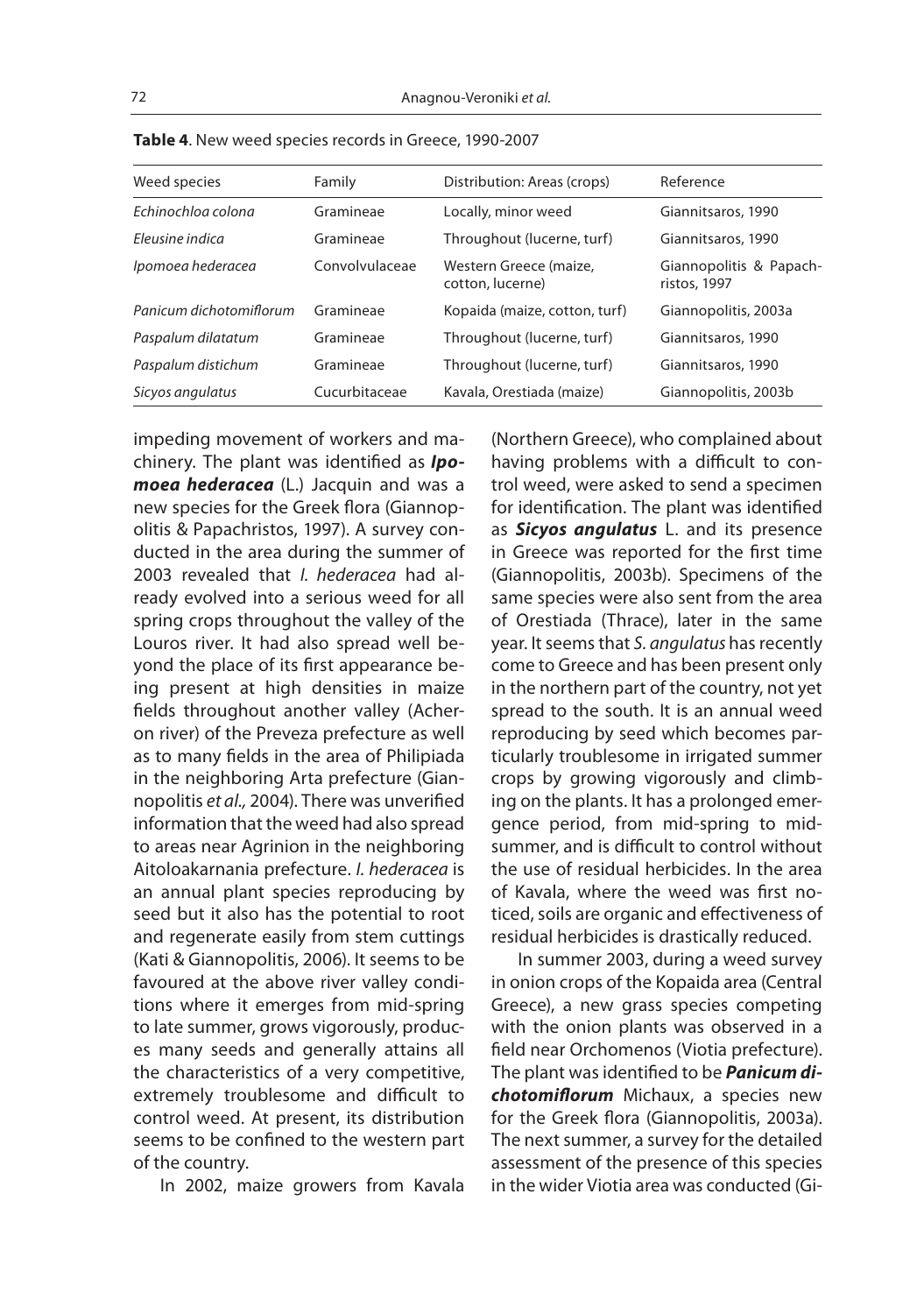annopolitis & Efthimiadis, 2004). Plants of P. dichotomiflorum were only found along the route from Orchomenos to Aliartos and not along other main routes within the agricultural area of Viotia. The plant was mostly found in fields along the route where maize was grown and to a lesser extent in fields grown with cotton, but it was not found in fields grown with lucerne. Particularly in maize it formed very dense and highly competitive stands. Plants of P. dichotomiflorum were also present in nearby cultures of turf grown for the production of ready-to-use turf carpets. It seems possible, therefore, that P. dichotomiflorum was introduced in the area through imported turf seed. This must have happened recently, because the plant has not spread in the area yet. P. dichotomiflorum is an annual plant reproducing by seed. A striking characteristic of this plant, as it grows in the area, is its ability to form many tillers with branching stems and many panicles per tiller, thus producing an enormous amount of seeds per plant.

#### **4.3. Concluding remarks**

The three species Ipomoea hederacea, Sicyos angulatus and Panicum dichotomiflorum, that are currently under acclimatization in Greece, are believed to be natives to Americas and known as very important weeds in the United States (USDA, 2008). The two of them, S. angulatus and P. dichotomiflorun, have been present in Europe, eg. in Italy (Pignatti, 1982), but not widespread yet.

All three species have already demonstrated their ability of evolving into a serious weed threat for irrigated summer crops grown in Greece. Measures to effectively prevent their further spread should therefore been taken the soonest.

## **Literature cited**

Aggelakis, E.D., Tsitsipis, I.A., Margaritopoulos, I.,

Tsamantani, K. and Zarpas, K. 2005. First report of an American species of insects, the grapevine aphid Aphis illinoisensis Shimer, from Greece and Europe. Georgia - Ktinotrofia, 6/2005: 37-38 (in Greek).

- Anagnou-Veroniki, M. 1995. First record of the citrus leaf-miner Phylocnistis citrella (Stainton) in the insular and penninsular Greece. Annals of the Benaki Phytopathological Institute (N.S.), 17: 157-160.
- Anagnou-Veroniki, M., Kontodimas, D.C., Chadou, Th. and Tzortzopoulos, Ch. 2004. First record in Greece of the asparagus insect pest Hexomyza simplex (Loew), Diptera, Agromyzidae. Annals of the Benaki Phytopathological Institute (N.S.), 20: 52-56.
- Ben-Dov, Y., Stathas, G.I. and Maliarou, I.S. 2003. The pyriform scale Protopulvinaria pyriformis (Cockerell), Hemiptera: Coccidae, in Greece. Agricultural Research, Vol. 26 (20), 2003: 89-91.
- Bouchelos, C.Th. 1991. Otiorrhynchus aurifer Boheman a new species of the Greek fauna. Annals of the Benaki Phytopathological Institute (N.S.), 16(2): 143-145.
- Bouchelos C.Th. and Athanassiou Ch.G. 1999. Beetle species in store-rooms of Central and Southern Greece, containing grain, flour, brau and hay: A sarvey of 44 species. Annals of the Benaki Phytopathological Institute (N.S.), 18: 129-133.
- Bouchelos, C.Th. and Chalkia, C.A. 2003. First record in Greece of seed-eating insect of Gazia. Georgia - Ktinotrofia, 3/2003: 22-24 (in Greek).
- Bouchelos, C.Th. and Chalkia., C.A. 2004. Infestation of blackberry by the wood-eating coleopteron Coraebus rubi. Georgia - Ktinotrofia, 7/2004: 22-26 (in Greek).
- Bouras, D., Zartaloudis, Z., Navrozidis, E.I. and Skenteridis, P. 2003. First notice of the dipteran Diopsis sp. in rice pads of the area of Chalastra, Thessaloniki. In Abstracts of the 10<sup>th</sup> Panhellenic Entomological Congress, Heraklion, Crete, 4-7 November 2003. Entomological Society of Greece, pp: 81.
- Brown, D.J.F., Robertson, W.M., Neilson, R., Bem, F. and Robinson, D.J. 1996. Characterization and vector relation of a serologically distinct isolate of tobacco rattle tobravirus (TRV) transmitted by Trichodorus similis in northern Greece. European Journal of Plant Pathology, 102(1): 61-68.
- Brown, D.J.F., Kyriakopoulou, P.E. and Robertson, W.M. 1997. Frequency of transmission of artichoke Italian latent nepovirus by Longidorus fasciatus (Nematoda: Longidoridae) from artichoke fields in the Iria and Kandia areas of Argolis in northeast Peloponnesus, Greece. European Journal of Plant Pathology, 103(6): 501-506.
- Castagnoli, M. 1977. Una nuova specie di acaro su Olea europea L. Aculus olearius sp. nov. Redia, vol. LX: 225-260.
- Chlapoutakis, N. 1999. A new pest of asparagus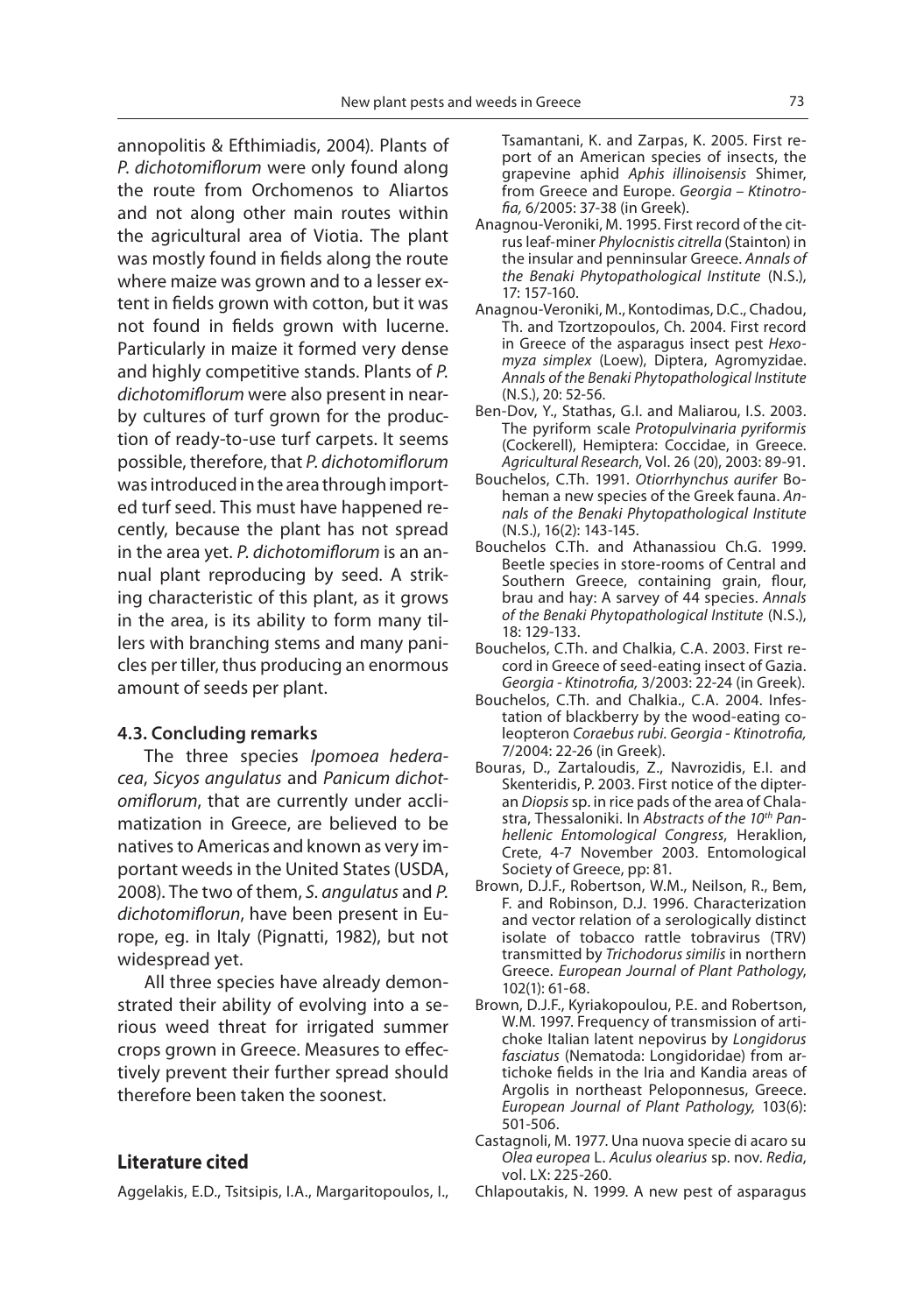the asparagus fly (Platyparaea poeciloptera, Diptera: Trypetidae). Georgia - Ktinotrofia, 2/ 1999: 54-56 (in Greek).

- Clayton, W.D. 1980. Setaria Beauv. In Flora Europaea (T.G. Tutin, V.H. Heywood, N.A. Burges, D.M. Moore, D.H. Valentine, S.M. Walters and D.A, Webb, eds), vol. 5, p.138. Cambridge University Press , Cambridge, 452 p.
- Deligeorgidis, P.N. 2002. Records of Thysanoptera species in Greece. Entomologia Hellenica, 14 (2001-2002): 11-18.
- Diamantis, S., Perlerou, Ch. and Kalapanida, M. 2001. Appearance of Cameraria ohridella Deshka and Dimic in Greece. Forest Research, 14: 83-84 (in Greek).
- Doulias, K.G. and Ioannidis, F.M. 1995. Control of a new pest of sugarbeet in Greece. Cassida seraphina Boh. (Chrysomelidae). In Proceedings of the 5<sup>th</sup> Panhellenic Entomological Symposium, Athens 8-10 Nov. 1993. Hellenic Entomological Society pp: 169-170.
- Drosopoulos, A., Broumas, Th. and Kapothanasi, V. 2004. Metcalfa pruinosa (Hemiptera, Auchenorrhyncha: Flatidae) an undesiderable new species in the insect fauna of Greece. Annals of the Benaki Phytopathological Institute (N.S.), 20: 49-51.
- Elena K., Alivizatos A.S. and Varveri C. 2008. New plant pathogens reported in Greece, 1990- 2007. Hellenic Plant Protection Journal, 1: 1-25.
- Emmanouel, N.G. and Broumas, Th. 2000. Recording of a new pest of chestnut in Greece. Georgia - Ktinotrofia, 9/2000:12-14 (in Greek).
- Evangelopoulos, I.Z. 1994. Loxostege stictialis (L) (Lepidoptera: Pyralididae). A new pest of sugarbeet, alfalfa, corn and cotton in Thrace. In Proceedings of the 4<sup>th</sup> Entomological Symposium, Volos 14-17 October 1991. Hellenic Entomological Society pp. 336-339 (in Greek).
- Giannitsaros, A. 1990. The non-indigenous Gramineae of Greece: Ecology, distribution and importance as weeds. In Abstracts of the 7<sup>th</sup> Scientific Conference, Greek Weed Science Society, pp. 12-13 (in Greek).
- Giannopolitis, C.N. and Papachristos, K. 1997. Ipomoea hederacea (L.) Jacq., a new serious weed species in Greece. In Abstracts of the 10<sup>th</sup> Scientific Conference, Greek Weed Science Society, pp. 20-21 (in Greek).
- Giannopolitis, C.N. 2003a. Panicum dichotomiflorum Michx. In "An Identification Guide for the Weeds of Greece, part 1", pp. 52. Magazine "Georgia - Ktinotrofia", n. 9/2003, special issue, 176 p. (in Greek).
- Giannopolitis, C.N. 2003b. Family Cucurbitaceae. In "An Identification Guide for the Weeds of Greece, part 1", pp. 158-160. Magazine "Georgia – Ktinotrofia", n. 9/2003, special issue, 176 p. (in Greek).
- Giannopolitis, N.C. and Efthimiadis, P. 2004. The new weed Panicum dichotomiflorum in Viotia prefecture. In Abstracts of the 13<sup>th</sup> Scientific Conference, Greek Weed Science Society,

pp. 56 (in Greek).

- Giannopolitis, C.N., Papachristos, K. and Kati, V. 2004. Distribution and control of the weed species Ipomoea hederacea. In Abstracts of the 13<sup>th</sup> Scientific Conference, Greek Weed Science Society, pp. 54 (in Greek).
- Gravanis, F.Th., Vaggelas, I.C. and Bouhelos, C.Th. 1998. First record for Sinoxylon sexdentatum Oliv. (Coleoptera, Bostrychidae) on walnut trees in Thessalia, Greece. Annals of the Benaki Phytopathological Institute (N.S.), 18: 135-137.
- Greco, N., Vito, M. di, and Basile, M. 2005. Nematode parasites of artichoke and their management. Acta Horticulturae, (681): 587-592.
- Ioannidis, F. 1997. The root-living aphid Pemphigus fuscicornis Koch. (Hem. Pemphigidae): A new pest of sugarbeet in Greece. In Proceedings of the  $6<sup>th</sup>$  Panhellenic Entomological Symposium, Chania 31 Oct-3 Nov 1997. Hellenic Entomological Society pp: 50-60 (in Greek).
- Kapaxidi E.V., Markoyiannaki-Printziou D. and Papaioannou-Souliotis P. 2008. First record of Aceria cynodoniensis feeding on Bermuda grass in Greece. Hellenic Plant protection Journal 1: 89-91.
- Karanastasi, E., Decraemer, W., Kyriakopoulou, P.E. and Neilson, R. 2006a. First report of the stubby-root nematode Paratrichodorus teres associated with artichoke (Cynara scolymus) in Greece. Plant Disease, 89(6): 685.
- Karanastasi, E., Neilson, R. and Decraemer, W. 2006b. First record of two trichodorid nematode species Paratrichodorus minor and Trichodorus sparsus (Nematoda: Trichodoridae Thorne 1935) from Greece. Annals of the Benaki Phytopathological Institute (N.S.), 20(2): 129-133.
- Karanastasi, E., Mata da Conceição, I.L.P., Santos Dos, M.C.V., Tzotzakakis, E.A. Karanastasi, E., Handoo, Z.A. and Tzortzakakis, E.A. 2008. First report of Criconemoides xenoplax (Raski, 1952) Loof and De Grisse, 1989 Nematoda: Criconematidae in Greece and first record of Viburnum sp. as possible host for this ring nematode. Helminthologia, 45(2): 103-105.
- Kati, V. and Giannopolitis, C.N. 2006. Study of some biological characteristics of Ipomoea hederacea L. in Greece. Annals of the Benaki Phytopathological Institute, 20: 108-119.
- Katsoyannos, P. 1991. First record of Aleurothrixus floccosus (Mask) (Homoptera: Aleyrodidae) in Greece and some observations on its phenology. Entomologia Hellenica, 9: 69-72.
- Katsoyiannos, P. 1992. The "Californian Thrips". A new pest of cultivations in, Greece. Georgia - Ktinotrofia, 5/1992: 32-35 (in Greek).
- Katsoyannos, P. 1994. First record of twenty three species of aphids (Homoptera: Aphidoidea) in Greece. Annals of the Benaki Phytopathological Institute (N.S.), 17(1): 25-33.
- Katsoyannos, P. and Stathas, G. 1995. First record in Greece and phenology of Lepidosaphes pistaciae Arhagel'skaa (Homoptera: Diaspi-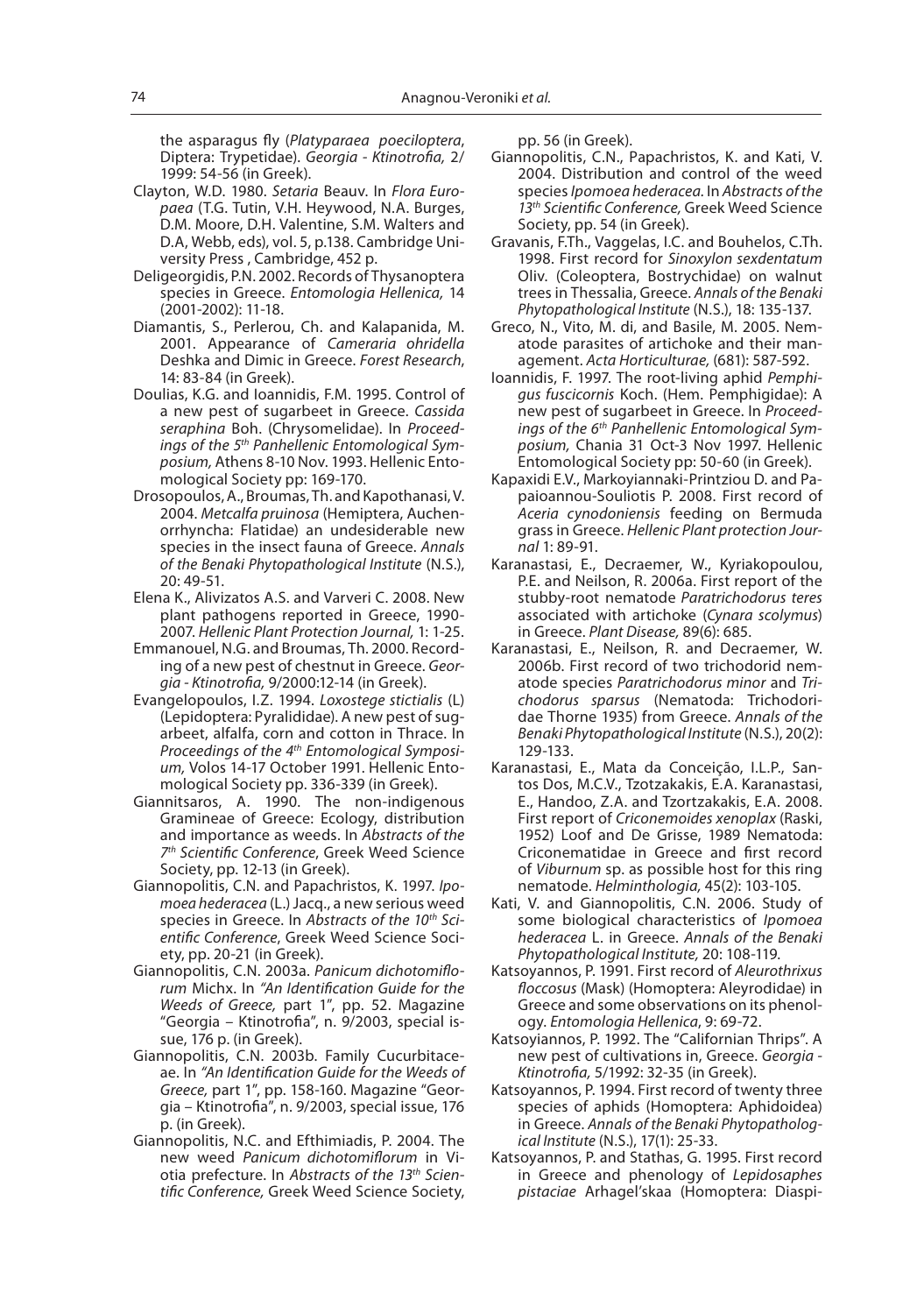didae) in Attica. In Proceedings of the 5<sup>th</sup> Entomological Symposium, Athens 8-10 Nov. 1993. Hellenic Entomological Society pp: 114-118 (in Greek).

- Kavallieratos, N.G., Lykouressis, D.P., Sarlis, G.P., Stathas, G.J., Sanchis Segovia, A. and Athanassiou, C.G. 2001. The Aphidiinae (Hymenoptera: Ichneumonoidea: Braconidae) of Greece. Phytoparasitica, 29: 306-340.
- Kavallieratos, N.G., Kontodimas, D.C., Anagnou-Veroniki, M. and Emmanouel, N.G. 2004a. First record of the gall inducing insect Ophelimus eucalypti (Gahan) (Hymenoptera: Chalcidoidea: Eulophidae) in Greece. Annals of the Benaki Phytopathological Institute (N.S.), 20: 125-128.
- Kavallieratos, N.G., Stathas G.J. and Tomanović, Ž. 2004b. Seasonal abundance of parasitoids (Hymenoptera: Braconidae: Aphidiinae) and predators (Coleoptera: Coccinellidae) of aphids infesting citrus. Biologia, 59: 191-196.
- Kavallieratos, N.G., Tomanović, Ž., Starý, P., Athanassiou, C.G, Sarlis, G., Petrović, O., Nicetić, M. and Anagnou-Veroniki, M. 2004c. A survey of aphid parasitoids (Hymenoptera: Braconidae: Aphidiinae) of Southeastern Europe and their aphid-plant associations. Applied Entomology and Zoology, 39(3): 527-563.
- Kontodimas, D.C. and Kavalieratos, N.G. 2004. First phenological data of the rose pest Homalorhynchites hungaricus (Coleoptera: Rhynchitidae) in Greece. Entomologia Hellenica, 15(2003-2004): 62-63.
- Kontodimas, D.C., Milonas, P., Vassiliou, V., Thymakis, N. and Economou D. 2007. The occurrence of Rhynchophorus ferrugineus in Greece and Cyprus and the risk against the native Greek palm tree Phoenix theophrasti. Entomologia Hellenica, 16(2005-2006): 11-15.
- Κoutroubas, Α. and Bakogiannis, Α. 1989. Observations on old pests of cultivated plants. In Proceedings of the 3<sup>rd</sup> Panhellenic Entomological Congress, Thessaloniki, Greece, 9-10 October 1989: 94-104 (in Greek).
- Koutroubas, A. 1994. Wood-boring Cerambycidae of almond tree in the Perfecture of Magnesia. In Proceedings of the 4<sup>th</sup> Panhellenic Entomological Symposium, Volos 14-17 Oct. 1991. Hellenic Entomological Society, pp: 340-348. (in Greek).
- Koveos, D.S., Broufas, G.D. and Euthymiadis, P. 2003. First record in Greece of the insect Tychius quinquepunctatus L. (Coleoptera: Curculionidae) in vetch cultivations. Georgia - Ktinotrofia, 7/2003: 28-29 (in Greek).
- Koveos, D.S., Katsoyannos, B. and Broufas, G.D. 2000. First record of the insect Eyrytoma schreineri on apricots in Greece. Georgia - Ktinotrofia, 5/2000: 20-23 (in Greek).
- Koveos, D.S., Katsoyannos, B. and Broufas, G.D. 2002. First record of Eutytoma schreineri Schreiner (Hym. Eurytomidae) in Greece and some observations on its phenology. Journal

of Applied Entomology, 126(4): 186-187.

- Kozár, F. 1985. New data to the knowledge of scale-insects of Bulgaria, Greece and Romania. Acta Phytopathologica Academiae Sciaentiarum Hangaricae, 20: 201-205.
- Kozár, F., Paloukis, S.S. and Papadopoulos, N.T. 1994. New scale insects (Homoptera: Coccoidea) for the Greek entomofauna. In Proceedings of the 4th Panhellenic Entomological Symposium, 14-17 Oct 1991. Hellenic Entomological Society pp. 315-319 (in Greek).
- Kyparissoudas, D.S. 1997. The leaf-miner Phyllonorycter blancardella, a new pest of cherry in Greece. Georgia - Ktinotrofia, 2/1997, pp. 29 (in Greek).
- Kyparissoudas, D.S. and Alexandrakis, V.Z. 1993. New pest of cotton crops in Northern Greece, The Californian thrip. Georgia - Ktinotrofia, 6/1993, p. 16 (in Greek).
- Kyparissoudas, D.S and Chlapoutakis, N. 1992. New pest of asparagus in Northern Greece. Georgia - Ktinotrofia, 3/1992: 32 (in Greek).
- Kyrou, N.C. 1993. Meloidogyne and Heterodera species associated with sugarbeet in Greece. Nematologia Mediterranea, 21(2): 209.
- Lamberti, F., Vouyoukalou, E. and Agostinelli, A. 1996. Longidorids (Nematoda: Dorylaimoidea) occurring in the rhizosphere of olive trees in Western Crete, Greece. Nematologia Mediterranea, 24(1): 79-85.
- Lauterer, M., Broumas, Th., Drosopoulos, Α., Souliotis, C. and Tsourgiani, A. 1998. Species of the genus Agonoscena (Homoptera:Psyllidae) injurious on Pistacia and first record of A. pistaciae in Greece. Annals of the Benaki Phytopathological Institute (N.S.), 18: 135-141.
- Lycouressis, D.P. 1990a. First record of Aphis citricola van der Goot (Homoptera: Aphididae) on citrus in Southern Greece. Entomologia Hellenica, 8(1990): 65-66.
- Lycouressis, D.P. 1990b. First record and occurrence of Macrosiphum euphorbiae (Thomas) (Homoptera: Aphididae) on cotton in Central Greece. Entomologia Hellenica, 8(1990): 67-68.
- Michalopoulos-Skarmoutsos, H. Skarmoutsos, G., Kalapanida, M. and Karageorgos, A. 2003. Surveying and recording of nematodes of the genus Bursaphelenchus in conifer forests in Greece and pathogenicity of the most important species. Nematology Monographs and Perspectives, 2003(1): 113-126.
- Milonas, P.G., Kozar, F., Kontodimas, D.C. and Michaelakis, A. 2008. List of scale insects of Greece. In Proceedings of the XI International Symposium on Scale Insect Studies, Oeiras (Portugal), 24- 27 September 2007 (Poster 21, p.60).
- Mound, L.A. and Collins, D.W. 2000. A south east Asian pest species newly recorded from Europe: Thrips parvispinus (Thysanoptera: Thripidae) its confused identity and potential quarantine significance. European Journal of Entomology, 2000, 97(2): 197-200.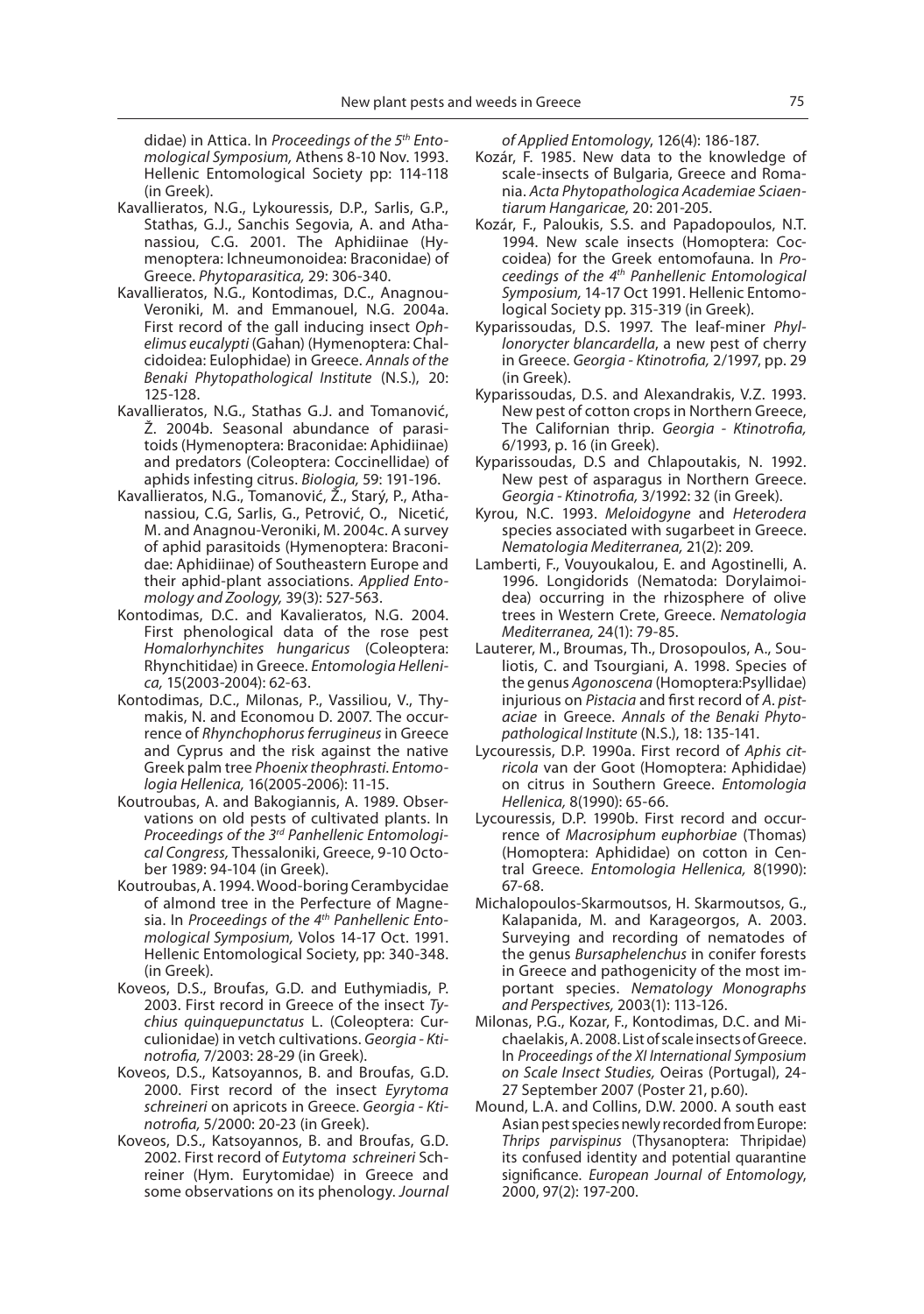- Paloukis, S.S. Kouloussis, N.A. and Stauridis, D.G. 1995. The Californian thrips in vineyards. Georgia - Ktinotrofia, 2/1995: 16 (in Greek).
- Papadopoulos, N.Th., Chloridis, A.S., Jenser, C. and Mylonas, P.G. 2002. The thrips of pear tree (Taeniothrips inconsequens, Thysanoptera: Thripidae). A new tree-pest in Northern-Greece. Georgia - Ktinotrofia, 2/2002: 28-32 (in Greek).
- Papadopoulou, S.C. 2005. First record for Greece of Mesagroicus pilifer in sugar beet seedlings (Coleoptera: Curculionidae). Entomologia Generalis, 28(1): 065-067.
- Papadoulis, G.Th. and Emmanouel, N.G. 2001. Gynaikothrips ficorum (Marshal) (Thysanoptera: Phloeothripidae). A new serious pest of ornamental plants of the genus Ficus in Greece. Georgia - Ktinotrofia, 4/2001: 17-20. (in Greek).
- Papadoulis, G. and Emmanouel, Ν. 2002. A new pest of olive trees: Raoiella macfarlanei Pritchard and Baker (Acari: Tenuipalpidae). Georgia-Ktinotrofia, 7/2002: 42-44 (in Greek).
- Papaioannou-Souliotis, P. 1982. Report, Benaki Phytopathological Institute for 1982 (in Greek).
- Papaioannou-Souliotis, P. 1987. Report, Benaki Phytopathological Institute for 1987 (in Greek).
- Papaioannou-Souliotis, P. 1991. A little known pest which affects many ornamental plants. Georgia-Ktinotrofia, 4/1991: 20-21 (in Greek).
- Papaioannou-Souliotis, P. 1993. Report, Benaki Phytopathological Institute for 1993 (in Greek).
- Papaioannou-Souliotis, P. 1994. Report, Benaki Phytopathological Institute for 1994 (in Greek).
- Papaioannou-Souliotis, P. and Markoyiannaki-Printziou, D. 2002. Eutetranychus orientalis (Klein). A new acarological problem on citrus trees in Greece. Georgia-Ktinotrofia, 1/2002: 29-32 (in Greek).
- Perdikis, D., Paraskevopoulos, A. and Lycouressis, D. 2006. First record and preliminary observations on life, ecology and damage caused by an insect harmful to greenhouse tomato and cucumber plants. Georgia-Ktinotrofia, 3/2006: 65-68 (in Greek).
- Pigniatti, S. 1982. Flora d' Italia, vols 1-3. Edagricole, Bologna.
- Polyrakis, I. 1991. Poecilimon cretensis (Werner) (Orthoptera: Phaneropterinae). A new pest of olive in Crete. In Proceedings of the 1st Panhellenic Congress, 6-8 November. 1985, Athens. Hellenic Entomological Society, pp: 181-182.
- Potasov, A., La Salle, J., Blumberg, D., Brand, D., Saphir, N., Assael, F., Fisher, F., and Mendel, Z. 2007. Biology, Revised Taxonomy and Impact on Host Plants of Ophelimus maskelli, an Invasive Gall Inducer on Eucalyptus spp. in the Mediterranean Area. Phytoparasitica, 35: 50-76.
- Robbins, R.T., Brown D.J.F., Halbrent, J.M. and Vrain, T.C. 1995. Compendium of Longidorus juvenile stages with observations on L. pisi, L. taniwa and L. diadecturus (Nematoda: Longidoridae). Systematic parasitology, 32: 33-52.
- Roca, F. 1998. Description of Trichodorus variabilis n. sp. (Nemata: Diphterophoroidea) from

Greece. Fundamental and Applied Nematology, 21(2): 173-176.

- Roditakis, N.E. 1991. First Record of Frankliniella occidentalis in Greece. Entomologia Hellenica, 9(1991): 77-79.
- Roditakis, N. 1993. Liriomyza huidobrensis. First Report in Crete and in Greece. Technical Bulletin No.13, Plant Protection Institute of Heraklio (in Greek)..
- Roditakis, N. 1994. Frankliniella occidentalis (Pergande) (Thysanoptera: Thripidae): A serious pest of cultivations in Crete. In Proceedings of the 4th Entomological Symposium, Volos 14-17 October. 1991. Hellenic Entomological Society pp: 252-259 (in Greek).
- Roditakis, E., Mound, L.A. and Roditakis, N.E. 2006. First record in Crete of Hercinothrips femoralis in greenhouse banana plantations. Phytoparasitica, 34(5): 488-490.
- Roditakis, E. and Roditakis, N.E. 2006. First record of Galeruca tanaceti in organic Origanum vulgare in Crete. Phytoparasitica, 34(5): 486-487.
- Savopoulou-Soultani, M. and Chatzivassiliadis, A. 1999. Diaperis boleti L. (Coleoptera: Tenebrionidae). Presence, biology and damage in the Naousa area of northern Greece. In Proceedings of the 7<sup>th</sup> Panhellenic Entomological Congress, Kavala 21-24 Oct. 1997, Hellenic Entomological Society, pp. 73-75 (in Greek).
- Savopoulou-Soultani, M., Papadopoulos, N., Kozár, F., Skoulakis, G. and Sarakatsanis, I. 1997. First record and seasonal occurrence of Ritsemia pupifera in the area of Thessaloniki. In Proceedings of the 6<sup>th</sup> Panhellenic Entomological Congress, Chania 31 Oct-3 Nov. 1997, Hellenic Entomological Society, pp. 32-34 (in Greek).
- Simoglou, K.B. 2004. Four insects feeding on rose leaves: Cladius difformis (Panzer), Allantus cinctus (L.), Arge ochropus (Gmelin) and Lymantria dispar (L). Georgia-Ktinotrofia, 3/ 2004: 44-48 (in Greek).
- Simoglou, K.B., Karakassis, S.I. and Myronidis G.K. 2007. A new pest of cruciferous crops in Greece: Hellula undalis (Fabricius), Pyralidae. Georgia-Ktinotrofia, 9/2007: 34-39 (in Greek).
- Skarmoutsos, G. and Skarmoutsou, H. 1999. First record of Bursaphelenchus nematodes from pine forests in Greece. Plant Disease, 83(9): 879.
- Skarmoutsos, G., Michalopoulou, H. and Kalapanida, M. 1996. First record of Bursaphelenchus species (Nematoda: Aphelenchoidae) in Greece, associated with pine wilt disease. Workshop on Resource Utilization from Cell to Canopy. EUROSILVA, Cost Action E6, Research Cooperation on Forest Tree Physiology. Thessaloniki, Greece, October 17-19, 1996.
- Skarmoutsos, G., Braasch, H. and Michalopoulou, H. 1998. Bursaphelenchus hellenicus sp. n. (Nematoda, Aphelenchoididae) from Greek pinewood. Nematologica, 44(6): 623-629.
- Souliotis, C., Papanikolaou, N.E., Papachristos, D. and Fatouros, N. 2008. Host plants of the planthopper Metcalfa pruinosa (Say) (Hemi-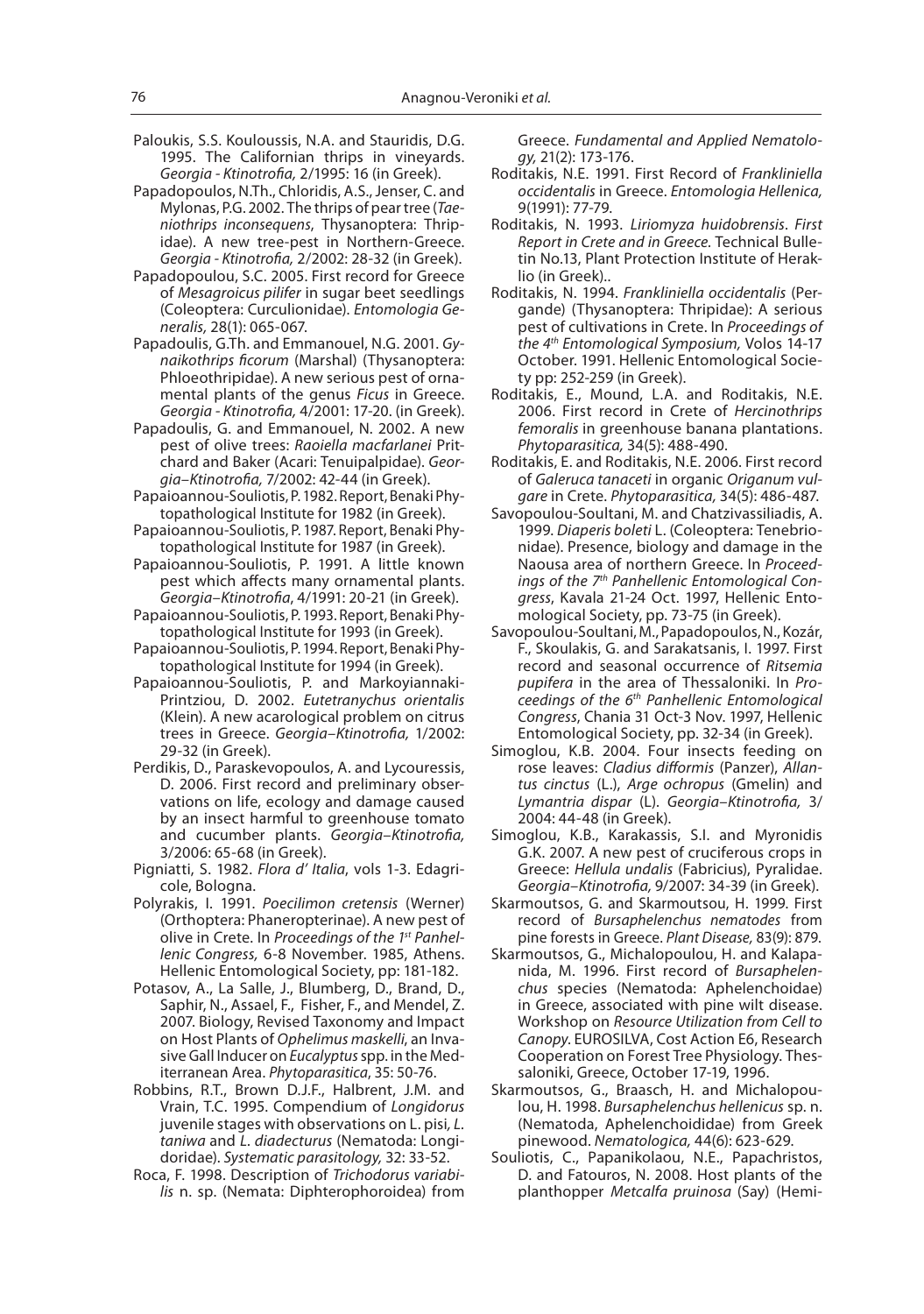ptera: Flatidae) and observations on its phenology in Greece. Hellenic Plant Protection Journal, 1: 39-41.

- Souliotis, C. and Süss, L. 2004. Agromyzidae of Greece. Bollettino di Zoologia Agraria e Bachicoltura, Ser. II, 36(2): 229-239.
- Souliotis, C. and Tsourgianni, A. 1999. Psyllidae that infest pistachio of the Central and South Greece. First record of Megagonoscena gallicola (Burck. & Laut.). In Proceedings of the 8<sup>th</sup> Panhellenic Entomological Congress, Chalkida, 2-5 Nov. 1999, Hellenic Entomological Society, pp. 164-167.
- Souliotis, C. and Tsourgianni, A. 2000. Population dynamics of Psyllidae on pistachio (Pistacia vera). Biological data on Agonoscena pistaciae Burck and Laut. (Homopt.: Sternorrhyncha). Bollettino di Zoologia Agraria e Bachicoltura, Ser. II, 32(1): 49-58.
- Stamopoulos, D.C., Petridis, F. and Charatsidou, Ch. 1994. The dipteran Phorbia platura in asparagus fields. Observations flight-observation and suggested control methods. Georgia - Ktinotrofia, 8/1994: 45-51 (in Greek).
- Stathas, G.I. 1997. First record of Nemolecanium graniformis (Wünn) (Homoptera: Coccidae) in Greece. Annals of the Benaki Phytopathological Institute (N.S.), 18(1): 57-59.
- Stathas, G.I. 2003a. The diaspidid Lepidosaphes gloverii (Packard) in Greece. In Abstracts of the 10<sup>th</sup> Panhellenic Entomological Congress, Heraklion, Crete, 4-7 Nov. 2003. Panhellenic Entomological Society pp. 13 (in Greek).
- Stathas G.I. 2003b. First record of the scale Eriococcus coccineus Cockerell in Greece. Annals of the Benaki Phytopathological Institute (N.S.), 20: 45-48.
- Stathas, G.I. 2003c. First record of the scale Parthenolecanium persicae on Viburnum tinus and Vitis vinifera in Greece. Annals of the Benaki Phytopathological Institute (N.S.), 20: 57-59.
- Taylor, C.E. and Brown, D.J.F. 1997. Nematode vectors of plant viruses. Wallingford, England, CABI, 286pp.
- Tsagarakis, A. and Papadoulis, G. 2004. Trioza alacris Flor (Homoptera:Triozidae): A new important pest on appolo bay (Laurus nobilis: Lauraceae) in Greece. Georgia - Ktinotrofia, 9/2004:34-36.
- Tsagkarakou, A., Cros-Arteil, S. and Navajas, M. 2007. Fist record of the invasive mite Tetranychus evansi Baker and Pritchard (Acari: Tetranychidae) in Greece. Phytoparasitica, 35(5): 519-522.
- Tsitsipis, I.A., Vaggelas, I., Jenser, G. and Michalopoulos, G. 1997. Strong evidence for thrips involvement in the berry scarring of the soultanina grapes. Georgia-Ktinotrofia, 5/1997: 20-24 (in Greek).
- Tsourgianni, A., Mourikis, P.A. and Chitzanidis, A. 1994. Teleiodes decorella (Haworth, 1812) a new insect pest for the pistaccio (Pistacia vera L.) in Greece. Annals of the Benaki Phytopatho-

logical Institute (N.S.), 17: 105-107.

- Tzortzakakis, E.A., Peneva, V., Terzakis, M., Neilson, R. and Brown, D.J.F. 2001. Longidorus cretensis n. sp. (Nematoda: Longidoridae) from a vineyard infected with a foliar "yellow mosaic" on Crete, Greece. Systematic Parasitology, 48(2): 131-139.
- Tzortzakakis, E.A., Mata da Conceição, I.L.P., de Oliveira Abrantes, I.M., and de Almeida Santos, M.S.N. 2004. Characterisation and identification of potato cyst nematode populations from Crete, Greece, by isoelectric focusing of proteins. Nematology, 6(1): 153-154.
- USDA 2008. The National Plant Database, http:// plants.usda.gov/ (accessed March 27, 2008).
- Vamvakas, M., Kontodimas, D.C. and Milonas, P.G. 2007. First record of Monarthropalpus buxi (Diptera: Cecidomyiidae) in Greece and some data of its phenology. Entomologia Hellenica, 16, 2005-2006: 22-26.
- Varikou, K.N., Alexandrakis, V.Z. and Tsitsipis, I.A. 2003. Ecological characteristics of the new pest of citrus of Crete Pezothrips kellyanus (Bagnall) (Thysanoptera: Thripidae). In Abstracts of the 10<sup>th</sup> Panhellenic Entomological Symposium, Heraklion, Crete, 4-7 November 2003. Hellenic Entomological Society pp. 33 (in Greek).
- Vassarmidaki, M., Thymakis, N. and Kontodimas, D.C. 2006. First record in Greece of the palm tree pest Paysandisia archon (Lepidoptera: Castniidae). Entomologia Hellenica, 16, 2005- 2006: 44-46.
- Vlachopoulos, E.G. 1991. Nematode species in nurseries of Greece. Annals of the Benaki Phytopathological Institute, 16(2): 115-122.
- Vlachopoulos, E.G. 1994. Plant protection problems caused by phytonematodes in Greece. Bulletin OEPP, 24(2): 413-415.
- Vovlas, N. 2000. Hemicycliophora hellenica n. sp. (Nemata: Criconematidae) from Greece. Journal of Nematology, 32(1): 35-41.
- Vovlas, N. and Grammatikaki, G. 1989. Occurrence of potato cyst nematodes (Globodera rostochiensis and G. pallida) on Crete and suggestions for control. FAO Plant Protection Bulletin, 37: 92-94.
- Vovlas, N. and Troccoli, A. 1996. Description of Rotylenchus graecus n.sp. from Greece (Nematoda: Hoplolaimidae). Journal of Nematology, 28(1): 94-98.
- Vovlas, N. and Vlachopoulos, E. 1991. Parasitism of the Mediterranean reniform nematode Rotylenchulus macrodoratus on grape in Crete, Greece. Ciencia Biologica, Ecology and Systematics, 11(1\2): 1-6.
- Vovlas, N., Ciancio, A., Vlachopoulos, E.G. 1993. Pasteuria penetrans parasitizing Helicotylenchus pseudorobustus and Rotylenchus capensis in Greece. Afro-Asian Journal of Nematology, 3(1): 39-42.
- Vovlas, N., Avgelis, A., Goumas, D., Frisullo, S. 1994. A survey of banana diseases in sucker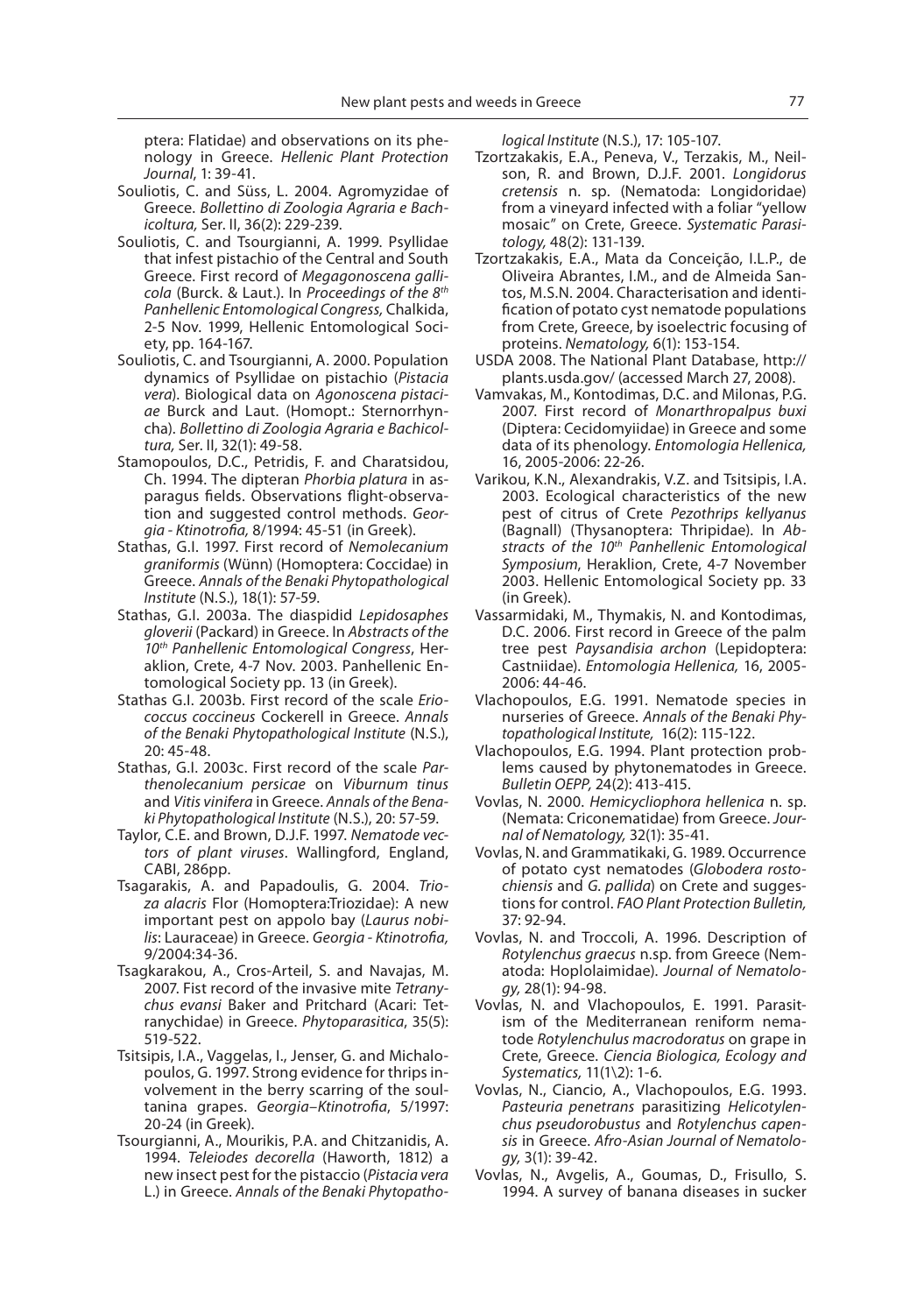propagated plantation in Crete. Nematologia Mediterranea, 22(1): 101-107.

Zartaloudis, Z., Navrozidis, M., Sileloglou, P., Bozoglou, K., Servis, D., Klitsinaris, A. and Papaioakim, N. 1996. Pistachio psylid. A new entomological pest in Greece. Georgia - Ktinotrofia, 6/1996: 31-33 (in Greek).

Received: 26 March 2008; Accepted: 23 June 2008

# ΑΡΘΡΟ ΕΠΙΣΚΟΠΗΣΗΣ

# **Νέες καταγραφές εχθρών των φυτών και ζιζανίων στην Ελλάδα, 1990-2007**

Μ. Ανάγνου–Βερονίκη, Π. Παπαϊωάννου–Σουλιώτη, Ε. Καραναστάση και Κ.Ν. Γιαννοπολίτης

**Περίληψη** Πάνω από 70 νέες καταγραφές εντόμων έγιναν στην Ελλάδα την περίοδο 1990-2007. Ο εριώδης αλευρώδης (Aleurothrixus floccosus Maskell) και ο φυλλοκνίστης (Phyllocnistis citrella Stainton), που είναι από τις σπουδαιότερες νέες καταγραφές, έχουν ήδη επεκταθεί σ' όλες τις περιοχές της χώρας όπου καλλιεργούνται εσπεριδοειδή, αλλά σοβαρές ζημιές έχουν αποφευχθεί με την εισαγωγή και εξαπόλυση αποτελεσματικών παρασιτοειδών. Άλλα νεοεισελθόντα είδη που θεωρούνται σημαντικά είναι οι θρίπες Pezothrips kellyanus (Bagnall) και Frankliniella occidentalis (Pergande), το σκαθάρι των φοινικοειδών Rhynchophorus ferrugineus (Olivier), οι κηκιδόμυες Ophelimus maskeli (Ashmead) και Leptocybe invasa Fisher & LaSalle και οι δύο εχθροί των σπαραγγιών Parahypopta caestrum (Hubner) και Hexomyza simplex (Loew).

Για τα φυτοφάγα ακάρεα έγιναν 9 νέες καταγραφές στην Ελλάδα κατά τη συγκεκριμένη περίοδο. Από αυτές, οι τετράνυχοι Eutetranychus orientalis (Klein) και Tetranychus evansi Baker & Pritchard είναι είδη καραντίνας. Ιδιαίτερα ο T. evansi, ο οποίος δεν έχει ακόμα εξαπλωθεί ευρέως στη χώρα μας, μπορεί να έχει σοβαρές οικονομικές επιπτώσεις γιατί είναι σε θέση να κάνει ζημιές και να μειώσει την εμπορική αξία των προϊόντων των καλλιεργειών που προσβάλλει.

Συνολικά αναφέρθηκαν στη χώρα μας 30 είδη φυτοπαρασιτικών νηματωδών κατά την περίοδο 1990-2007, τα περισσότερα των οποίων είναι γνωστά παγκοσμίως ως σημαντικοί εχθροί καλλιεργειών. Από τα είδη αυτά, όμως, μόνο το είδος Globodera pallida Stone, που είναι ένας από τους κυστονηματώδεις της πατάτας, παρουσιάζει ιδιαίτερο ενδιαφέρον για την Ελλάδα.

Τρία είδη ζιζανίων, τα οποία είναι γνωστά ως ευρύτατα διαδεδομένα και επιζήμια στις ΗΠΑ, εμφανίσθηκαν τα τελευταία χρόνια στην Ελλάδα και προκαλούν σοβαρά προβλήματα σε αρδευόμενες θερινές καλλιέργειες και ιδιαίτερα στον αραβόσιτο. Πρόκειται για το Ipomoea hederacea (L.) Jacquin (Convolvulaceae) το οποίο έχει ήδη εξαπλωθεί στο δυτικό τμήμα της χώρας, το Sicyos angulatus L. (Cucurbitaceae) το οποίο εξαπλώνεται στο βόρειο τμήμα της χώρας και το Panicum dichotomiflorum Michaux (Gramineae) το οποίο προς το παρόν απαντάται σε μια περιορισμένη έκταση στην Κωπαϊδα στο κεντρικό τμήμα της χώρας. Η εμφάνιση των ζιζανίων αυτών στην Ελλάδα δείχνει την ανάγκη λήψης μέτρων για την παρεμπόδιση της εισόδου και της εξάπλωσης επικίνδυνων ξενόφερτων ειδών φυτών στη χώρα μας.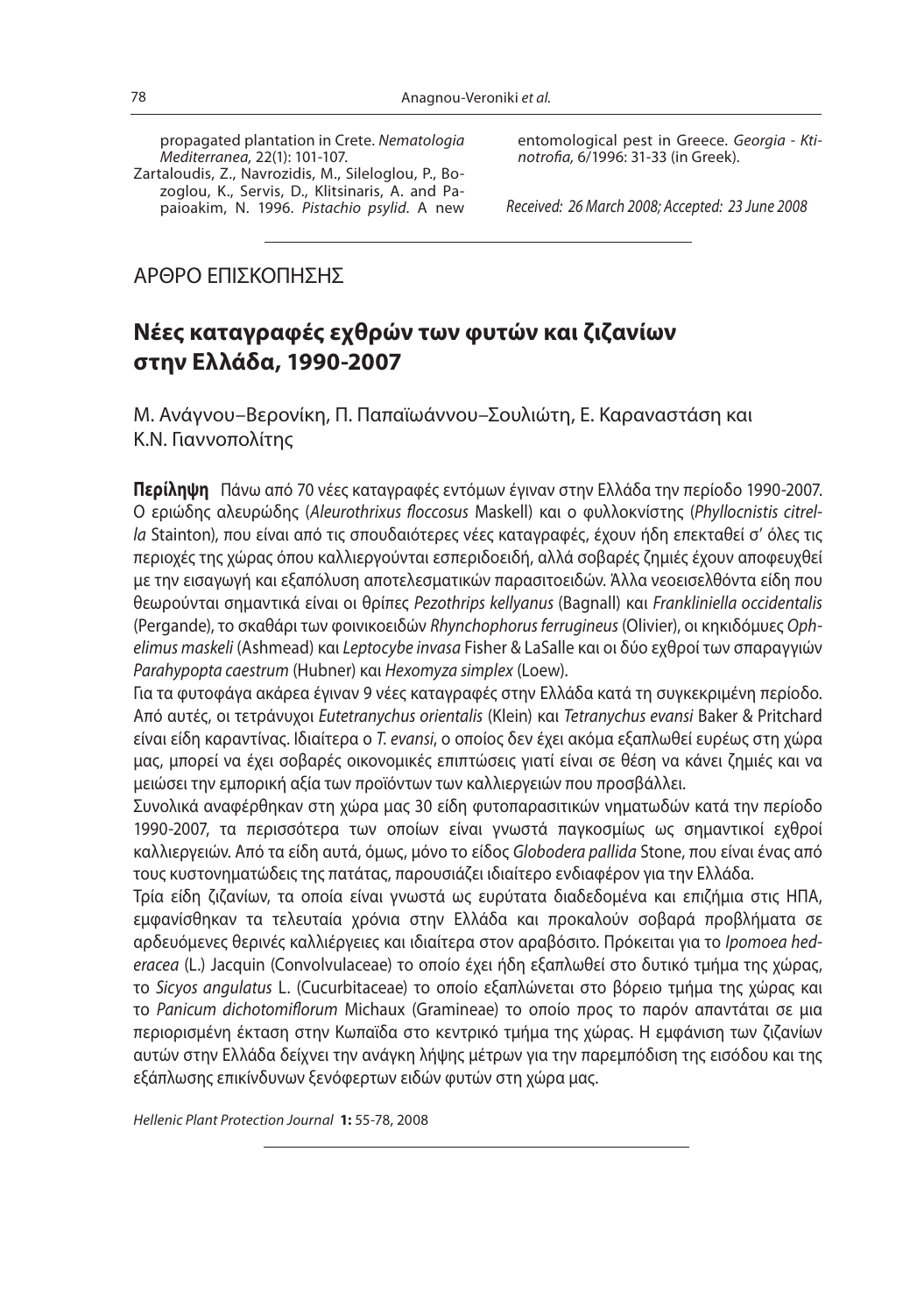# **Eff ects of Mg supply on the growth and mineral composition of pre-rooted hardwood cuttings of "Colt" (***P. avium* **L. x** *P. pseudocerasus* **L.)**

Y.E. Troyanos<sup>1</sup> and N.A. Hipps<sup>2</sup>

**Summary** The effects of Mg supply on growth and mineral composition of pre-rooted hardwood cuttings of "Colt" (*P. avium* L. x *P. pseudocerasus* L.) were investigated in a sand culture experiment. The results showed that the growth of "Colt" was increased with increasing the external supply of Mg from 0 to 1500 μmol l<sup>-1</sup>. Mg deficiency symptoms occurred on the lower leaves and progressed towards the apical leaves of the new shoots of the plants supplied with 0 and 150 μmol Mg  $\vert \cdot \vert$ . When the concentration of Mg in leaves was less than 2 mg  $q^{-1}$  dry weight, deficiency symptoms appeared on the basal leaves of the plants. Mg-deficient plants had a smaller weight of plant organs, smaller leaf area, stem diameter and new shoot extension growth than Mg-sufficient plants. The root  $\div$ shoot dry weight ratio was reduced with decreasing external supply of Mg. The concentrations of K, Ca, N and P in leaves were unaffected by changes in the external supply of Mg. However, the unit absorption rates of K, Ca, N and P was increased with increasing the external supply of Mg.

Additional keywords: Cherry, magnesium, Mg deficiency, nutrient composition, shoot growth

# **Introduction**

*P. avium L. is susceptible to Mg deficien*cy (18) which causes chlorosis of the leaf margins, necrosis and subsequent leaf abscission. Differences in the susceptibility to Mg deficiency between cherry varieties have been found by Hipps *et al.* (14). These authors working with *P. avium* L. seedling and hardwood cuttings of "Colt" (*P. avium* L. x *P. pseudocerasus* L.) grown in the same soil found that the former showed Mg deficiency symptoms whereas the latter did not. Further experiments in a flowing solution culture system showed that "F. 12/1" (*P. avium* L.) cherry variety was more susceptible to Mg deficiency than "Colt" (21) since it needed greater concentration of Mg, [Mg] in the nutrient solution to achieve its maximum growth.

In the present experiment, the effects of Mg deficiency on the growth and mineral composition of one-year-old plants of "Colt" were investigated. The aim of this experiment was to define the [Mg] in the leaves at which the plants started showing symptoms of deficiency and to investigate the effect of the deficiency on the growth and nutrient composition of the plants.

# **Materials and Methods**

## **Culture of the plants**

One-year-old, pre-rooted hardwood cuttings of "Colt" taken off hedges were grown in black plastic pots (26 x 10 x 10

<sup>&</sup>lt;sup>1</sup> Laboratory of Non Parasitic Diseases, Department of Phytopathology, Benaki Phytopathological Institute, 8 St. Delta str., GR-145 61 Kifissia (Athens), Greece.

<sup>2</sup> East Malling Research, East Malling, West Malling, New Road, Kent, ME19 6BJ, UK. Corresponding author: Y.Troyanos@bpi.gr

*Abbreviations:* [Mg]; Mg concentration, [K]; K concentration, [Ca]; Ca concentration, [N]; N concentration, [P]; P concentration, DAP; days after transplanting planting, DW; dry weight,  $L_{x}$ ; leaf area, UAR; unit absorption rate, RUR; relative uptake rate and W<sub>,</sub>; dry weight of roots.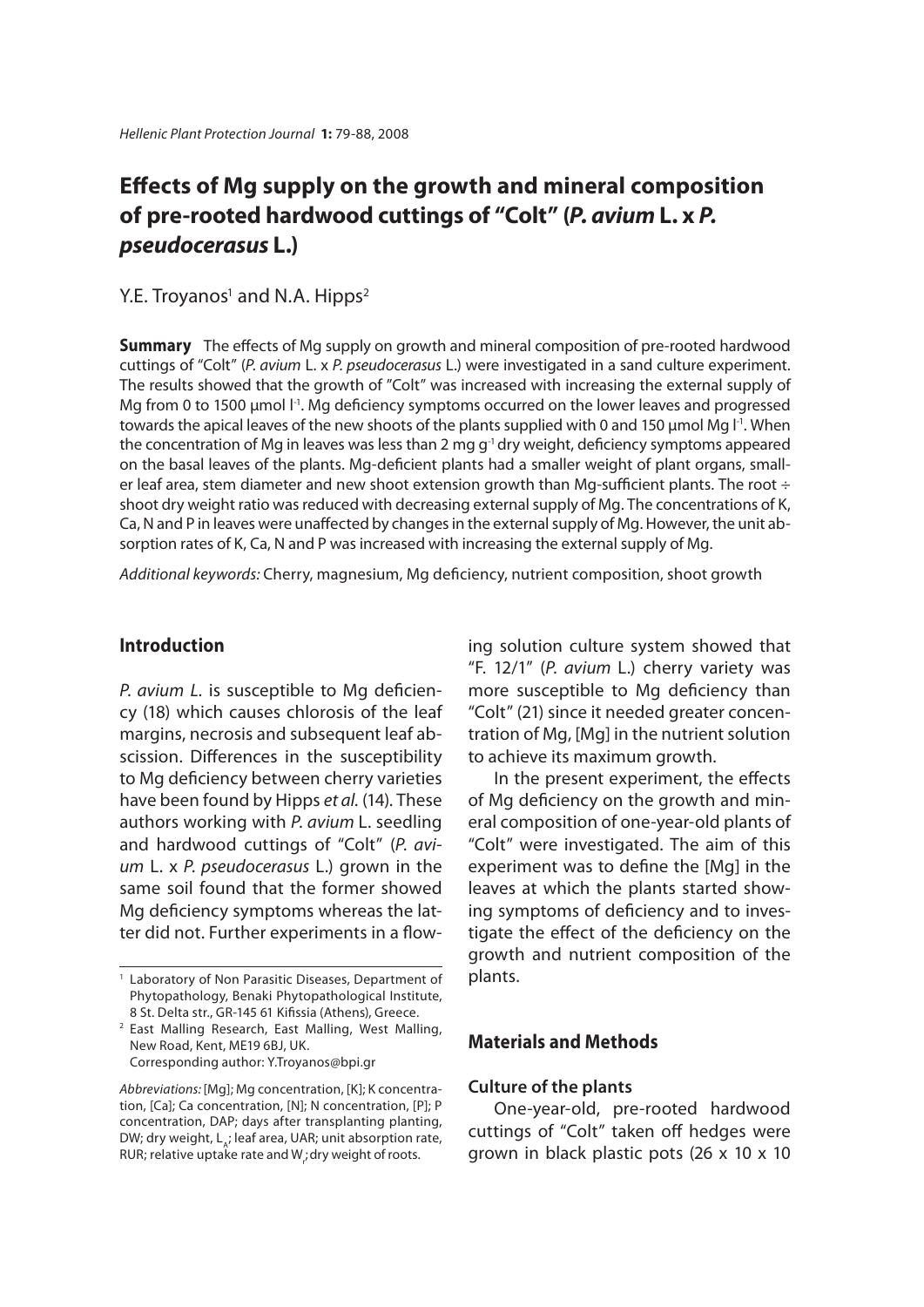cm) filled with medium grade quartz sand. The sand had been washed with 3% v/v of concentrated HCl and leached with deionized water (Conductivity  $\leq$ 3 μS cm<sup>-1</sup>) (10) until the pH of nutrient solution draining from the pots was approx. 5.5. The analyses of sand samples that taken from the pots and extracted with 1 M ammonium acetate at  $pH = 7$  showed that the sand had a residual concentration of Mg of approx. 30  $\mu$ mol  $l^{-1}$ . When the sand leached, the plants were weighted and planted. During their establishment, they were watered on alternate days with 600 ml of half strength of the nutrient solution presented in Table 1. After two weeks, when the plants started growing, 600 ml of the full strength nutrient solution (Table 1) were applied each day. Three different concentrations of Mg: 0, 150 and 1500  $\mu$ mol  $l<sup>-1</sup>$  using MgCl $_2$ .6H $_2$ 0 were applied to the plants.

**Table 1.** Composition of the nutrient solution.

| <b>Macronutrients</b>      | $\mu$ mol $l^{-1}$                     |
|----------------------------|----------------------------------------|
| $Ca(NO_2), 4H_2O$          | 4000                                   |
| KNO,                       | 4000                                   |
| $NaH_2PO_4.2H_2O$          | 1330                                   |
| $MgCl2$ .2H <sub>2</sub> O | 0, 150, 1500                           |
| $CaSO4$ .H <sub>2</sub> O  | 500                                    |
| <b>Micronutrients</b>      | As in Long-Ashton<br>nutrient solution |
| FeEDTA                     | 100                                    |
| рH                         | 5.5                                    |
|                            |                                        |

# **Growth and mineral analyses**

During the experiment, four destructive harvests were done at 30, 50, 71 and 92 days after transplanting (DAP) by removing the plants from the pots. The plants were divided into leaves, stems, new shoots and roots and were rinsed three times with de-ionized water. The fresh weights of the leaves, stems and roots were measured. Afterwards, the plant material was dried to constant weight in a forced air oven at  $85^{\circ}$ C for determination of dry weight and ground for

determination of the nutrient content. The leaf area  $(L_n)$  was measured with a Delta-T leaf area meter (Burwell, Cambridge, England) and the diameter of the stems was measured at 10 cm above the root collar.

One hundred milligrams of the dried ground plant material was digested with 2 ml 18 M  $H_2SO_4$  containing 1 g l<sup>-1</sup> Se and 1 ml hydrogen peroxide. After cooling, the digests were made up to 20 ml with distilled water. Ca and Mg were determined by atomic absorption spectrophotometer on the digests after dilution with 20 volumes of a 1 g  $\mathsf{I}$ <sup>-1</sup> solution of LaCl<sub>3</sub> as a releasing agent. K was determined on the same solution by atomic emission photometer. Total nitrogen was determined using an auto- analyzer by indophenol blue method (23) and phosphorus determined by the molybdenum blue method (6).

# **Experimental design**

A complete randomized block design was used with three [Mg] : 0, 150 and 1500  $\mu$ mol  $l^{-1}$  as the treatments allocated to four blocks and four harvest dates. To take account of the variation due to initial plant weight, the plants were put into 4 groups of 12 plants depending on their initial fresh weight as follows: the largest being in the  $1<sup>st</sup>$  group, and the smallest in the  $4<sup>th</sup>$ group. The 12 plants in each group were then assigned at random to each block and each plant was assigned at random to each Mg and harvest combination. By using this randomization the difference in the initial plant weight was included into the block effect (2). At each harvest, one plant was removed from each pot thus, 12 plants were removed per harvest.

## **Statistical analyses**

The statistical analyses were performed with Genstat (9) (Genstat 5 Committee, 1987). Plant growth data were analysed using polynomial regression models fitted to the data which were logarithmically trans-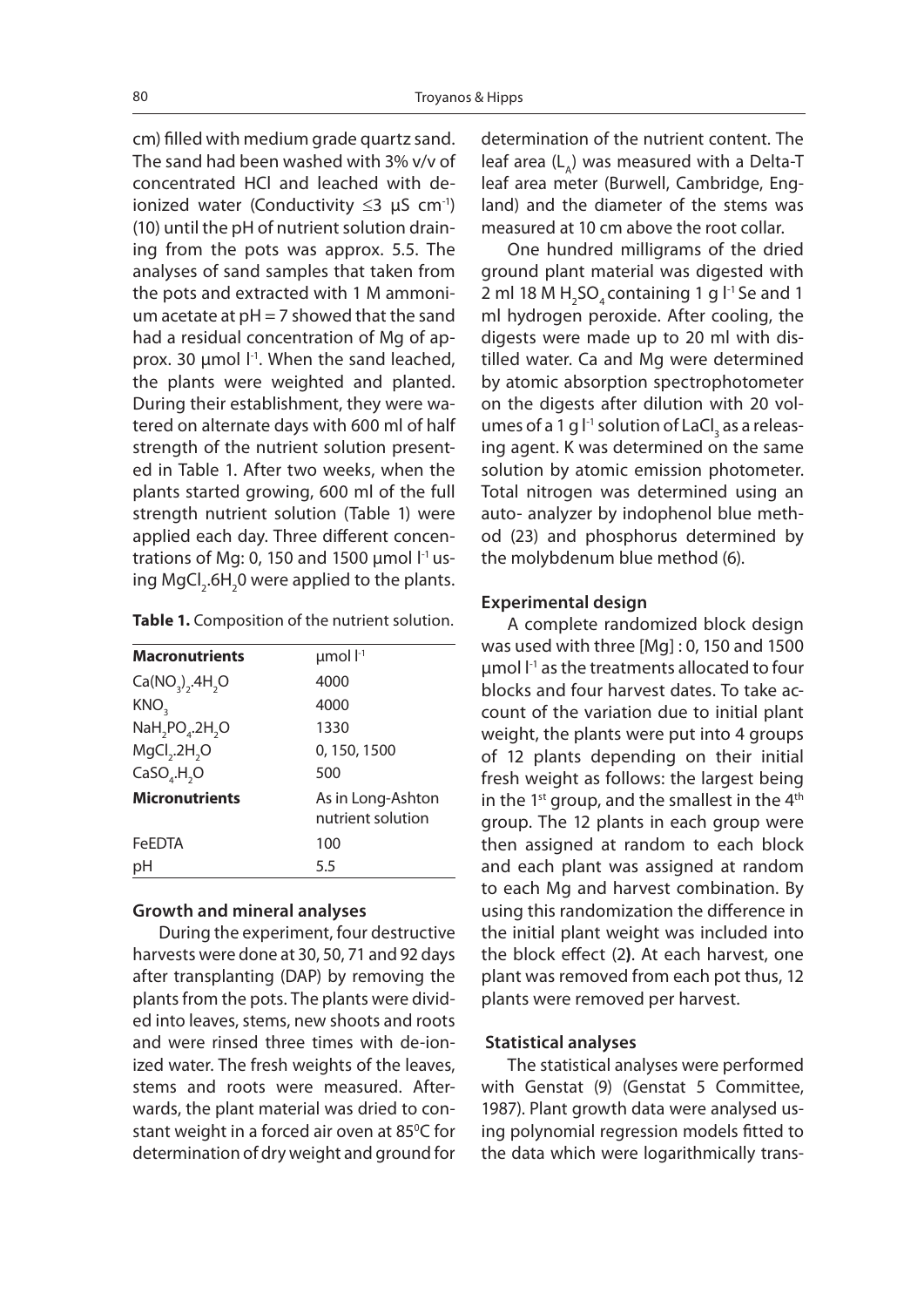formed (log<sub>e</sub>) to stabilize the variance over time. F-tests were used to determine whether differences were statistically significant. Analysis of variance (ANOVA) was used also to assess the effect of the treatment factor at the different harvest. The derivation of the mean unit absorption rates was based on the dynamic growth analysis (15) and was carried out as follows:

The unit absorption rate (UAR, nmol mg-1day-1) i.e. the rate of the mineral nutrient (nmol) absorbed per day and unit root weight (mg), was estimated using the following equation:

$$
UAR = RUR \frac{M}{W_{c}}
$$
 (1)

Where:

- 1. RUR = relative nutrient uptake rate ( $\mu$ mol  $\mu$ mol<sup>-1</sup>day<sup>-1</sup>) i.e. the rate of nutrient content (μmol) increase per nutrient (μmol) per day.
- 2.  $M \div W_r$  = the ratio between the plant nutrient content, (M in μmol) and dry weight of roots, (W<sub>r</sub>, in mg).

The RUR was estimated after fitting an equation between the logarithmically transformed nutrient content of the plants (*log<sub>e</sub>*M) over time in days (t) after transplanting as follows: g

$$
loge(M) = a + bt + ct2
$$
 (2)

The RUR could be estimated after differentiation of the equation (2) with respect to time as follows:

$$
RUR = \frac{d(log_e M)}{dt} = \frac{1}{M} \frac{dM}{dt} = b + 2ct
$$
 (3)

The M  $\div$  W<sub>r</sub> was estimated after fitting an equation between the ratios of the nutrient content of the plants  $\div$  dry weight of roots  $(W<sub>r</sub>)$  over time in days (t) after transplanting as follows:

$$
\frac{M}{W_{c}} = a_1 + b_1 t + c_1 t^2 \tag{4}
$$

By multiplication of equations (3) and (4) the UAR could be derived as follows:

$$
UAR = RUR \frac{M}{W_r} = \frac{1}{M} \frac{dM}{dt} \frac{M}{W_r} = \frac{1}{W_r} \frac{dM}{dt} = \tag{5}
$$

$$
= (b+2ct)(a_1+b_1t+c_1t^2) = a_3+b_3t+c_3t^2+d_3t^3
$$

For derivation of the unit absorption rates UAR the dry weight of the roots with approximate diameter <2 mm were used.

# **Results**

# **Growth**

Based on regression analyses, quadratic equations were found to be the most appro-

**Table 2.** The effect of Mg external supply on the relationship between log<sub>e</sub>-transformed total plant (W), leaf (WL), stem (WS), new shoot (WNSH) and root (WR) dry weight, leaf area (LA), shoot diameter (SD) and new shoot length (LNSH) of `Colt' and time. The equations fitted were quadratics (a+ bt+ ct<sup>2</sup>) where a, b, c were the parameters estimated by the statistical analysis and t time in days.  $R<sup>2</sup>$  coefficients of determination, SED standard error of differences.

|                 |       |            |       | 0 µmol Mg $I^{-1}$ |         |       | 150 $\mu$ mol Mg $l^{-1}$ |          |       | 1500 $\mu$ mol Mg l <sup>-1</sup> |          |  |
|-----------------|-------|------------|-------|--------------------|---------|-------|---------------------------|----------|-------|-----------------------------------|----------|--|
|                 | $R^2$ | <b>SED</b> | a     | b                  | c       | a     | b                         | C        | a     | b                                 |          |  |
| W               | 0.84  | 0.0001     | 8.636 | 0.0039             | 0.00024 | 8.636 | 0.0039                    | 0.00012  | 8.636 | 0.0039                            | 0.000006 |  |
| W <sub>i</sub>  | 0.82  | 0.0001     | 6.738 | 0.061              | 0.00041 | 6.738 | 0.061                     | 0.00027  | 6.738 | 0.061                             | 0.00021  |  |
| $W_{\varsigma}$ | 0.74  | 0.0009     | 8.768 | 0.016              | 0.00085 | 8.768 | 0.016                     | 0.000007 | 8.768 | 0.016                             | 0.000038 |  |
| $W_{NSH}$       | 0.84  | 0.0002     | 3.599 | 0.106              | 0.00066 | 3.599 | 0.106                     | 0.00048  | 3.599 | 0.106                             | 0.00040  |  |
| $W_{R}$         | 0.86  | 0.0001     | 4.891 | 0.080              | 0.00054 | 4.891 | 0.080                     | 0.00036  | 4.891 | 0.080                             | 0.00029  |  |
| $S_{D}$         | 0.72  | 0.00005    | 1.464 | 0.019              | 0.00014 | 1.464 | 0.019                     | 0.000098 | 1.464 | 0.019                             | 0.000073 |  |
| $L_{NSH}$       | 0.78  | 0.0001     | 8.495 | 0.076              | 0.00046 | 8.495 | 0.076                     | 0.00039  | 8.495 | 0.076                             | 0.00033  |  |
| $L_{\rm A}$     | 0.88  | 0.0002     | 7.879 | 0.103              | 0.00040 | 7.879 | 0.103                     | 0.00025  | 7.879 | 0.103                             | 0.00017  |  |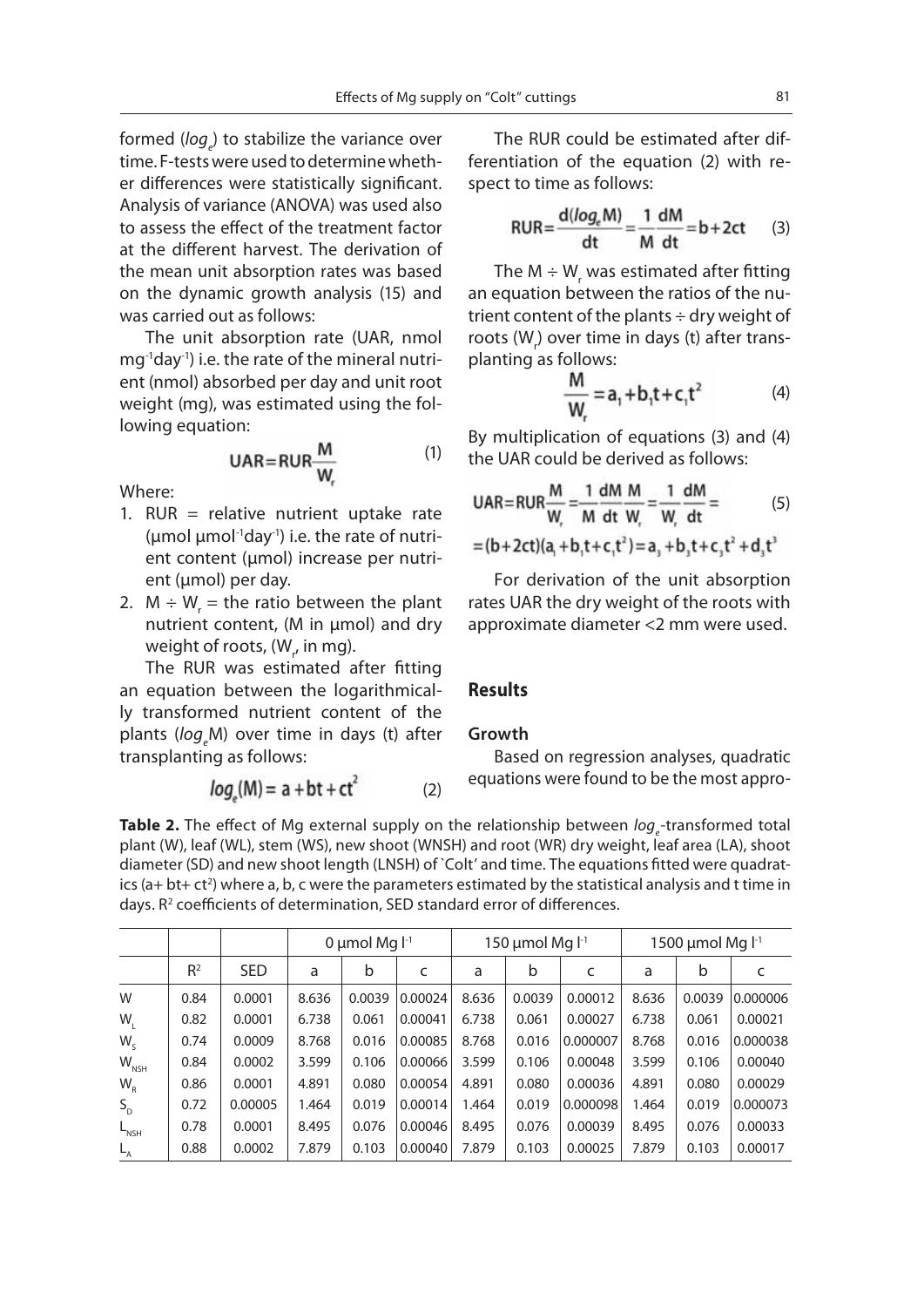priate (Table 2) to explain the increase over time in the leaf, stem, new shoot (shoots produced during the course of the experiment) and root dry weight (mg), new shoot length (cm), stem diameter (mm) and  $L_A^2$  (cm<sup>2</sup>). There was a significant (P<0.001) increase in the growth of all the plant organs with increasing external supply of Mg. The diameter of the stem and new shoot extension growth also increased significantly ( $P < 0.05$ ) with increasing external supply of Mg. The root  $\div$  shoot dry weight ratio (shoot = stems + leaves + new shoots) increased with increasing external supply of Mg (Figure 1). However, the differences between 150 and 1500 μmol Mg l-1 were significant (P<0.05) on day 92. Furthermore, the root  $\div$  shoot dry weight ratio was increased at all treatments (P<0.05).



**Figure 1.** The effect of Mg external supply on the root  $\div$  shoot dry weight ratio of "Colt".  $\blacksquare$  -  $\blacksquare$  0,  $\bullet$  -  $\bullet$  150 and  $\star$ - $\star$  1500 μmol Mg l-1. The vertical bars are the SEDs.

## **Mineral nutrients contents**

#### *Magnesium*

The [Mg] in leaves, stems, new shoots



**Figure 2.** The effect of Mg external supplies on the [Mg] in leaves, stems, new shoots and roots of "Colt".  $\blacksquare$ - $\blacksquare$  0,  $\bullet$  -  $\bullet$  150 and  $\star$   $\star$  1500 µmol Mg l<sup>-1</sup>. The vertical bars are the SEDs.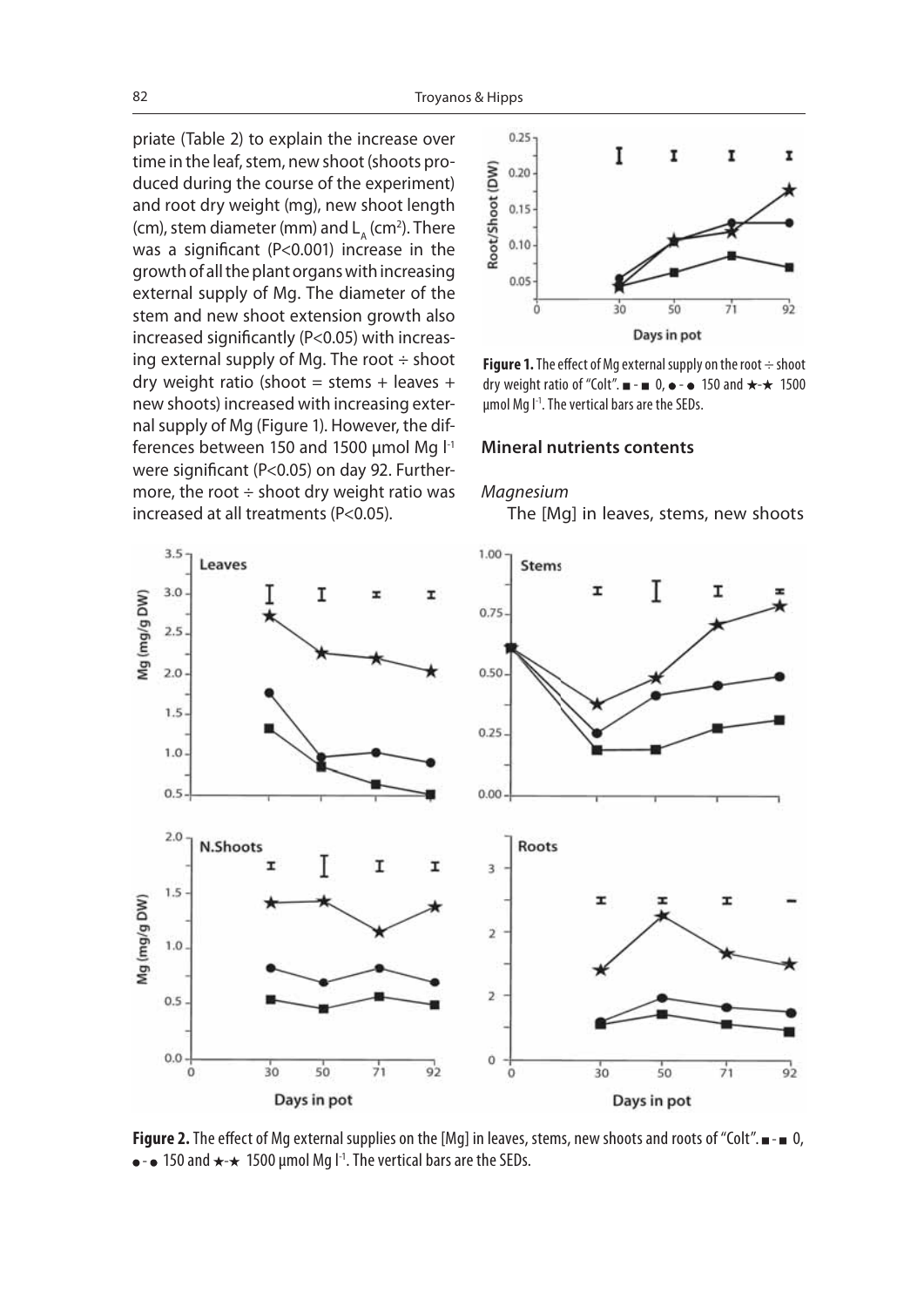and roots increased significantly (P<0.001) with increasing external supply of Mg (Figure 2). There was a continuous decrease in the [Mg] in leaves, whereas, the [Mg] in shoots and roots were stable. At all levels of Mg supply, there were a decline in [Mg] in stems from transplanting until 30 DAP and a continuous increase thereafter.

Symptoms of Mg deficiency occurred on the lower leaves of the new shoots and progressed towards the apical leaves of the plants supplied with 0 and 150  $\mu$ mol Mg  $l<sup>-1</sup>$ . At the last harvest (92 DAP), Mg deficiency symptoms appeared also on the basal leaves of the plants supplied with 1500 μmol Mg l -1. The symptoms included an interveinal or marginal orange or yellow brown necrosis (often surrounded by a thin band of purple or pale green tissue) which spread over



Figure 3. Symptoms of Mg deficiency in "Colt" leaves.

most of the leaf blade; all the leaves became tattered and curled upwards along the midrib, and abscised soon after (Figure 3).

## *Potassium, Calcium, Nitrogen and Phosphorus*

The [K] in leaves, stem, new shoots and roots were not affected  $(P>0.05)$ by the external supply of Mg (Figure 4) and, therefore, only the means of



Figure 4. The effect of Mg external supply on the [K] in leaves, stems, new shoots and roots of "Colt".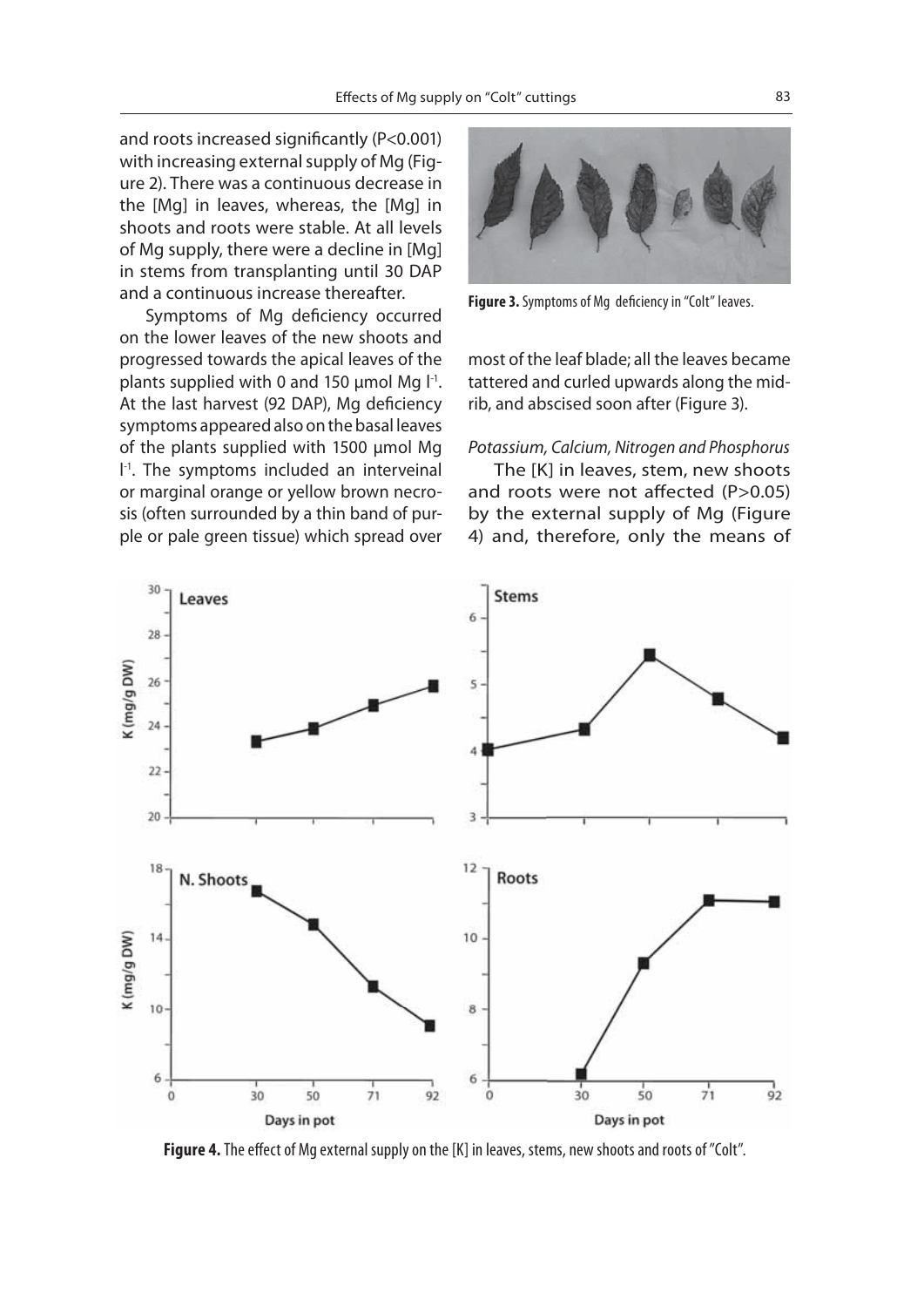the [K] at each harvest are presented in figure. The [K] in leaves and roots increased with time, whereas, there was a continuous decrease in new shoots. The [K] in stems increased from transplanting until 50 DAP and decreased thereafter.

The [Ca] in leaves, stems and new shoots were not affected by the external supply of Mg (Figure 5) and therefore, only the mean [Ca] at each harvest are presented. The [Ca] in stems and new shoots increased with time, whereas, there was an initial increase in leaves and roots until 50 DAP and a continuous decrease thereafter. In the roots, there was a significant ( $P<0.001$ ) decrease in [Ca] with increasing external supply of Mg.

The [N] in leaves, stems and new shoots

were unaffected by the external supply of Mg (Figure 6). The [N] in leaves was within the range 31-33 mg  $q^{-1}$  DW and the [N] in new shoots and roots decreased with increasing external supply of Mg. The [P] in leaves, stem, roots and new shoots were not affected by the increased external supply of Mg (Figure 7) and generally increased during the course of the experiment.

# **Total contents of mineral nutrients**

**Stems** 

Based on regression analyses, quadratic equations were found to be the most appropriate (Table 3) to explain the increase over time in Mg, K, Ca, N, and P content of the plants. There was a significant increase (P<0.001) in the RUR with increasing external supply of Mg. This resulted in a greater con-



**Figure 5.** The effect of Mg external supply on the [Ca] in leaves, stems, new shoots and roots of "Colt".  $\blacksquare$ - $\blacksquare$  0,  $\lozenge$ - $\lozenge$ 150 and  $\star \rightarrow 1500$  µmol Mg l<sup>-1</sup>. The vertical bars are the SEDs.

20

Leaves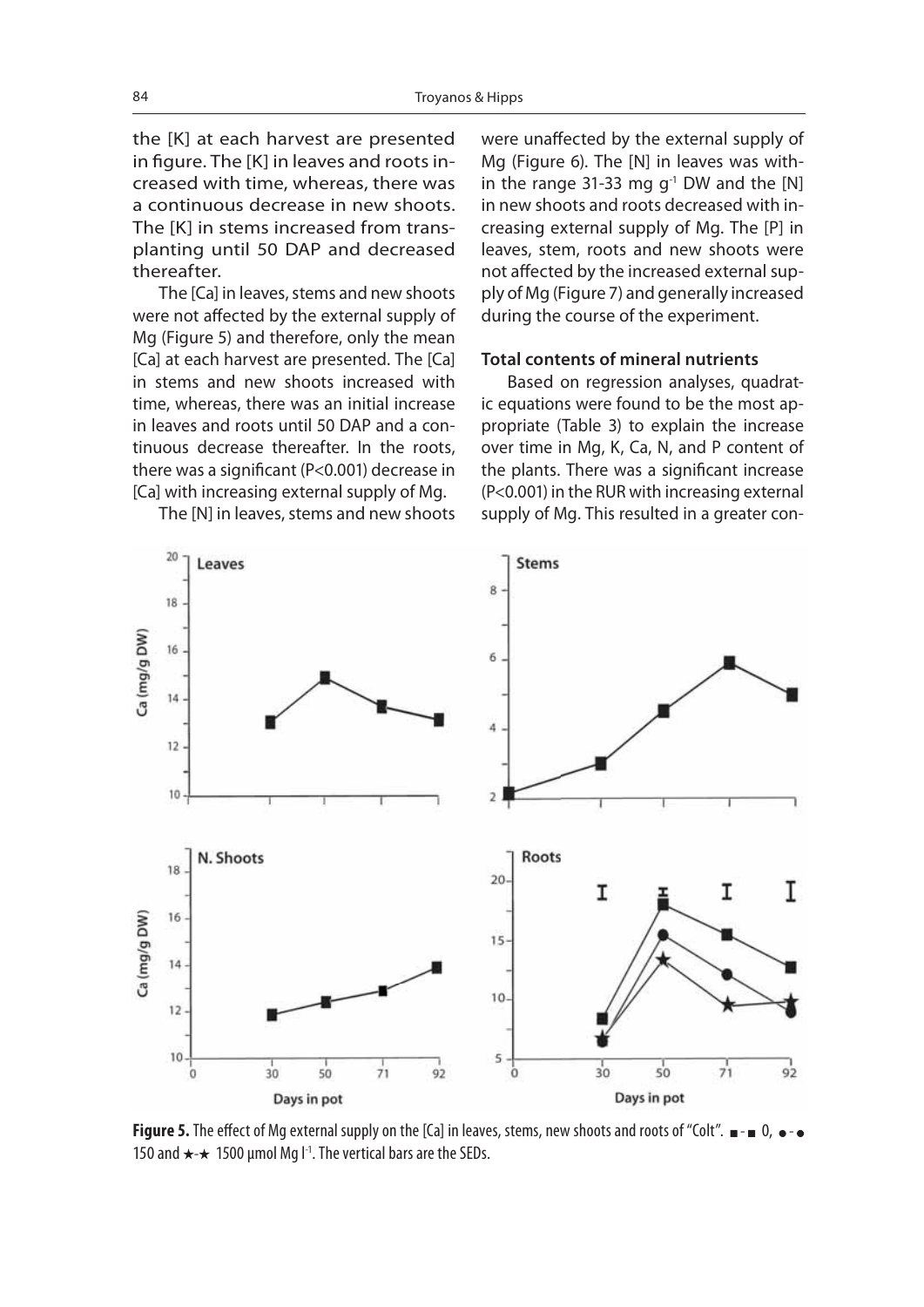

**Figure 6.** The effect of Mg external concentration on the [N] in leaves, stems, new shoots and roots of "Colt".  $\blacksquare$  -  $\blacksquare$  0,  $\bullet$  -  $\bullet$  150 and  $\star$   $\star$  1500 µmol Mg l<sup>-1</sup>. The vertical bars are the SEDs.

**Table 3.** The effect of Mg external supply on the relationship between  $log_e$ - transformed total amount of Mg, Ca, K, N and P (µmol) in plants and time (days). The equation fitted was (a + bt +ct<sup>2</sup>) where a, b and c were the parameters estimated by the statistical analysis and t time.  $R^2$  coefficients of determination, SED standard error of differences.

|    |       |            |       | 0 µmol Mg $I-1$ |            |       | 150 $\mu$ mol Mg $l-1$ |            | 1500 $\mu$ mol Mg $I^{-1}$ |       |            |
|----|-------|------------|-------|-----------------|------------|-------|------------------------|------------|----------------------------|-------|------------|
|    | $R^2$ | <b>SED</b> | a     | b               |            | a     | b                      |            | a                          | b     |            |
| Mg | 0.85  | 0.00013    | 5.417 | 0.031           | $-0.00027$ | 5.417 | 0.031                  | $-0.00007$ | 5.417                      | 0.031 | $+0.00016$ |
| Ca | 0.81  | 0.00013    | 6.303 | 0.066           | $-0.00044$ | 6.303 | 0.066                  | $-0.00030$ | 6.303                      | 0.066 | $-0.00026$ |
| K  | 0.82  | 0.00012    | 7.191 | 0.048           | $-0.00031$ | 7.191 | 0.048                  | $-0.00017$ | 7.191                      | 0.048 | $-0.00011$ |
| N  | 0.82  | 0.00012    | 8.332 | 0.056           | $-0.00037$ | 8.332 | 0.056                  | $-0.00023$ | 8.332                      | 0.056 | $-0.00017$ |
| P  | 0.85  | 0.00012    | 4.896 | 0.069           | $-0.00043$ | 4.896 | 0.069                  | $-0.00029$ | 4.896                      | 0.069 | $-0.00024$ |

tent of Mg in the plants supplied with 1500 μmol Mg l-1 than in the plants supplied with 150 and 0  $\mu$ mol Mg l<sup>-1</sup>. The contents of the other mineral nutrients also increased with

increasing external supply of Mg (Table 3).

# **Unit absorption rates**

The UAR of Mg followed a cubic equa-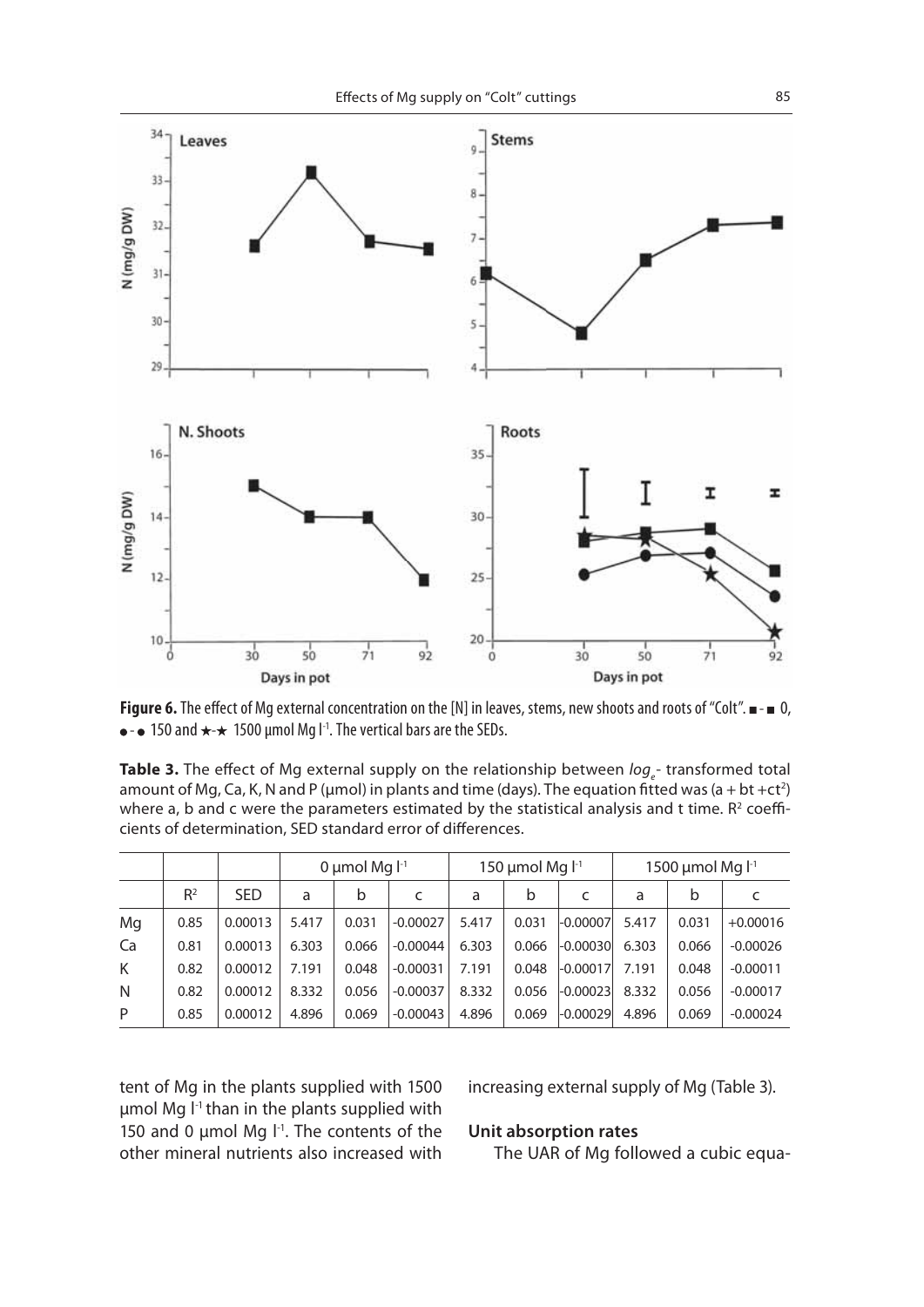

Figure 7. The effect of Mg external supply on the [P] in leaves, stems, new shoots and roots of "Colt".

Table 4. The effect of Mg external supply on the relationship unit absorption rate of Mg, Ca, K, N and P (nmol mg<sup>-1</sup>day<sup>-1</sup>) and time (days).

|    | 0 $\mu$ mol Mg $l^{-1}$ |           |          |            | 150 $\mu$ mol Mg $l^{-1}$ |           |          |            | 1500 $\mu$ mol Mg l <sup>-1</sup> |           |          |            |
|----|-------------------------|-----------|----------|------------|---------------------------|-----------|----------|------------|-----------------------------------|-----------|----------|------------|
|    | a                       | b         | C        | d          | a                         | b         | C        | d          | a                                 | b         |          | d          |
| Mq | 29.729                  | $-1.06$   | 0.0124   | $-0.00005$ | 29.729                    | $-0.667$  | 0.0056   | $-0.00001$ | 29.729                            | $-0.351$  | 0.0013   | 0.000031   |
| Ca | 200.508                 | $-3.168$  | 0.0066   |            | 200.508                   | $-2.318$  | 0.0045   | ۰          | 200.508                           | $-2.075$  | $-2.075$ |            |
| K  | 348.000                 | $-9.967$  | 0.108    | $-0.00049$ | 348.000                   | $-7.937$  | 0.077    | $-0.0027$  | 348,000                           | $-7.067$  | 0.063    | $-0.00017$ |
| N  | 382.08                  | $-36.183$ | 0.356    | $-0.00016$ | 1382.08                   | $-29.273$ | 0.266    | $-0.00096$ | 1382.08                           | $-26.311$ | 0.228    | $-0.00072$ |
| P  | 53.613                  | $-0.609$  | $-0.609$ | $-0.00073$ | 53.613                    | $-0.392$  | $-0.392$ | $-0.00050$ | 53.613                            | $-0.314$  | $-0.314$ | $-0.00041$ |

tion over time and increased by increasing external supply of Mg (Table 4). At 0 μmol Mg I<sup>-1</sup> the UAR of Mg declined over time with a greater rate that that at 150 μmol Mg  $l^{-1}$  whereas, at 1500 µmol Mg  $l^{-1}$  Mg there was an increase in the RUR over time. The UAR of K and N followed a cubic equation over time and there was an increase with increasing external supply of Mg (Table 4). The UAR of Ca and P an increased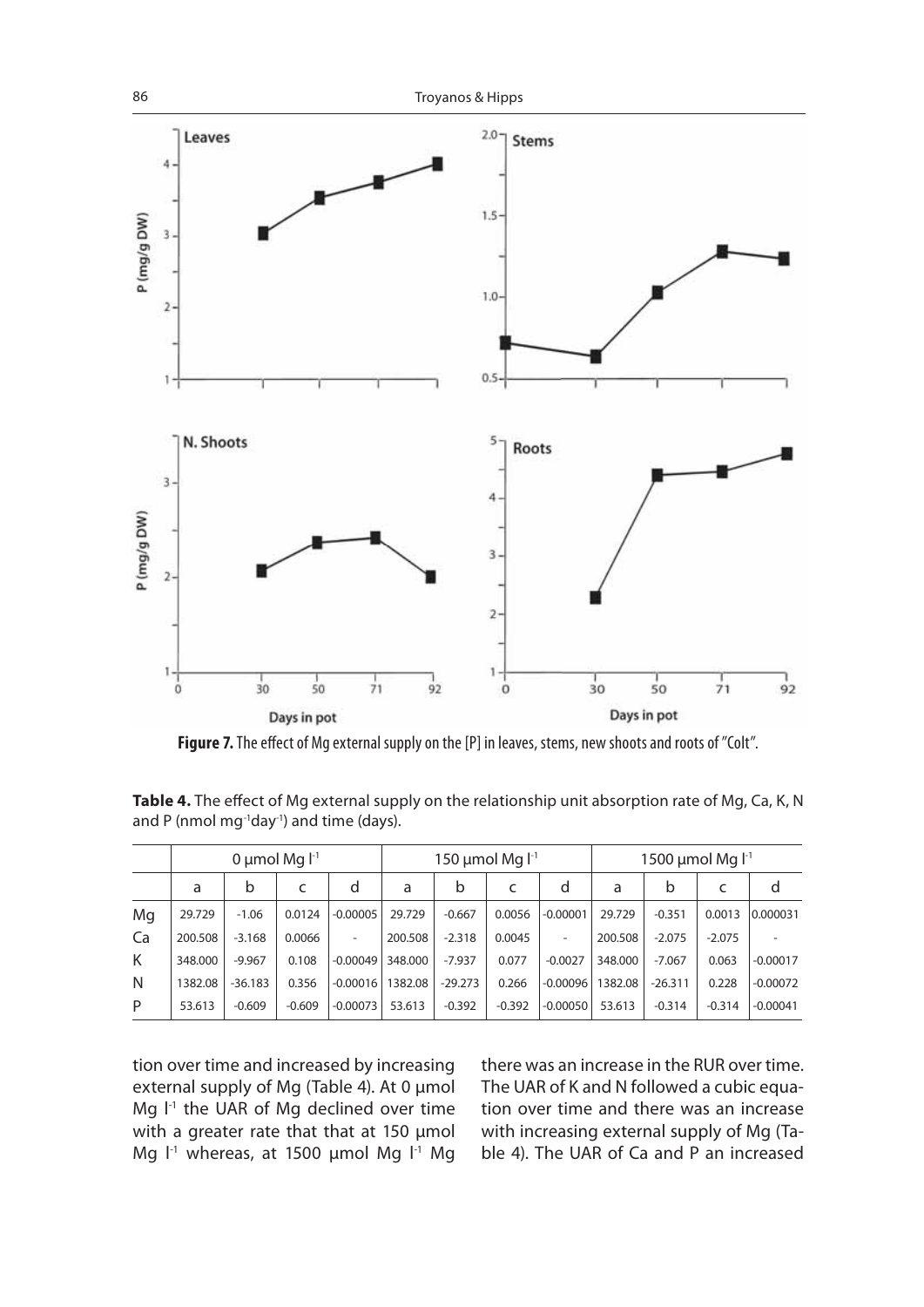with increasing Mg supply (Table 4). At 0 μmol Mg  $I<sup>-1</sup>$  the UAR of K, Ca, N and P approached zero from 71 DAP and thereafter. At the other external Mg supplies the UAR of K, Ca, N and P decreased over time.

# **Discussion**

The symptoms of Mg deficiency (Figure 3) were first appeared on the basal mature leaves of the "Colt". This re-distribution of Mg was expected since it is generally regarded as an easily redistributed nutrient (20), although there is some conflicting evidence (1). The results of the current experiment showed that when the [Mg] in leaves were less than 2 mg  $q^{-1}$  DW the plants showed Mg deficiency symptoms.

Mg-deficient "Colt" plants had a decreased stem diameter. Similar results were found by Ford (7) in Mg-deficient MM-102 apple rootstock. The  $L_A$  was also reduced by decreasing the external Mg supply (Table 2). This reduction probably caused a reduction in the assimilate production from the leaves that could have affected the growth of the stem since Harper (10) showed that the increase in the diameter of a stem, especially at its base, depended upon assimilates from active leaves and Proebsting (19) found a cessation of the radial increase of wood in defoliated apple trees.

In the current experiment the length of new shoots of cherry increased with increasing external supply of Mg. However, in apple the extension growth of the new shoots and leaf production, as well as internode length, were unaffected by Mg deficiency (8).

The severe Mg deficiency (0 μmol Mg l -1) probably altered the distribution of the assimilates between the shoot and root of "Colt". The root  $\div$  shoot ratio decreased with a decreasing external supply of Mg implying a relatively greater shoot growth in respect to root growth in the Mg-deficient

plants. This greater shoot than root growth of the Mg-deficient plants was not found by Troyanos *et al* (22) in cherries grown in a flowing solution culture system, Hermans and Overburden (12) in *Arabidopsis thaliana* and Hermans *et al.* (11) in spinach. However, Cakmak *et al.* (3, 4) found a similar increase in the growth of shoots of Mg-deficient plants of *Phaseolus vulgaris* L. and Ericsson and Kahr (5) in birch.

The concentrations of K (22-26 mg  $q^{-1}$ ) DW), Ca (12-15 mg g-1 DW), N (31 -33 mg  $q^{-1}$  DW) and P (3-4 mg  $q^{-1}$  DW) were within the range considered to be *optimum* for the growth of cherries (16). The unit absorption rates of K, Ca, N and P increased with increasing the external supply of Mg whereas their concentrations were not affected significantly by the Mg external supply. This probably suggests that the growth made in response to an increased external supply of Mg determined the uptake of K, Ca, N and P.

# **Literature Cited**

- 1. Bucovak, M.J., Teubner, F.G. and Wittwer, S.H. 1960. Absorption and mobility of  $28$ Mg in the bean (*Phaseolus vulgaris L*.). *Proceedings of American Society for Horticultural Science*, 75: 429-434.
- 2. Burns, I.G. 1992. Influence of the plant nutrient concentration on the plant growth: Use of a nutrient interruption technique to determine the critical concentrations of N, P and K in young plants. *Plant and Soil*, 142: 221-233.
- 3. Cacmak, I., Hengeler, C. and Marschner, H. 1994a. Partitioning of shoot and root dry matter and carbohydrates in bean plants suffering from phosphorus, potassium and magnesium deficiency. *Journal of Experimental Botany*, **45:** 1245-1250.
- 4. Cacmak, I., Hengeler, C. and Marschner, H. 1994b. Changes in phloem export of sucrose in leaves in response to phosphorus, potassium and magnesium deficiency in bean plants. *Journal of Experimental Botany*, 45: 1251-125.
- 5. Ericsson T. and Kahr, M. 1995. Growth and nutrition of birch seedlings at varied relative addition rates of magnesium. *Tree Physiology*, 15: 85-93.
- 6. Fiske, C.H. and Subbarow, Y. 1925. Colorimetric determination of phosphorus. *Journal of Biological Chemistry*, 66: 375-400.
- 7. Ford, E.M. 1960. The relation between growth,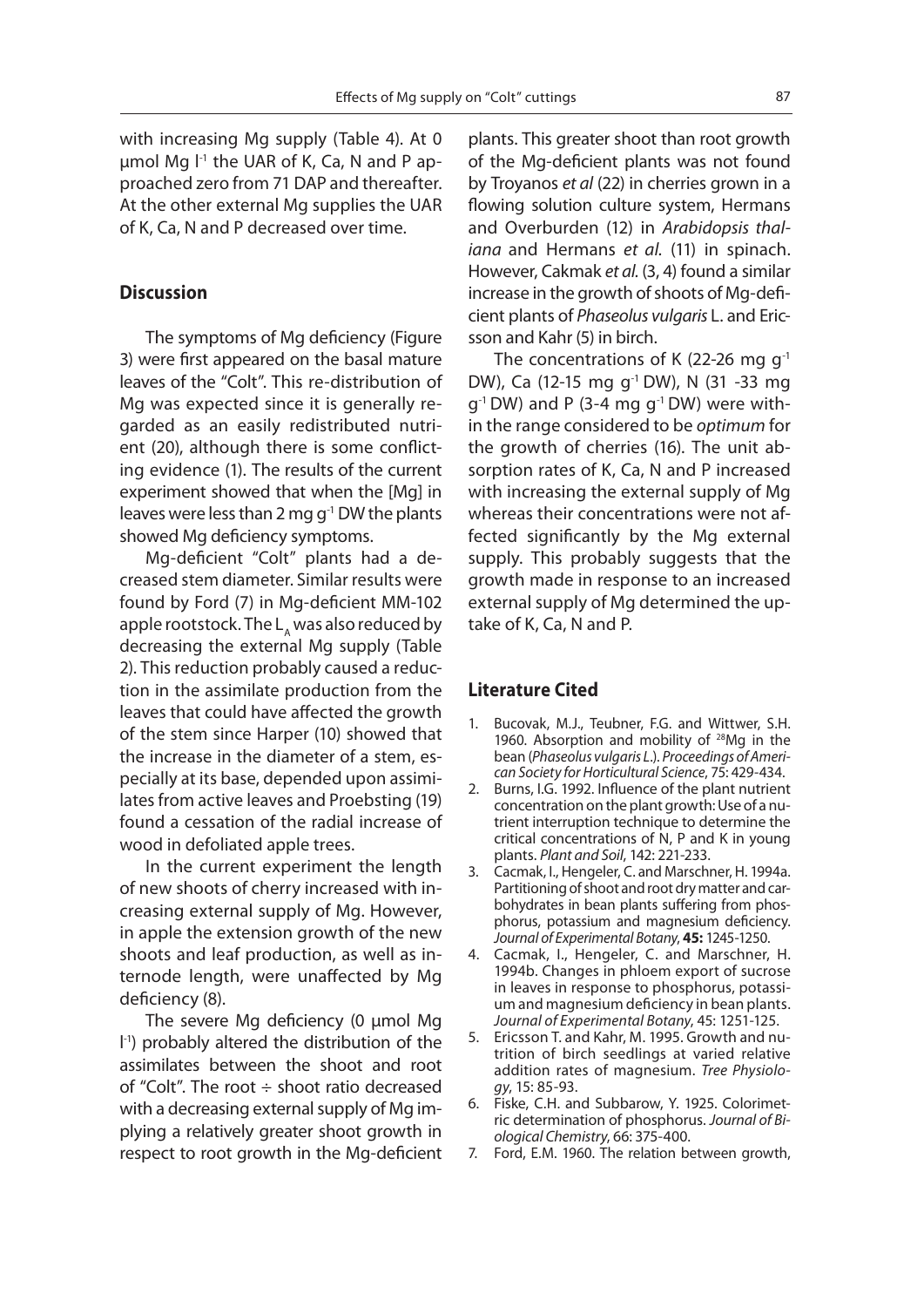form and mineral composition of rooted apple shoots supplied with different concentrations of magnesium. *Ph.D. thesis*, University of London.

- 8. Ford, E.M. 1966. Studies in the nutrition of apple rootstocks. III. Effects of level of magnesium nutrition on growth, form and mineral composition. *Annals of Botany*, 30: 639-655.
- 9. Genstat 5 Committee (1987). Genstat 5 reference manual (New York, Oxford university press).
- 10. Harper, A.G. 1913. Defoliation: its effects upon the growth and structure of the wood of Larix. *Annals of Botany,* 27: 621-642.
- 11. Hermans, C., Burgis, F., Faucher, M., Strasser, R.J., Delrot, S. and Verbruggen, N. 2005. Magnesium deficiency in sugar beets alters sugar partitioning and phloem loading in young mature leaves. *Planta*, 220: 541-549.
- 12. Hermans, C. and Verbruggen, N 2005. Physiological characterization of Mg deficiency in *Arabidopsis thaliana*. *Journal of Experimental Botany*, 56: 2153-2161.
- 13. Hewitt, E.J. 1965. Sand and water culture methods used in the study of plant nutrition. *Commonwealth agricultural bureau*, second edition.
- 14. Hipps, N.A., Higgs, K.H., Collard, L.G. and Samuelson, T.J. 1994. Effects of irrigation and nitrogen fertilizer on the growth and nutrient relations of *P. avium L.* and "Colt" (*P. pseudocerasus x P. avium*) in the nursery and after transplantation. *Annals Scientia Forestrie,* 51: 433-445.
- 15. Hunt R. 1982. Plant growth curves. Cambridge University Press.
- 16. Leece, D.R. 1975. Diagnostic leaf analysis for stone fruit. Australian *Journal of Experimental Agriculture*, 15: 118-121.
- 17. Loomis, W.E. 1935. Translocation and growth balance in woody plants. *Annals of Botany,* 49: 247-272.
- 18. Maff, 1964. Soils and manures for fruit trees. *Bulletin No 107*, Ministry of Agriculture, Fisheries and Food. 28-29.
- 19. Proebsting, E.L. 1925. The relation of stored food to cambial activity in the apple. *Hilgardia,* 1: 81-106.
- 20. Steuce, G.L. and Koontz, H.V. 1970. Phloem mobility of magnesium. *Plant Physiology,* 154: 50-52.
- 21. Troyanos, Y.E, Hipps N.A., Moorby J. and Ridout M.S. 1997. The effects of external magnesium concentration on the growth and magnesium inflow rates of micropropagated cherry rootstocks "F. 12/1" (*P. avium* L.) and "Colt" (*P.avium* L. x *P. Pseudocerasus* L.). *Plant and Soil,* 197(1): 25-33.
- 22. Troyanos, Y.E, Hipps N.A., Moorby J. and Kingswell G. 2000. The effects of external potassium and magnesium concentrations on the magnesium and potassium inflow rates and growth of micropropagated cherry rootstocks "F. 12/1" (*P. avium* L.) and "Colt" (*P.avium* L. x *P. Pseudocerasus* L.). *Plant and Soil,* 225(1): 73-82.
- 23. Varley, J.A. 1966. Automatic method for the determination of nitrogen, phosphorus, and potassium in plant material. *Analyst,* 91: 119-126.

*Received: 20 March 2008; Accepted: 23 June 2008*

# **Επίδραση της τροφοδοσίας με Mg στην αύξηση και στη συγκέντρωση θρεπτικών στοιχείων σε ριζοβολημένα μοσχεύματα "Colt" (***P. avium* **L. x** *P. pseudocerasus* **L.)**

Γ.Ε. Τρωγιάνος και N.A. Hipps

**Περίληψη** Σε ένα πείραμα υδροπονίας μελετήθηκε η επίδραση του Mg στην αύξηση και συγκέντρωση του Mg, K, Ca, N και Ρ σε φυτά κερασιάς "Colt" (*P. avium* L. x *P. pseudocerasus* L.). Τα αποτελέσματα του πειράματος έδειξαν ότι ο ρυθμός αύξησης των φυτών ήταν μεγαλύτερος όσο η συγκέντρωση του Mg στο θρεπτικό διάλυμα αυξανόταν από 0 σε 1500 μmol l-1. Τα συμπτώματα της έλλειψης Mg παρατηρήθηκαν πρώτα στα ώριμα φύλλα της βάσης των νέων βλαστών σε φυτά που αναπτύσσονταν με 0 και 150 μmol Mg l-1. Στη τελευταία συγκομιδή των φυτών (ημέρα 92) όταν η συγκέντρωση του Mg στα φύλλα ήταν μικρότερη από 2 mg g-1 βάρος ξηρής ουσίας, συμπτώματα της έλλειψης του Mg εμφανίστηκαν επίσης και σε ώριμα φύλλα των φυτών που αναπτύσσονταν με 1500 μmol Mg l-1. Ο λόγος του ξηρού βάρους της ρίζας ÷ ξηρό βάρος του υπέργειου τμήματος του φυτού μειώθηκε με την μείωση τη συγκέντρωσης του Mg στο θρεπτικό διάλυμα. Επιπλέον, φυτά τα οποία παρουσίαζαν συμπτώματα έλλειψης Mg είχαν μικρή διάμετρο κορμού και μικρό μήκος νεαρής βλάστησης. Η συγκέντρωση του K, Ca, N και Ρ δεν επηρεάστηκε από την συγκέντρωση του Mg στο θρεπτικό διάλυμα. Ο μοναδιαίος ρυθμός της πρόσληψης του K, Ca, N και Ρ αυξήθηκε με την αύξηση της συγκέντρωσης του Mg στο θρεπτικό διάλυμα.

*Hellenic Plant Protection Journal* **1:** 79-88, 2008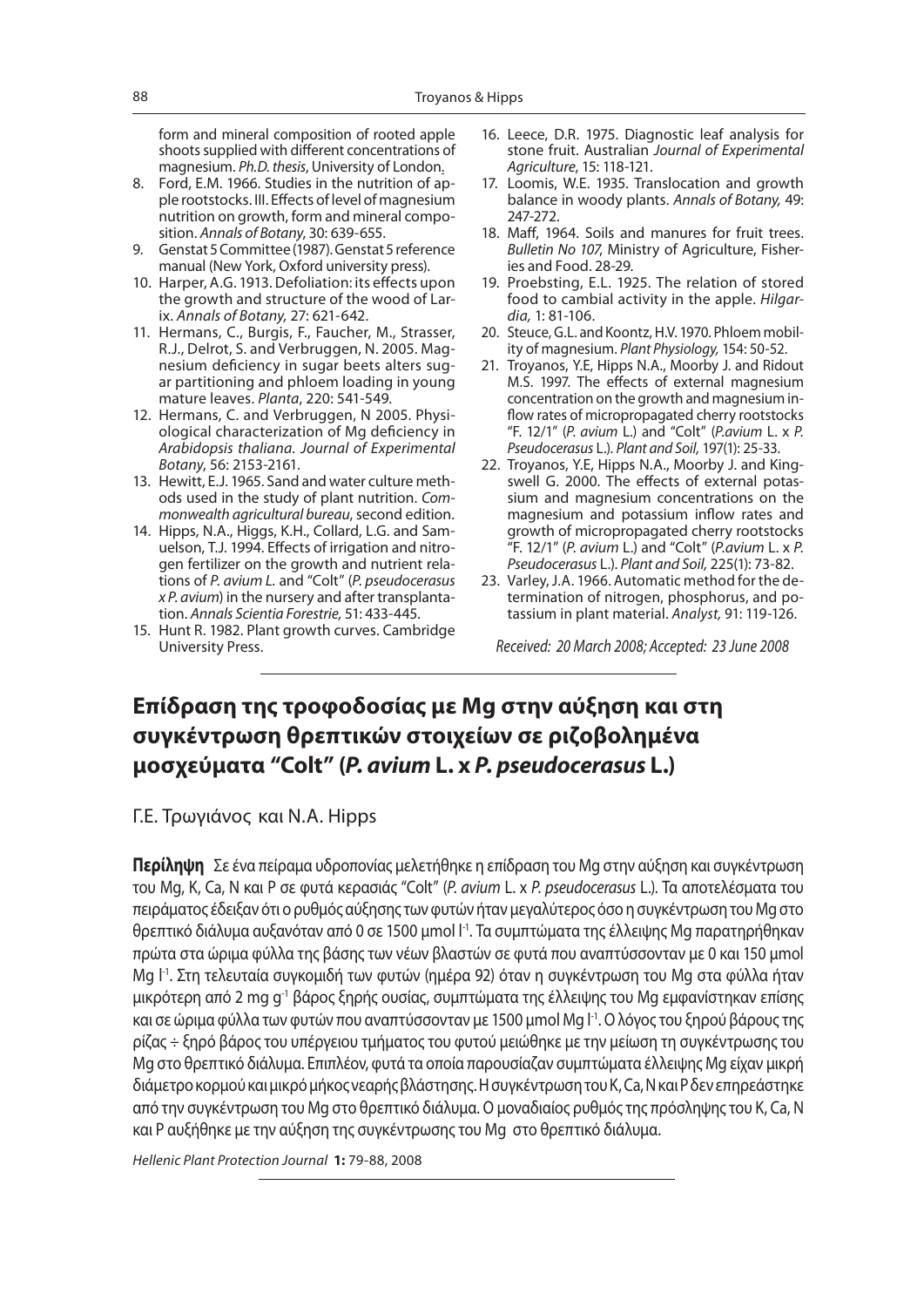# SHORT COMMUNICATION

# **First record of** *Aceria cynodoniensis* **feeding on Bermuda grass in Greece**

E.V. Kapaxidi<sup>1</sup>, D. Markoyiannaki-Printziou<sup>1</sup> and P. Papaioanou-Souliotis<sup>1</sup>

**Summary** Aceria cynodoniensis Sayed was found feeding on Bermuda grass plants in a commercial turfgrass nursery in Aliartos (Viotia) and is reported for the first time in Greece. Information on its morphology and the symptoms of damage is also provided.

Additional keywords: Acari, Aceria neocynodonis, Cynodon dactylon, Eriophyidae, turfgrass

Aceria cynodoniensis Sayed (=Aceria neocynodonis Keifer) (Acari: Eriophyidae) is a mite infesting Bermuda grass [Cynodon dactylon (L.) Pers.], causing a rosette symptom to the plants. It was first recorded in Egypt on grass (9). Since then it has been reported from the U.S.A. (Arizona, Georgia, Florida and California) as A. neocynodonis Keifer (2, 3, 4, 13), South Africa (7, 11) and Australlia (8). In all cases it was found infesting grass species of the genus Cynodon.

In September 2007, symptoms of abnormal Bermuda grass growth were observed in a turfgrass nursery near Aliartos (region of Viotia). From plants brought to the laboratory twelve female and one male mites were collected and identified as A. cynodoniensis. To our knowledge this is the first time that this mite is reported from Greece.

Mites were observed using a stereoscopic microscope (Olympus SZ61) and then carefully collected from the infested leaves (rosettes) of Bermuda grass. For clearing and mounting the individuals, Hover's medium was used (6). The identification was made by using the keys of Amrine et al. (1) and Keifer's description of A. neocynodonis (4).

A. cynodoniensis (Figures 1 and 2) is a slender, wormlike, yellowish mite, 170-210 μm long. The female has 6– and the male 5- rayed featherclaws; the dorsal shield is marked with a distinctive design of 2 scalloped, parallel ridges running the full length of the shield, with a straight, short ridge in between. The microtubercules are elliptical; the coverflap of the female genitalia has 11-12 ribs, with the median ribs longer than the lateral ones (5).

The mites feed and seek shelter in the leaf sheaths. Mite feeding apparently inhibits plant growth, thus the leaf sheaths become swollen, closely packed, thickened, and bunched at the stem node, and the leaf blades become stunted. Affected stems have greatly deformed and enlarged nodes and shortened internodes. The infestation showing the characteristic injury becomes evident in the spring on Bermuda grass grown in lawns; and then browning and thinning out of the grass follow.

Data on the biology of A. cynodonien-

Laboratory of Acarology and Agricultural Zoology, Department of Entomology and Agricultural Zoology, Benaki Phytopathological Institute, 8 St. Delta str., GR-145 61 Kifissia (Athens), Greece. Corresponding author: E.Kapaxidi@bpi.gr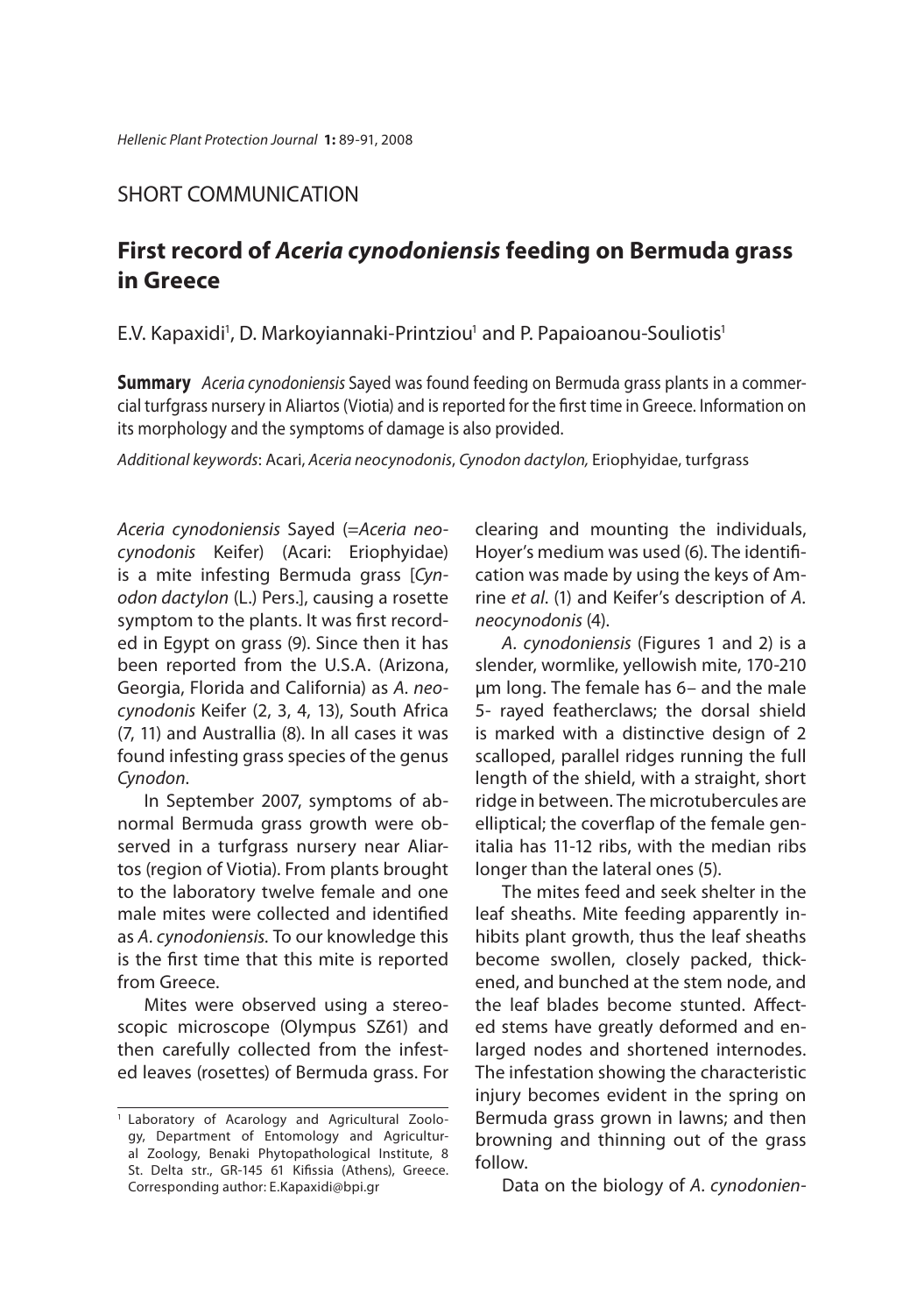

**Figure 1.** *Aceria cynodoniensis* Sayed: A. adult female, B. coxal region and genital shield, C. empodium raylets, D. Microtubercules.

sis is limited. Short and Buss (10) reported that one generation can develop in 7 to 10 days and individuals may be active most of the year in Florida (U.S.A). All life stages (eggs, nymphs, adults) live under the leaf sheath. The population grows during late spring and summer. Mites may disperse by the help of the wind, or on other insects and by grass clippings. Infestations usually develop in the taller grass (rough areas, around sand traps, along canals, fence rows etc.). The population of mites varies from a few to a hundred or more individuals in a single sheath. They are less abundant in lawns where flood irrigation is used. The variety of grass seems to be an important factor in susceptibility to attack, thus A. cynodoniensis is characterized as an extremely specific species (12). Soil fertilization seems also to increase the infestation (13).



**Figure 2.** Bermuda grass mite, *A. cynodoniensis*: microscope photograph of a female propodosoma.

## **Literature Cited**

- 1. Amrine, J.W., Stasny, T.A. and Flechtmann, C.H.W. 2003. Revised Keys to World Genera of Eriophyoidea (Acari: Prostigmata). Indira Publishing House, Michigan, 244 p.
- 2. Barke, H.E. and Davis, R. 1971. Some eriophyid mites occurring in Georgia with descriptions of four new species. Journal of the Georgia Entomological Society, 6: 157-169.
- Davis, R. 1964. Some eriophyid mites occurring in Georgia with descriptions of three new species. Florida Entomologist, 47: 17-27.
- 4. Keifer, H.H. 1960. Eriophyid studies. B-1. Special Publication, State Bureau of Entomology, California Department of Agriculture. 20 p.
- 5. Keifer, H.H., Baker, E.W., Kono, T., Delfinado, M. and Styer, W.E. 1982. An Illustrated Guide to Plant Abnormalities Caused by Eriophyid Mites in North America. United States Department of Agriculture, 178 p.
- 6. Krantz, G.W. 1978. A manual of Acarology. 2nd Edition. Oregon State University Bookstore, Corvallis, Oregon, 509 p.
- 7. Meyer, M.K.P. 1968. The grass stunt mite, Aceria neocynodonis Keifer in South Africa. South African Journal of Agrcicultural Science, 11: 803-804.
- 8. Naumann, I.D. 1993. CSIRO Handbook of Au-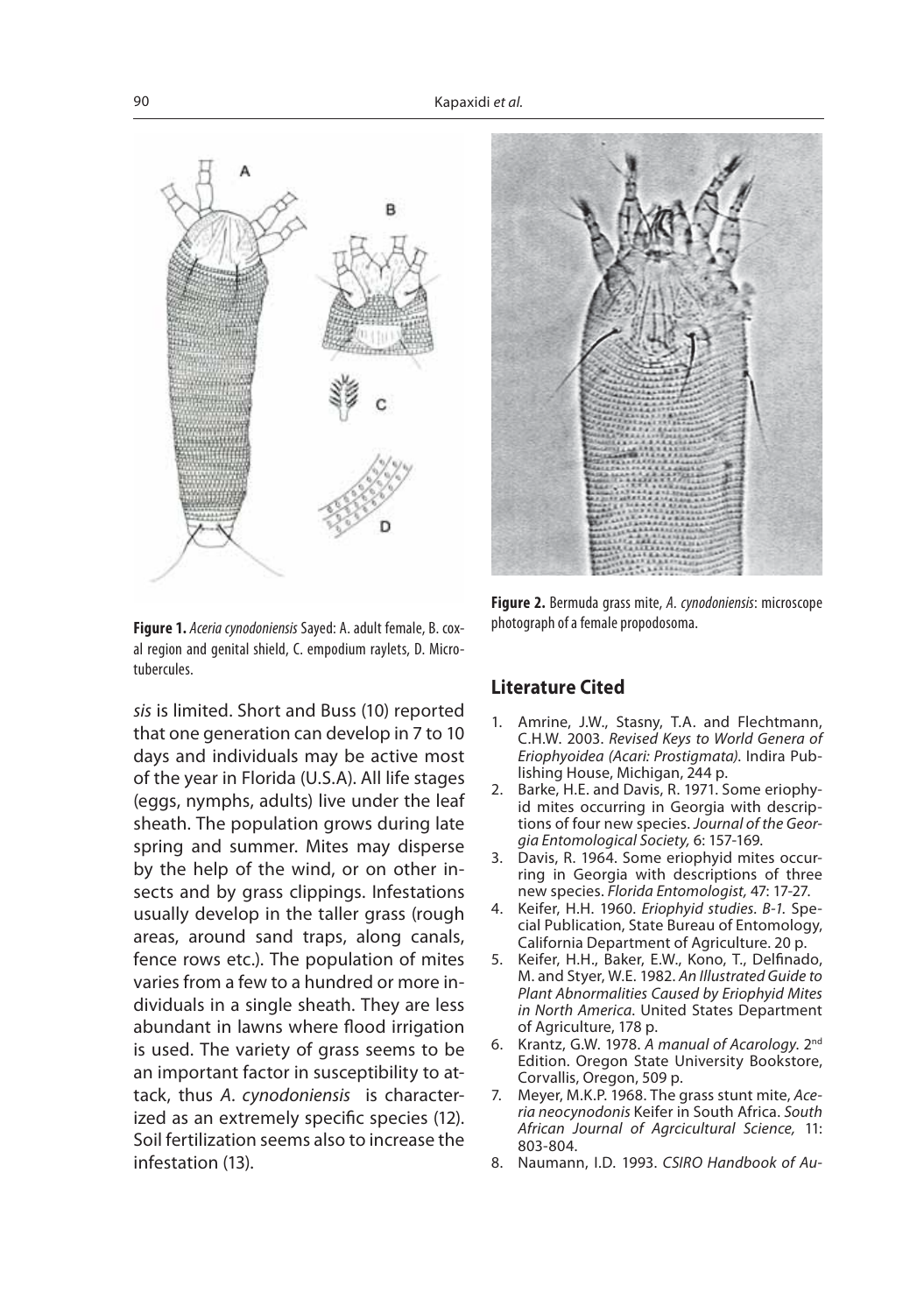stralian Insect Names. Common and Scientific Names for Insects and Allied Organisms of Economic and Environmental Importance. Melbourne: CSIRO Australia 6th Edn, 200 p.

- 9. Sayed, M.T. 1946. Three new eriophyid mites from Egypt (Acarina, Eriophyidae). Bulletin de la Societe Fouad 1er d' Entomologie, 30: 149-154
- 10. Short, D.E. and Buss, E.A. 2005. Bermudagrass mite. UF University of Florida, ENY 328, 2 p. http://edis.ifas.ufl.edu/LH035.
- 11. Smith-Meyer, M.K.P. 1981. South African Erio-

phyidae (Acari): The genus Aceria Keifer, 1944. Phytophylactica, 13: 117-126.

- 12. Skoracka, A. 2006. Host specificity of eriophyoid mites: specialists or generalists? Biological Letters, 43: 289-298.
- 13. Tuttle, D.M. and Butler, G.D. 1961. A new eriophyid mite infesting Bermuda grass. Journal of Economic Entomology, 54: 836-838.

Received: 26 March 2008; Accepted: 23 June 2008

## ΣΥΝΤΟΜΗ ΑΝΑΚΟΙΝΩΣΗ

# **Πρώτη καταγραφή στην Ελλάδα του** *Aceria cynodoniensis* **που προσβάλλει αγρωστώδη είδη γκαζόν του γένους** *Cynodon*

Ε.Β. Καπαξίδη, Δ. Μαρκογιαννάκη-Πρίντζιου και Π. Παπαϊωάνου-Σουλιώτη

**Περίληψη** Στην παρούσα εργασία καταγράφεται για πρώτη φορά στην Ελλάδα το Aceria cynodoniensis (Acari: Eriophyidae), το οποίο προσβάλλει αγρωστώδη φυτά του γένους Cynodon (γκαζόν, ποικιλίες Bermuda grass). Δίνονται επίσης πληροφορίες για τη μορφολογία του ακάρεος και τη συμπτωματολογία της προσβολής του.

Hellenic Plant Protection Journal **1**: 89-91, 2008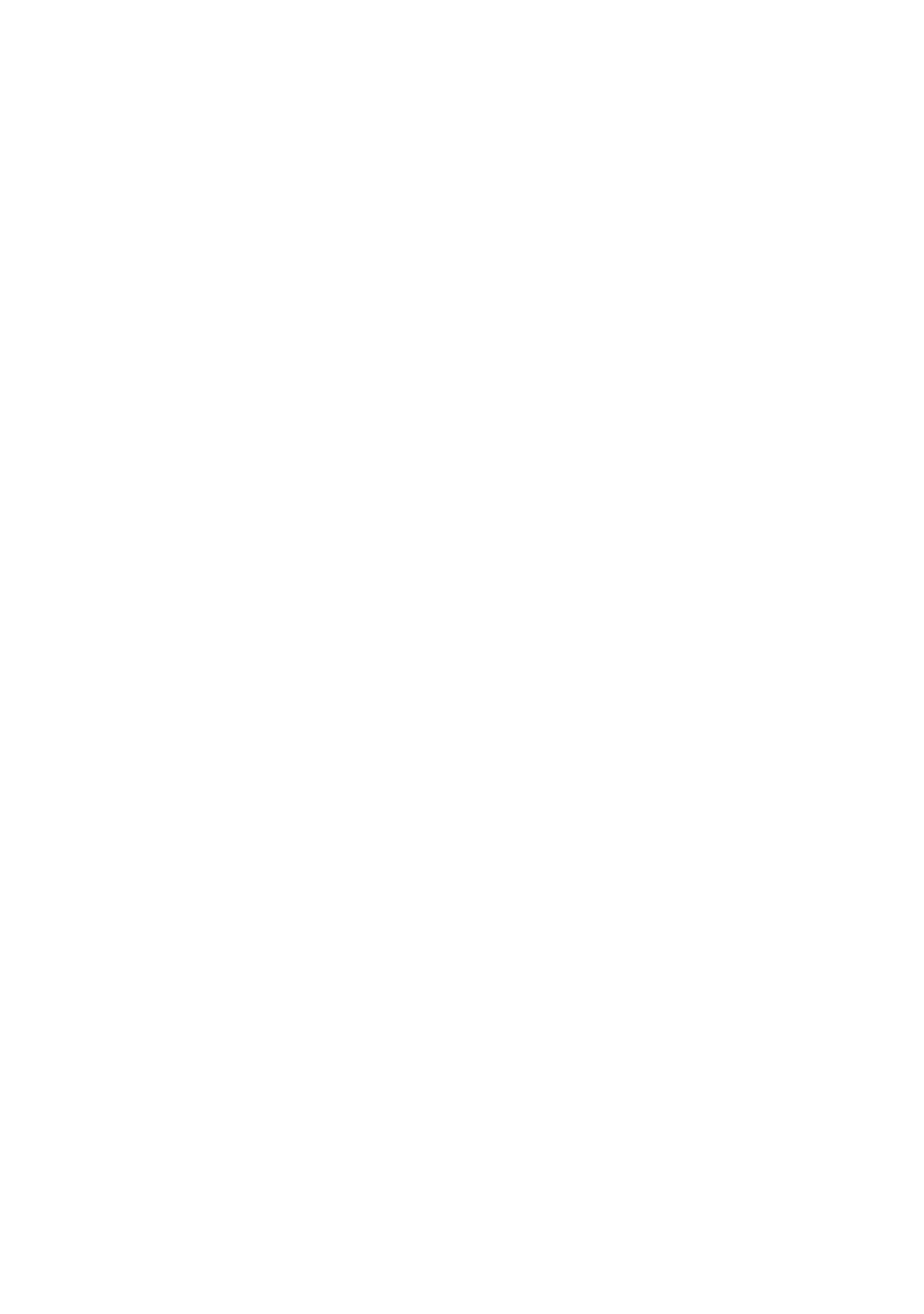# SHORT COMMUNICATION

# **Strong sorption of glyphosate and aminomethylphosphonic acid from methanolic solutions on glassware surfaces**

## C.N. Giannopolitis $^1$  and V. Kati $^1$

**Summary** In HPLC analyses with direct injection of aqueous and methanolic solutions of glyphosate and its metabolite aminomethylphosphonic acid (AMPA), it was observed that apparent recovery of the two analytes is significantly lower from the methanolic (containing or not water up to 10%) than from the aqueous solutions. The reduced recovery is associated with a stronger adsorption of glyphosate and AMPA on the glassware surfaces in the methanolic solutions. The reduction correlates to the ratio of the solution volume against the total container volume and is increased when shaking the solutions. Determination of the two compounds, therefore, requires special attention if methanol is used for sample spiking or extraction.

*Additional keywords:* AMPA, adsorption, recovery, quantitative determination, HPLC analysis

Glyphosate [N-(phosphonomethyl) glycine] has been one of the most applied herbicides in the world since it came on the market in 1974 and its use is expanding dramatically in recent years with the incorporation of resistance genes into several crops grown in large acreage. Monitoring for residues of glyphosate and its major metabolite aminomethylphosphonic acid (AMPA) in soils, natural waters and agricultural commodities is therefore of increasing importance.

During a procedure of analytical performance optimization and method validation in this laboratory, a methanolic solution of glyphosate and AMPA was received as an external quality control material (LEAP Scheme of FAPAS). Quantitative determination of the analytes in this material resulted in unexpected low apparent recoveries for both compounds and this prompted an investigation for the causes. The term "apparent recovery" is used in these studies as more appropriate to the term "recovery" (1).

Glyphosate is insoluble in methanol and other organic solvents (2) and the same is true for AMPA. Therefore, for the purpose of this investigation, the two compounds were first dissolved in water and then transferred to methanol by adding small volumes of the water solution to it.

Aqueous stock solutions containing 50 or 100 μg/ml of each, glyphosate and AMPA, were prepared using analytical reference standards (Monsanto, certified as 99.8 and 99.5% respectively) of the two compounds and HPLC grade water (Fisher Scientific). Working methanolic solutions were prepared by adding a volume of 25, 50 or 100 μl of one of the above aqueous stock solutions to methanol (same grade and origin as water) to obtain three concentration levels for gly-

<sup>1</sup> Laboratories of Chemical Weed Management and Weed Biology, respectively, Department of Weed Science, Benaki Phytopathological Institute, 8 St. Delta str., GR-145 61 Kifissia (Athens), Greece. Corresponding author: C.Giannopolitis@bpi.gr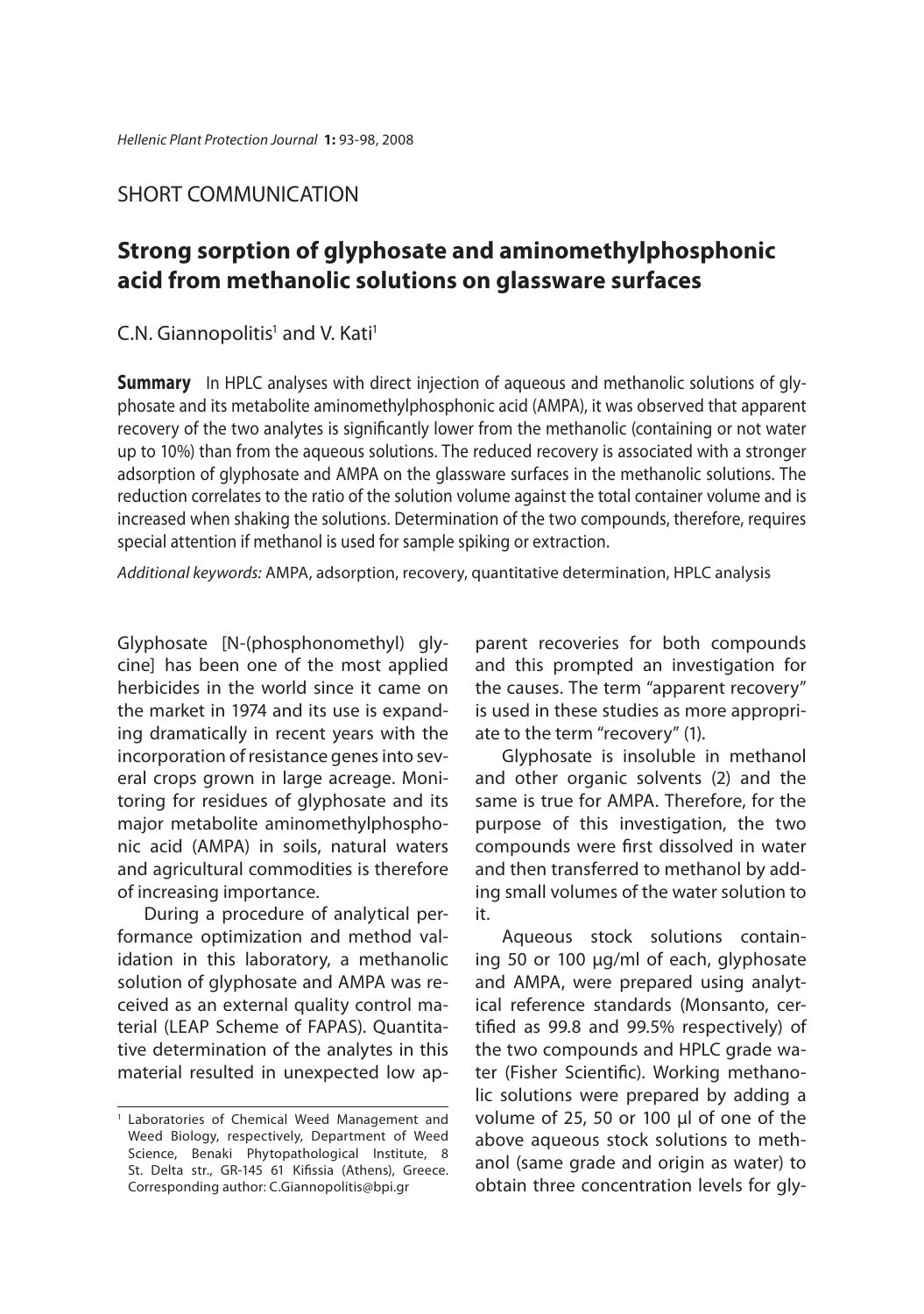phosate and AMPA (125, 500 and 1000 ng/ ml) and supplemental pure water to obtain varying water percentages (0.5, 1, 2, 3 or 4%) in a final volume of 10 ml. A reference solution in pure water was prepared for each concentration level. Mixing and preservation of these solutions was in 20 ml screw-capped clear glass bottles, unless described differently.

Glyphosate and AMPA in the methanolic and the respective reference (aqueous) solutions were quantitatively determined soon after preparation and the next day. Analysis was performed using cation exchange HPLC and fluorescence detection following post-column derivatization with hypochloride and o-phthalaldehyde (OPA), which is an improved version of the US EPA method 547 (5, 8).

The instrumentation consisted of a solvent delivery system (LC-10ADVP, Shimadzu), an auto-injector (SIL-10ADVP, Shimadzu), a cation-exchange column 4x150 mm in the K+ form connected with a guard column 3x20 mm K<sup>+</sup> form (both from Pickering Laboratories), a post-column derivatizer (PCX5200, Pickering Laboratories) and a fluorescence detector (RF-10AXL, Shimadzu). Each solution was first filtered through a 0.22 um disposable syringe filter with a PTFE membrane, into a 2 ml amber borosilicate glass vial and then directly injected into the HPLC system at 10 μl.

All conducted tests were repeated three times and results from a typical run of each test are presented here.

Apparent recovery of glyphosate and AMPA at the three concentration levels, from methanolic solutions containing up to 4% water, are summarized in Figure 1. Data indicate that there is a significant reduction in the apparent recovery of both compounds from the methanolic solutions, compared to that from the respective aqueous solutions. Depending on the analyte, the concentration level and the water content of the methanolic solutions, apparent recovery was reduced to a level varying between about 20% and 70%. The reduction did not seem to correlate to the concentration level of glyphosate while it correlated inversely to the concentration of AMPA, suggesting that solubility alterations in the methanolic solutions cannot account for the associated reductions in apparent recovery.

Many researchers involved in trace analysis of glyphosate and AMPA in wa-



**Figure 1.** Apparent recovery of glyphosate and AMPA from methanol mixed with aqueous stock solutions at three analyte concentration levels. The methanolic solutions (containing up to 4% water) were analyzed by directly injecting 10 μl and compared to similarly treated pure water solutions of the same concentrations (taken as 100% recovery).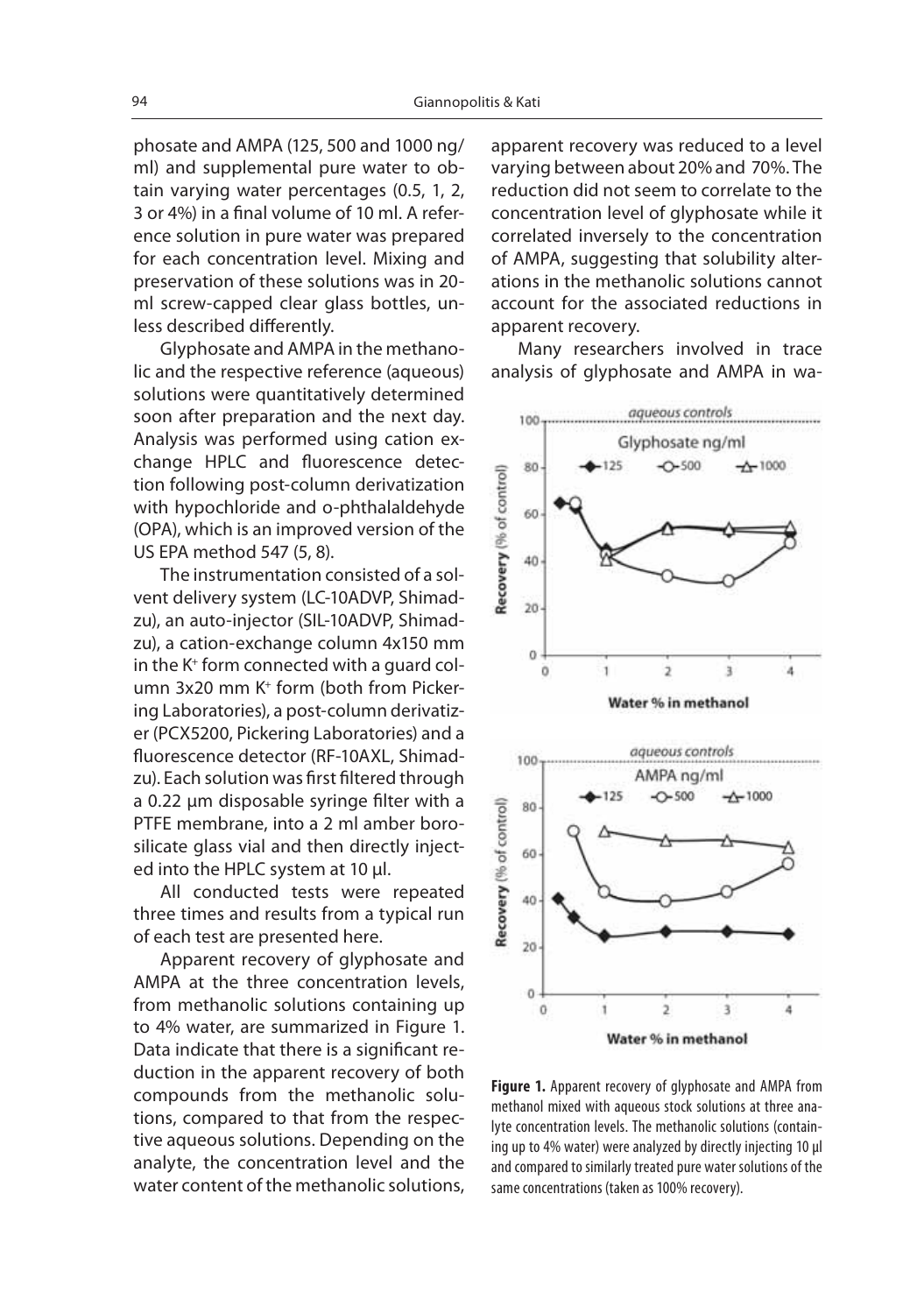ters have suspected a tendency of these compounds to adsorb on glass surfaces and have used polypropylene containers during sample preparation and preservation (3, 4, 6). It is reasonable, therefore, to assume that an increased sorption onto the glass surfaces may account for the reduced apparent recovery associated with the methanolic solutions. A first evidence for this assumption was obtained by comparing the recovery reductions from methanolic solutions prepared in the same glass bottles as above and in polypropelene tubes (Figure 2). The apparent recovery reduction was significantly high-



**Figure 2.** Apparent recovery of glyphosate and AMPA from methanolic solutions prepared and kept for 24 h either in polypropelene tubes or in glass bottles. Similarly prepared pure water solutions served as controls (100% recovery).

er in the glass bottles than in the propylene tubes.

Results from a series of supplementary tests further verified the apparent recovery reduction and provided additional evidence that a stronger sorption of glyphosate and AMPA on glassware surfaces, when they are in methanolic solutions, is responsible for the reduced apparent recovery from such solutions:

- 1. When apparent recovery of the two compounds was examined with solutions prepared and kept in other types of clear glass containers (e.g. 25-ml glass volumetric flasks, 20-ml screw-capped glass tubes, 4-ml crimpcapped glass bottles), it was in all cases found to be significantly lower from the methanolic solutions compared to that from aqueous solutions of the same concentration in the same type of container. Differences in apparent recovery reduction were observed among the various types of glassware suggesting that some may be more adsorptive than others. Polypropelene containers (a 250-ml polypropelene centrifuge bottle was used in these tests) do cause a recovery reduction with the methanolic solutions but generally seem to be less adsorptive than glass containers. Differences were also observed within a type of glass container depending on the ratio of the solution volume to the total volume of the container (results from a typical experiment in Table 1). This indicates a positive correlation of the apparent recovery reduction to the area of available glassware surfaces and provides further support to the adsorption explanation.
- 2. When apparent recovery of the two compounds was examined at various time intervals after preparation of the methanolic solution in a glass container, it was realized that recovery de-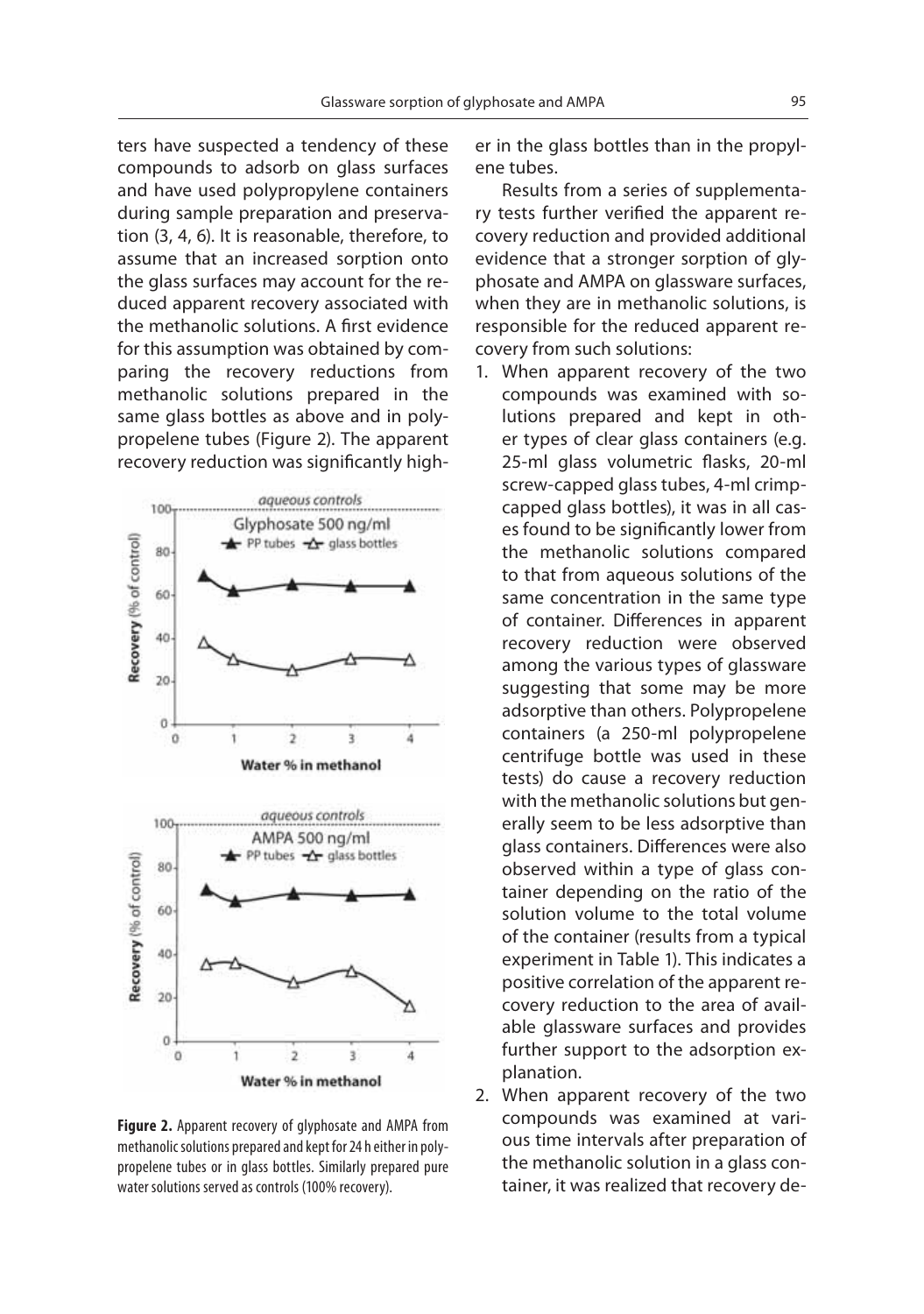creased with time for an equilibration period of about 2-3 hours and in any case it had reached the lowest level by the next day (at room temperature). Shaking the solution always increased or accelerated the apparent recovery reduction (results from a typical experiment in Table 2) and this provides further support for the adsorption explanation.

3. When recovery of missing quantities of both compounds was attempted, it was succeeded by a washing of the container with water. In Figure 3, the typical chromatogram obtained with the first water wash of a glass bottle that contained a methanolic solution (apparent recovery about 50%) is shown against the same chromatogram from the reference glass bottle that contained a similar aqueous solution (apparent recovery 100%). Solutions from both bottles had been as thoroughly as possible removed and the bottles left to dry of methanol before an equal volume of deionized water was added. The water was analyzed after a vigorous hand shaking

**Table 1.** Apparent recovery of glyphosate and AMPA from an aqueous and a methanolic solution prepared and kept in two types of containers at three volume ratios.

|                       |                        |                           | Recovery % |      |  |  |
|-----------------------|------------------------|---------------------------|------------|------|--|--|
| Solution <sup>1</sup> | Container <sup>2</sup> | Volume ratio <sup>3</sup> | Glyphosate | AMPA |  |  |
| Aqueous               | PP bottle              | 0.25                      | 102        | 101  |  |  |
|                       | Glass test tube        | 1.00                      | 103        | 102  |  |  |
|                       |                        | 0.50                      | 103        | 102  |  |  |
|                       |                        | 0.25                      | 102        | 101  |  |  |
| Methanolic            | PP bottle              | 0.25                      | 98         | 88   |  |  |
|                       | Glass test tube        | 1.00                      | 66         | 64   |  |  |
|                       |                        | 0.50                      | 58         | 56   |  |  |
|                       |                        | 0.25                      | 55         | 41   |  |  |

1 The solutions contained 500 ng/ml of glyphosate and AMPA in pure water (aqueous) or in methanol + 1% water (methanolic).

2 Results presented here are with a 250-ml, all-polypropylene, screw-cap, centrifuge bottle and a 20-ml, glass, screw cap, test tube.

<sup>3</sup> The ratio of the solution volume to the total container volume.

Table 2. Effect of shaking on glyphosate and AMPA apparent recovery from a methanolic solution.

|                     | Recovery (%) |             |
|---------------------|--------------|-------------|
| Treatment           | Glyphosate   | <b>AMPA</b> |
| No shaking          | 41           | 46          |
| Hand shaking, 5 min | 30           | 40          |
| Ultra sonic, 5 min  | 31           | 40          |
| Ultra sonic, 10 min | 28           | 28          |

The methanolic solution (500 ng/ml each of glyphosate and AMPA and 1% water) was prepared in the 20-ml screw-capped glass bottles (5 ml of solution/bottle) and kept at room temperature until analyzed the next day. Shaking was done just before analysis. A similar solution in pure water was used as reference (100% recovery).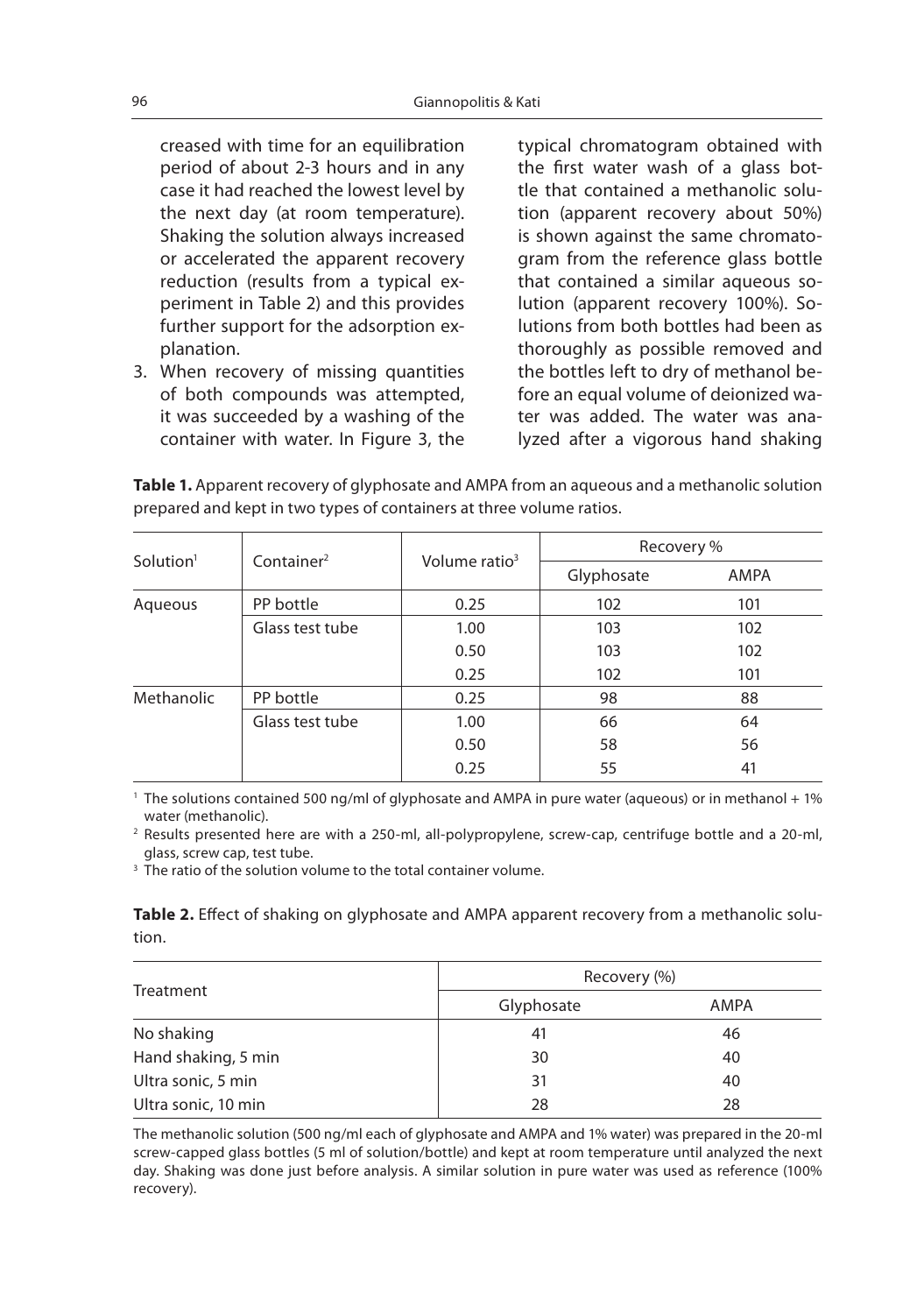

Figure 3. Chromatograms of the first water wash of two 20ml glass bottles after removal of the solutions they contained. The methanolic solution consisted of 500 ng/ml glyphosate, 500 ng/ml of AMPA and 1% water in methanol while the aqueous solution consisted of the same concentrations of glyphosate and AMPA in pure water. Bottles had been filled with 5 ml of the respective solution and stood at room temperature for about 16 hrs, before the solutions were removed and the bottles were washed with 5 ml of deionized water.

of the bottles. The first water washing yielded about 80% of the missing glyphosate and AMPA from the methanolic solution. A second water washing with half the volume was needed for an almost complete recovery.

All the above results clearly demonstrate the reduced apparent recovery of glyphosate and AMPA from methanolic solutions prepared by mixing methanol with an aqueous solution of the two compounds, thus containing a low percentage of water (from 0.25 to 4%). In other tests, using solutions of the two compounds in pure methanol, it was shown that the presence of water is not necessary for the recovery reduction to occur. In these tests, a low concentration solution of glyphosate and AMPA in methanol was prepared by directly dissolving small quantities of the two compounds in pure methanol with repeated stirring and light heating in a polypropylene bottle. When this solution was transferred to glass bottles and analyzed as in the previous tests, a significant reduction of apparent recovery (to levels about 50%) was observed. Adding water to methanol at up to

5% had little effect on the apparent recovery, while at 10% or more had an improving effect on it and resulted in a complete recovery at water percentages of 50% in the methanol.

Other researchers have used methanol as a leaf wash for removing unabsorbed <sup>14</sup>C-labeled glyphosate, in studies of herbicide penetration into leaves and, as shown later, recovery is much better with water (7).

In analytical work with glyphosate and AMPA, therefore, methanol is not a good solvent to be used either in the preparation of spiking stock solutions for calibration purposes or as an extractant for residue determination in various matrices. Strong adsorprion on surfaces of glass containers and to a less extent to plastic containers should be expected with methanolic solutions regardless if they contain water (up to 50%). This certainly leads to low apparent recoveries for both compounds and may lead to erratic results if measures are not taken. This adsorption and reduced recovery problem associated with the use of methanol is expected to become even more important in cases where the determination of the two compounds is at trace concentrations.

#### **Literature Cited**

- 1. Burns, D.T., Danzer, K., and Townshend A. 2002. Use of the terms "recovery" and "apparent recovery" in analytical procedures (IUPAC Recommendations 2002). *Pure Applied Chemistry*, 74: 2201-2205.
- 2. California EPA. 1997. Chemical profile, p. 2, in *Public Health Goal for Glyphosate in Drinking Water.* Pesticide and Environmental Toxicology Section, Office of Environmental Health Hazard Assessment, California Environmental Protection Agency, pp. 14.
- 3. Nedelkoska, T.V. and Low, G.K-C. 2004. Highperformance liquid chromatographic determination of glyphosate in water and plant material after pre-column derivatisation with 9-fl uorenylmethyl chloroformate. *Analytica Chimica Acta*, 511: 145-153.
- 4. Patsias, J., Papadopoulou, A. and Papado-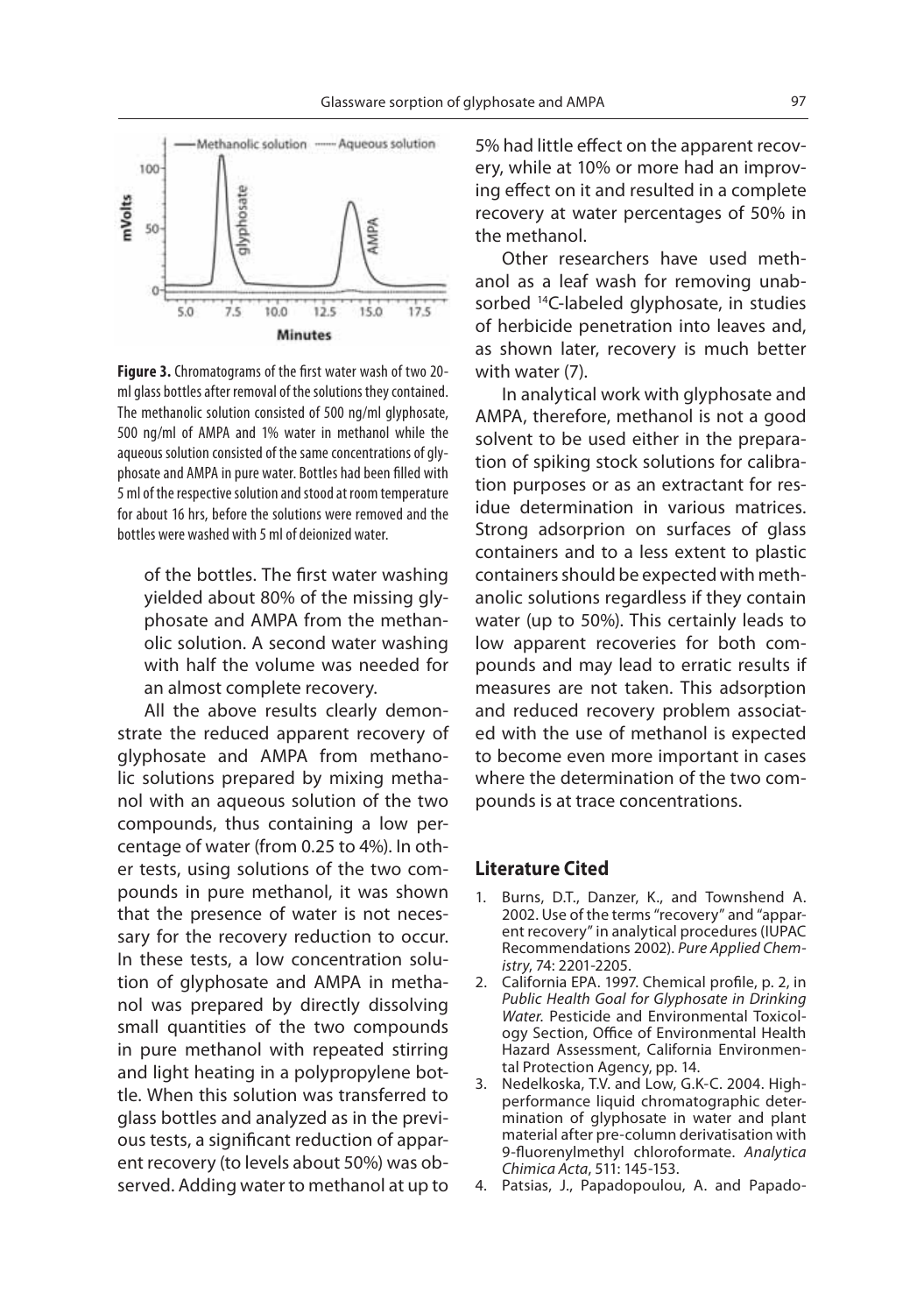poulou-Mourkidou, E. 2001. Automated trace level determination of glyphosate and aminomethyl phosphonic acid in water by on-line anion-exchange solid-phase extraction followed by cation-exchange liquid chromatography and post-column derivatization. *Journal of Chromatography A*, 932: 83-90.

- 5. Pickering Laboratories. 1998. Glyphosate, User's Manual, version 1.0, Cat. No. UM-5200.
- 6. Vreeken, R.J., Speksnijder, P., Bobeldijk-Pastorova, I. and Noij, Th.H.M. 1998. Selective analysis of the herbicides glyphosate and aminomethylphosphonic acid in water by on-line solid-phase extraction – high performance liquid chromatography – electrospray ionization mass spectrometry. *Journal of Chromatography A,* 794:187-199.
- 7. White, A.D., Heaverlo, C.A. and Owen, M.D.K. 2002. Evaluation of methods to quantify herbicide penetration in leaves. *Weed Technology,* 16: 37-42.
- 8. Winfield, T.W., Bashe, W.J. and Baker, T.V. 1990. Environmental Protection Agency Method 547: Determination of glyphosate in drinking water by direct-aqueous injection HPLC, post-column derivatization and fluorescence detection. In *Methods for the Determination of Organic Compounds in Drinking Water, Supplement I, EPA/600/4-90/020*, p. 63-80.

*Received: 27 March 2008; Accepted: 10 June 2008* 

# ΣΥΝΤΟΜΗ ΑΝΑΚΟΙΝΩΣΗ

# **Ισχυρή προσρόφηση του glyphosate και του AMPA, από μεθανολικά διαλύματα, στις επιφάνειες των υαλικών**

Κ.Ν. Γιαννοπολίτης και Β. Κατή

**Περίληψη** Σε αναλύσεις με υγρή χρωματογραφία υψηλής πίεσης (HPLC), με απευθείας έγχυση υδατικών ή μεθανολικών διαλυμάτων του ζιζανιοκτόνου glyphosate και του μεταβολίτου του AMPA, διαπιστώθηκε σημαντικά μειωμένη ανάκτηση των δύο ενώσεων από τα διαλύματα που περιείχαν μεθανόλη είτε καθαρή είτε με ένα χαμηλό ποσοστό (μέχρι 10%) ύδατος. Η μειωμένη αυτή ανάκτηση οφείλεται στην ισχυρή προσρόφηση του glyphosate και του AMPA στις επιφάνειες των υάλινων δοχείων η οποία συμβαίνει στα μεθανολικά και όχι στα υδατικά διαλύματα. Η μείωση της ανάκτησης συσχετίζεται με την αναλογία του όγκου διαλύματος προς το συνολικό όγκο του δοχείου και επιτείνεται με την ανάδευση των διαλυμάτων. Τα αποτελέσματα δείχνουν ότι για την ακριβή μέτρηση των δύο ενώσεων, όταν έχει χρησιμοποιηθεί μεθανόλη για την προετοιμασία των δειγμάτων ή την εκχύλιση, χρειάζονται να παρθούν ιδιαίτερα μέτρα για αποφυγή απωλειών λόγω προσρόφησης.

*Hellenic Plant Protection Journal* **1**: 93-98, 2008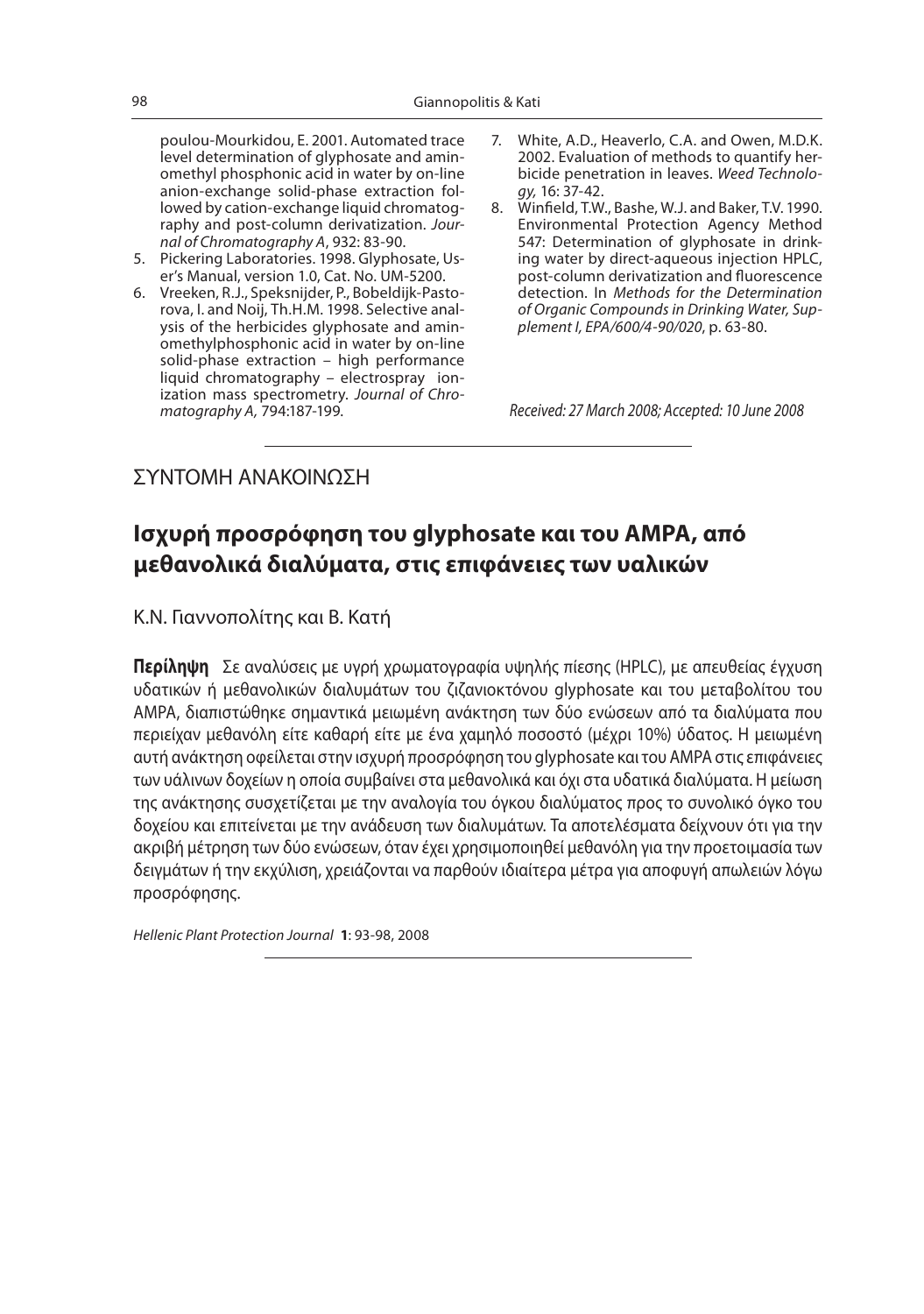# **Determination of polycyclic aromatic hydrocarbons in water by GC/MS/MS**

K. Liapis<sup>1</sup>, E. Bempelou<sup>1</sup> and P. Aplada-Sarlis<sup>1</sup>

**Summary** In the present study the development and validation of an analytical method for the determination of 8 compounds of the polycyclic aromatic hydrocarbons group [naphthalene, fluoranthene, anthracene, benzo [b] fluoranthene, benzo [a] pyrene, benzo [k] fluoranthene, benzo [g,h,i] perylene and indeno [1,2,3-cd] pyrene] by GC/MS/MS was carried out in water samples. The method was applied to ground waters from Greece. The method was validated in three fortification levels and the observed evaluation parameters were found to be acceptable. The limit of quantification was equal to the lowest level of fortification (LOQ: 0.05 μg/l) indicating that the method has adequate sensitivity for monitoring purposes.

Additional keywords: analytical method, gas-chromatography, PAHs, tandem mass spectrometry

## **Introduction**

Polycyclic Aromatic Hydrocarbons (PAHs) are organic compounds with 2-10 aromatic rings, readily formed during many pyrolysis and incomplete combustion processes of organic materials. Potential sources of PAHs are vehicle exhaust emissions from gasoline and diesel engines, combustions of timber, coal, oil, gas and wood, industrial activity etc. (2). Some PAHs have been classified as priority pollutants (4). This classification has been set by both the Environmental Protection Agency (EPA) of U.S.A. and the European Union. Sixteen of these substances are of interest for their action in the environment, while 6 of them have been characterized as potentially carcinogenic compounds: benzo [a] anthracene, benzo [b] fluoranthene, benzo [k] fluoranthene, benzo [a] pyrene, dibenzo [ah] anthracene and indeno [1,2,3-cd] pyrene (1).

Corresponding author: E.Bempelou@bpi.gr

This fact makes necessary the development of analytical methods for the determination of these pollutants in environmental substrates as well as in products of plant and animal origin involved in human diet.

In the environment, PAHs can be detected in air, water and soil, while they have also been found in areas far away from their possible source of emission (1, 6, 7, 9). In natural waters they are often detected in sediment and biota, because of their low polarity, where carciginogenesis or metallaxigenesis have been observed. PAHs are rapidly metabolized in fish but not in invertebrates (1).

Published results of PAHs have been mainly determined by gas chromatography coupled with mass spectrometry. According to the official method of the Environmental Protection Agency, PAHs are determined in potable water by GC/MS using internal standard, the limit of quantification being equal to 0.2  $\mu$ g/l (5).

Shackelford and McGuire have also used the GC/MS technique for the determination of priority pollutants, including

<sup>1</sup> Laboratory of Pesticide Residues, Department of Pesticides Control and Phytopharmacy, Benaki Phytopathological Institute, 8 St. Delta str., GR-145 61 Kifissia (Athens), Greece.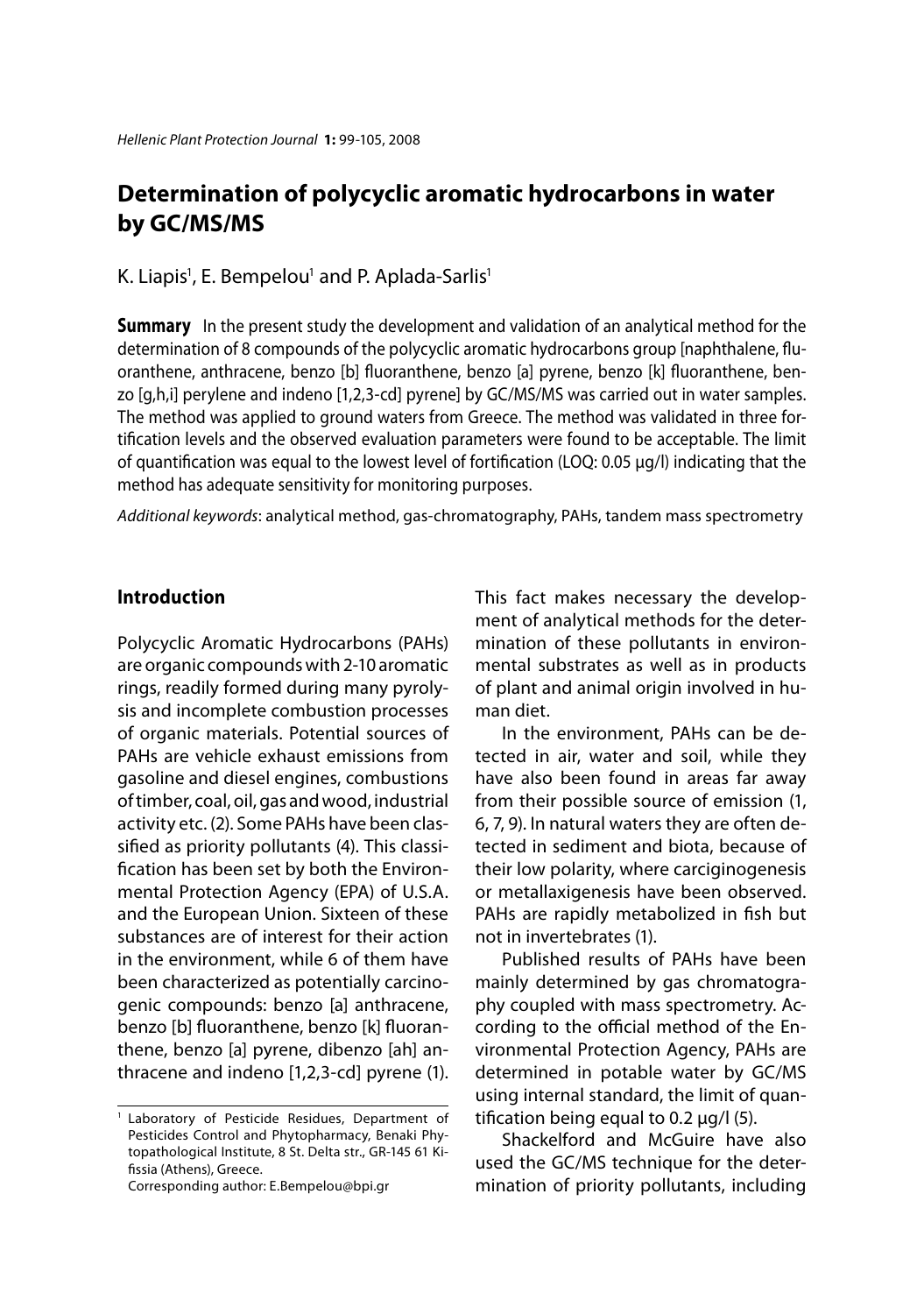PAHs (11). Volkers and Pouwels, on the other hand, have presented a method for determination of PAHs in water samples by high performance liquid chromatography with a fluorescence detector (HPLC/FLD) after an optimization of the solid phase extraction procedures (12).

The European Union has established parametric values (maximum acceptable limits) only for 5 of the PAHs, according to the directive 98/83/EC. For benzo [a] pyrene this value is 0.01 μg/l, while for the sum of benzo [b] fluoranthene, benzo [k] fluoranthene, benzo [q,h,i] perylene and indeno [1,2,3-cd] pyrene the respective parametric value is 0.1 μg/l.

The aim of this study was to develop and validate a robust method for the determination of 8 PAHs (naphthalene, fluoranthene, anthracene, benzo [b] fluoranthene, benzo [a] pyrene, benzo [k] fluoranthene, benzo [g,h,i] perylene and indeno [1,2,3-cd] pyrene) in water samples with GC/MS/MS, using 2 transitions for each compound. It has to be mentioned that fluoranthene functions as an indicator of the existence of PAHs in water (3). The method has been used to monitor presence of PAHs in ground and surface water samples.

#### **Materials and Methods**

#### **1. Chemicals and reagents**

Analytical standards of benzo [b] fluoranthene (99%), benzo [k] fluoranthene (98%), benzo [g,h,i] perylene (99,4%) and indeno [1,2,3-cd] pyrene (99,5%) were purchased from ChemService (West Chester, UK). Naphthalene (99,5%), fluoranthene (99%), benzo [a] pyrene (98,5%) and anthracene (99,5%) were obtained from Dr Ehrenstofer (Augsburg, Germany). Ethyl acetate, methanol and acetone were of pesticide residues grade and water of HPLC grade, all obtained from Lab Scan (Dublin, Ireland).

#### **2. Standard Solutions**

Analytical standard stock solutions of each compound at 1000 μg/l were made in acetone and working standard solutions were obtained at various concentrations by dilution of the stock solution in ethyl acetate. All these solutions were stored at -20 $\degree$ C. Three standard spiking solutions containing all the compounds at the concentration of 0.05, 0.1 and 0.2 μg/ml were used for the fortification purposes.

#### **3. Sample procedure**

The extraction procedure applied was as previously described by Miliadis et al. (10) for the determination of pesticide residues in water. Sample preparation was performed by solid phase extraction with pre-packed reversed-phase octadecyl (C-18) bonded silica contained in cartridges. Isolute cartridges (International Sorbent Technology), containing 500 mg of packing material were conditioned prior to loading the sample, by passing successively 1ml/100 mg sorbent (5 ml) ethyl acetate, 5 ml methanol and 10 ml of organic free water, with a glass syringe. Volumes of 500 ml of water sample were cleaned by removal of any floating or insoluble material and were passed through the cartridge. A SPE large volume sampler was connected to a vacuum source equipped with a gauge and a balast valve to adjust the vacuum, for the extraction of the samples in order to obtain a sampling rate of 15 ml water/ml. Teflon tubes were inserted to the sample containers and adapters to the cartridges connected the other ends. In this way, up to eight water samples could pass through cartridges simultaneously. After passing the sample, suction continued for 30 min to dry out the packing material. The cartridges were disconnected and the adsorbed compounds were eluted with ethyl acetate into 1 mL volumetric flasks. The extract was then injected to the GC/MS/MS system.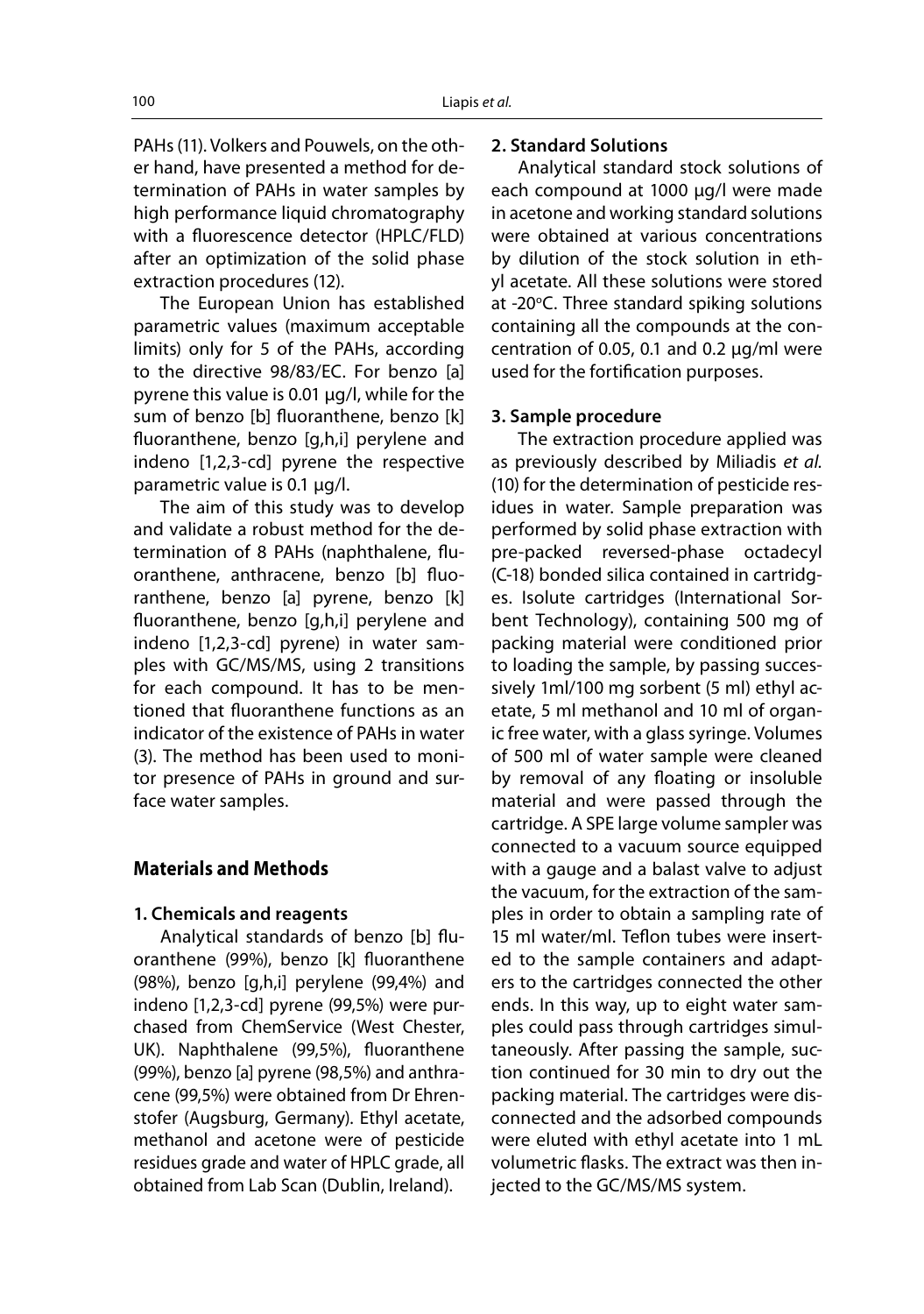#### **4. Instrumentation**

A Varian CP-3800 gas chromatography system, interfaced to a triple quadrupole mass spectrometer (Varian 1200 L) was used for the residues identification and quantification. The identification and quantifi cation of the studied analytes was carried out, based on the technique of MS/ MS using the transitions (precursor ion – product ion, Multiple Reaction Monitoring – MRMs), which are presented in Table 1. The GC was equipped with a split/splitless injector operating in the splitless mode and an autosampler CP-8400. The analytical capillary column used was a 30 m x 0.25 mm I.D., coated with 0.25 μm film thickness, VF-5 ms (Varian 25200 Commercentre Drive, Lake Forest, CA, U.S.A.). The oven temperature program consisted of 2 min hold at 70 $\degree$ C, ramp at 30 $\degree$ C/min to 180 $\degree$ C, 1.8 $\degree$ C/min to 230 $\degree$ C, 30 $\degree$ C/min to 280 $\degree$ C and a final hold for 30min. The injector was operated at 300°C, pulse pressure 10 psi and pulse duration 0.25 min. The carrier gas was He at 1ml/min. The injection volume was 1 μl. The temperature of the source

was  $200^{\circ}$ C, the interface temperature at  $290^{\circ}$ C and the solvent delay 5 min.

Quantification in this method was made by comparing the peak areas of the sample solutions to the peak areas of two analytical standard solutions bracketing the area of the sample and not differing in concentrations more than 20% from each other, thus not using a calibration curve.

### **Results and Discussion**

The substances benzo [a] anthracene, benzo [b] fluoranthene, benzo [k] fluoranthene, benzo [a] pyrene and indeno [1,2,3 cd] pyrene have been classified as priority pollutants (4), a fact that makes their detection and determination in water necessary. Furthermore fluoranthene is an indicator substance and its presence in a water sample is taken as evidence for a PAHs contamination of the water.

In the present study an effort has been made to adjust an already existing method, routinely used in our laboratory for

**Table 1.** Retention times (min) of the PAHs, transitions (the quantitative ion is marked in bold) and collision energy (V).

| Retention time (min) | <b>MRMs</b>            | Collision Energy (V)                                                                    |
|----------------------|------------------------|-----------------------------------------------------------------------------------------|
| 5.5                  | 128 > 128<br>128 > 102 | 10<br>30                                                                                |
| 11.8                 | 178 > 178              | 10<br>30                                                                                |
| 18.2                 | 202 > 202              | 10<br>30                                                                                |
| 36.5                 | 252 > 252              | 10<br>30                                                                                |
| 37.1                 | 252 > 252              | 10<br>30                                                                                |
| 38.2                 | 252 > 252              | 10                                                                                      |
| 43.9                 | 276 > 276              | 30<br>10                                                                                |
| 45.5                 | 276 > 276              | 30<br>10<br>30                                                                          |
|                      |                        | 178 > 152<br>202 > 200<br>252 > 250<br>252 > 250<br>252 > 250<br>276 > 274<br>276 > 274 |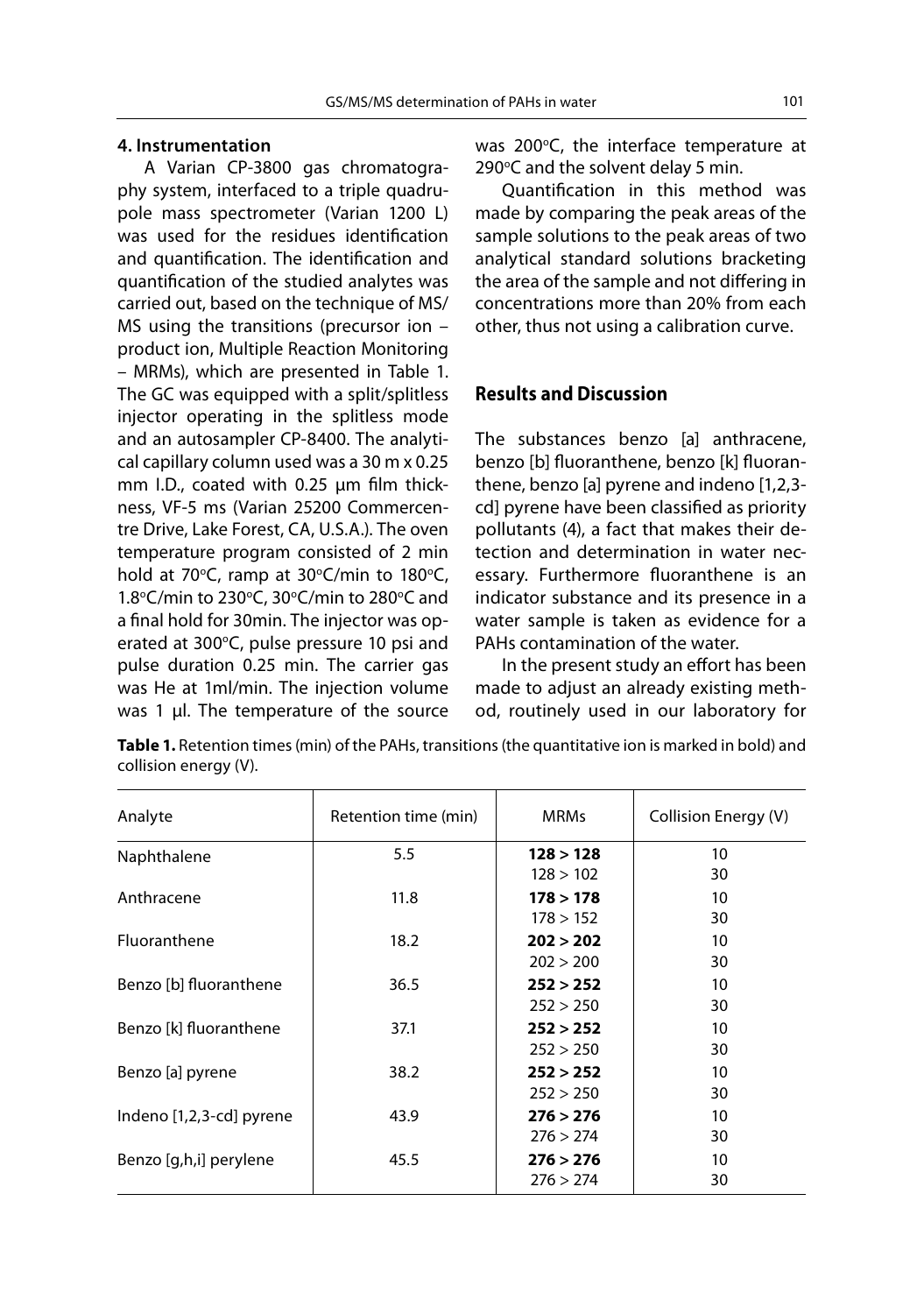pesticide residue analysis, to the GC/MS/ MS determination of PAHs in water. This would allow determination of pesticides as well as PAHs using one single extraction and thus reducing the sample preparation time.

Performance of the method was evaluated by determining the basic validation parameters, i.e. accuracy, precision and sensitivity. The accuracy was assessed from the attained recoveries, the precision from the relative standard deviation (RSD) values, and the sensitivity by estimating the limits of quantification (LOQs).

The method did not provide satisfactory resolution between benzo [b] fluoranthene and benzo [k] fluoranthene and for this reason they were treated as one peak in the calculation of the obtained recoveries (Figure 1). Since the maximum acceptable limit set for these compounds is expressed as the sum of the four compounds (benzo [b] fluoranthene, benzo [k] fluoranthene, indeno [1,2,3-cd] pyrene and benzo [a] anthracene (3), actually there is no problem from the poor resolution of the two.

Recoveries (Table 2) for anthracene were high, 146-160%, but with an acceptable repeatability (relative standard devi-



**Figure 1.** Chromatogram of a fortified water sample at 0.05ug/L with (1) naphthalene, (2) anthracene, (3) fluoranthene, (4) benzo [b] fluoranthene, (5) benzo [k] fluoranthene, (6) benzo [a] pyrene, (7) indeno [1,2,3-cd] pyrene and (8) benzo [g,h,i] perylene.

ations ranged from 10.3 to 17.8%). For the other PAHs, as shown in Table 2, the average recovery values were 50.7%-84% in the lower level of fortification  $(0.05 \mu q/l)$ , 58.4-81.7% in the second fortification lev-

|                          |           | $1st$ level (n=6) |             |           | $2nd$ level (n=6) |                          | $3rd$ level (n=6) |              |         |
|--------------------------|-----------|-------------------|-------------|-----------|-------------------|--------------------------|-------------------|--------------|---------|
| Compound                 | (l/6rl) D | Recovery (%)      | (96)<br>RSD | (l/6rl) D | Recovery (%)      | (96)<br>RSD <sub>I</sub> | (l/6rl) D         | Recovery (%) | RSD (%) |
| Naphthalene              | 0.05      | 84                | 9.8         | 0.1       | 81.7              | 12.1                     | 0.2               | 86           | 13.7    |
| Anthracene               | 0.05      | 146               | 13.5        | 0.1       | 160               | 10.3                     | 0.2               | 148          | 17.8    |
| Fluoranthene             | 0.05      | 82.4              | 11.8        | 0.1       | 80.1              | 13.6                     | 0.2               | 80.6         | 12.4    |
| Benzo [b] fluoranthene   | 0.05      |                   |             | 0.1       |                   |                          | 0.2               |              |         |
| Benzo [k] fluoranthene   | 0.05      | 62.1              | 7.9         | 0.1       | 73.6              | 13.6                     | 0.2               | 51.9         | 20.2    |
| Benzo [a] pyrene         | 0.05      | 58.4              | 16.8        | 0.1       | 59.4              | 14.9                     | 0.2               | 52.4         | 21.8    |
| Indeno [1,2,3-cd] pyrene | 0.05      | 61.7              | 18.6        | 0.1       | 58.4              | 16.8                     | 0.2               | 60.7         | 23.4    |
| Benzo [g,h,i] perylene   | 0.05      | 50.7              | 18.4        | 0.1       | 67.8              | 15.5                     | 0.2               | 52.94        | 14.5    |

Table 2. Mean recoveries (%) and relative standard deviation values (RSD, %) after fortification of water samples in 3 fortification levels with 6 replicates/level.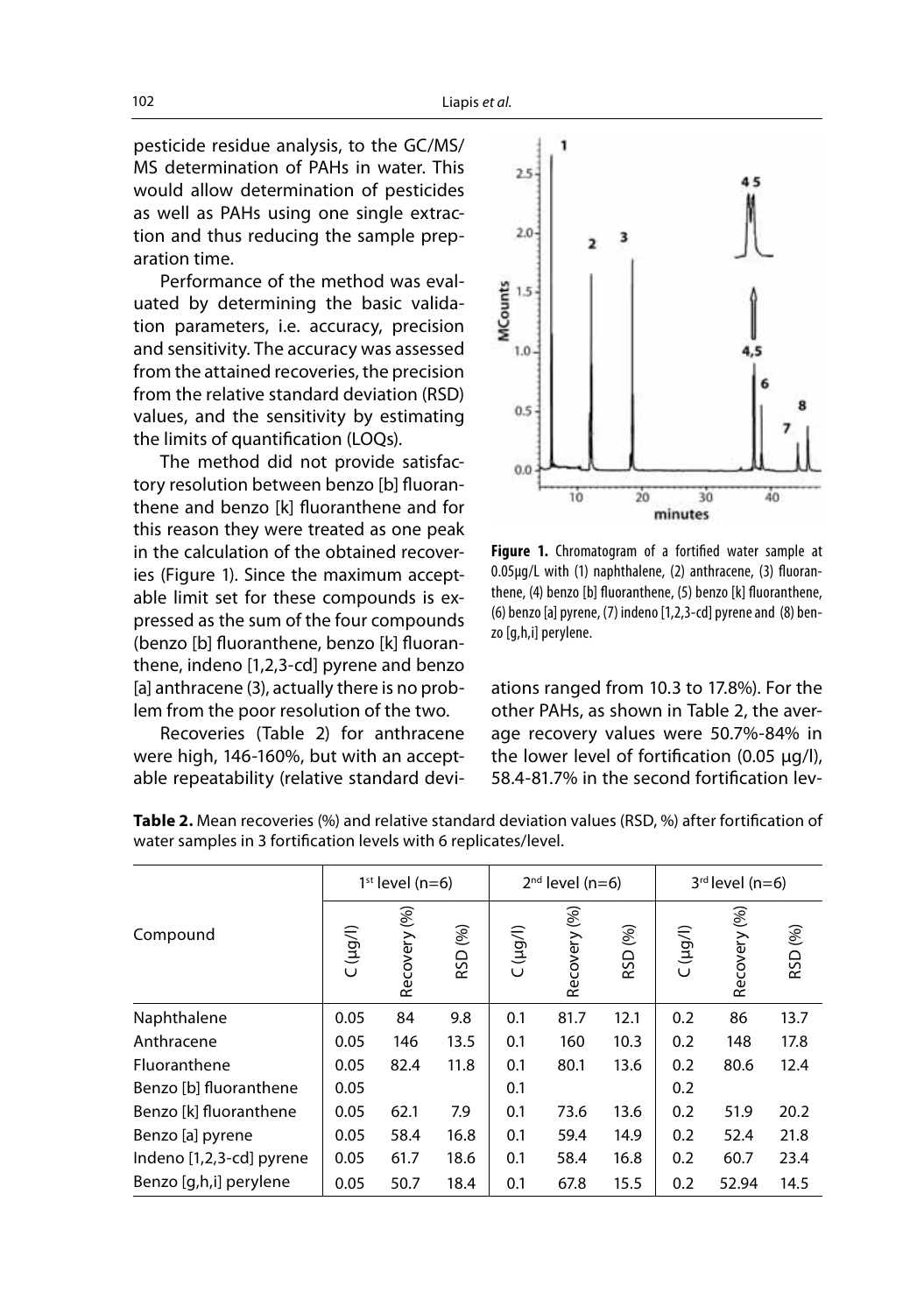

**Figure 2.** Chemical structures and mass spectra of 8 PAHs after injection in the GC/MS/MS system.

el (0.1 μg/l) and 51.9-86% in the third fortification level (0.2  $\mu$ g/l). The relatively low recovery values for some of the examined PAHs may be due to their lower solubility in water (8), a fact that has also been observed with the official EPA method (5).

Relative standard deviation values were 7.9-18.6%, 10.3-16.8% and 12.4-23.4%, in the first, second and third fortification level respectively (Table 1), indicating a good precision of the method. The limit of quantification (LOQ) is equal to the lowest fortification level (LOQ: 0.05 μg/l). At this level accuracy and precision were acceptable.

During the quantitative analysis 2 multiple reaction monitoring (MRM) of 2 ions from separate transitions of the molecular ion were used. The 8 tested compounds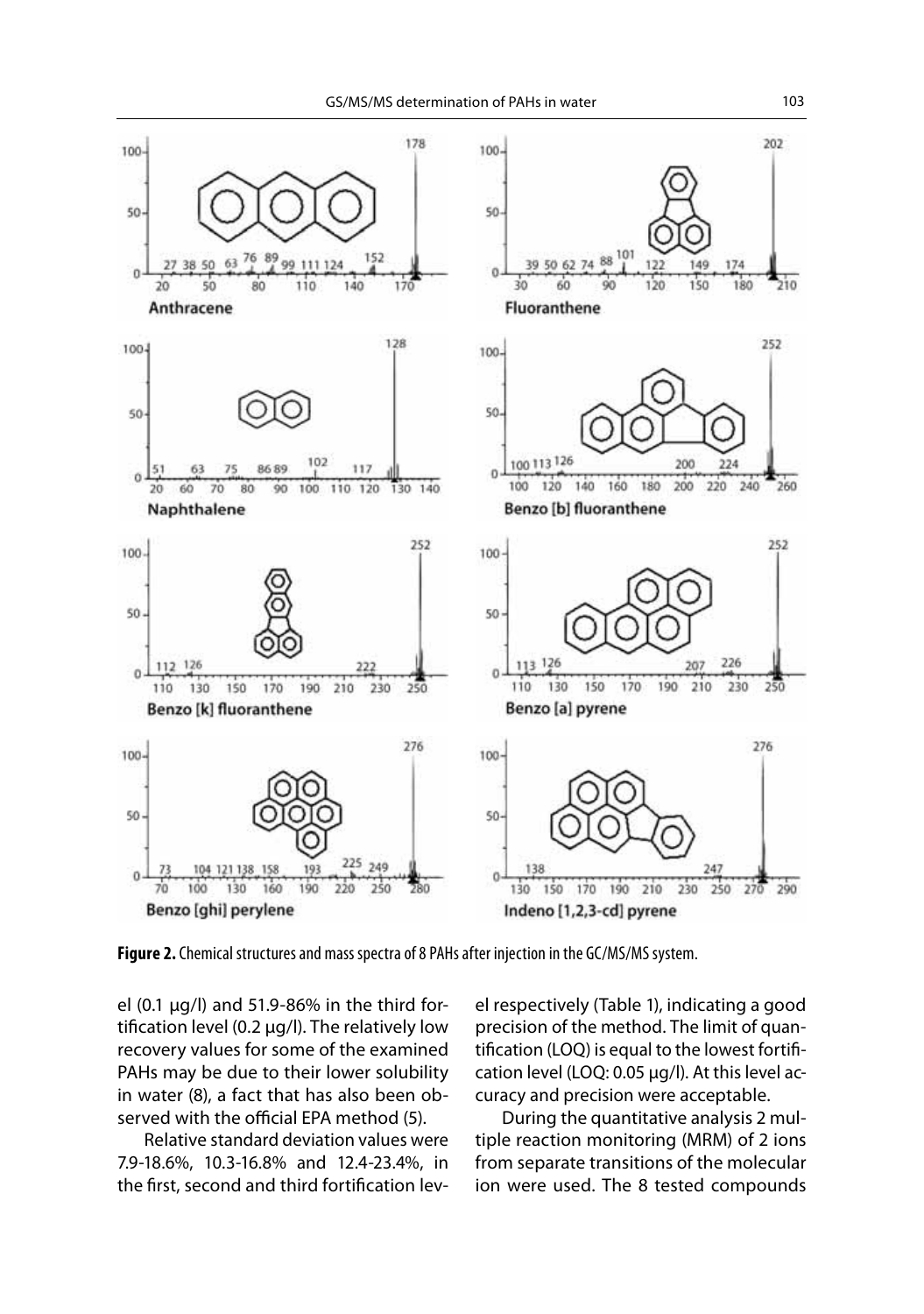did not present intense fragmentation, as it can be seen in Figure 2, and therefore the molecular ion was the one used for quantification purposes. These quantification ions are presented in Table 1 in **bold**. In this Table, the retention time of each analyte is also provided, as well as the collision energy used for the fragmentation of the precursor ions.

Quantification and confirmation of results by monitoring further reaction products of selected ions by tandem mass spectrometry (MS/MS using triple quadropole systems) offers a greater confindence of results, compared to MS in a single stage, according to principles on analytical chemistry by adding one more step in the total analytical procedure.

As far as benzo [a] pyrene is concerned, the analytical method was validated in the fortifi cation level of 0.05 μg/l, while the maximum acceptable limit is 5 times lower. In our next research work, we are going to focus to this compound in order to achieve a LOQ at the required maximum acceptable limit.

The suitability of the present analytical method for the determination of PAHs in ground water samples was proved from the successful participation of our laboratory in the proficiency test "IMEP-23: the eight WFD PAHs in water in presence of humic acid", organized by the Institute for Reference Materials and Measurements (IRMM) within the Scheme of International Measurement Evaluation Programme (IMEP). The test material of this interlaboratory comparison was ground water.

The described method was further used for the analysis of ground water samples from the regions of Volos (Magnesia) and Rodos in Greece. A total of 15 samples were analysed and no PAHs were detected in any sample.

#### **Literarure Cited**

- 1. Barra R., Castillo C. and Machado Torres J. P. 2007. Polycyclic aromatic hydrocarbons in the South American environment. Reviews of Environmental Contamination and Toxicology, 191:1-22.
- 2. Bjorseth A. and Rahmdahl T. 1985. Sources and emissions of PAH. In: Handbook of Polycyclic Aromatic Hydrocarbons, Vol. II. pp. 1-20. Marcel Dekker, New York.
- 3. Council Directive 98/83/ΕΚ of the European Council of 3r November 1998. On the quality of water intended for human consumption. Official Journal of the European Communities L330, 5.12.1998, p. 32-54.
- 4. Decision No 2455/2001/EC of the European Parliament and the Council of 20 November 2001. Establishing the list of priority substances in the field of water policy and amending Directive 200/60/EC. Official Journal of the European communities L331, 15.12.2001, p. 1-5.
- 5. Eichelberger J.W., Behymer T.D. and Budde W.L. 1991. Determination of organic compounds in drinking water by liquid-solid extraction and capillary column Gas Chromatography/ Mass Spectrometry. Revision 2.2.
- 6. Halsall, C.J., Barrie, L.A., Fellin, P., Muir, D.C.G., Billeck, B.N., Lockhart, L., Rovinsky, E.Y.A. and Pastukhov, B. 1997. Spatial and temporal variation of polycyclic aromatic hydrocarbons in the Arctic atmosphere. Environmental Science & Technology, 31: 3593-3599.
- 7. Harner, T., Kylin, H., Bidleman, T.F., Halsall, C., Strachan, W.M.J., Barrie, L.A. and Fellin, P. 1998. Polychlorinated naphthalenes and coplanar polychlorinated biphenyls in arctic air. Environmental Science & Technology, 32: 3257- 3265.
- 8. Mackay Donald, Shiu Wan Ying and Ma Kuo Ching. Illustrated Handbook of Physical-chemical Properties and Environmental Fate for Organic Chemicals, Volume III, Lewis Publishers.
- 9. March, B.G.E., de Wit, C.A. and Muir, D.C.G. 1998. AMAP. Chapter 6: Persistent Organic Pollutans. In: AMAP Assessment Report: Arctic Pollution Issues, Arctic Monitoring and Assessment Programme (AMAP), Oslo (Norway), pp. 183-371.
- 10. Miliadis G.E. and Malatou P. 1997. Monitoring of the pesticide levels in natural waters of Greece. Bulletin of Environmental Contamination & Toxicology, 59:917-923.
- 11. Shackelford W.M. and McGuire J.M. 1986. Analysis of Extractable Priority Pollutans in Water by GC/MS. Spectra, 10 4): 17-21.
- 12. Volkers J. and Pouwels A. Focus™ on PAH: Online SPE of PAHs from water samples. Application Note. Varian brochure.

Received: 2 June 2008; Accepted: 18 July 2008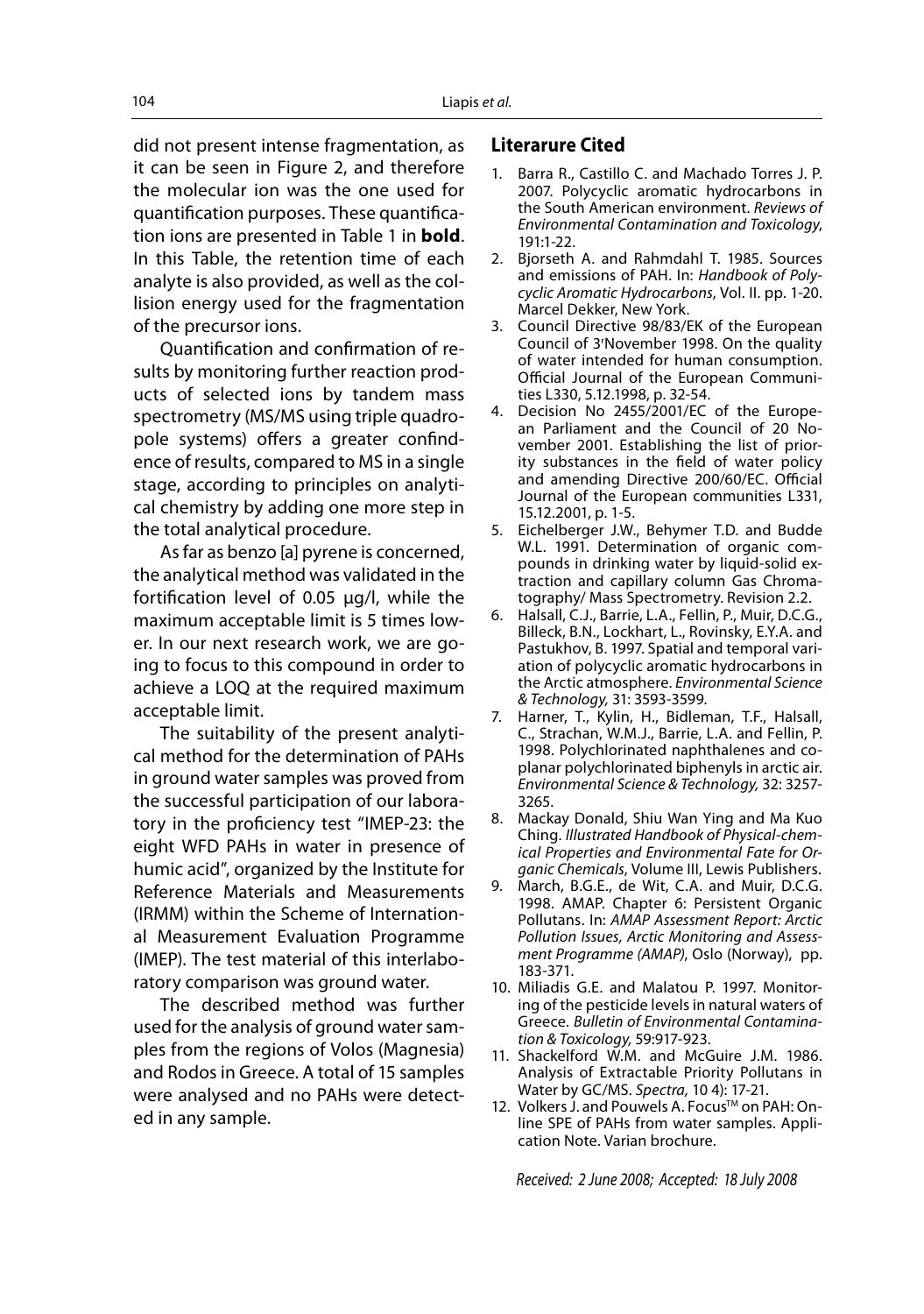# **Προσδιορισμός πολυκυκλικών αρωματικών υδρογονανθράκων στο νερό με GC/MS/MS**

Κ. Λιαπής, Ε. Μπεμπέλου και Π. Απλαδά-Σαρλή

**Περίληψη** Στην παρούσα μελέτη πραγματοποιήθηκε η ανάπτυξη και επικύρωση της αναλυτικής μεθόδου προσδιορισμού 8 ουσιών PAHs, των naphthalene, fluoranthene, benzo [a] pyrene, anthracene, benzo [b] fluoranthene, benzo [k] fluoranthene, benzo [q,h,i] perylene και indeno [1,2,3-cd] pyrene σε δείγματα νερού με την τεχνική GC/MS/MS και η εφαρμογή της σε δείγματα ελληνικών υπογείων υδάτων. Η μέθοδος επικυρώθηκε σε τρία επίπεδα εμβολιασμού, το ένα εκ των οποίων αντιστοιχεί στο θεσπισθέν από την Ευρωπαϊκή Ένωση για τις ουσίες αυτές ανώτατο αποδεκτό όριο (0,1 μg/l) και παρατηρήθηκαν αποδεκτές τιμές των παραμέτρων αξιοπιστίας της μεθόδου. Το όριο αναλυτικού προσδιορισμού της μεθόδου ισούται με το κατώτατο επίπεδο φόρτισης, LOQ=0,05 μg/l, βεβαιώνοντας πως η μέθοδος διαθέτει την απαιτούμενη ευαισθησία για μετρήσεις δειγμάτων ως προς τη συμμόρφωσή τους με τα απαιτούμενα όρια.

Hellenic Plant Protection Journal **1**: 99-105, 2008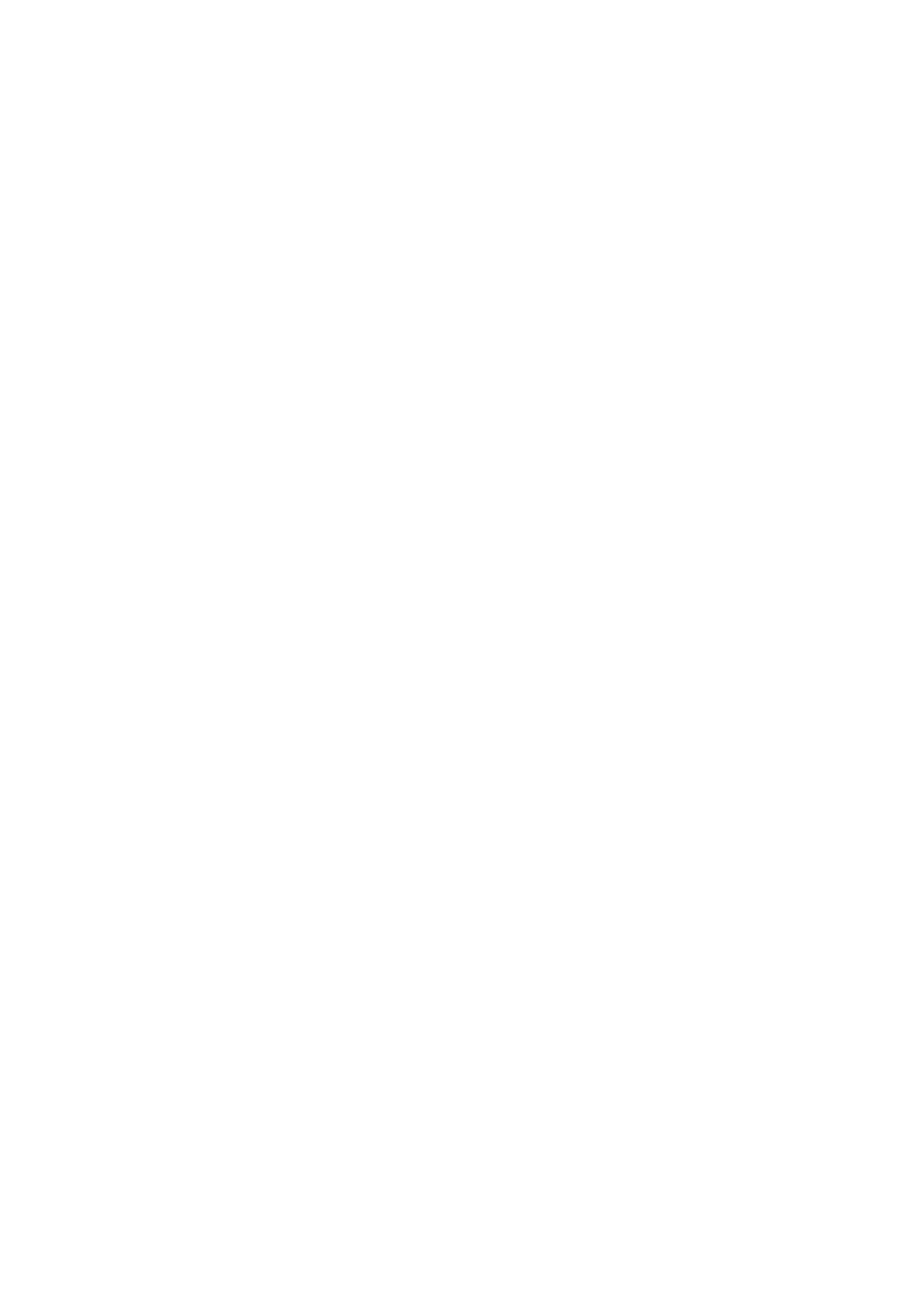# **Wild oat variability in wheat fields of Viotia in Central Greece**

I.S. Travlos<sup>1</sup>, C.N. Giannopolitis<sup>2</sup> and E.A. Paspatis<sup>1</sup>

**Summary** Wild oat variability in wheat fields of Greece was examined by conducting a twoyear field survey in Viotia, a typical wheat producing region in the central part of the country, and greenhouse experiments to compare seedlings grown from wild oat accessions of this region under the same conditions.

The field survey indicated that, despite the widely adopted practice of using herbicides, wild oats were found at the time of maturation to be present in most of the wheat fields (83-91%). The species present in all cases was Avena sterilis while A. fatua was found to coexist in small patches and at lower densities only in 11-15% of the surveyed fields. For the safe in situ recognition of the species, a set of selected characters based on the mature spikelets is proposed.

In the greenhouse experiments great variability was observed with regards to growth habit and tillering in seedlings of the A. sterilis but not of the A. fatua accessions. Seedlings of the A. sterilis accessions exhibited an erect, a semi-erect or a prostrate growth habit, the latter being associated with a larger number of tillers per plant.

Additional keywords: Avena sterilis, Avena fatua, biotypes, ecotypes, growth pattern, phenotypic variation, weeds

## **Introduction**

Of the various Avena species (wild oats) known to occur in Europe (15), two are commonly found in crops and are regarded as important weeds, Avena fatua L. and Avena sterilis L. (5, 10, 14). These two species are particularly competitive in cereal crops, A. fatua being widespread in North West Europe or the cooler regions of Europe and A. sterilis usually found in warmer regions of Southern Europe and the Mediterranean basin (9, 13).

Wild oat variability in a region is an important parameter which must be considered in evaluating efficacy of control strategies. This variability is firstly dependent

Corresponding author: I.Travlos@bpi.gr

on the species present and secondly on morphological and physiological variation within each species. There are reports in the literature describing A. fatua as a highly polymorphic species exhibiting wide variability (11, 12). In the case of A. sterilis, there have also been reports of wide variability for several traits, including number of spikelets per panicle and seed traits (8, 12).

In Greece, much of the area under cereals is invariably infested with wild oats. The main species is said to be A. sterilis while A. fatua is thought to be of minor importance and confined to the north of the country (13). In a survey conducted by Damanakis in 1982 in the wheat fields of Central Greece, there was no presence of A. fatua recorded while A. sterilis was so abundant to rank as the most widespread and troublesome weed in cereals of the area (1). Morphological and physiological variation within A. sterilis in Greece has already been documented by Efthimiadis et al (3).

Laboratory of Integrated Weed Management & Plant Growth Regulators (1) and Laboratory of Chemical Weed Management (2), Department of Weed Science, Benaki Phytopathological Institute, 8 St. Delta str., GR-145 61 Kifissia (Athens), Greece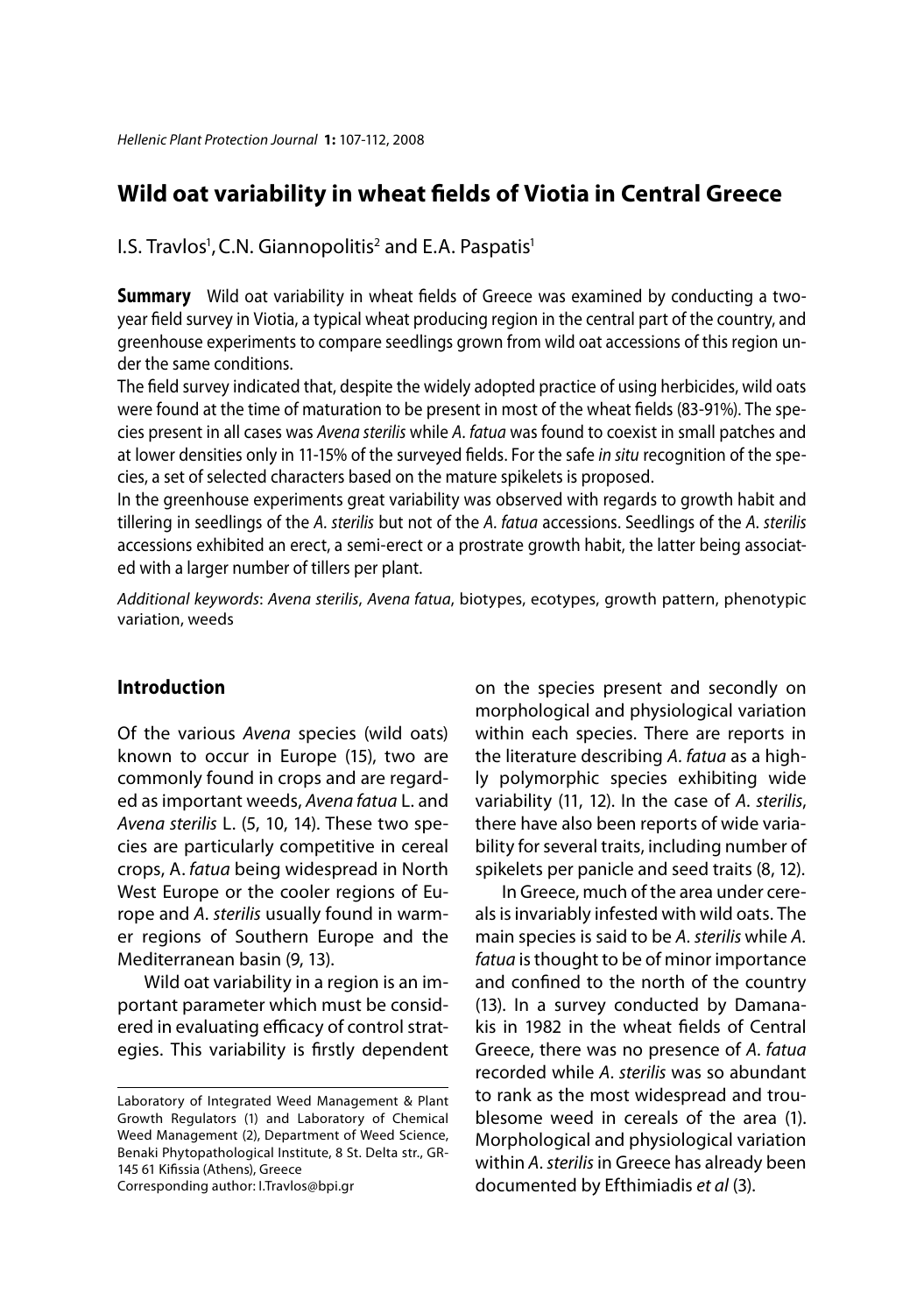The purpose of this study was to obtain a better picture of the currently existing wild oat variation, both intra- and inter-specific, in wheat fields of Greece. This information was thought as exceptionally useful on undertaking studies for the evaluation of actual control efficiency and herbicide resistance problems in cereal crops of the country. Therefore, crops in a selected typical wheat producing region of Greece, namely Viotia, were surveyed for two growing seasons with the main objectives to determine the wild oat species competing with the crop, their relative frequency of occurrence and the main variations in seedling morphology and growth habit.

## **Materials and Methods**

## **Field survey and seed collection**

The region of Viotia, which is a typical wheat producing area in Greece, was selected for the wild oat survey and the collection of seeds. To facilitate recording and for a better distribution of the sampling sites, the region was divided into 8 distinct subregions: (A) Thiva to Chalkida, (B) Thiva to Mouriki, (C) Schimatari, (D) Thiva, (E) Agios Thomas, (F) Asopia, (G) Thespies-Elopia and (H) Orchomenos (Figure 1). A number of wheat fields, corresponding to about 1% of the total wheat area in each subregion, were randomly surveyed. The survey was conducted during a two week period at the beginning of maturity, in the first weeks of June 2007 and the last weeks of May 2008. Each surveyed field was walked through by the two diagonals and records were kept of the wild oat species present and of their density. Furthermore, a representative sample of panicles and seeds were collected and transferred to the laboratory.

The collected wild oat panicles and seeds were further examined in the laboratory to verify species identification; the seeds were separated, air-dried and



Figure 1. Locations of the wheat fields surveyed in Viotia region, Greece: (A) Thiva to Chalkida, (B) Thiva to Mouriki, (C) Schimatari, (D) Thiva, (E) Agios Thomas, (F) Asopia, (G) Thespies-Elopia and (H) Orchomenos.

stored in paper bags at room temperature until used.

#### **Plant growth experiments**

To examine variability within the species, the collected wild oat accessions were grown under the same conditions, in pot experiments conducted in the greenhouse in December of 2007. Five seeds of each accession collected during the first year of the survey were sown in a 9-cm pot. Each accession was sown in ten replicates (pots). Following germination, seedlings were thinned to three per pot. In the greenhouse, the minimum and the maximum temperature were 15 and 37° C, respectively. Throughout the experiment, the pots were watered as needed and supplied with 50 ml/pot of modified Hoagland's solution (0.25 strength) every 10 days (4).

The following characteristics were recorded for each accession: growth habit, plant height, tillering and first panicle emergence. Statistical analyses were performed using the Statistica software package (StatSoft Inc. 1999). Differences between means were compared using Fisher's least significant difference (LSD) test at  $p< 0.05$ .

#### **Results and Discussion**

The results of the 2-year survey (Table 1) in-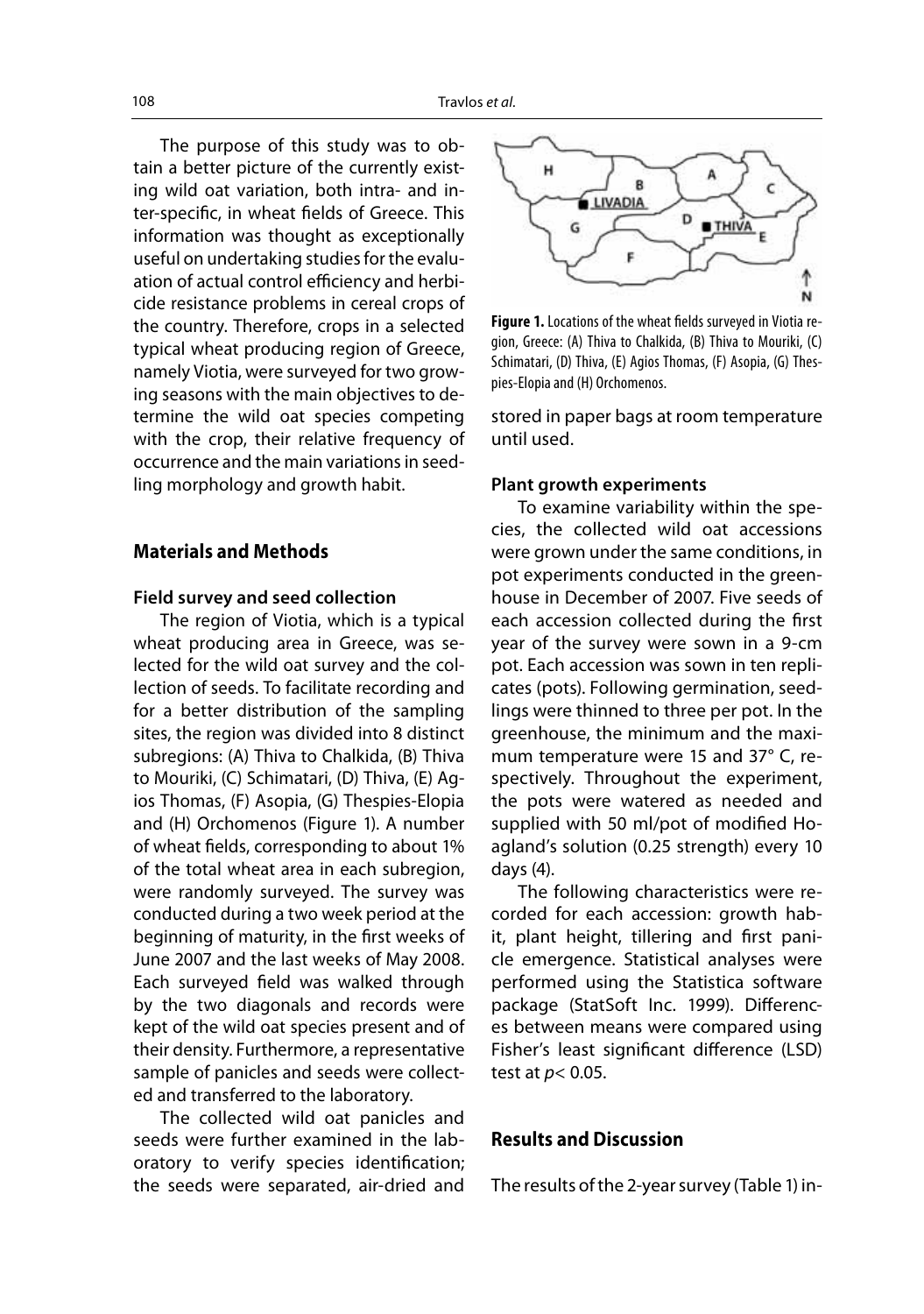dicate presence of wild oats in 91% (2007) and 83% (2008) of the wheat fields in Viotia. Not shown in the table but important to note is that the density of wild oats in these fields, although usually moderate to light, was at times very high. The high frequency of occurrence (83-91%), even in moderate or light densities at a time near harvest, shows that wild oats are an important weed for wheat crops in Viotia taking into account that the results of this survey reflect plants having escaped the use of herbicides which is a widely adopted practice in the region.

The results of the survey also show that A. sterilis is the species occurring in all wheat fields in which presence of wild oats was recorded (83-91% of the surveyed fields) while A. fatua was found only in 11-15% of the surveyed fields, always coexisting with A. sterilis (Table 1). In fact, A. fatua, whenever found, was in small patches and low plant densities within a more spread and dense population of A. sterilis.

Our results on the relative abundance of the two wild oat species are consistent with results from similar surveys conducted several years ago in Spain which indicated frequencies of 32 and 8%, for A. sterilis and A. fatua, respectively (7), while in another survey in Andalusia, A. sterilis was

the most frequent grassy species (being present in 65% of the surveyed fields) and A. fatua was hardly found at all (9).

The presence of A. fatua in cereal crops in Greece has for long been questionable. Thus, in previous weed surveys conducted in Central Greece it was not found at all (1) while in other publications its presence in the country was reported to be rather limited (2, 3) or doubtful (15). The results of this survey prove the actual presence of A. fatua in cereal crops of Greece at low, but probably increasing, frequencies and densities.

The recognition of the Avena species, especially the distinction of A. fatua from A. sterilis, is not easy and seems rather impossible at growth stages before maturation. A detailed study of the mature spikelet characters as they appear at the time of shedding indicated that the two species have some clear differences (Table 2) which can be used for the *in situ* recognition of the species.

The spikelet characters used for the in situ species recognition (Table 2) were selected after many appropriate comparisons of mature spikelets from the surveved wheat fields and standard samples of the two species kept in the Herbarium and the weed seed collection of the Weed

| Year | Avena species     |   | Number of wheat fields surveyed in each subregion |               |          |          |               |   |               |       | Frequency |
|------|-------------------|---|---------------------------------------------------|---------------|----------|----------|---------------|---|---------------|-------|-----------|
|      |                   | А | R.                                                |               | Ð        | F        | F             | G | н             | Total | (%)       |
|      | Surveyed fields   | 8 | 6                                                 | 5             | 3        | 6        | 6             | 4 | 7             | 45    |           |
|      | Avena-free fields |   |                                                   | $\Omega$      | 0        | $\Omega$ |               | 0 |               | 4     | 8.9       |
| 2007 | Avena sterilis    |   | 5                                                 | 5             | 3        | 6        | 5             | 4 | 6             | 41    | 91.1      |
|      | Avena fatua       |   |                                                   | 0             |          | $\Omega$ | 0             | 0 | $\mathcal{P}$ | 5     | 11.1      |
|      | Surveyed fields   | 5 | 8                                                 | 7             | 5        | 5        | 6             | 4 | 8             | 48    |           |
| 2008 | Avena-free fields |   | $\Omega$                                          |               |          |          | $\mathcal{P}$ | 0 | 2             | 8     | 16.7      |
|      | Avena sterilis    | 4 | 8                                                 | 6             | 4        | 4        | 4             | 4 | 6             | 40    | 83.3      |
|      | Avena fatua       |   |                                                   | $\mathcal{P}$ | $\Omega$ | 0        | $\Omega$      | O | 3             |       | 14.6      |

Table 1. Frequency of presence of Avena species in wheat fields in the Viotia region (8 subregions, A-H) during 2007 and 2008.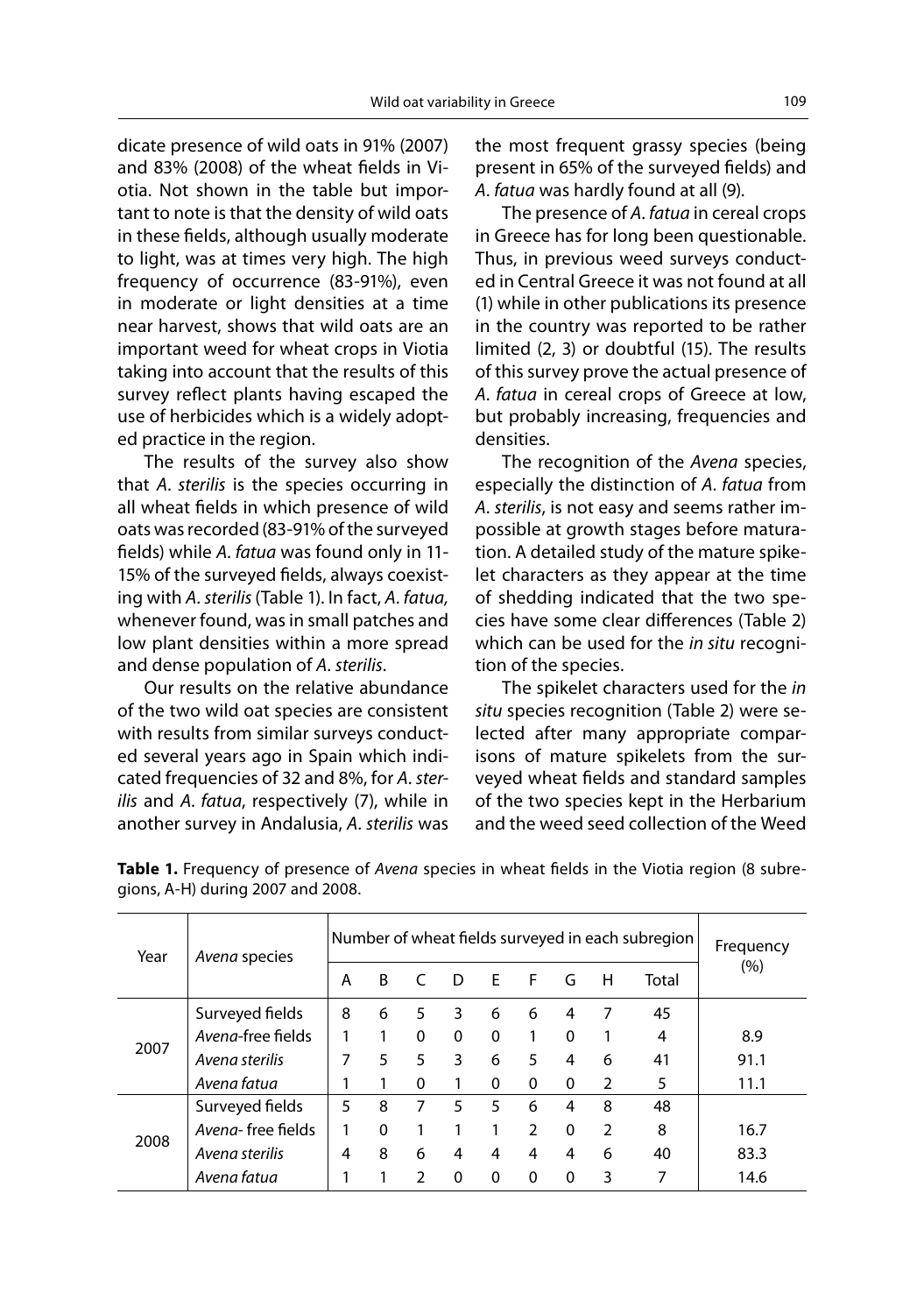| Character          | Avena sterilis           | Avena fatua              |
|--------------------|--------------------------|--------------------------|
| Maturity           | Earlier maturing         | Later maturing           |
| Awn length (cm)    | $3 - 7$                  | $3 - 4$                  |
| Awn attachment     | Below middle of floret   | Above middle of floret   |
| Floret length (cm) | $1.7 - 3.0$              | $1.4 - 2.1$              |
| Basal scar shape   | Large, elongated         | Absent or small round    |
| Hair covering      | 50-80% of floret surface | 30-60% of floret surface |

Science Department at the Benaki Phytopathological Institute. These characters can provide a safe recognition of the species. In actual measurements of spikelets in the field the mean length of the awns, for example, was 5.514 cm for A. sterilis and 3.625 cm for A. fatua. Also, the mean length of the florets was 2.392 and 1.85 cm for A. sterilis and A. fatua, respectively. Moreover, a difference was observed in the time of maturation, A. fatua maturing about 10-15 days later than A. sterilis, and this is likely associated with different temperature requirements for germination; optimum germination temperatures for A. sterilis are reported to be lower than those for A. fatua (6, 17).

It is worthy to mention that the above characters can provide a safe recognition of the species if used on the seeds as they are shedding. However, processing of the seeds after shedding, which may cause breaking of awns, rubbing off the hairs, breaking of florets or bases etc. is expected to reduce the diagnostic value of these characters.

The wild oat accessions from the Viotia region, when grown under the same conditions in pots in the greenhouse, exhibited a significant variation in growth habit and other parameters of seedling development (Table 3). Variability was wide in the A. sterilis accessions but very limited in the A. fatua accessions.

The most important variation found was related to the growth habit of the A. sterilis accessions, in some of which the

seedlings had an erect growth pattern, in some others a semi-erect pattern and in others a prostrate growth pattern (Figure 2). In all A. fatua accessions from Viotia the seedlings exhibited only the erect growth habit. The peculiar prostrate pattern of growth for some A. sterilis accessions has also been observed by other researchers in Greece (3) as well as in other countries  $(12, 16)$ 

Significant differences among wild oat accessions were also observed when plant height and tillering were compared (Table 3). Tillering, measured as the number of tillers per plant, seems to correlate negatively with plant height and positively with the growth habit, being higher in plants of semi-erect and highest in plants of the prostrate growth pattern, in the A. sterilis accessions. In the A. fatua accessions, in which only the erect growth pattern was observed, tillering was mini-



**Figure 2.** Growth habit of A. sterilis accessions from the Viotia region in Greece. Erect (A), Semi-erect (B) and Prostrate (C) seedling growth pattern .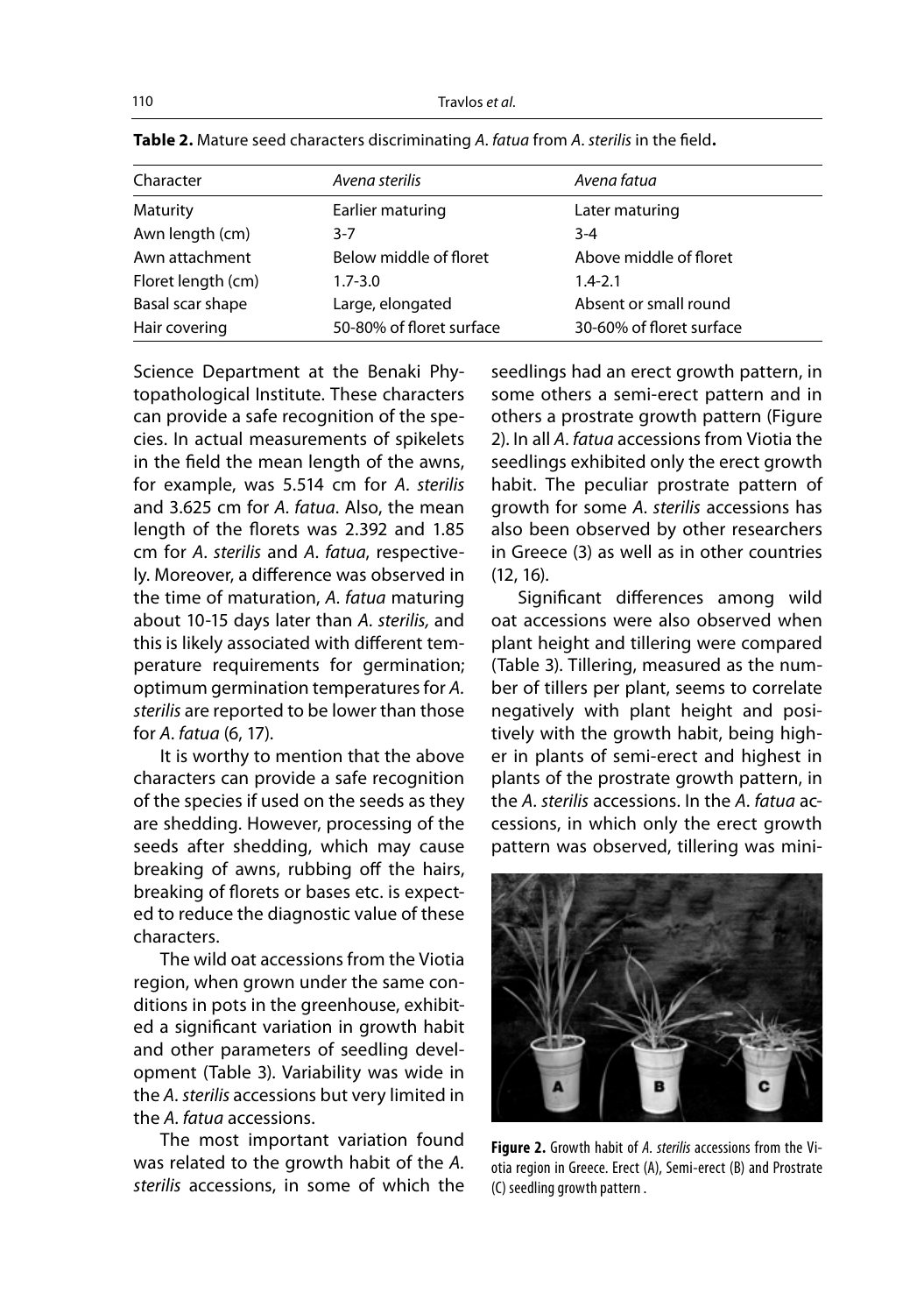| Accessions<br><b>Species</b> |                | Plant height<br>(cm) | Tillering<br>No/plant | Growth habit | First panicle<br>emergence |
|------------------------------|----------------|----------------------|-----------------------|--------------|----------------------------|
| A. sterilis                  | A6             | 25 <sub>b</sub>      | 1.3 <sub>d</sub>      | Erect        | No                         |
|                              | B4             | 12 <sub>cd</sub>     | 3.3c                  | Semi-erect   | No                         |
|                              | C <sub>3</sub> | 19 <sub>b</sub>      | 1.6 <sub>d</sub>      | Erect        | Yes                        |
|                              | D <sub>2</sub> | 21 <sub>b</sub>      | 1.5 <sub>d</sub>      | Erect        | No                         |
|                              | E6             | 5 e                  | 5.1a                  | Prostrate    | No                         |
|                              | F <sub>2</sub> | 6.5 de               | 4.2 <sub>b</sub>      | Semi-erect   | No                         |
|                              | G <sub>3</sub> | 18 <sub>bc</sub>     | 1.4 <sub>d</sub>      | Erect        | Yes                        |
|                              | H4             | 17 <sub>bc</sub>     | 2.0 <sub>cd</sub>     | Erect        | Yes                        |
| A. fatua                     | A <sub>1</sub> | 36a                  | 0 e                   | Erect        | <b>No</b>                  |
|                              | <b>B1</b>      | 39a                  | 0 e                   | Erect        | No                         |
|                              | D <sub>1</sub> | 34 a                 | 0 e                   | Erect        | No                         |
|                              | H <sub>2</sub> | 37a                  | 0 e                   | Erect        | No                         |

**Table 3.** Vegetative growth parameters of A. sterilis and A. fatua accessions from Viotia, grown in pots for 40 days after seedling emergence.

mal (0 tillers/plant) under the conditions of the experiments.

Regarding the time from seedling emergence to the emergence of the first panicle, there seems to be a clear tendency of the A. sterilis accessions to reach the flowering stages earlier than the A. fatua accessions (Table 3).

The intraspecific variability regarding the two species of wild oats is quite interesting. Previous reports describe A. fatua as a highly polymorphic species exhibiting wide variability (12, 16) but in our study there was no significant phenotypic variation among the Greek A. fatua accessions. On the other hand, significant variation was found within A. sterilis when the Greek accessions from Viotia were examined and this is in agreement with previous reports describing a wide variability also within this species (3, 12, 16).

The results of these studies show that wild oat variability in the wheat fields of Viotia is significant as expected. The presence of A. fatua, which was questionable so far, is now verified and part of the variability derives from the coexistence of the two species. Most of the variability, however, derives from morphological and physiological variations which seem to be quite evident within A. sterilis and not within A. fatua.

#### **Literature Cited**

- 1. Damanakis, M.E. 1982. A grass weed survey of the wheat fields in Central Greece. Zizaniology, 1: 23-27.
- 2. Damanakis, M.E. 1983. Weed species in wheat fields of Greece-1982, 1983 survey. Zizaniology, 1: 85-90.
- 3. Efthimiadis, P., Skorda, E., Adamidis, T. and Efthimiadou, E. 1993. Morphological and physiological variation in wild oat. Proceedings, Brighton Crop Protection Conference, Weeds, Brighton (UK), 22-25 November 1993, pp. 287-292.
- 4. Hoagland, D.R. and Arnon, D.I. 1950. The water-culture method for growing plants without soil. California Agricultural Experimental Station Circular, 347.
- 5. Kirkland, K.J. 1993. Spring wheat (Triticum aestivum) growth and yield as influenced by duration of wild oat (Avena fatua) competition. Weed Technology, 7: 890-893.
- 6. Quail, P.H. and Carter, O.G. 1969. Survival and seasonal germination of seeds of Avena fatua and A. ludoviciana. Australian Journal of Agricultural Research, 19: 721-729.
- 7. Recasens, J., Aibar, J., Fom, R., Riba, F., Taberner, A., Izquierdo, J. and Ochoa, M.J. 1990. Distribution and abundance of the genus Avena L. as weeds in winter cereals in the north east of Spain. Proceedings of an EWRS Symposium, "Integrated Weed Management in Cereals",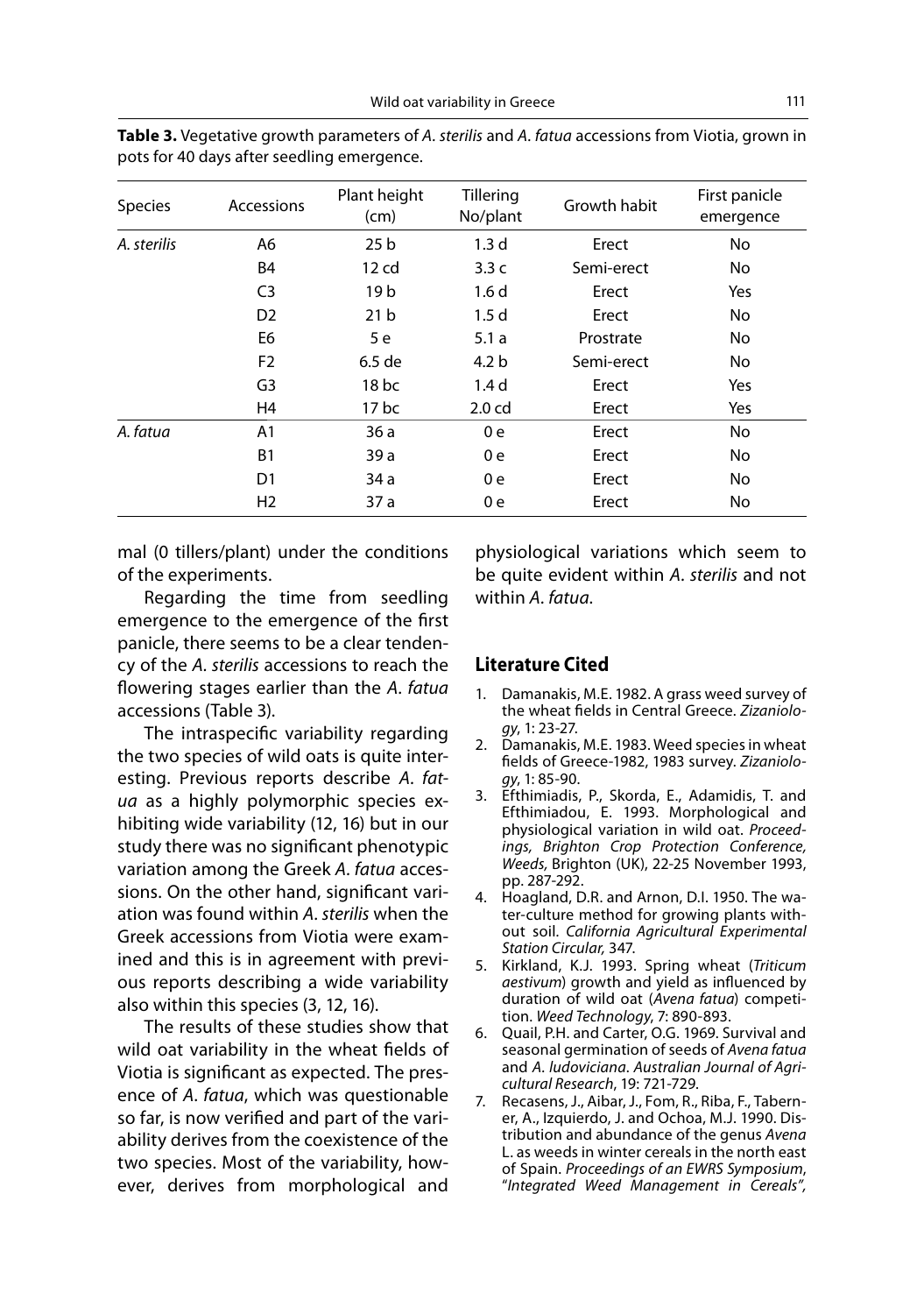Helsinki, Finland, 4-6 June 1990, pp. 77-83.

- 8. Rezai, A. and Frey, K.J. 1988. Variation in relation to geographical distribution of wild oats-seed traits. Euphytica, 39: 113-118.
- 9. Saavedra, M., Cuevas, J., Mesa-Garcia and Garcia-Torres, L. 1989. Grassy weeds in winter cereals in southern Spain. Crop Protection, 8: 181-187.
- 10. Satorre, E.H. and Snaydon, R.W. 1992. A comparison of root and shoot competition between spring cereals and Avena fatua L. Weed Research, 32: 45-55.
- 11. Somody, C.N., Nalewaja, J.D. and Miller, S.D. 1984. Wild oat (Avena fatua and Avena sterilis) morphological characteristics and response to herbicides. Weed Science, 32: 353-359.
- 12. Thurston, J.M. 1957. Morphological and physiological variations in wild oats (Avena fatua L. and A. ludoviciana Dur.) and in hybrids between wild and cultivated oats. Journal of Agricultural Science, Cambridge, 49: 259-274.
- 13. Thurston, J.M. and Phillipson, A. 1976. Dis-

tribution. In: D. Price Jones (ed.), Wild oats in World Agriculture, pp. 19-51. Agricultural Research Council, London, 296 p.

- 14. Torner, C., Gonzalez Andujar, J.L. and Fernandez-Quintanilla, C. 1991. Wild oat (Avena sterilis L.) competition with winter barley: plant density effects. Weed Research, 31: 301-307.
- 15. Rocha Afonso M.L. 1980. In: Tutin, T.G. et al. (eds) Flora Europea, vol. 5, pp. 206-208. Cambridge University Press, Cambridge, 452 p.
- 16. Whalley, R.D.B. and Burfitt, J.M. 1972. Ecotypic variation in Avena fatua L., A. sterilis L. (A. ludoviciana), and A. barbata Pott. in New South Wales and Southern Queensland. Australian Journal of Agricultural Research, 23: 799-810.
- 17. Whittington, W.J., Hillman, J., Gatenby, S.M., Hooper, B.E. and White, J.C. 1970. Light and temperature effects on the germination of wild oats. Heredity, 25: 641-650.

Received: 22 June 2008; Accepted: 18 July 2008

# **Παραλλακτικότητα αγριοβρώμης σε σιταγρούς της Βοιωτίας στην Κεντρική Ελλάδα**

Η.Σ. Τραυλός, Κ.Ν. Γιαννοπολίτης και Ε.Α. Πασπάτης

**Περίληψη** Η παραλλακτικότητα της αγριοβρώμης σε σιταγρούς της Ελλάδας εξετάσθηκε με επισκόπηση του ζιζανίου για δύο χρόνια σε αγρούς της Βοιωτίας, η οποία είναι μια τυπική σιτοπαραγωγική περιοχή στο κεντρικό τμήμα της χώρας, και με πειράματα θερμοκηπίου στα οποία συγκρίθηκε η ανάπτυξη των σποροφύτων βιοτύπων αγριοβρώμης που συλλέχθηκαν από την περιοχή αυτή.

Η επισκόπηση των σιταγρών έδειξε ότι, παρά την ευρέως διαδεδομένη πρακτική της χρήσης ζιζανιοκτόνων, αγριοβρώμη βρέθηκε κατά το χρόνο της ωρίμασης να υπάρχει στους περισσότερους αγρούς (83-91%). Το είδος αγριοβρώμης που υπήρχε ήταν σ' όλες τις περιπτώσεις Avena sterilis και μόνο στο 11-15% των αγρών συνυπήρχε και η A. fatua κατά μικρές κηλίδες και σε χαμηλότερη πυκνότητα. Για την ασφαλή «επί τόπου» αναγνώριση του είδους προτείνεται ένας επιλεγμένος αριθμός χαρακτήρων των ώριμων σταχυδίων.

Στα πειράματα θερμοκηπίου βρέθηκε μεγάλη παραλλακτικότητα όσον αφορά τον τύπο ανάπτυξης και το βαθμό αδελφώματος στα σπορόφυτα των βιοτύπων της A. sterilis αλλά όχι εκείνων της A. fatua. Τα σπορόφυτα των βιοτύπων της A. sterilis είχαν ανάπτυξη όρθια, ημι-όρθια ή πλάγια (έρπουσα), με τον τελευταίο τύπο να παρουσιάζει και το μεγαλύτερο αριθμό αδελφιών ανά φυτό.

Hellenic Plant Protection Journal **1:** 107-112, 2008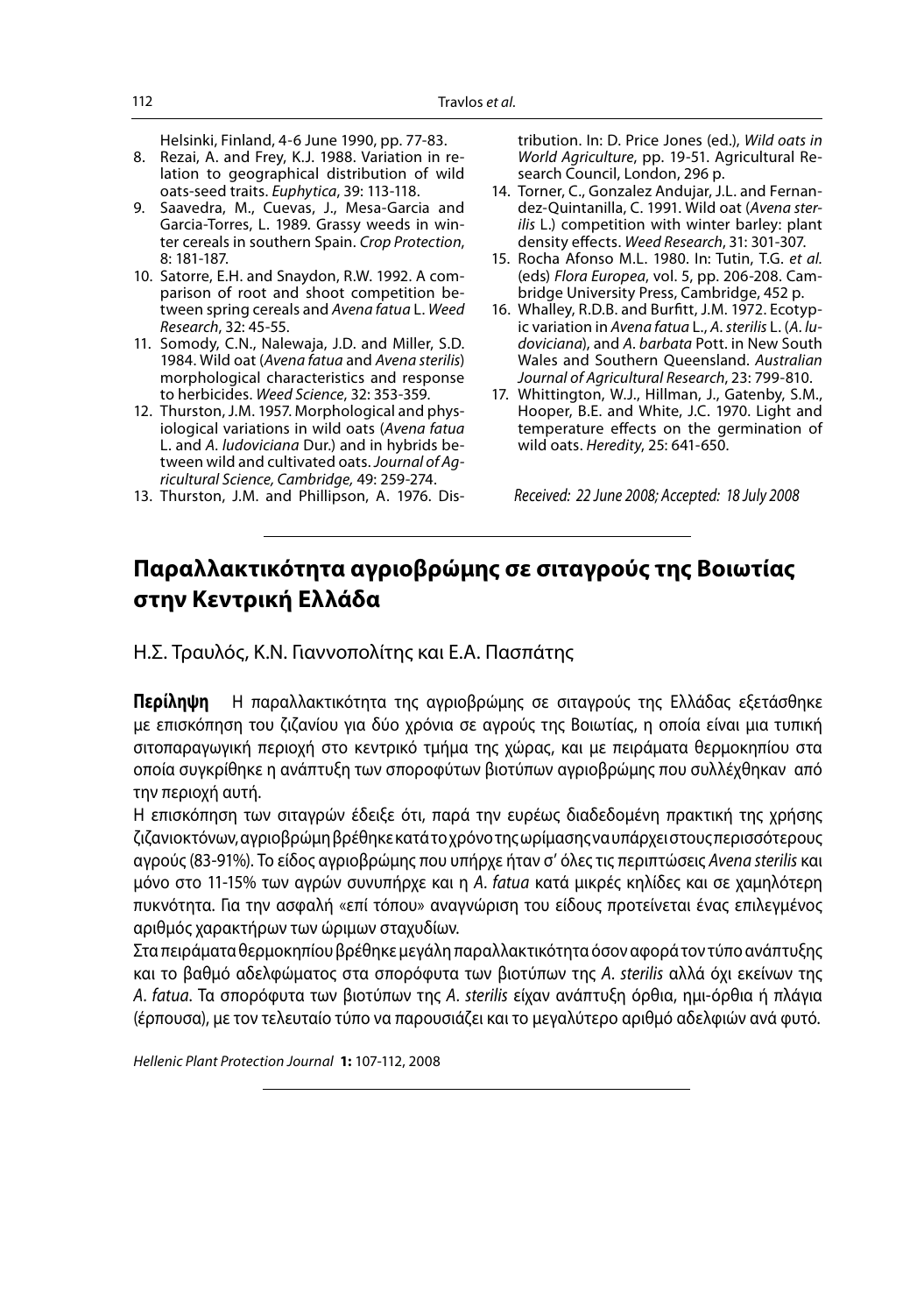# **Instructions to Authors**

## **General**

The Hellenic Plant Protection Journal (HPPJ) is a scientific publication of the Benaki Phytopathological Institute (BPI) which publishes scientific work on any aspect of plant protection in the Mediterranean region. Only original articles which have not been published or submitted for publication elsewhere are considered for publication in the journal. Upon publication all articles are copyrighted by the BPI and the HPPJ.

## **Types of papers accepted**

Papers submitted for publication can be either in the form of a complete research article or in the form of a sufficiently documented short communication. New records of diseases, pathogens, pests and weeds can also be submitted in either form. Review articles in related topics, either submitted or invited by the Editorial Board, are also published, normally one article per issue.

### **Manuscript submission and review**

Submit your manuscript to the Editorial Board in an electronic form by e-mail at the address editors@bpi.gr or on a disk by post to the following address: Benaki Phytopathological Institute, 8 St. Delta str., GR-145 61, Kiphissia (Athens), Greece. Text including tables, footnotes, legends for figures and references must be in one MS Word file in the format of doc or RTF. Figures must be in separate files (not incorporated into the text) as explained under Figures.

The Editorial Board assigns the manuscript to an associate editor and two anonymous reviewers who evaluate its content and presentation. It is the associate editor's responsibility to forward the review process and report to the Editorial Board who decides on acceptance or rejection of the manuscript notifying the author(s). The review process is completed with the submission by the author(s) of the revised manuscript to the Editorial Board.

### **Preparation of manuscripts**

Authors are advised to refer to a recent issue of the journal, as a guide to the required text layout, heading and table settings etc. Use single-line spacing on an A4 page (297x210 mm) size.

## **Page limits, page charges and reprints**

Full-length research papers and review articles should not exceed 25 typewritten pages including tables, figures and references. Short communications should not exceed 5 pages in total. There is no page charge for authors. Thirty (30) reprints of each paper are provided free of charge to the first author and 15 to each of the other authors.

### **Arrangement of the text**

Major sections of each full paper should be arranged in the following order: title, author(s) name, summary, additional keywords, main text, acknowledgements, literature citations, a title and a summary in Greek.

**Title:** The title should be short and reflect at the best the content of the article.

*Running head:* A short title of less than 65 characters including spaces should be typed in a separate line after the title.

*Author(s) names and addresses:* Authors names should be listed under the title and the addresses of the place(s) where the work has been carried out, with the appropriate numbering, should be provided in a footnote.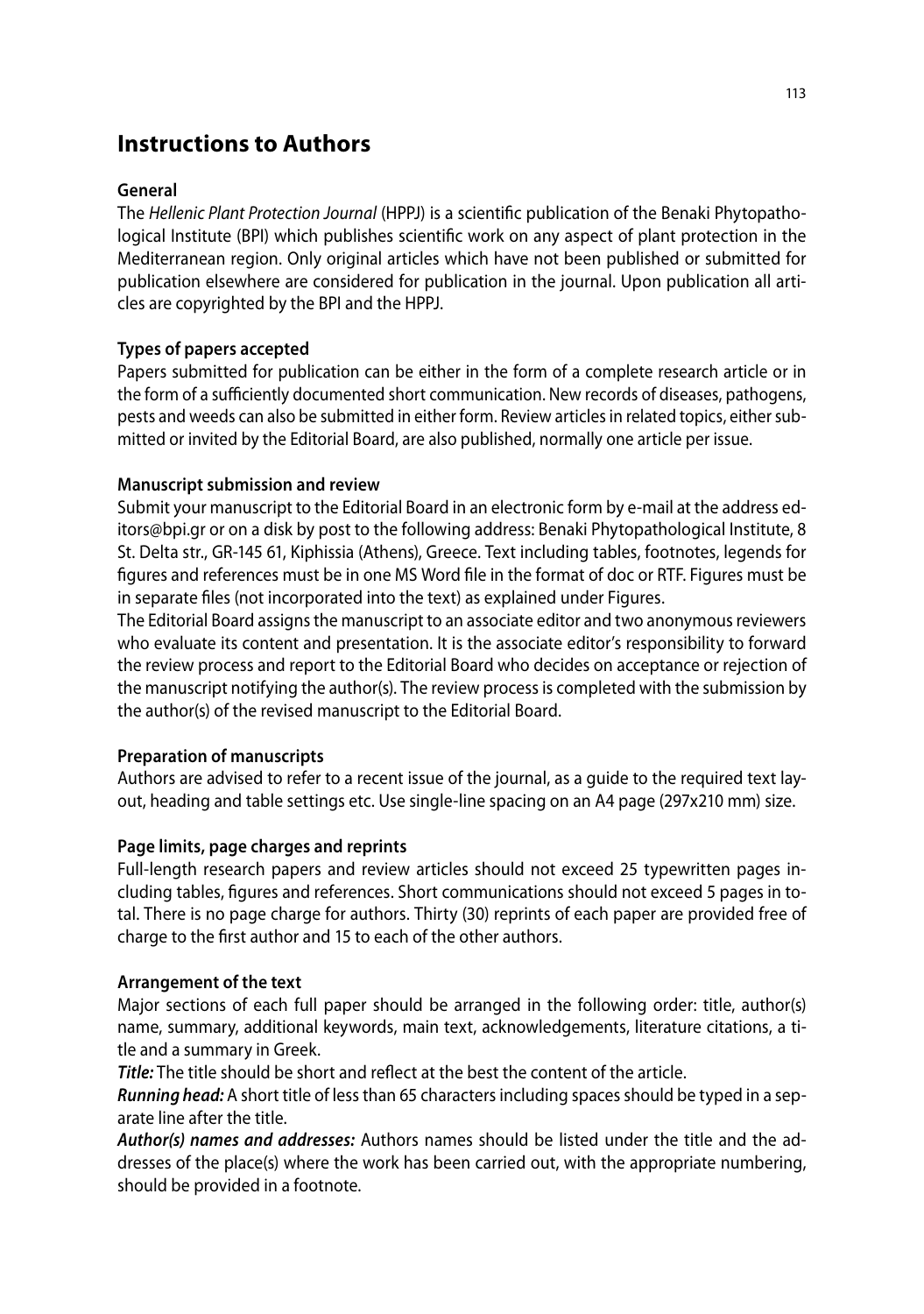*Summary:* The english summary should describe concisely (in no more than 200 words) the aim and main conclusions of the paper. There is no summary in short communications.

*Additional keywords:* Only words not contained in the title, which are essential in indexing and retrieval systems, are listed in alphabetical order. They should be nouns and not more than six. *Main text:* Major sections should be arranged in the following order: Introduction, Materials and methods, Results, Discussion and Conclusions (or Results and discussion). Short communications may include the same sections of the main text.

*Acknowledgments:* They follow the text without a heading.

*Title and Summary in Greek:* A title and a summary in Greek, not exceeding one page, should give a concise presentation of the main points of the paper. For non Greek-speaking authors the Editorial Board will provide the appropriate Greek title and summary.

Literature cited: References should be listed in alphabetical order of the name of the first author. The listed references should be numbered and cited in the text with the corresponding numbers in brackets. They should be set out (according to ISO 690, 1987) in the style shown below.

## **Units**

ISO 31 units should be used e.g. mg, km, mm, cm, m, l (liter), s (second). Units should be preferably explicit, e.g. 1 g/l rather than 0.1% w/v.

## **Tables**

Each table should be self explanatory and typed on a separate page following Literature cited.

## **Figures**

Legends for figures should be self explanatory. They are grouped together and typed on a separate page following the table pages.

Photographs should be black and white, well-contrasted, high resolution images. Colour images may be accepted in certain cases providing they are of good quality and of best resolution for printing. Do not place photographs in the text, submit them as independent files in an appropriate format (usually in separate JPG or TIFF files).

Drawings and graphs must be in black and white and may be submitted either in the form of images of an appropriate size and resolution for printing (similar to photographs) or as independent XLS files prepared using MS Excel.

## **Reference styles for Literature cited**

## **A. Monographs**

- **1. Katsoyannos, P. 1996.** Integrated Insect Pest Management for Citrus in Northern Mediterranean Countries. Kifissia - Athens: Benaki Phytopathological Institute, 110 p.
- **2. Velissariou, D. 1993.** Ozone Sensibility of Important Crop Plants around Athens, Greece. Newcastle upon Tyne (UK) : University of Newcastle, 100 p. PhD Thesis.

### **B. Articles in serials or monographs**

- **1. Chitzanidis, A. 1988.** Penicillium digitatum Sacc. In SMITH, IM. et al. (eds). European Handbook of Plant Diseases. Oxford: Blackwell Scientific Publications, p. 251-252.
- **2. Giannopolitis, C.N. and Vassiliou, G. 1989.** Propanil tolerance in Echinochloa crus-galli (L.) Beauv. Tropical Pest Management, **35:** 6-7.
- **3. Georgiou, P.P., Liapis, K.S., Miliadis, G.E. and Siskos, P.A. 2004.** Solid phase extraction cleanup of tomato samples for the determination of pesticide residues by Gas Chromatography-Electron Capture Detection. In Proceedings of the 3<sup>rd</sup> European Conference of Pesticides and Related Organic Micropollutants in the Environment, Halkidiki, Greece, 7-10 Oct. 2004, p. 276-280.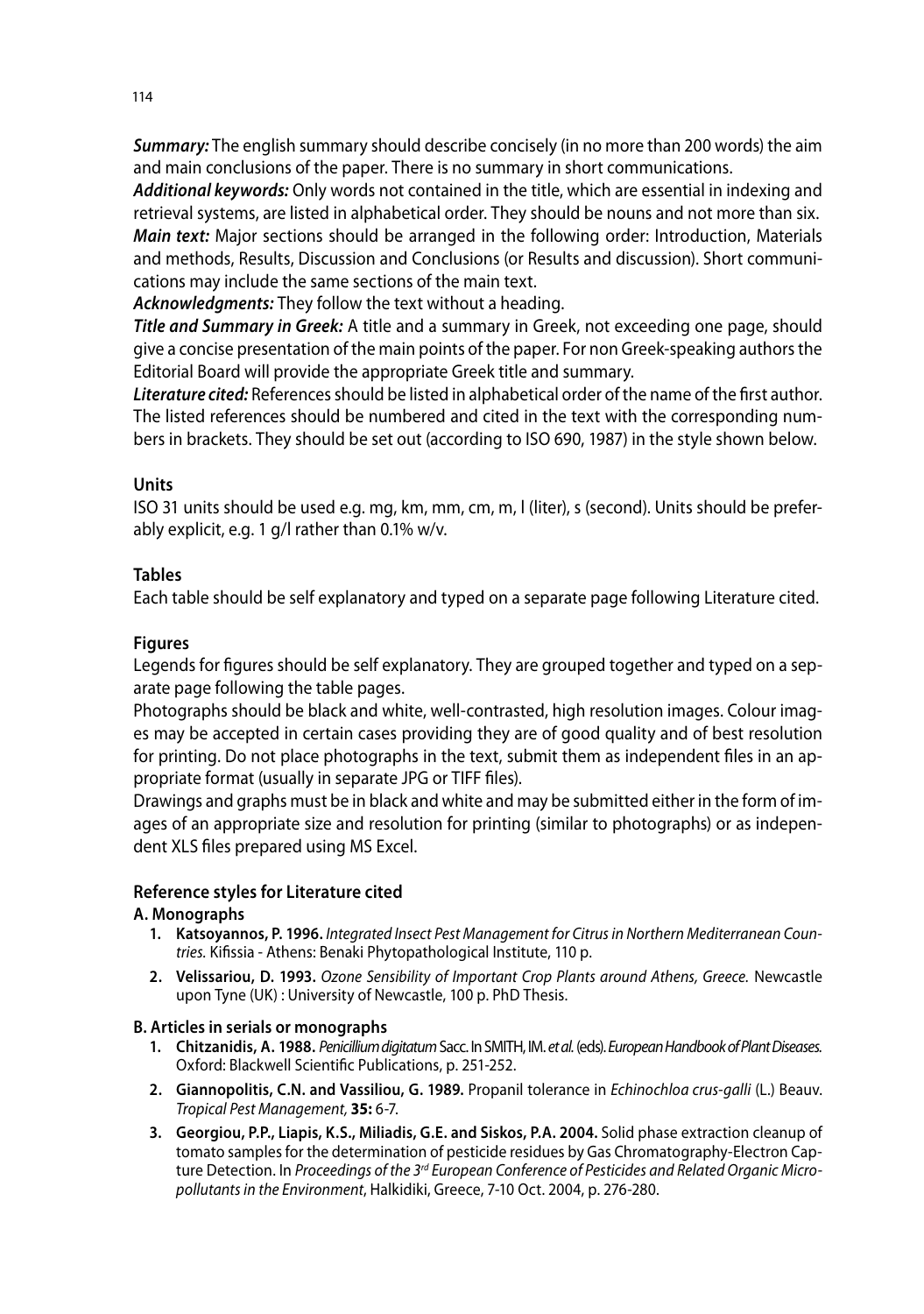# *Hellenic Plant Protection Journal* **Volume 1, 2008**

# **Contents**

| K. Elena, A.S. Alivizatos & C. Varveri<br>New plant pathogens reported in Greece, 1990-2007                                                                                                   | $1 - 25$  |
|-----------------------------------------------------------------------------------------------------------------------------------------------------------------------------------------------|-----------|
| A. Assimakopoulou, Y.E. Troyanos & Ch. Tsougrianis<br>Effect of different rates of nitrogen application on the concentration<br>of micronutrients in lettuce and spinach plants               | $26 - 31$ |
| P.G. Milonas, F. Kozár & D.C. Kontodimas<br>New data on the scale insects (Homoptera: Coccoidea) of the Greek<br>Entomofauna                                                                  | $32 - 34$ |
| P.G. Milonas & F. Kozár<br>Check list of mealybugs (Homoptera: Pseudococcidae) in Greece:<br>three new records                                                                                | $35 - 38$ |
| C. Souliotis, N.E. Papanikolaou, D. Papachristos & N. Fatouros<br>Host plants of the planthopper Metcalfa pruinosa (Say) (Hemiptera: Flatidae)<br>and observations on its phenology in Greece | $39 - 41$ |
| <b>C.</b> Souliotis<br>First record of Acalles barbarus (Lucas) (Coleoptera: Curculionidae)<br>in Greece. A serious pest of caper in the island of los                                        | $42 - 45$ |
| K. Elena & A. Grigoriou<br>First report of Phytophthora primulae in Greece: identification based<br>on morphology and DNA analysis and determination of its host range                        | 46-54     |
| M. Anagnou-Veroniki, P. Papaioannou-Souliotis, E. Karanastasi & C.N. Giannopolitis<br>New records of plant pests and weeds in Greece, 1990-2007                                               | 55-78     |
| Y.E. Troyanos & N.A. Hipps<br>Effect of Mg supply on the growth and mineral composition of pre-rooted<br>hardwood cuttings of "Colt" (P. avium L. x P. pseudocerasus L.)                      | 79-88     |
| E.V. Kapaxidi, D. Markoyiannaki-Printziou & P. Papaioannou-Souliotis<br>First record of Aceria cynodoniensis feeding on Bermuda grass in Greece                                               | 89-91     |
| C.N. Giannopolitis & V. Kati<br>Strong sorption of glyphosate and aminomethylphosponic acid<br>from methanolic solutions on glassware surfaces                                                | 93-98     |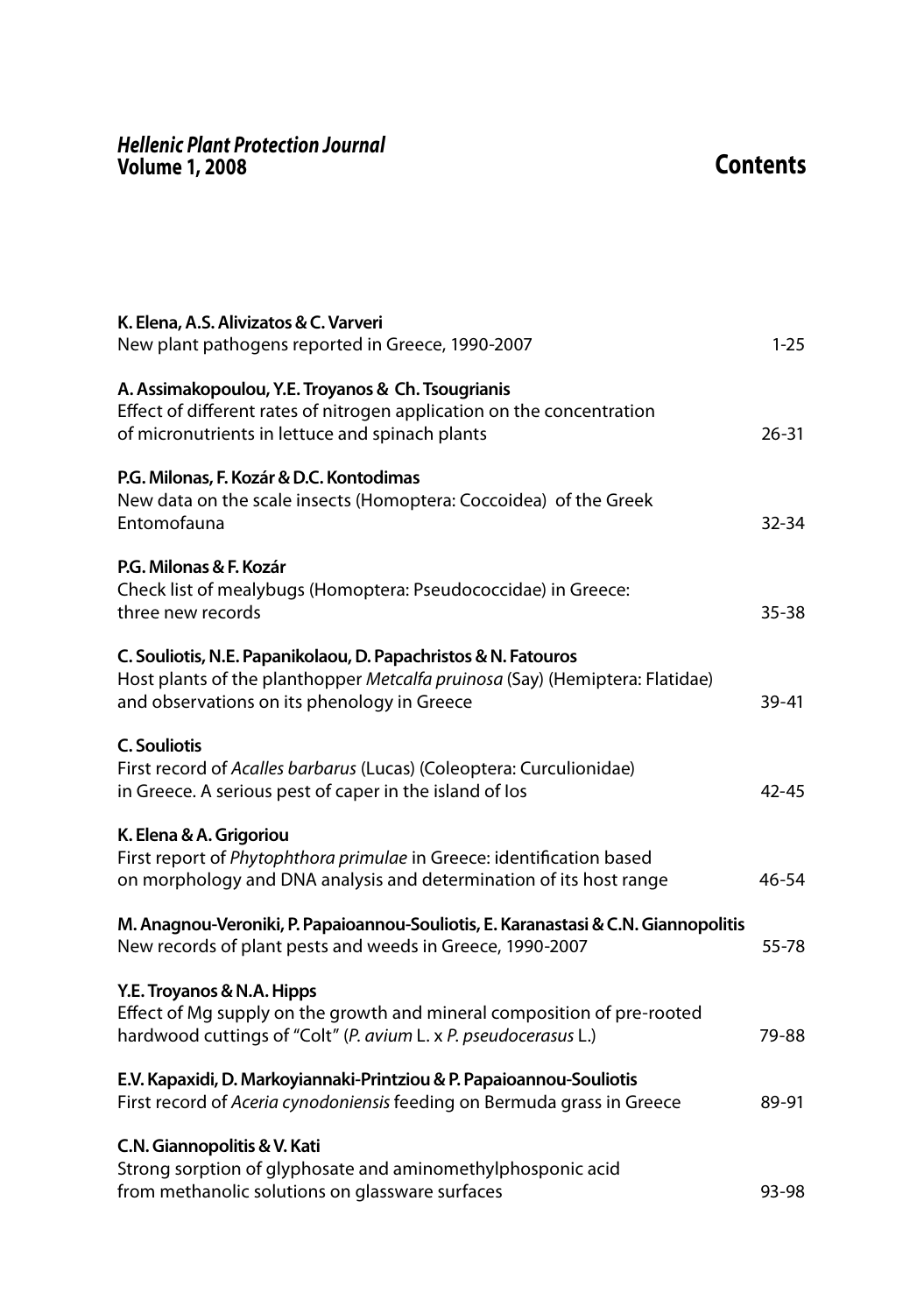| K. Liapis, E. Bempelou & P. Aplada-Sarlis<br>Determination of polycyclic aromatic hydrocarbons in water by GC/MS/MS  | 99-105  |
|----------------------------------------------------------------------------------------------------------------------|---------|
| I.S. Travlos, C.N. Giannopolitis & E.A. Paspatis<br>Wild oat variability in wheat fields of Viotia in Central Greece | 107-112 |
| Instructions to authors                                                                                              | 113-114 |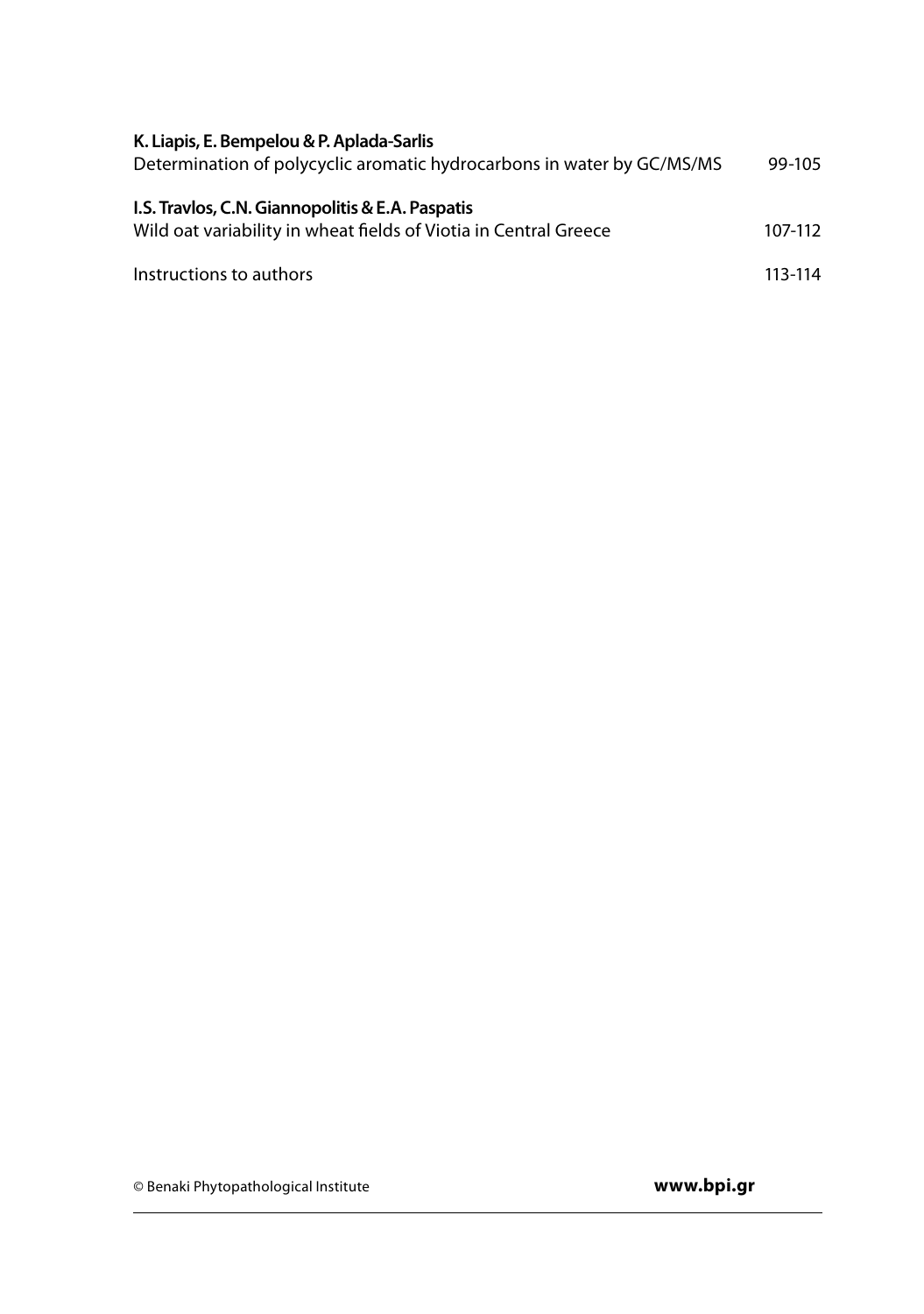# **Περιεχόμενα** *Hellenic Plant Protection Journal* **Τόμος 1, 2008**

| Κ. Ελένα, Α.Σ. Αλιβιζάτος & Χ. Βαρβέρη<br>Νέες αναφορές παθογόνων των φυτών στην Ελλάδα, 1990-2007                                                                                                    | $1-25$    |
|-------------------------------------------------------------------------------------------------------------------------------------------------------------------------------------------------------|-----------|
| Α. Ασημακοπούλου, Γ.Ε. Τρωγιάνος & Χ. Τσουγκριάνη<br>Επίδραση διαφόρων επιπέδων αζωτούχου λίπανσης στη συγκέντρωση<br>ορισμένων ιχνοστοιχείων στο μαρούλι και σπανάκι                                 | $26 - 31$ |
| Π.Γ. Μυλωνάς, F. Kozár & Δ.Χ. Κοντοδήμας<br>Νέα είδη κοκκοειδών εντόμων (Homoptera: Coccoidea) για την ελληνική<br>εντομοπανίδα                                                                       | 32-34     |
| Π.Γ. Μυλωνάς & F. Kozár<br>Κατάλογος ειδών ψευδοκόκκων (Homoptera: Pseudococcidae) στην Ελλάδα:<br>τρία νέα είδη                                                                                      | $35 - 38$ |
| Κ. Σουλιώτης, Ν.Ε. Παπανικολάου, Δ. Παπαχρήστος & Ν. Φατούρος<br>Ξενιστές του εντόμου Metcalfa pruinosa (Say) (Hemiptera: Flatidae)<br>και παρατηρήσεις επί της φαινολογίας του στην Ελλάδα           | 39-41     |
| Κ. Σουλιώτης<br>Πρώτη καταγραφή του Acalles barbarus (Lucas) (Coleoptera: Curculionidae)<br>στην Ελλάδα. Ένας σοβαρός εχθρός της κάππαρης στη νήσο Ίο                                                 | $42 - 45$ |
| Κ. Ελένα & Α. Γρηγορίου<br>Πρώτη αναφορά του Phytophthora primulae στην Ελλάδα: ταξινόμηση<br>με βάση τους μορφολογικούς χαρακτήρες και την rDNA ανάλυση και<br>καθορισμός των ξενιστών του παθογόνου | 46-54     |
| Μ. Ανάγνου-Βερονίκη, Π. Παπαϊωάννου-Σουλιώτη, Ε. Καραναστάση & Κ.Ν. Γιαννοπολίτης                                                                                                                     |           |
| Νέες καταγραφές εχθρών των φυτών και ζιζανίων στην Ελλάδα,<br>1990-2007                                                                                                                               | 55-78     |
| Γ.Ε. Τρωγιάνος & Ν.Α. Hipps<br>Επίδραση της τροφοδοσίας με Mg στην αύξηση και στη συγκέντρωση<br>θρεπτικών στοιχείων σε ριζοβολημένα μοσχεύματα "Colt" (P. avium L. x<br>P. pseudocerasus L.)         | 79-88     |
| Ε.Β. Καπαξίδη, Δ. Μαρκογιαννάκη-Πρίντζιου & Π. Παπαϊωάννου-Σουλιώτη<br>Πρώτη καταγραφή στην Ελλάδα του Aceria cynodoniensis που προσβάλλει<br>αγρωστώδη είδη γκαζόν του γένους Cynodon                | 89-91     |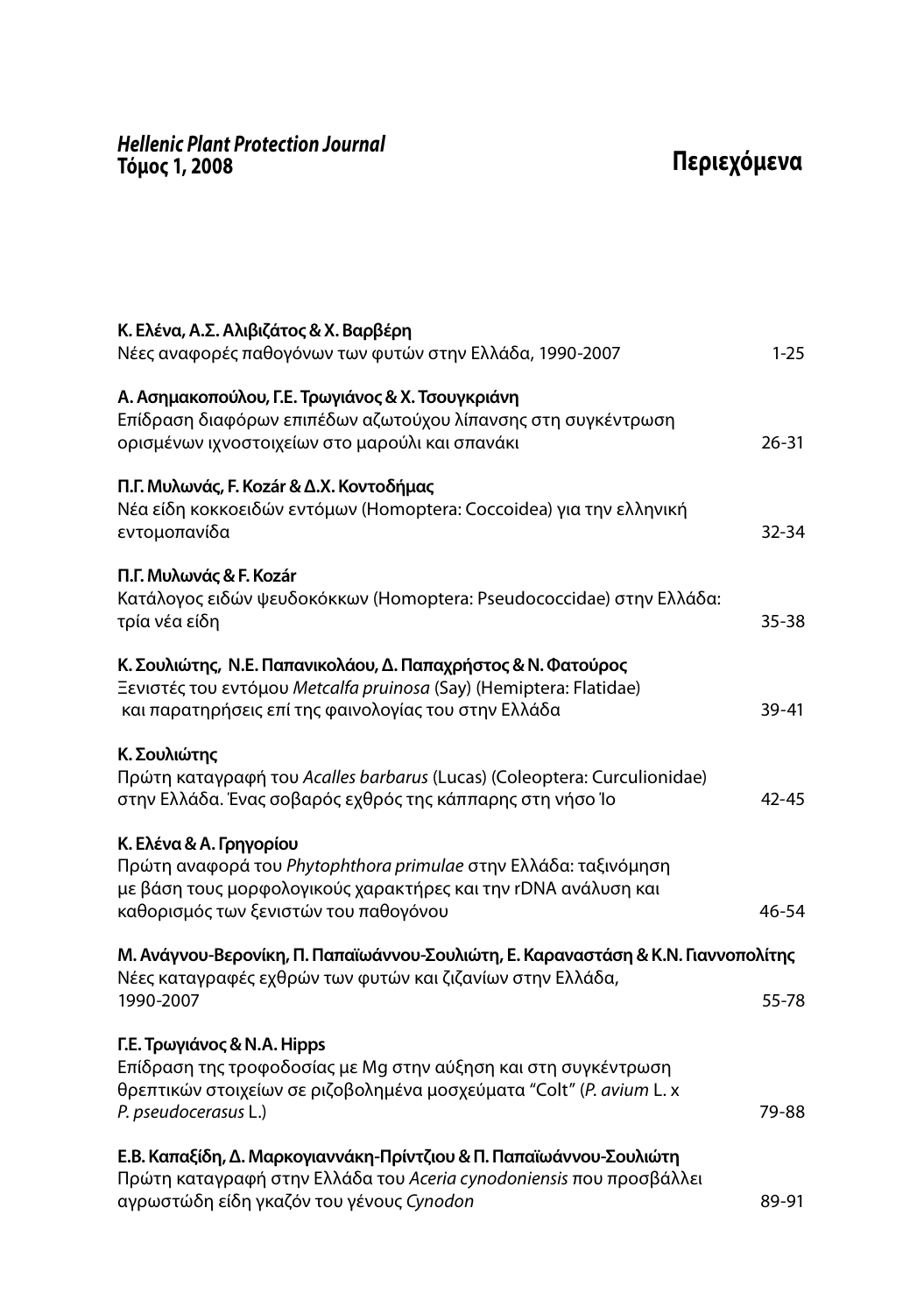| Κ.Ν. Γιαννοπολίτης & Β. Κατή<br>Ισχυρή προσρόφηση του glyphosate και του ΑΜΡΑ, από μεθανολικά<br>διαλύματα, στις επιφάνειες των υαλικών | 93-98   |
|-----------------------------------------------------------------------------------------------------------------------------------------|---------|
|                                                                                                                                         |         |
| Κ. Λιαπής, Ε. Μπεμπέλου & Π. Απλαδά-Σαρλή                                                                                               |         |
| Προσδιορισμός πολυκυκλικών αρωματικών υδρογονανθράκων στο νερό                                                                          |         |
| με GC/MS/MS                                                                                                                             | 99-105  |
| Η.Σ. Τραυλός, Κ.Ν. Γιαννοπολίτης & Ε.Α. Πασπάτης                                                                                        |         |
| Παραλλακτικότητα αγριοβρώμης σε σιταγρούς της Βοιωτίας στην Κεντρική                                                                    |         |
| Ελλάδα                                                                                                                                  | 107-112 |
| Οδηγίες προς τους συγγραφείς                                                                                                            | 113-114 |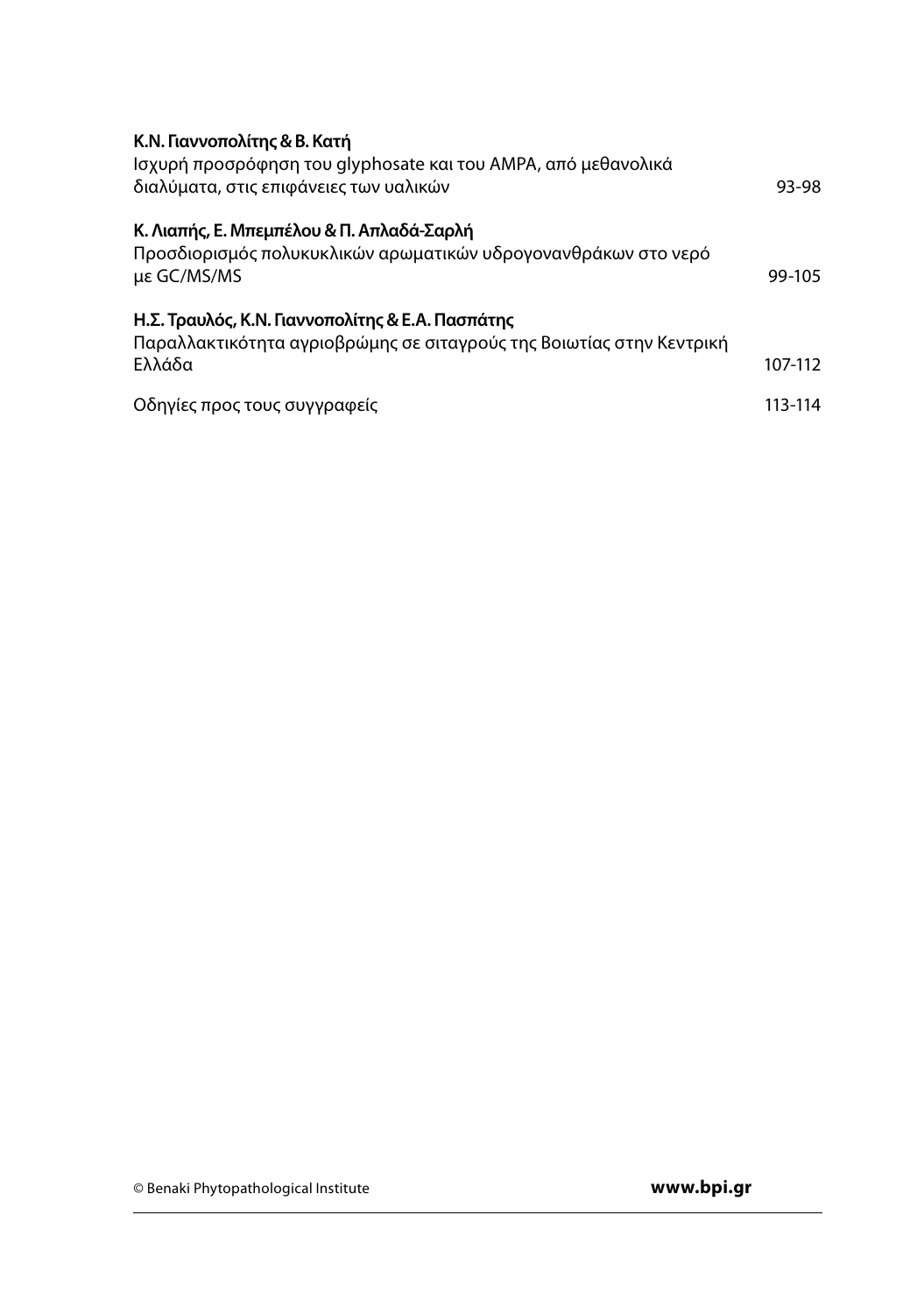Τόμος 1, Τεύχος 2, Ιούλιος 2008 ISSN 1791-3691

# **Περιεχόμενα**

| Μ. Ανάγνου-Βερονίκη, Π. Παπαϊωάννου-Σουλιώτη, Ε. Καραναστάση &<br>Κ.Ν. Γιαννοπολίτης                                                                                                          |         |
|-----------------------------------------------------------------------------------------------------------------------------------------------------------------------------------------------|---------|
| Νέες καταγραφές εχθρών των φυτών και ζιζανίων στην Ελλάδα,<br>1990-2007                                                                                                                       | 55-78   |
| Γ.Ε. Τρωγιάνος & Ν.Α. Hipps<br>Επίδραση της τροφοδοσίας με Mg στην αύξηση και στη συγκέντρωση<br>θρεπτικών στοιχείων σε ριζοβολημένα μοσχεύματα "Colt" (P. avium L. x<br>P. pseudocerasus L.) | 79-88   |
| Ε.Β. Καπαξίδη, Δ. Μαρκογιαννάκη-Πρίντζιου &<br>Π. Παπαϊωάννου-Σουλιώτη<br>Πρώτη καταγραφή στην Ελλάδα του Aceria cynodoniensis που<br>προσβάλλει αγρωστώδη είδη γκαζόν του γένους Cynodon     | 89-91   |
| Κ.Ν. Γιαννοπολίτης & Β. Κατή<br>Ισχυρή προσρόφηση του glyphosate και του ΑΜΡΑ, από μεθανολικά<br>διαλύματα, στις επιφάνειες των υαλικών                                                       | 93-98   |
| Κ. Λιαπής, Ε. Μπεμπέλου & Π. Απλαδά-Σαρλή<br>Προσδιορισμός πολυκυκλικών αρωματικών υδρογονανθράκων στο<br>νερό με GC/MS/MS                                                                    | 99-105  |
| Η.Σ. Τραυλός, Κ.Ν. Γιαννοπολίτης & Ε.Α. Πασπάτης<br>Παραλλακτικότητα αγριοβρώμης σε σιταγρούς της Βοιωτίας στην<br>Κεντρική Ελλάδα                                                            | 107-112 |
| Οδηγίες προς τους συγγραφείς                                                                                                                                                                  | 113-114 |
| Περιεχόμενα Τόμου 1 (2008)                                                                                                                                                                    | 117     |